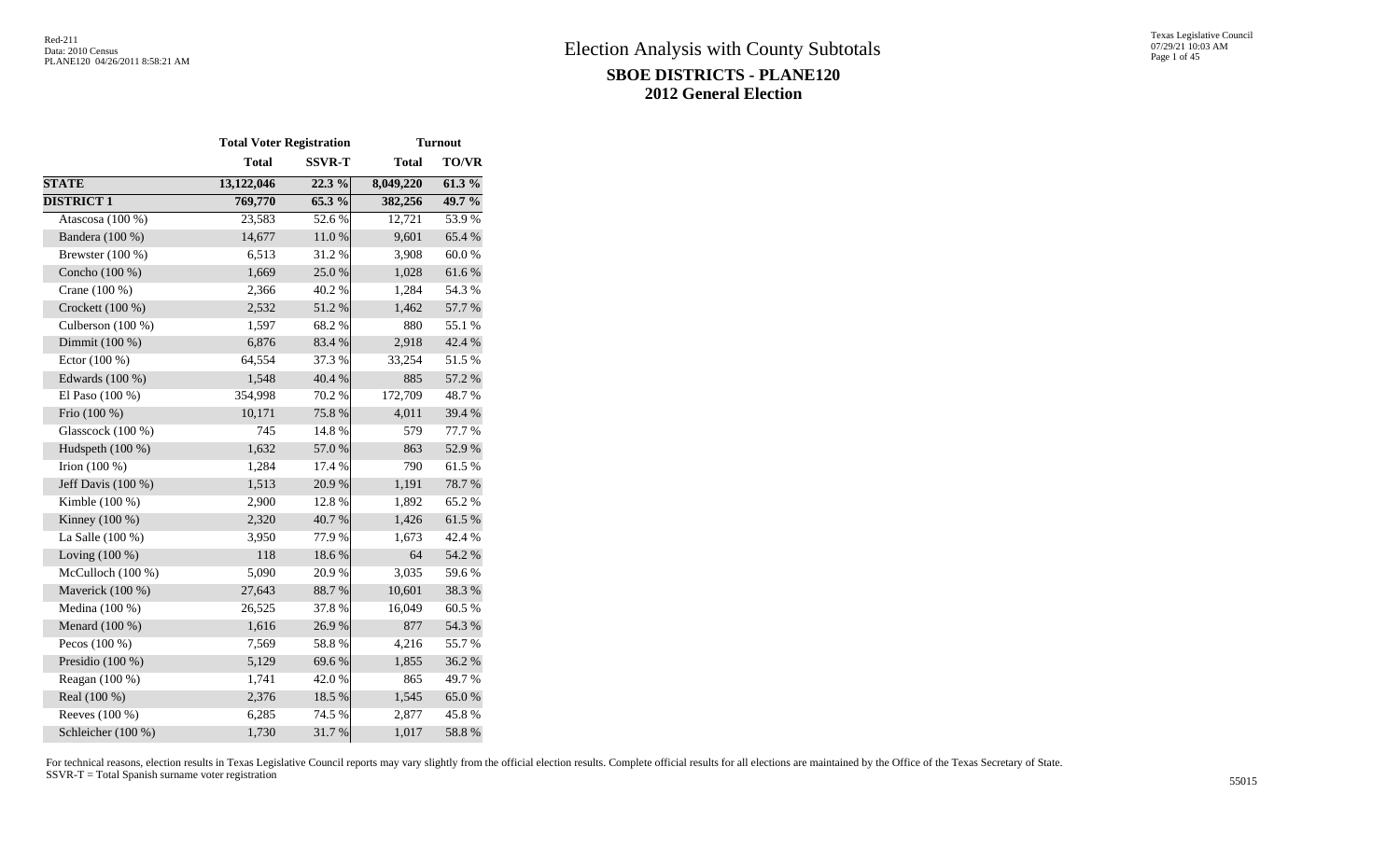|                      | <b>Total Voter Registration</b> |               |              | <b>Turnout</b> |
|----------------------|---------------------------------|---------------|--------------|----------------|
|                      | <b>Total</b>                    | <b>SSVR-T</b> | <b>Total</b> | <b>TO/VR</b>   |
| Sutton (100 %)       | 2,479                           | 45.7%         | 1,499        | 60.5%          |
| Terrell (100 %)      | 871                             | 38.5%         | 592          | 68.0%          |
| Upton (100 %)        | 2,125                           | 38.4%         | 1,343        | 63.2%          |
| Uvalde (100 %)       | 15,807                          | 57.4 %        | 8,435        | 53.4 %         |
| Val Verde (100 %)    | 26,841                          | 63.4%         | 12,210       | 45.5 %         |
| Ward (100 %)         | 6,020                           | 38.8%         | 3,245        | 53.9%          |
| Webb (100 %)         | 105,084                         | 88.6%         | 49,816       | 47.4 %         |
| Winkler (100 %)      | 3,496                           | 36.6%         | 1,745        | 49.9%          |
| Zapata (100 %)       | 7,329                           | 85.2%         | 3,642        | 49.7%          |
| Zavala (100 %)       | 8,468                           | 88.8 %        | 3,653        | 43.1 %         |
| <b>DISTRICT 2</b>    | 801,866                         | 60.0%         | 404,885      | $50.5\%$       |
| Aransas (100 %)      | 15,269                          | 15.4 %        | 9,648        | 63.2 %         |
| Calhoun (100 %)      | 11,954                          | 36.1 %        | 6,708        | 56.1 %         |
| Cameron (100 %)      | 176,425                         | 78.0%         | 76,895       | 43.6%          |
| Colorado (100 %)     | 13,053                          | 13.6 %        | 8,130        | 62.3%          |
| De Witt $(100\%)$    | 11,680                          | 23.8%         | 6,713        | 57.5 %         |
| Goliad (100 %)       | 5,358                           | 29.6%         | 3,499        | 65.3%          |
| Hidalgo $(67%)$      | 202,586                         | 82.3%         | 97,450       | 48.1%          |
| Jackson (100 %)      | 8,679                           | 20.1 %        | 5,021        | 57.9 %         |
| Kenedy (100 %)       | 360                             | 68.9%         | 172          | 47.8%          |
| Kleberg (100 %)      | 16,535                          | 61.6%         | 9,013        | 54.5 %         |
| Matagorda (100 %)    | 20,957                          | 23.1 %        | 12,250       | 58.5 %         |
| Nueces (100 %)       | 186,814                         | 49.8%         | 97,801       | 52.4 %         |
| Refugio (100 %)      | 5,066                           | 41.1%         | 2,743        | 54.1 %         |
| San Patricio (100 %) | 41,710                          | 46.4%         | 20,377       | 48.9%          |
| Victoria (100 %)     | 50,147                          | 33.6%         | 29,106       | 58.0%          |
| Wharton (100 %)      | 24,162                          | 24.7 %        | 14,212       | 58.8 %         |
| Willacy (100 %)      | 11,111                          | 84.3 %        | 5,147        | 46.3%          |
| <b>DISTRICT 3</b>    | 780,948                         | $60.2\%$      | 407,399      | 52.2 %         |
| Bee (100 %)          | 14,230                          | 55.9%         | 7,961        | 55.9%          |
| Bexar (68 %)         | 542,786                         | 57.6 %        | 283,382      | 52.2 %         |
| Brooks (100 %)       | 6,583                           | 89.9%         | 2,429        | 36.9%          |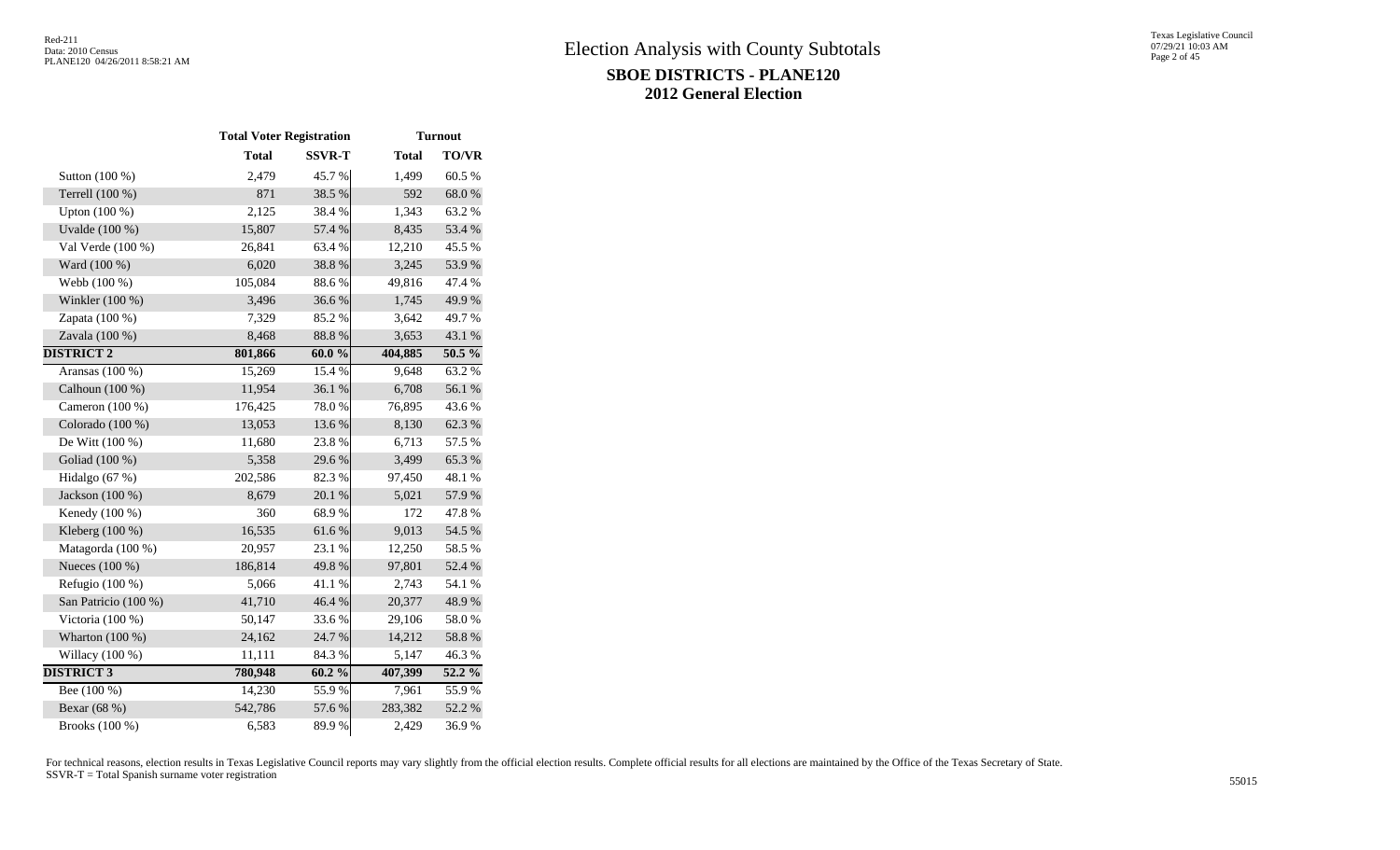|                    | <b>Total Voter Registration</b> |               | <b>Turnout</b> |              |  |  |  |
|--------------------|---------------------------------|---------------|----------------|--------------|--|--|--|
|                    | <b>Total</b>                    | <b>SSVR-T</b> | <b>Total</b>   | <b>TO/VR</b> |  |  |  |
| Duval (100 %)      | 8,742                           | 86.4 %        | 4,470          | 51.1 %       |  |  |  |
| Gonzales (100 %)   | 12,283                          | 31.2%         | 6,056          | 49.3%        |  |  |  |
| Hidalgo (33 %)     | 81,682                          | 80.9%         | 43,705         | 53.5 %       |  |  |  |
| Jim Hogg (100 %)   | 3,775                           | 91.1%         | 1,697          | 45.0%        |  |  |  |
| Jim Wells (100 %)  | 25,249                          | 74.1 %        | 11,167         | 44.2 %       |  |  |  |
| Karnes (100 %)     | 7,699                           | 44.8%         | 4,181          | 54.3 %       |  |  |  |
| Lavaca (100 %)     | 12,862                          | $8.8~\%$      | 8,372          | 65.1 %       |  |  |  |
| Live Oak (100 %)   | 7,013                           | 30.8%         | 4,138          | 59.0%        |  |  |  |
| McMullen (100 %)   | 660                             | 27.9%         | 524            | 79.4 %       |  |  |  |
| Starr (100 %)      | 30,343                          | 95.2%         | 12,088         | 39.8%        |  |  |  |
| Wilson (100 %)     | 27,041                          | 29.8%         | 17,229         | 63.7%        |  |  |  |
| <b>DISTRICT 4</b>  | 717,976                         | 28.1 %        | 404,987        | 56.4 %       |  |  |  |
| Fort Bend $(16\%)$ | 53,482                          | 14.4 %        | 35,593         | 66.6%        |  |  |  |
| Harris (39 %)      | 664,494                         | 29.2 %        | 369,394        | 55.6%        |  |  |  |
| <b>DISTRICT 5</b>  | 1,047,159                       | 19.9%         | 690,525        | $65.9\%$     |  |  |  |
| Bexar (32 %)       | 343,292                         | 22.6 %        | 236,906        | 69.0%        |  |  |  |
| Blanco (100 %)     | 7,017                           | 9.2%          | 4,972          | 70.9%        |  |  |  |
| Caldwell (100 %)   | 19,963                          | 33.1 %        | 11,112         | 55.7%        |  |  |  |
| Comal (100 %)      | 75,500                          | 15.5 %        | 51,874         | 68.7%        |  |  |  |
| Gillespie (100 %)  | 17,686                          | 8.9%          | 12,551         | 71.0%        |  |  |  |
| Guadalupe (100 %)  | 76,579                          | 23.5 %        | 49,628         | 64.8%        |  |  |  |
| Hays (100 %)       | 97,002                          | 21.7%         | 59,723         | 61.6%        |  |  |  |
| Kendall (100 %)    | 24,993                          | 10.6 %        | 17,890         | 71.6%        |  |  |  |
| Kerr (100 %)       | 31,883                          | 12.1 %        | 21,879         | 68.6%        |  |  |  |
| Llano (100 %)      | 13,905                          | 3.2 %         | 9,699          | 69.8%        |  |  |  |
| Mason (100 %)      | 2,832                           | 14.8%         | 1,964          | 69.4%        |  |  |  |
| San Saba (100 %)   | 3,761                           | 15.7%         | 2,274          | 60.5 %       |  |  |  |
| Travis $(54%)$     | 332,746                         | 19.0%         | 210,053        | 63.1 %       |  |  |  |
| <b>DISTRICT 6</b>  | 849,534                         | 14.4 %        | 563,213        | $66.3\%$     |  |  |  |
| Harris $(41\%)$    | 849,534                         | 14.4 %        | 563,213        | 66.3%        |  |  |  |
| <b>DISTRICT 7</b>  | 975,653                         | 11.2 %        | 614,879        | $63.0\%$     |  |  |  |
| Brazoria (100 %)   | 173,282                         | 16.3%         | 106,776        | 61.6%        |  |  |  |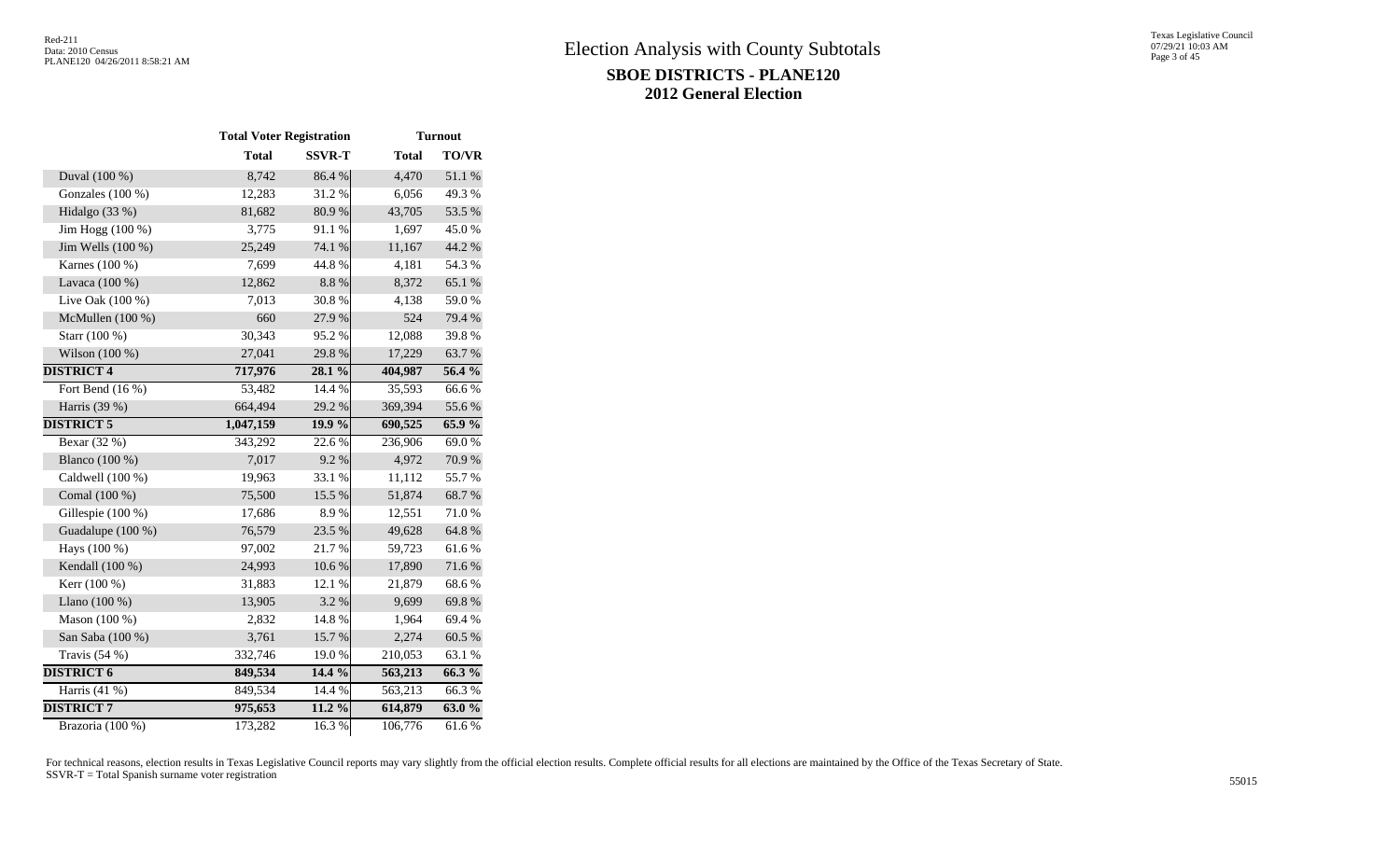|                       | <b>Total Voter Registration</b> |               |              | <b>Turnout</b> |  |
|-----------------------|---------------------------------|---------------|--------------|----------------|--|
|                       | <b>Total</b>                    | <b>SSVR-T</b> | <b>Total</b> | <b>TO/VR</b>   |  |
| Chambers (100 %)      | 23,752                          | 8.6 %         | 14,729       | 62.0%          |  |
| Fort Bend $(84\% )$   | 274,230                         | 14.1 %        | 184,009      | 67.1 %         |  |
| Galveston (100 %)     | 181,309                         | 13.2 %        | 110,184      | 60.8%          |  |
| Hardin (100 %)        | 34,461                          | 2.6 %         | 21,476       | 62.3%          |  |
| Jasper (100 %)        | 21,526                          | 2.2 %         | 13,643       | 63.4 %         |  |
| Jefferson $(100\%)$   | 141,929                         | 6.7%          | 88,542       | 62.4 %         |  |
| Liberty $(100\%)$     | 42,099                          | 6.6%          | 22,982       | 54.6 %         |  |
| Newton (100 %)        | 8,288                           | 1.7%          | 5,869        | 70.8%          |  |
| Orange (100 %)        | 48,717                          | 3.3 %         | 30,695       | 63.0%          |  |
| Sabine (100 %)        | 7,393                           | 1.6%          | 4,579        | 61.9%          |  |
| San Augustine (100 %) | 6,010                           | 1.9%          | 3,690        | 61.4%          |  |
| Tyler (100 %)         | 12,657                          | 1.6%          | 7,705        | 60.9%          |  |
| <b>DISTRICT 8</b>     | 887,134                         | 12.5 %        | 571,285      | 64.4 %         |  |
| Brazos (100 %)        | 85,669                          | 11.8%         | 55,678       | 65.0%          |  |
| Grimes (100 %)        | 14,504                          | 9.1%          | 8,772        | 60.5 %         |  |
| Harris (20 %)         | 424,354                         | 17.4 %        | 271,560      | 64.0%          |  |
| Houston $(100\%)$     | 13,078                          | 3.0%          | 8,194        | 62.7%          |  |
| Montgomery (100 %)    | 256,455                         | 8.1%          | 173,133      | 67.5 %         |  |
| Polk (100 %)          | 36,611                          | 4.0%          | 19,184       | 52.4 %         |  |
| San Jacinto (100 %)   | 15,806                          | 4.2 %         | 9,724        | 61.5%          |  |
| Trinity (100 %)       | 11,509                          | 3.0%          | 6,236        | 54.2 %         |  |
| Walker (100 %)        | 29,148                          | 7.3 %         | 18,804       | 64.5 %         |  |
| <b>DISTRICT 9</b>     | 972,938                         | $4.6\%$       | 616,701      | 63.4 %         |  |
| Anderson (100 %)      | 25,649                          | 5.5 %         | 16,212       | 63.2%          |  |
| Angelina (100 %)      | 48,059                          | 8.7%          | 28,652       | 59.6%          |  |
| Bowie (100 %)         | 55,520                          | 1.8%          | 35,362       | 63.7%          |  |
| Camp (100 %)          | 6,992                           | 5.9%          | 4,335        | 62.0%          |  |
| Cass $(100\%)$        | 18,361                          | 1.3%          | 11,748       | 64.0%          |  |
| Cherokee (100 %)      | 26,520                          | 5.7%          | 16,241       | 61.2%          |  |
| Delta (100 %)         | 3,255                           | 2.2 %         | 2,047        | 62.9%          |  |
| Fannin (100 %)        | 18,943                          | 3.2 %         | 11,136       | 58.8%          |  |
| Franklin (100 %)      | 6,516                           | 3.4 %         | 4,258        | 65.3%          |  |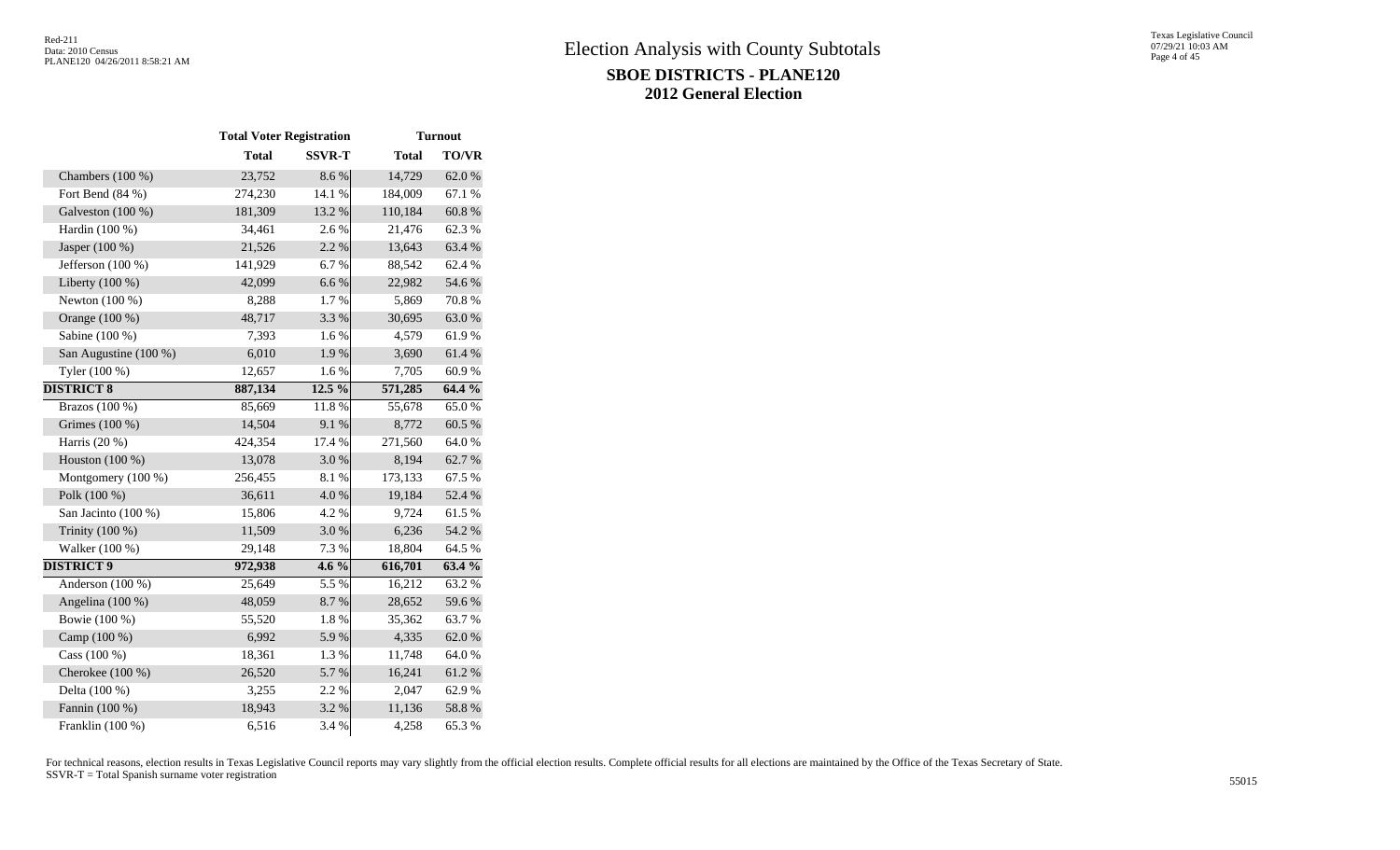|                     | <b>Total Voter Registration</b> |               |              | <b>Turnout</b> |  |
|---------------------|---------------------------------|---------------|--------------|----------------|--|
|                     | <b>Total</b>                    | <b>SSVR-T</b> | <b>Total</b> | TO/VR          |  |
| Grayson $(100\%)$   | 72,195                          | 3.7 %         | 42,264       | 58.5 %         |  |
| Gregg (100 %)       | 64,291                          | 4.6 %         | 42,061       | 65.4%          |  |
| Harrison (100 %)    | 39,825                          | 2.7 %         | 26,288       | 66.0%          |  |
| Henderson (100 %)   | 48,075                          | 4.2 %         | 27,960       | 58.2%          |  |
| Hopkins (100 %)     | 20,786                          | 4.2 %         | 12,753       | 61.4%          |  |
| Hunt (100 %)        | 47,328                          | 5.1 %         | 28,248       | 59.7%          |  |
| Kaufman (100 %)     | 57,680                          | 7.3 %         | 35,269       | 61.1%          |  |
| Lamar (100 %)       | 28,116                          | $1.8\ \%$     | 17,294       | 61.5%          |  |
| Marion (100 %)      | 6,992                           | $1.5~\%$      | 4,387        | 62.7%          |  |
| Morris (100 %)      | 8,238                           | 2.5 %         | 5,167        | 62.7%          |  |
| Nacogdoches (100 %) | 29,353                          | 5.2 %         | 20,794       | 70.8 %         |  |
| Panola (100 %)      | 15,353                          | 2.4 %         | 10,237       | 66.7%          |  |
| Rains (100 %)       | 6,613                           | 3.0%          | 4,047        | 61.2%          |  |
| Red River (100 %)   | 7,601                           | 2.3 %         | 5,127        | 67.5 %         |  |
| Rockwall (100 %)    | 46,501                          | 6.9%          | 35,865       | 77.1 %         |  |
| Rusk (100 %)        | 30,136                          | 4.1 %         | 18,713       | 62.1 %         |  |
| Shelby (100 %)      | 14,009                          | 3.2 %         | 9,274        | 66.2%          |  |
| Smith (100 %)       | 119,203                         | 5.3 %         | 80,158       | 67.2%          |  |
| Titus (100 %)       | 15,458                          | 12.6 %        | 8,824        | $57.1\ \%$     |  |
| Upshur (100 %)      | 26,241                          | 2.3 %         | 15,233       | 58.1 %         |  |
| Van Zandt (100 %)   | 32,662                          | 3.4 %         | 19,166       | 58.7%          |  |
| Wood (100 %)        | 26,467                          | 2.9%          | 17,581       | 66.4%          |  |
| <b>DISTRICT 10</b>  | 913,308                         | $11.2\%$      | 583,367      | 63.9%          |  |
| Austin (100 %)      | 17,753                          | 10.4 %        | 11,752       | 66.2%          |  |
| Bastrop (100 %)     | 38,767                          | 15.0%         | 24,685       | 63.7%          |  |
| Bell (100 %)        | 157,309                         | 12.4 %        | 86,610       | 55.1 %         |  |
| Burleson (100 %)    | 10,697                          | 9.6%          | 6,465        | 60.4 %         |  |
| Burnet (100 %)      | 25,848                          | 8.3%          | 17,083       | 66.1%          |  |
| Falls (100 %)       | 9,499                           | $8.8~\%$      | 5,434        | 57.2 %         |  |
| Fayette (100 %)     | 15,516                          | 8.1 %         | 10,582       | 68.2%          |  |
| Freestone (100 %)   | 11,121                          | 3.5 %         | 7,660        | 68.9%          |  |
| Lee (100 %)         | 9,361                           | 9.0%          | 6,240        | 66.7%          |  |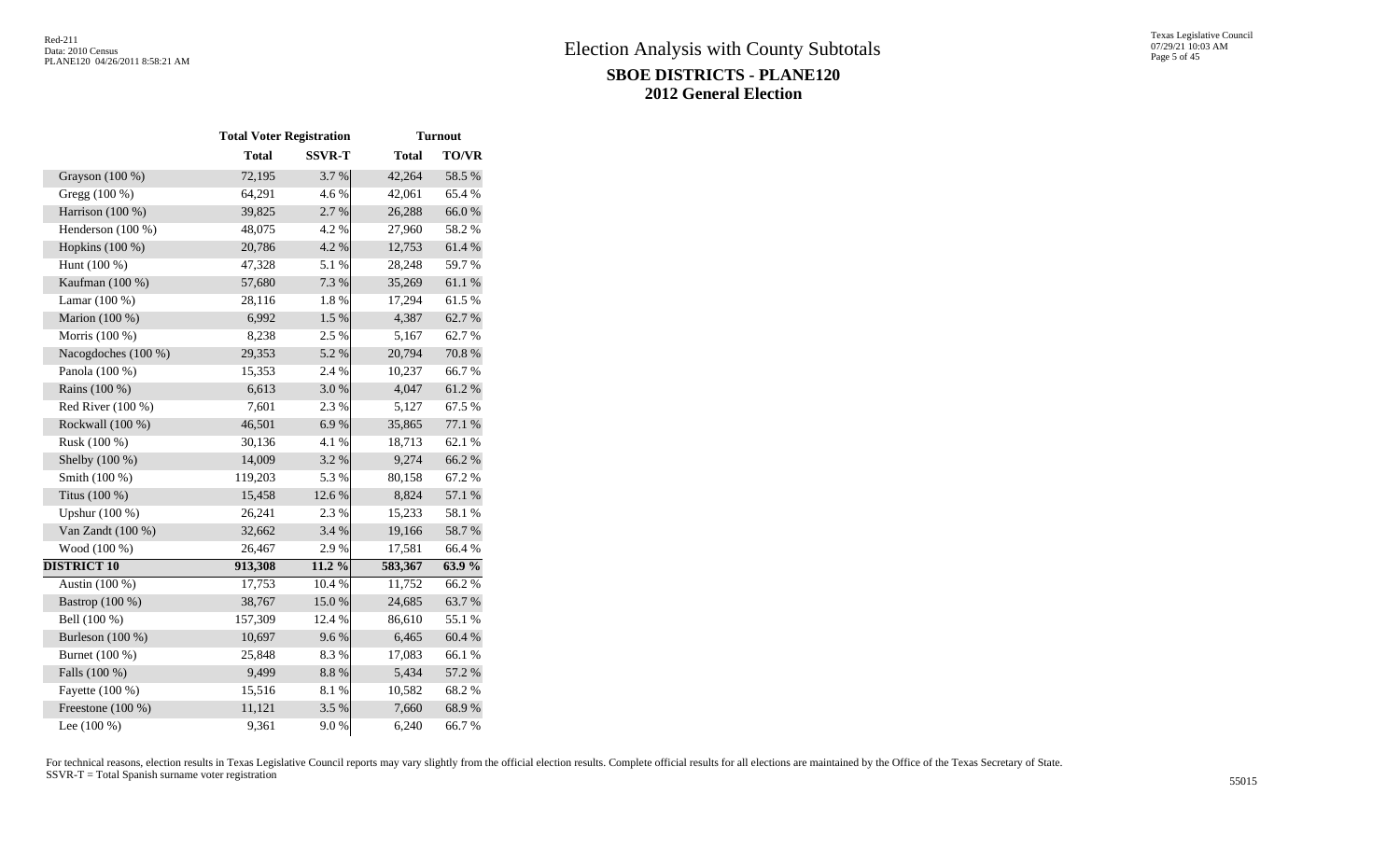|                     | <b>Total Voter Registration</b> |               |              | <b>Turnout</b> |
|---------------------|---------------------------------|---------------|--------------|----------------|
|                     | <b>Total</b>                    | <b>SSVR-T</b> | <b>Total</b> | <b>TO/VR</b>   |
| Leon $(100\%)$      | 10,697                          | 4.4 %         | 6,960        | 65.1 %         |
| Limestone $(100\%)$ | 13,188                          | 6.4%          | 7,654        | 58.0%          |
| Madison (100 %)     | 6,479                           | 6.4 %         | 4,028        | 62.2%          |
| Milam (100 %)       | 14,124                          | 12.3 %        | 8,386        | 59.4 %         |
| Robertson (100 %)   | 11,127                          | 11.2%         | 7,305        | 65.7%          |
| Travis $(46%)$      | 267,832                         | 11.6%         | 177,015      | 66.1%          |
| Waller (100 %)      | 27,987                          | 9.9%          | 15,930       | 56.9%          |
| Washington (100 %)  | 22,007                          | 5.0%          | 14,472       | 65.8%          |
| Williamson (100 %)  | 243,996                         | 12.1 %        | 165,106      | 67.7%          |
| <b>DISTRICT 11</b>  | 906,772                         | $9.9\%$       | 617,913      | 68.1 %         |
| Dallas $(14%)$      | 154,245                         | 12.1 %        | 99,536       | 64.5 %         |
| Parker (100 %)      | 73,945                          | 4.5 %         | 48,446       | 65.5%          |
| Tarrant $(69%)$     | 678,582                         | $10.0~\%$     | 469,931      | 69.3%          |
| <b>DISTRICT 12</b>  | 930,141                         | $8.2\%$       | 628,116      | $67.5\%$       |
| Collin $(100\%)$    | 439,449                         | 6.4%          | 303,568      | 69.1 %         |
| Dallas (39 %)       | 490,692                         | 9.8%          | 324,548      | 66.1 %         |
| <b>DISTRICT 13</b>  | 717,839                         | 20.8%         | 431,369      | 60.1%          |
| Dallas (47 %)       | 490,895                         | 21.6%         | 290,303      | 59.1 %         |
| Tarrant $(31%)$     | 226,944                         | 19.2 %        | 141,066      | 62.2%          |
| <b>DISTRICT 14</b>  | 938,156                         | $8.8\%$       | 589,157      | $62.8\%$       |
| Bosque (100 %)      | 11,733                          | 7.0%          | 7,348        | 62.6 %         |
| Brown (100 %)       | 21,884                          | $10.7~\%$     | 13,947       | 63.7%          |
| Comanche (100 %)    | 8,397                           | 12.5 %        | 4,903        | 58.4%          |
| Coryell (100 %)     | 34,671                          | 9.1 %         | 16,849       | 48.6%          |
| Denton (100 %)      | 370,479                         | 7.8%          | 245,287      | 66.2%          |
| Eastland (100 %)    | 10,210                          | 6.6%          | 6,670        | 65.3%          |
| Ellis (100 %)       | 86,263                          | 12.0%         | 54,330       | 63.0%          |
| Erath (100 %)       | 19,923                          | 7.3 %         | 12,688       | 63.7%          |
| Hamilton (100 %)    | 5,395                           | 4.0%          | 3,552        | 65.8%          |
| Hill (100 %)        | 21,704                          | 8.1 %         | 12,163       | 56.0%          |
| Hood (100 %)        | 33,986                          | 4.5 %         | 22,580       | 66.4%          |
| Jack (100 %)        | 4,701                           | 4.0%          | 2,966        | 63.1 %         |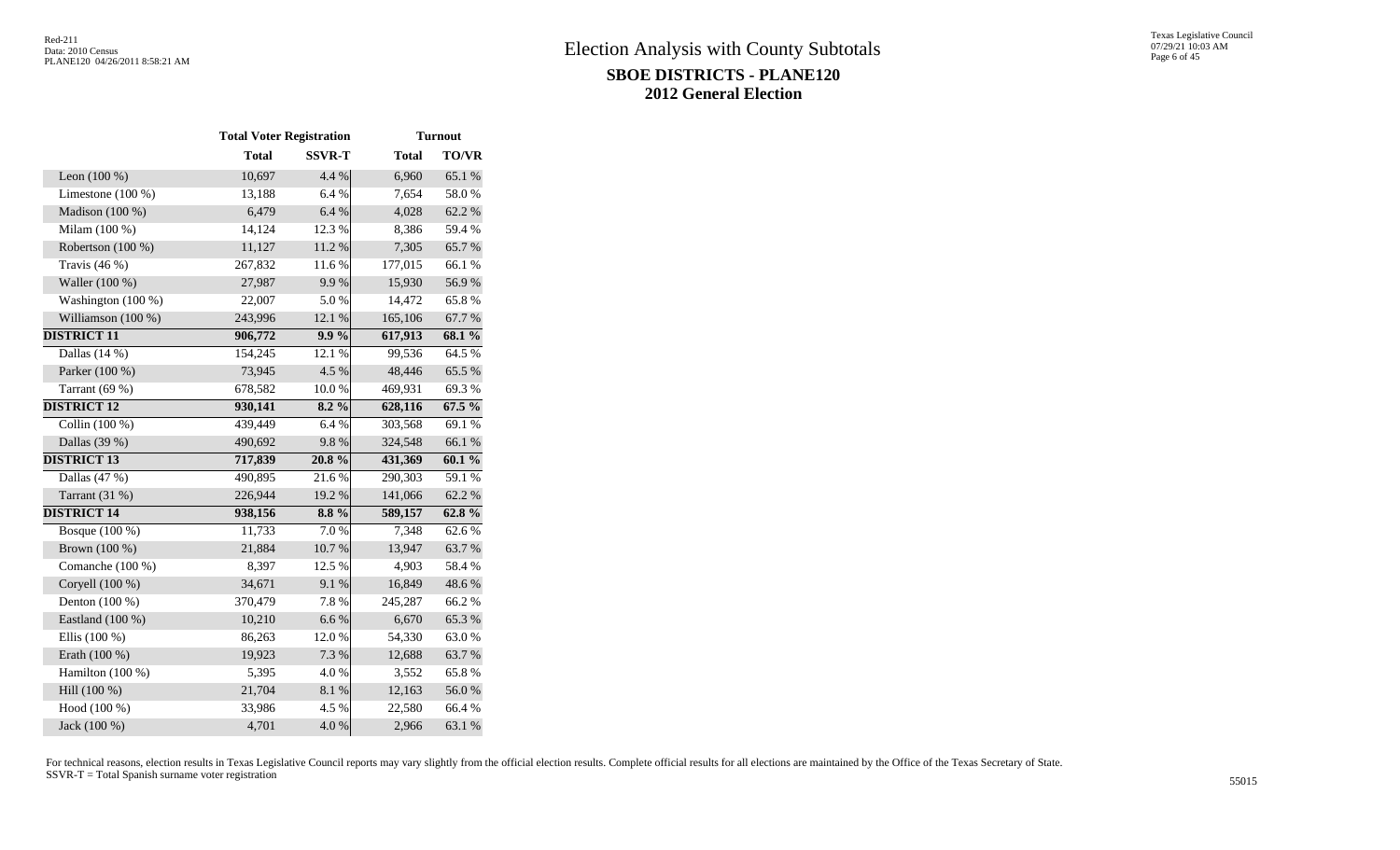|                       | <b>Total Voter Registration</b> |               | <b>Turnout</b> |              |  |  |  |
|-----------------------|---------------------------------|---------------|----------------|--------------|--|--|--|
|                       | <b>Total</b>                    | <b>SSVR-T</b> | <b>Total</b>   | <b>TO/VR</b> |  |  |  |
| Johnson (100 %)       | 79,269                          | 8.4%          | 48,840         | 61.6%        |  |  |  |
| Lampasas $(100\%)$    | 12,537                          | 9.9%          | 7,322          | 58.4 %       |  |  |  |
| McLennan (100 %)      | 124,007                         | 11.9%         | 74,560         | 60.1%        |  |  |  |
| Mills (100 %)         | 3,351                           | 8.1 %         | 2,203          | 65.7%        |  |  |  |
| Navarro (100 %)       | 26,766                          | 8.5 %         | 15,462         | 57.8%        |  |  |  |
| Palo Pinto (100 %)    | 16,961                          | 8.1 %         | 9,430          | 55.6%        |  |  |  |
| Somervell (100 %)     | 5,509                           | 8.0%          | 3,539          | 64.2%        |  |  |  |
| Stephens $(100\%)$    | 5,444                           | $10.0~\%$     | 3,412          | 62.7%        |  |  |  |
| Wise (100 %)          | 34,966                          | 6.6%          | 21,106         | 60.4 %       |  |  |  |
| <b>DISTRICT 15</b>    | 912,852                         | 19.5 %        | 543,168        | $59.5\%$     |  |  |  |
| Andrews (100 %)       | 8,050                           | 35.0%         | 4,482          | 55.7%        |  |  |  |
| Archer (100 %)        | 6,173                           | 2.8 %         | 4,164          | 67.5 %       |  |  |  |
| Armstrong (100 %)     | 1,394                           | 3.1 %         | 939            | 67.4 %       |  |  |  |
| Bailey (100 %)        | 3,485                           | 39.7%         | 1,850          | 53.1 %       |  |  |  |
| Baylor (100 %)        | 2,493                           | 7.5 %         | 1,592          | 63.9%        |  |  |  |
| Borden (100 %)        | 422                             | 6.6%          | 364            | 86.3%        |  |  |  |
| Briscoe (100 %)       | 1,121                           | 15.8 %        | 713            | 63.6%        |  |  |  |
| Callahan (100 %)      | 8,651                           | 4.7%          | 5,324          | 61.5%        |  |  |  |
| Carson (100 %)        | 4,198                           | 5.1 %         | 2,775          | 66.1 %       |  |  |  |
| Castro (100 %)        | 3,924                           | 44.5 %        | 2,167          | 55.2 %       |  |  |  |
| Childress (100 %)     | 3,505                           | 13.9%         | 1,996          | 56.9%        |  |  |  |
| Clay (100 %)          | 7,661                           | 2.4 %         | 5,094          | 66.5 %       |  |  |  |
| Cochran (100 %)       | 1,780                           | 40.7%         | 917            | 51.5 %       |  |  |  |
| Coke (100 %)          | 2,308                           | 11.9%         | 1,411          | 61.1%        |  |  |  |
| Coleman (100 %)       | 5,952                           | 11.0%         | 3,492          | 58.7%        |  |  |  |
| Collingsworth (100 %) | 1,865                           | 14.7 %        | 1,148          | 61.6%        |  |  |  |
| Cooke (100 %)         | 22,880                          | 4.8%          | 14,420         | 63.0%        |  |  |  |
| Cottle (100 %)        | 1,113                           | 15.8 %        | 741            | 66.6%        |  |  |  |
| Crosby (100 %)        | 3,668                           | 44.5 %        | 1,840          | 50.2%        |  |  |  |
| Dallam (100 %)        | 3,034                           | 23.3 %        | 1,543          | 50.9%        |  |  |  |
| Dawson (100 %)        | 7,520                           | 46.9%         | 3,643          | 48.4 %       |  |  |  |
| Deaf Smith (100 %)    | 8,302                           | 49.1 %        | 4,311          | 51.9%        |  |  |  |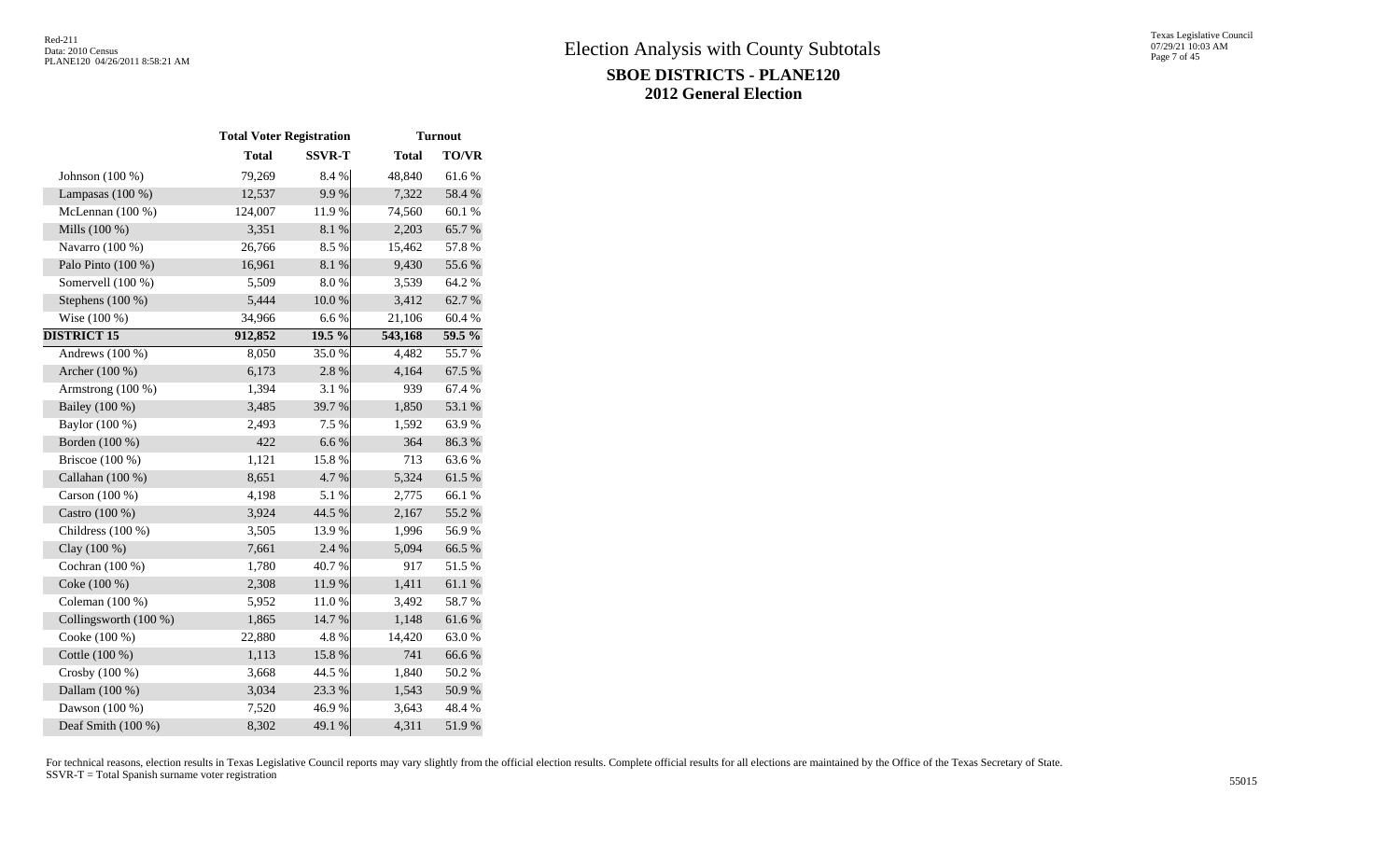|                    | <b>Total Voter Registration</b> |               | <b>Turnout</b> |        |  |  |  |
|--------------------|---------------------------------|---------------|----------------|--------|--|--|--|
|                    | <b>Total</b>                    | <b>SSVR-T</b> | <b>Total</b>   | TO/VR  |  |  |  |
| Dickens (100 %)    | 1,335                           | 16.9%         | 1,047          | 78.4%  |  |  |  |
| Donley (100 %)     | 2,390                           | 3.7%          | 1,535          | 64.2 % |  |  |  |
| Fisher (100 %)     | 2,746                           | 20.2 %        | 1,641          | 59.8%  |  |  |  |
| Floyd (100 %)      | 4,270                           | 42.9%         | 2,127          | 49.8%  |  |  |  |
| Foard (100 %)      | 1,070                           | 12.0%         | 495            | 46.3%  |  |  |  |
| Gaines (100 %)     | 7,471                           | 31.5 %        | 4,143          | 55.5 % |  |  |  |
| Garza (100 %)      | 2,770                           | 26.6%         | 1,560          | 56.3%  |  |  |  |
| Gray (100 %)       | 12,536                          | 9.9%          | 7,511          | 59.9%  |  |  |  |
| Hale (100 %)       | 19,603                          | 43.9%         | 9,011          | 46.0%  |  |  |  |
| Hall (100 %)       | 2,026                           | 18.9%         | 1,109          | 54.7%  |  |  |  |
| Hansford (100 %)   | 3,011                           | 19.5 %        | 1,962          | 65.2%  |  |  |  |
| Hardeman (100 %)   | 2,572                           | $10.7~\%$     | 1,495          | 58.1 % |  |  |  |
| Hartley (100 %)    | 2,780                           | 5.9%          | 1,923          | 69.2%  |  |  |  |
| Haskell (100 %)    | 3,600                           | 17.2 %        | 2,035          | 56.5 % |  |  |  |
| Hemphill (100 %)   | 2,158                           | 9.7%          | 1,509          | 69.9%  |  |  |  |
| Hockley (100 %)    | 13,182                          | 32.2 %        | 7,145          | 54.2 % |  |  |  |
| Howard (100 %)     | 16,195                          | 25.8%         | 8,691          | 53.7%  |  |  |  |
| Hutchinson (100 %) | 13,572                          | 10.4 %        | 7,928          | 58.4 % |  |  |  |
| Jones (100 %)      | 9,778                           | 15.4 %        | 5,619          | 57.5 % |  |  |  |
| Kent (100 %)       | 613                             | 9.0%          | 405            | 66.1%  |  |  |  |
| King (100 %)       | 181                             | 8.3%          | 145            | 80.1 % |  |  |  |
| Knox (100 %)       | 2,263                           | 22.8%         | 1,510          | 66.7%  |  |  |  |
| Lamb (100 %)       | 8,314                           | 39.1 %        | 4,111          | 49.4 % |  |  |  |
| Lipscomb $(100\%)$ | 1,903                           | 11.2 %        | 1,192          | 62.6%  |  |  |  |
| Lubbock $(100\%)$  | 149,985                         | 22.8%         | 92,399         | 61.6%  |  |  |  |
| Lynn $(100\%)$     | 3,799                           | 39.9%         | 1,958          | 51.5 % |  |  |  |
| Martin (100 %)     | 2,908                           | 35.2 %        | 1,654          | 56.9%  |  |  |  |
| Midland (100 %)    | 70,818                          | 22.4 %        | 44,910         | 63.4 % |  |  |  |
| Mitchell (100 %)   | 4,497                           | 27.9%         | 2,323          | 51.7%  |  |  |  |
| Montague (100 %)   | 12,637                          | 3.4 %         | 7,817          | 61.9%  |  |  |  |
| Moore (100 %)      | 9,232                           | 32.1 %        | 4,987          | 54.0%  |  |  |  |
| Motley (100 %)     | 808                             | 7.4 %         | 600            | 74.3 % |  |  |  |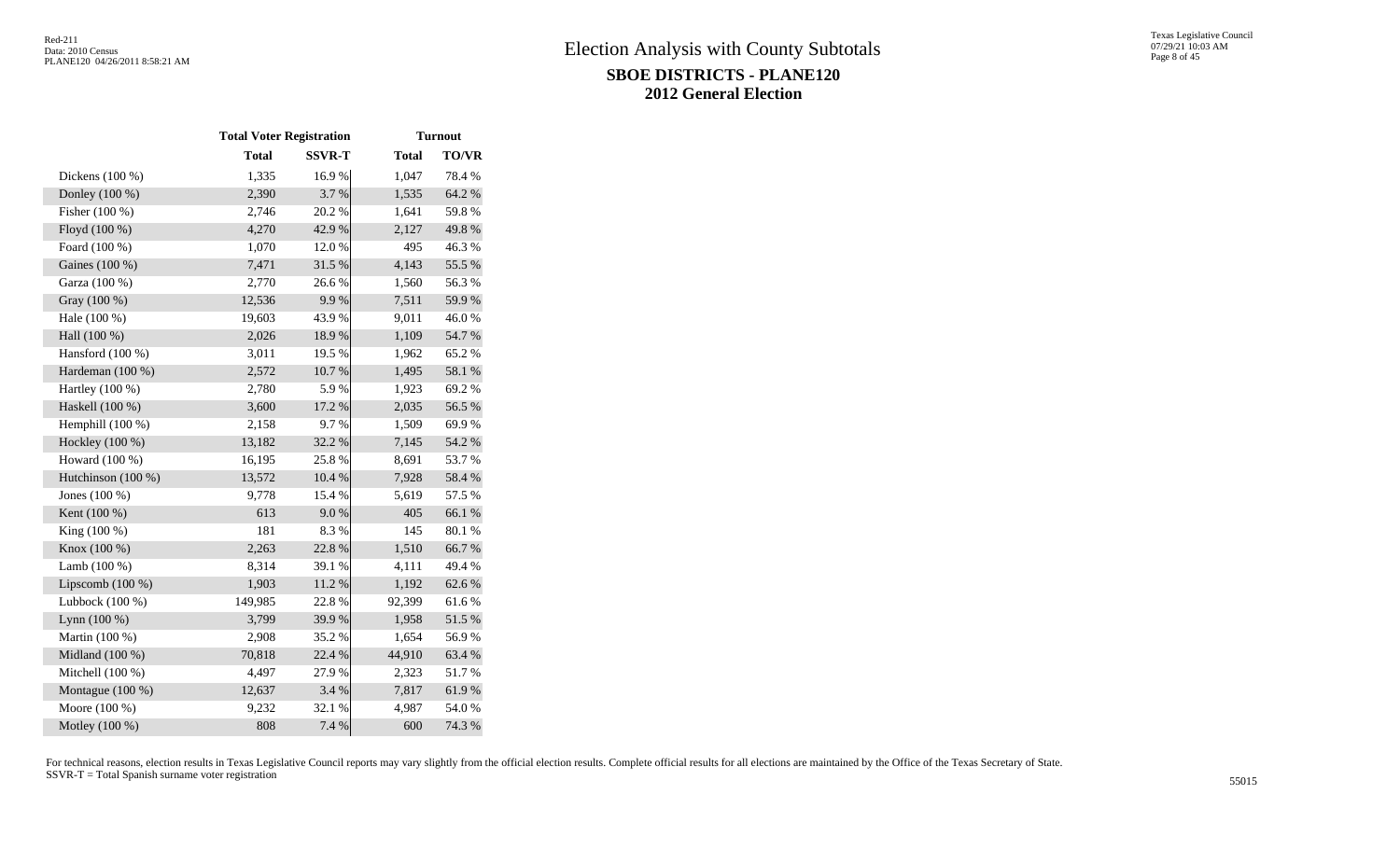|                      | <b>Total Voter Registration</b> |               |              | <b>Turnout</b> |
|----------------------|---------------------------------|---------------|--------------|----------------|
|                      | <b>Total</b>                    | <b>SSVR-T</b> | <b>Total</b> | <b>TO/VR</b>   |
| Nolan (100 %)        | 8,339                           | 24.2 %        | 4,575        | 54.9%          |
| Ochiltree (100 %)    | 5,017                           | 20.6%         | 3,001        | 59.8%          |
| Oldham (100 %)       | 1,332                           | 8.0%          | 868          | 65.2%          |
| Parmer (100 %)       | 4,409                           | 37.4 %        | 2,553        | 57.9 %         |
| Potter (100 %)       | 50,800                          | 20.0%         | 26,701       | 52.6 %         |
| Randall (100 %)      | 76,421                          | 9.8%          | 50,341       | 65.9%          |
| Roberts (100 %)      | 667                             | 3.1 %         | 514          | 77.1 %         |
| Runnels $(100\%)$    | 6,571                           | 23.0%         | 3,668        | 55.8%          |
| Scurry (100 %)       | 9,194                           | 24.7 %        | 5,121        | 55.7 %         |
| Shackelford (100 %)  | 2,306                           | 6.4%          | 1,366        | 59.2 %         |
| Sherman $(100\%)$    | 1,465                           | 19.2 %        | 1,052        | 71.8 %         |
| Sterling $(100\%)$   | 831                             | 22.1 %        | 475          | 57.2 %         |
| Stonewall (100 %)    | 1,038                           | 9.5%          | 684          | 65.9%          |
| Swisher (100 %)      | 4,094                           | 28.6%         | 2,275        | 55.6%          |
| Taylor (100 %)       | 73,152                          | 13.6 %        | 43,966       | 60.1 %         |
| Terry (100 %)        | 7,157                           | 41.9%         | 3,707        | 51.8%          |
| Throckmorton (100 %) | 1,278                           | 6.3%          | 813          | 63.6%          |
| Tom Green $(100\%)$  | 59,909                          | 24.0 %        | 36,720       | 61.3%          |
| Wheeler $(100\%)$    | 3,460                           | 7.2 %         | 2,164        | 62.5 %         |
| Wichita $(100\%)$    | 71,921                          | 9.2%          | 41,357       | 57.5 %         |
| Wilbarger $(100\%)$  | 7,835                           | 16.2%         | 4,189        | 53.5 %         |
| Yoakum (100 %)       | 3,855                           | 39.6 %        | 2,129        | 55.2 %         |
| Young $(100\%)$      | 11,279                          | 6.1%          | 7,506        | 66.5 %         |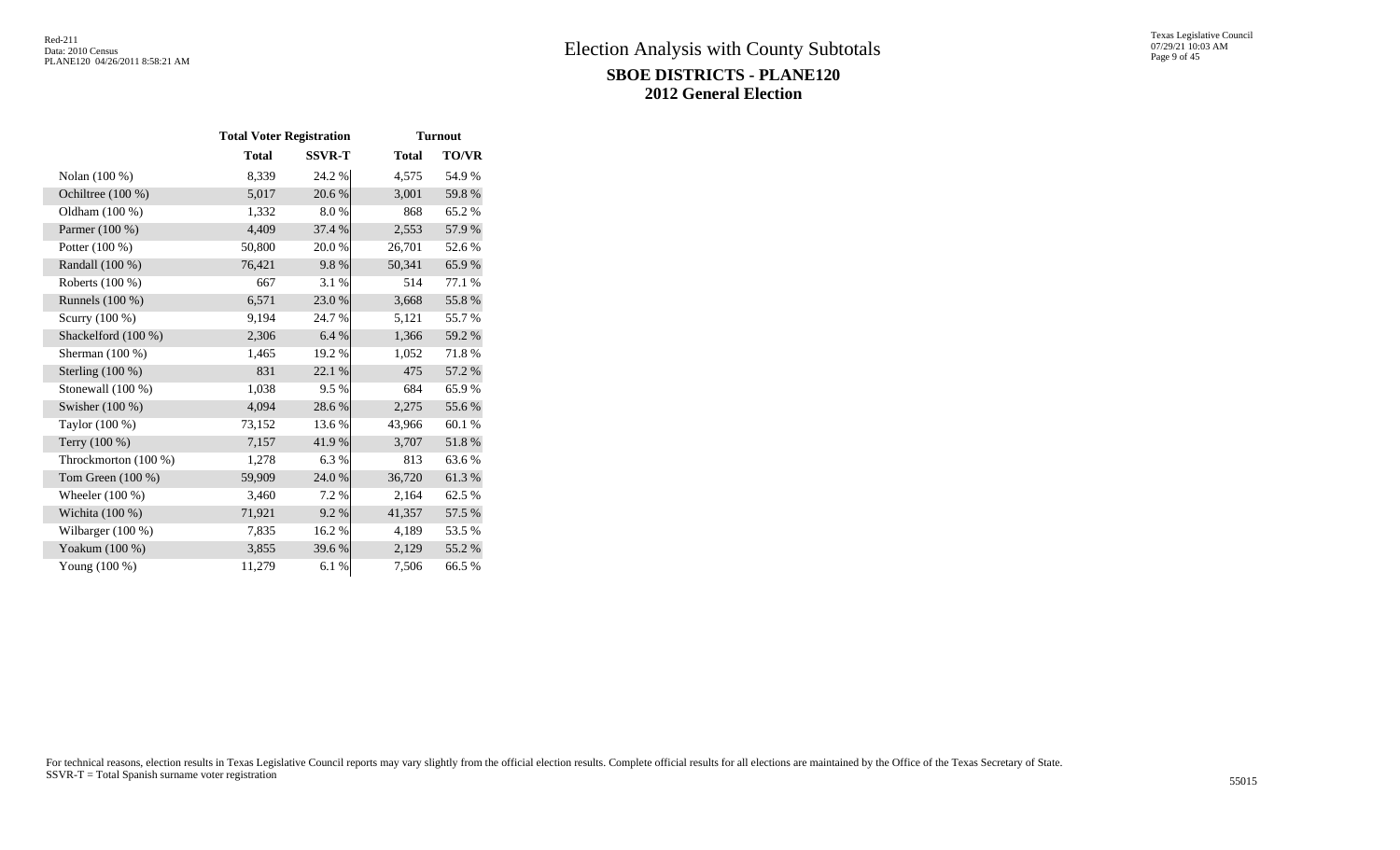|                     |           |        | Obama-D         |        |              |           |                               |           |                |           |           |        | Sadler-D  |        |                 |         |
|---------------------|-----------|--------|-----------------|--------|--------------|-----------|-------------------------------|-----------|----------------|-----------|-----------|--------|-----------|--------|-----------------|---------|
| <b>STATE</b>        | 4,568,788 | 57.1 % | 3,307,609       | 41.4 % | 88,539       | $1.1\%$   | 24,645                        | $0.3\%$   | 7,722          | $0.1 \%$  | 4,439,084 | 56.5 % | 3,194,484 | 40.6 % | 162,294         | 2.1%    |
|                     | 161,807   | 42.6 % | 213,132         | 56.1 % | 3,384        | $0.9\%$   | 1,192                         | $0.3\%$   | 505            | $0.1 \%$  | 166,366   | 45.3 % | 188,350   | 51.3 % | 7,829           | $2.1\%$ |
| Atascosa (100 %)    | 7,461     | 58.7%  | 5,133           | 40.4 % | -99          | $0.8\ \%$ | 27                            | $0.2~\%$  |                | $0.0\%$   | 7,149     | 57.7 % | 4,883     | 39.4 % | 238             | 1.9%    |
| Bandera (100 %)     | 7,426     | 78.6%  | 1,864           | 19.7%  | 121          | 1.3 %     | 31                            | $0.3~\%$  | 6              | 0.1%      | 7,189     | 76.7%  | 1,833     | 19.5 % | 229             | 2.4 %   |
| Brewster $(100\%)$  | 1,976     | 51.1%  | 1,765           | 45.6%  | 91           | 2.4 %     | 35                            | $0.9\ \%$ | $\overline{0}$ | $0.0\,\%$ | 1,875     | 50.1 % | 1,624     | 43.4 % | 173             | 4.6%    |
| Concho (100 %)      | 793       | 79.2 % | 194             | 19.4 % | 9            | 0.9%      | 5                             | $0.5\ \%$ | $\overline{0}$ | 0.0 %     | 760       | 78.1 % | 187       | 19.2 % | 14              | 1.4 %   |
| Crane (100 %)       | 985       | 76.7%  | 275             | 21.4 % | 18           | 1.4 %     | 5                             | 0.4%      |                | 0.1%      | 940       | 76.6%  | 253       | 20.6 % | 26              | 2.1%    |
| Crockett (100 %)    | 957       | 65.7%  | 480             | 32.9%  | 16           | 1.1%      | $\overline{4}$                | $0.3~\%$  | $\overline{0}$ | 0.0 %     | 883       | 66.0%  | 404       | 30.2%  | 35              | 2.6 %   |
| Culberson (100 %)   | 295       | 33.6%  | 568             | 64.6%  | 14           | 1.6%      | 2                             | 0.2 %     | $\Omega$       | $0.0\%$   | 313       | 44.4 % | 355       | 50.4%  | 24              | 3.4 %   |
| Dimmit (100 %)      | 762       | 26.1 % | 2,141           | 73.4 % | 12           | 0.4 %     | 2                             | $0.1\ \%$ | $\overline{0}$ | $0.0\,\%$ | 842       | 30.4 % | 1,839     | 66.3%  | 67              | 2.4 %   |
| Ector (100 %)       | 24,010    | 73.8%  | 8,118           | 25.0%  | 311          | 1.0%      | 68                            | $0.2~\%$  | 6              | $0.0\,\%$ | 23,629    | 73.3 % | 7,770     | 24.1 % | 594             | 1.8%    |
| Edwards (100 %)     | 642       | 72.6%  | 232             | 26.2%  |              | $0.8\ \%$ | 3                             | $0.3~\%$  | $\overline{0}$ | 0.0 %     | 624       | 76.1 % | 172       | 21.0%  | 17              | 2.1 %   |
| El Paso (100 %)     | 57,150    | 33.1 % | 112,952         | 65.4%  | 1,635        | 0.9%      | 645                           | 0.4 %     | 321            | 0.2 %     | 59,876    | 35.7%  | 102,046   | 60.9%  | 3,408           | 2.0%    |
| Frio (100 %)        | 1,552     | 39.2 % | 2,371           | 59.9%  | 25           | $0.6\%$   | 8                             | $0.2~\%$  | $\overline{4}$ | 0.1%      | 1,577     | 41.9%  | 2,079     | 55.3%  | 55              | 1.5 %   |
| Glasscock $(100\%)$ | 526       | 91.0%  | 44              | 7.6 %  | 6            | $1.0%$    | 2                             | $0.3~\%$  | $\Omega$       | $0.0\%$   | 490       | 89.9%  | 52        | 9.5%   | 3               | 0.6 %   |
| Hudspeth (100 %)    | 471       | 54.7%  | 379             | 44.0%  | 11           | 1.3%      | $\overline{0}$                | $0.0\ \%$ | $\overline{0}$ | $0.0\,\%$ | 457       | 58.4%  | 287       | 36.7%  | 31              | 4.0%    |
| Irion $(100 %)$     | 669       | 84.8%  | 112             | 14.2 % |              | 0.9%      |                               | 0.1%      | $\overline{0}$ | 0.0 %     | 622       | 80.8%  | 119       | 15.5 % | 18              | 2.3 %   |
| Jeff Davis (100 %)  | 717       | 60.3%  | 440             | 37.0%  | 24           | 2.0%      | $7\phantom{.0}$               | $0.6\,\%$ | $\overline{2}$ | 0.2 %     | 657       | 58.1 % | 417       | 36.9%  | 34              | 3.0%    |
| Kimble (100 %)      | 1,667     | 88.1%  | 217             | 11.5 % | 6            | 0.3%      | 2                             | 0.1%      | $\overline{0}$ | 0.0 %     | 1,535     | 84.0%  | 242       | 13.2 % | 38              | 2.1%    |
| Kinney (100 %)      | 880       | 61.7%  | 522             | 36.6%  | 14           | 1.0%      | $\mathbf{Q}$                  | $0.6\,\%$ |                | 0.1%      | 852       | 63.2%  | 451       | 33.4 % | 27              | 2.0%    |
| La Salle (100 %)    | 669       | 40.7%  | 964             | 58.6%  | $\mathbf{Q}$ | 0.5%      | 3                             | 0.2 %     | $\Omega$       | $0.0\%$   | 644       | 42.1 % | 853       | 55.8%  | 19              | 1.2%    |
| Loving (100 %)      | 54        | 84.4 % | 9               | 14.1 % |              | 1.6 %     | $\overline{0}$                | $0.0\ \%$ | $\overline{0}$ | 0.0 %     | 43        | 70.5 % | 15        | 24.6 % | $\overline{2}$  | 3.3 %   |
| McCulloch $(100\%)$ | 2,419     | 80.7%  | 537             | 17.9 % | 32           | 1.1%      | 5                             | $0.2~\%$  | 6              | 0.2 %     | 2,282     | 78.8%  | 535       | 18.5 % | 55              | 1.9%    |
| Maverick (100 %)    | 2,171     | 20.6%  | 8,302           | 78.6%  | 57           | 0.5 %     | 32                            | $0.3~\%$  | $\mathbf{0}$   | $0.0\,\%$ | 2,674     | 27.7 % | 6,550     | 67.9%  | 195             | 2.0%    |
| Medina (100 %)      | 11,079    | 69.0%  | 4,784           | 29.8%  | 136          | $0.8~\%$  | 38                            | $0.2~\%$  | 12             | 0.1%      | 10,765    | 68.1%  | 4,608     | 29.1 % | 317             | 2.0%    |
| Menard (100 %)      | 665       | 78.3%  | 171             | 20.1 % | 11           | 1.3%      | 2                             | $0.2~\%$  | $\overline{0}$ | $0.0\,\%$ | 645       | 76.1 % | 181       | 21.3%  | 16              | 1.9%    |
| Pecos (100 %)       | 2,512     | 60.4%  | 1,591           | 38.2%  | 36           | 0.9%      | -8                            | 0.2 %     | 13             | 0.3 %     | 2,472     | 62.2%  | 1,399     | 35.2%  | 71              | 1.8%    |
| Presidio (100 %)    | 504       | 27.9%  | 1,273           | 70.4 % | 19           | 1.1%      | 12                            | 0.7 %     | $\overline{0}$ | 0.0 %     | 478       | 35.7 % | 795       | 59.4 % | 38              | 2.8%    |
| Reagan (100 %)      | 676       | 80.2%  | 158             | 18.7%  | 8            | 0.9%      |                               | $0.1\ \%$ | $\overline{0}$ | $0.0\%$   | 666       | 82.7%  | 119       | 14.8 % | 11              | 1.4 %   |
| Real (100 %)        | 1,236     | 80.4%  | 277             | 18.0%  | 18           | 1.2%      | 2                             | $0.1\ \%$ | 5 <sup>5</sup> | 0.3 %     | 1,159     | 78.1 % | 278       | 18.7%  | 30              | 2.0%    |
| Reeves (100 %)      | 1,188     | 41.3%  | 1,655           | 57.5 % | 25           | 0.9%      | -8                            | $0.3~\%$  |                | $0.0\%$   | 1,141     | 42.9%  | 1,439     | 54.2 % | 48              | 1.8%    |
| Schleicher (100 %)  | 787       | 77.4 % | 221             | 21.7%  |              | 0.7 %     | $\overline{2}$                | 0.2 %     | $\theta$       | $0.0\,\%$ | 748       | 75.7%  | 217       | 22.0%  | 16              | 1.6%    |
|                     |           |        | <b>Romney-R</b> |        |              |           | <b>PRESIDENT</b><br>Johnson-L |           | Stein-G        |           | Write-In- |        | Cruz-R    |        | <b>U.S. SEN</b> | Myers-L |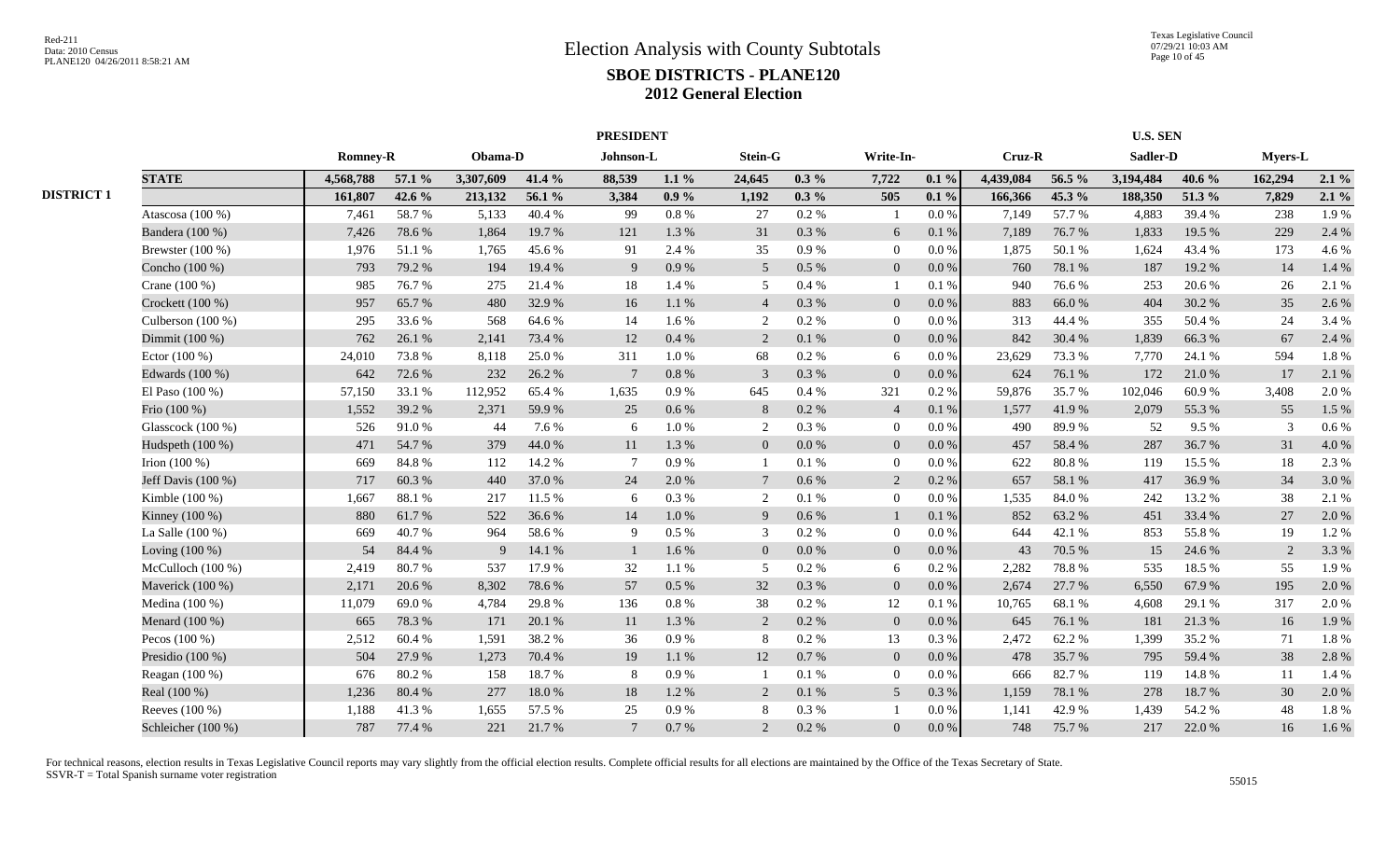|                   |                    |                  | <b>RR COMM1</b> |                   |        |                |        |                |           | <b>RR COMM 2</b> |       |              |        |           |        |                 |         |
|-------------------|--------------------|------------------|-----------------|-------------------|--------|----------------|--------|----------------|-----------|------------------|-------|--------------|--------|-----------|--------|-----------------|---------|
|                   |                    | <b>Collins-G</b> |                 | <b>Craddick-R</b> |        | <b>Henry-D</b> |        | Wall-L         |           | <b>Kennedy-G</b> |       | Smitherman-R |        | Perez-L   |        | <b>Wendel-G</b> |         |
|                   | <b>STATE</b>       | 67,391           | $0.9\%$         | 4,335,527         | 56.2 % | 3,057,319      | 39.6 % | 172,959        | $2.2\%$   | 153,632          | 2.0%  | 4,536,610    | 73.8%  | 1,126,859 | 18.3 % | 486,467         | 7.9 %   |
| <b>DISTRICT 1</b> |                    | 4,732            | $1.3\%$         | 146,869           | 40.9%  | 192,591        | 53.6 % | 7,582          | 2.1%      | 12,191           | 3.4%  | 163,331      | 56.7%  | 102,767   | 35.6 % | 22,185          | $7.7\%$ |
|                   | Atascosa (100 %)   | 121              | 1.0%            | 6,792             | 55.9%  | 4,929          | 40.5 % | 210            | 1.7%      | 229              | 1.9%  | 7,284        | 72.4 % | 2,298     | 22.8%  | 483             | 4.8%    |
|                   | Bandera (100 %)    | 127              | 1.4 %           | 7,164             | 77.4 % | 1,635          | 17.7 % | 247            | 2.7%      | 211              | 2.3 % | 7,313        | 85.8%  | 678       | 8.0%   | 537             | 6.3%    |
|                   | Brewster (100 %)   | $70\,$           | 1.9%            | 1,757             | 47.9%  | 1,547          | 42.2 % | 158            | 4.3 %     | 208              | 5.7%  | 1,738        | 58.3%  | 756       | 25.3 % | 489             | 16.4%   |
|                   | Concho (100 %)     | 12               | 1.2%            | 717               | 74.8%  | 203            | 21.2%  | 15             | 1.6%      | 24               | 2.5 % | 747          | 85.2%  | 95        | 10.8 % | 35              | 4.0%    |
|                   | Crane (100 %)      | 8                | 0.7%            | 925               | 76.0%  | 253            | 20.8%  | 20             | 1.6%      | 19               | 1.6%  | 929          | 85.7%  | 125       | 11.5 % | 30              | 2.8%    |
|                   | Crockett (100 %)   | 15               | 1.1%            | 775               | 60.8%  | 433            | 34.0%  | 20             | 1.6%      | 47               | 3.7%  | 774          | 70.6%  | 292       | 26.6%  | 31              | 2.8%    |
|                   | Culberson (100 %)  | 13               | 1.8%            | 246               | 38.1 % | 352            | 54.6 % | 18             | 2.8%      | 29               | 4.5 % | 256          | 50.2%  | 218       | 42.7 % | 36              | 7.1 %   |
|                   | Dimmit (100 %)     | 25               | 0.9%            | 672               | 25.0%  | 1,901          | 70.7%  | 41             | 1.5 %     | 75               | 2.8 % | 790          | 48.9%  | 761       | 47.1 % | 66              | 4.1 %   |
|                   | Ector $(100\%)$    | 245              | 0.8 %           | 23,228            | 72.2 % | 7,749          | 24.1 % | 639            | 2.0 %     | 575              | 1.8%  | 23,764       | 84.3%  | 3,425     | 12.2 % | 996             | 3.5 %   |
|                   | Edwards (100 %)    | $\overline{7}$   | 0.9%            | 576               | 75.1 % | 163            | 21.3%  | 15             | 2.0%      | 13               | 1.7%  | 569          | 83.2%  | 92        | 13.5 % | 23              | 3.4 %   |
|                   | El Paso $(100\%)$  | 2,184            | 1.3 %           | 52,115            | 32.0%  | 101,276        | 62.1 % | 3,803          | 2.3 %     | 5,880            | 3.6%  | 61,047       | 46.9%  | 55,437    | 42.6 % | 13,711          | 10.5 %  |
|                   | Frio (100 %)       | 51               | 1.4 %           | 1,379             | 37.5 % | 2,142          | 58.2%  | 56             | 1.5 %     | 105              | 2.9%  | 1,489        | 62.6 % | 803       | 33.7 % | 88              | 3.7%    |
|                   | Glasscock (100 %)  | $\mathbf{0}$     | 0.0 %           | 460               | 86.6%  | 58             | 10.9%  | 3              | 0.6 %     | 10               | 1.9%  | 482          | 93.6%  | 23        | 4.5 %  | 10              | 1.9%    |
|                   | Hudspeth (100 %)   | $\overline{7}$   | 0.9%            | 374               | 49.7%  | 323            | 42.9%  | 20             | 2.7 %     | 36               | 4.8%  | 402          | 63.0%  | 204       | 32.0%  | 32              | 5.0%    |
|                   | Irion $(100\%)$    | 11               | 1.4 %           | 596               | 78.8%  | 117            | 15.5 % | 15             | 2.0 %     | 28               | 3.7 % | 614          | 85.9%  | 68        | 9.5 %  | 33              | 4.6 %   |
|                   | Jeff Davis (100 %) | 22               | 1.9%            | 622               | 57.4 % | 379            | 35.0%  | 40             | 3.7 %     | 42               | 3.9%  | 631          | 67.7%  | 177       | 19.0%  | 124             | 13.3 %  |
|                   | Kimble $(100\%)$   | 12               | 0.7%            | 1,507             | 84.7%  | 215            | 12.1 % | 24             | 1.3%      | 34               | 1.9%  | 1,519        | 89.5%  | 101       | 6.0%   | 77              | 4.5 %   |
|                   | Kinney $(100\%)$   | 19               | 1.4 %           | 794               | 60.6%  | 441            | 33.6%  | 31             | 2.4 %     | 45               | 3.4 % | 832          | 74.0%  | 227       | 20.2 % | 66              | 5.9%    |
|                   | La Salle $(100\%)$ | 12               | $0.8 \%$        | 549               | 36.9%  | 885            | 59.6%  | 15             | 1.0%      | 37               | 2.5 % | 604          | 68.0%  | 243       | 27.4 % | 41              | 4.6%    |
|                   | Loving (100 %)     |                  | 1.6%            | 44                | 69.8%  | 16             | 25.4 % | $\overline{1}$ | $1.6\,\%$ | 2                | 3.2%  | 51           | 94.4 % |           | 1.9%   | 2               | 3.7%    |
|                   | McCulloch (100 %)  | 25               | 0.9%            | 2,162             | 76.4%  | 548            | 19.4 % | 58             | 2.1 %     | 60               | 2.1 % | 2,208        | 84.5 % | 298       | 11.4 % | 107             | 4.1 %   |
|                   | Maverick (100 %)   | 226              | 2.3 %           | 1,826             | 19.4 % | 6,844          | 72.9 % | 197            | 2.1 %     | 522              | 5.6%  | 2,290        | 35.4 % | 3,674     | 56.8%  | 507             | 7.8 %   |
|                   | Medina (100 %)     | 128              | $0.8 \%$        | 10,586            | 67.9%  | 4,431          | 28.4 % | 317            | 2.0%      | 265              | 1.7%  | 10,953       | 82.3%  | 1,796     | 13.5 % | 560             | 4.2%    |
|                   | Menard (100 %)     | 6                | 0.7 %           | 618               | 74.5 % | 181            | 21.8%  | 18             | 2.2 %     | 13               | 1.6%  | 637          | 88.0%  | 63        | 8.7%   | 24              | 3.3 %   |
|                   | Pecos $(100\%)$    | 35               | 0.9%            | 2,197             | 56.9%  | 1,493          | 38.6%  | 50             | 1.3%      | 124              | 3.2 % | 2,272        | 69.1 % | 889       | 27.0 % | 127             | 3.9%    |
|                   | Presidio $(100\%)$ | 28               | 2.1 %           | 374               | 29.1 % | 795            | 61.8%  | 38             | 3.0 %     | 80               | 6.2%  | 386          | 50.6%  | 265       | 34.7 % | 112             | 14.7%   |
|                   | Reagan (100 %)     | 9                | 1.1%            | 614               | 79.4 % | 138            | 17.9 % | 9              | 1.2%      | 12               | 1.6%  | 620          | 85.4%  | 93        | 12.8%  | 13              | 1.8%    |
|                   | Real (100 %)       | 17               | 1.1 %           | 1,135             | 78.3%  | 246            | 17.0%  | 36             | 2.5 %     | 32               | 2.2 % | 1,133        | 86.4%  | 111       | 8.5 %  | 68              | 5.2 %   |
|                   | Reeves (100 %)     | 29               | 1.1 %           | 980               | 38.3%  | 1,434          | 56.1%  | 46             | 1.8%      | 97               | 3.8%  | 1,010        | 55.3%  | 738       | 40.4%  | 80              | 4.4 %   |
|                   | Schleicher (100 %) | $\overline{7}$   | 0.7 %           | 707               | 73.3 % | 228            | 23.6 % | 16             | 1.7%      | 14               | 1.5 % | 730          | 83.4 % | 116       | 13.3 % | 29              | 3.3 %   |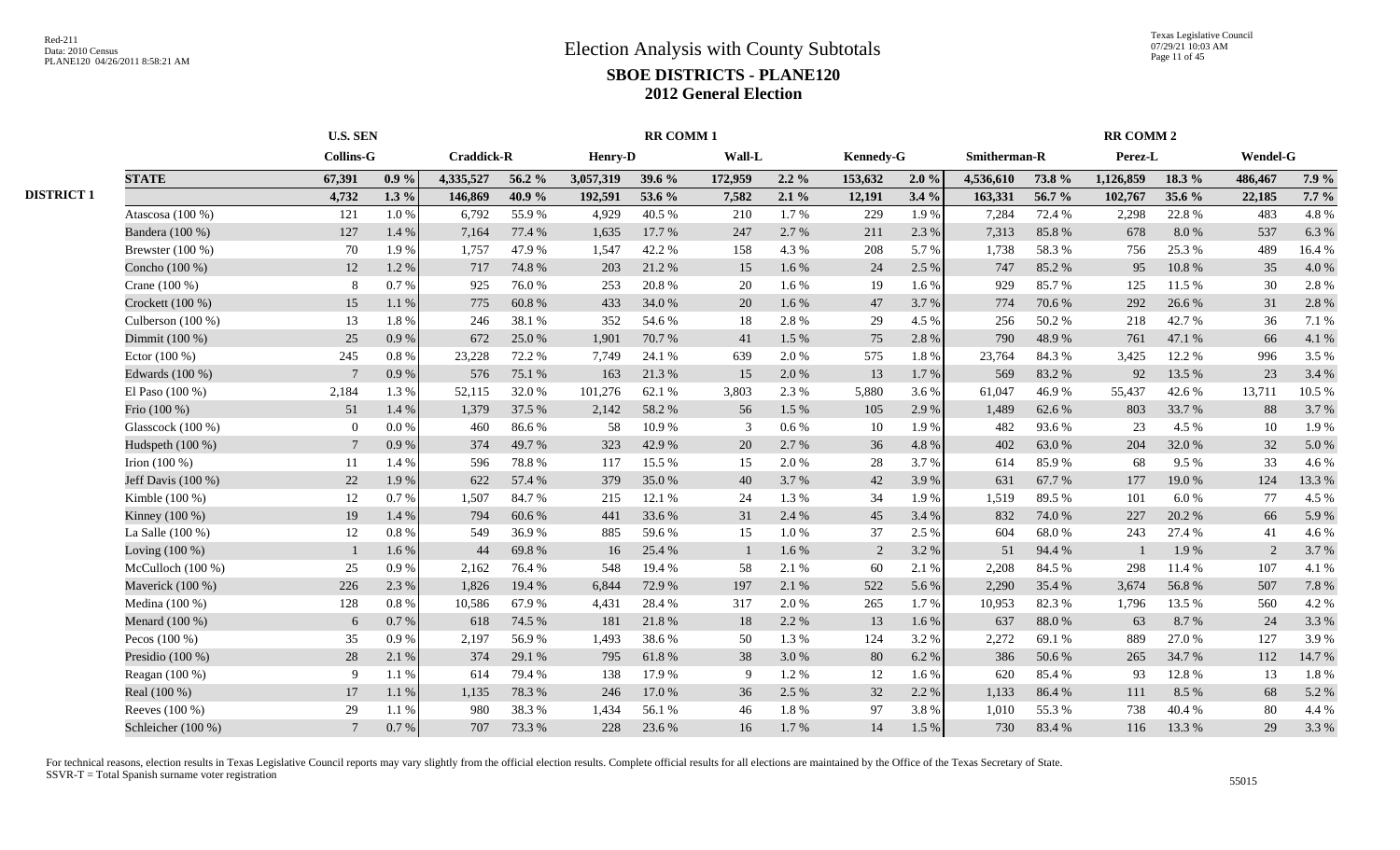|                   | SUP CT <sub>2</sub> |                  |        |                |           |                 | <b>SUP CT 4</b> |                 |          |                    |           |           |        | SUP CT 6  |        |         |         |  |
|-------------------|---------------------|------------------|--------|----------------|-----------|-----------------|-----------------|-----------------|----------|--------------------|-----------|-----------|--------|-----------|--------|---------|---------|--|
|                   |                     | <b>Willett-R</b> |        | Koelsch-L      |           | <b>Devine-R</b> |                 | Oxford-L        |          | <b>Waterbury-G</b> |           | Hecht-R   |        | Petty-D   |        | Ash-L   |         |  |
|                   | <b>STATE</b>        | 4,770,884        | 78.8%  | 1,285,441      | $21.2 \%$ | 4,598,461       | 75.1 %          | 1,034,722       | 16.9 $%$ | 491,980            | 8.0%      | 4,126,568 | 53.7 % | 3,219,526 | 41.9%  | 234,104 | 3.0%    |  |
| <b>DISTRICT 1</b> |                     | 192,444          | 68.4 % | 88,906         | 31.6 %    | 182,490         | 64.6 %          | 71,419          | 25.3 %   | 28,460             | $10.1 \%$ | 137,688   | 38.6 % | 200,492   | 56.1 % | 11,809  | $3.3\%$ |  |
|                   | Atascosa (100 %)    | 7,810            | 79.9%  | 1,961          | 20.1%     | 7,544           | 77.0%           | 1,719           | 17.6 %   | 530                | 5.4 %     | 6,188     | 51.6%  | 5,309     | 44.3 % | 330     | 2.8%    |  |
|                   | Bandera (100 %)     | 7,408            | 88.2%  | 993            | 11.8%     | 7,222           | 85.6%           | 787             | 9.3%     | 428                | 5.1 %     | 6,803     | 74.1 % | 1,821     | 19.8%  | 367     | 4.0%    |  |
|                   | Brewster (100 %)    | 1,980            | 67.5 % | 953            | 32.5 %    | 1,888           | 61.5%           | 706             | 23.0%    | 476                | 15.5 %    | 1,652     | 45.9%  | 1,597     | 44.4 % | 208     | 5.8%    |  |
|                   | Concho (100 %)      | 775              | 90.2%  | 84             | 9.8 %     | 752             | 86.4%           | 75              | 8.6%     | 43                 | 4.9%      | 672       | 71.2%  | 217       | 23.0%  | 28      | 3.0%    |  |
|                   | Crane $(100\%)$     | 964              | 90.6%  | 100            | 9.4 %     | 921             | 86.9%           | 94              | 8.9%     | 45                 | 4.2%      | 830       | 69.4%  | 302       | 25.3 % | 41      | 3.4 %   |  |
|                   | Crockett $(100\%)$  | 874              | 83.2%  | 176            | 16.8%     | 853             | 80.2%           | 162             | 15.2%    | 48                 | 4.5 %     | 728       | 57.7 % | 466       | 36.9%  | 43      | 3.4 %   |  |
|                   | Culberson (100 %)   | 329              | 71.1 % | 134            | 28.9%     | 291             | 64.0%           | 129             | 28.4 %   | 35                 | 7.7 %     | 210       | 33.6%  | 358       | 57.3 % | 24      | 3.8%    |  |
|                   | Dimmit (100 %)      | 941              | 61.7%  | 584            | 38.3%     | 885             | 58.2%           | 492             | 32.4 %   | 143                | 9.4 %     | 591       | 22.1 % | 1,958     | 73.4 % | 86      | 3.2 %   |  |
|                   | Ector $(100\%)$     | 24,744           | 88.3%  | 3,264          | 11.7 %    | 24,073          | 85.8%           | 2,885           | 10.3%    | 1,083              | 3.9%      | 22,153    | 69.6%  | 8,258     | 26.0%  | 1,030   | 3.2%    |  |
|                   | Edwards (100 %)     | 593              | 89.2%  | 72             | 10.8%     | 567             | 84.8%           | 66              | 9.9%     | 36                 | 5.4 %     | 523       | 70.1%  | 172       | 23.1 % | 28      | 3.8%    |  |
|                   | El Paso $(100\%)$   | 76,246           | 60.2%  | 50,312         | 39.8%     | 70,362          | 55.6%           | 39,214          | 31.0%    | 17,004             | 13.4 %    | 48,900    | 30.0%  | 105,310   | 64.7%  | 5,019   | 3.1%    |  |
|                   | Frio (100 %)        | 1,700            | 73.8%  | 605            | 26.2 %    | 1,605           | 69.1 %          | 553             | 23.8%    | 166                | 7.1 %     | 1,233     | 33.9%  | 2,231     | 61.4%  | 113     | 3.1 %   |  |
|                   | Glasscock (100 %)   | 477              | 96.0%  | 20             | 4.0%      | 468             | 94.0%           | 22              | 4.4 %    | 8                  | 1.6%      | 451       | 87.1 % | 50        | 9.7%   | 11      | 2.1 %   |  |
|                   | Hudspeth (100 %)    | 469              | 77.6%  | 135            | 22.4 %    | 451             | 75.0%           | 118             | 19.6%    | 32                 | 5.3 %     | 350       | 48.1%  | 320       | 44.0%  | 34      | 4.7%    |  |
|                   | Irion $(100\%)$     | 636              | 90.3%  | 68             | 9.7%      | 616             | 87.4%           | 65              | 9.2 %    | 24                 | 3.4 %     | 573       | 76.5 % | 128       | 17.1 % | 26      | 3.5 %   |  |
|                   | Jeff Davis (100 %)  | 679              | 74.7%  | 230            | 25.3 %    | 628             | 67.3%           | 160             | 17.1 %   | 145                | 15.5 %    | 541       | 51.0%  | 428       | 40.3%  | 63      | 5.9%    |  |
|                   | Kimble (100 %)      | 1,546            | 92.5 % | 125            | 7.5 %     | 1,513           | 90.4%           | 108             | 6.5 %    | 52                 | 3.1 %     | 1,451     | 82.6%  | 231       | 13.1 % | 55      | 3.1%    |  |
|                   | Kinney (100 %)      | 905              | 82.3%  | 194            | 17.7 %    | 855             | 77.6%           | 182             | 16.5%    | 65                 | 5.9%      | 735       | 57.0%  | 460       | 35.7%  | 68      | 5.3 %   |  |
|                   | La Salle $(100\%)$  | 634              | 76.0%  | 200            | 24.0%     | 631             | 75.4 %          | 155             | 18.5%    | 51                 | 6.1 %     | 497       | 34.5 % | 899       | 62.3%  | 29      | 2.0 %   |  |
|                   | Loving $(100\%)$    | 49               | 92.5 % | $\overline{4}$ | 7.5 %     | 43              | 86.0%           | $5\overline{)}$ | 10.0%    | 2                  | 4.0%      | 37        | 62.7%  | 16        | 27.1 % |         | 1.7%    |  |
|                   | McCulloch $(100\%)$ | 2,290            | 89.5%  | 270            | 10.5 %    | 2,203           | 86.0%           | 265             | 10.3%    | 94                 | 3.7 %     | 2,000     | 71.9%  | 609       | 21.9%  | 110     | 4.0%    |  |
|                   | Maverick (100 %)    | 3,357            | 53.1 % | 2,961          | 46.9%     | 3,149           | 49.5 %          | 2,391           | 37.6%    | 816                | 12.8%     | 1,657     | 17.7 % | 7,114     | 75.9%  | 364     | 3.9%    |  |
|                   | Medina (100 %)      | 11,303           | 86.1%  | 1,823          | 13.9%     | 11,203          | 84.7%           | 1,469           | 11.1 %   | 550                | 4.2 %     | 9,938     | 64.2 % | 4.932     | 31.8%  | 432     | 2.8%    |  |
|                   | Menard (100 %)      | 649              | 91.7%  | 59             | 8.3%      | 636             | 89.8%           | 49              | 6.9%     | 23                 | 3.2 %     | 595       | 73.5 % | 180       | 22.2 % | 23      | 2.8%    |  |
|                   | Pecos $(100\%)$     | 2,566            | 80.8%  | 611            | 19.2 %    | 2.424           | 75.7%           | 592             | 18.5%    | 186                | 5.8%      | 1,912     | 50.6%  | 1,640     | 43.4 % | 150     | 4.0%    |  |
|                   | Presidio $(100\%)$  | 443              | 64.3%  | 246            | 35.7%     | 426             | 61.1%           | 169             | 24.2 %   | 102                | 14.6 %    | 316       | 25.2 % | 830       | 66.1%  | 72      | 5.7%    |  |
|                   | Reagan $(100\%)$    | 662              | 92.8%  | 51             | 7.2 %     | 635             | 90.8%           | 44              | 6.3%     | 20                 | 2.9 %     | 567       | 75.8%  | 146       | 19.5 % | 26      | 3.5 %   |  |
|                   | Real (100 %)        | 1,170            | 89.4%  | 139            | 10.6 %    | 1,136           | 86.7%           | 119             | 9.1 %    | 56                 | 4.3 %     | 1,062     | 74.3 % | 278       | 19.5 % | 53      | 3.7%    |  |
|                   | Reeves (100 %)      | 1,242            | 71.7%  | 490            | 28.3%     | 1,158           | 66.3%           | 428             | 24.5 %   | 160                | 9.2%      | 855       | 34.0%  | 1,544     | 61.4%  | 69      | 2.7%    |  |
|                   | Schleicher (100 %)  | 775              | 89.3%  | 93             | 10.7%     | 755             | 86.8%           | 81              | 9.3%     | 34                 | 3.9%      | 656       | 68.4%  | 255       | 26.6%  | 24      | 2.5 %   |  |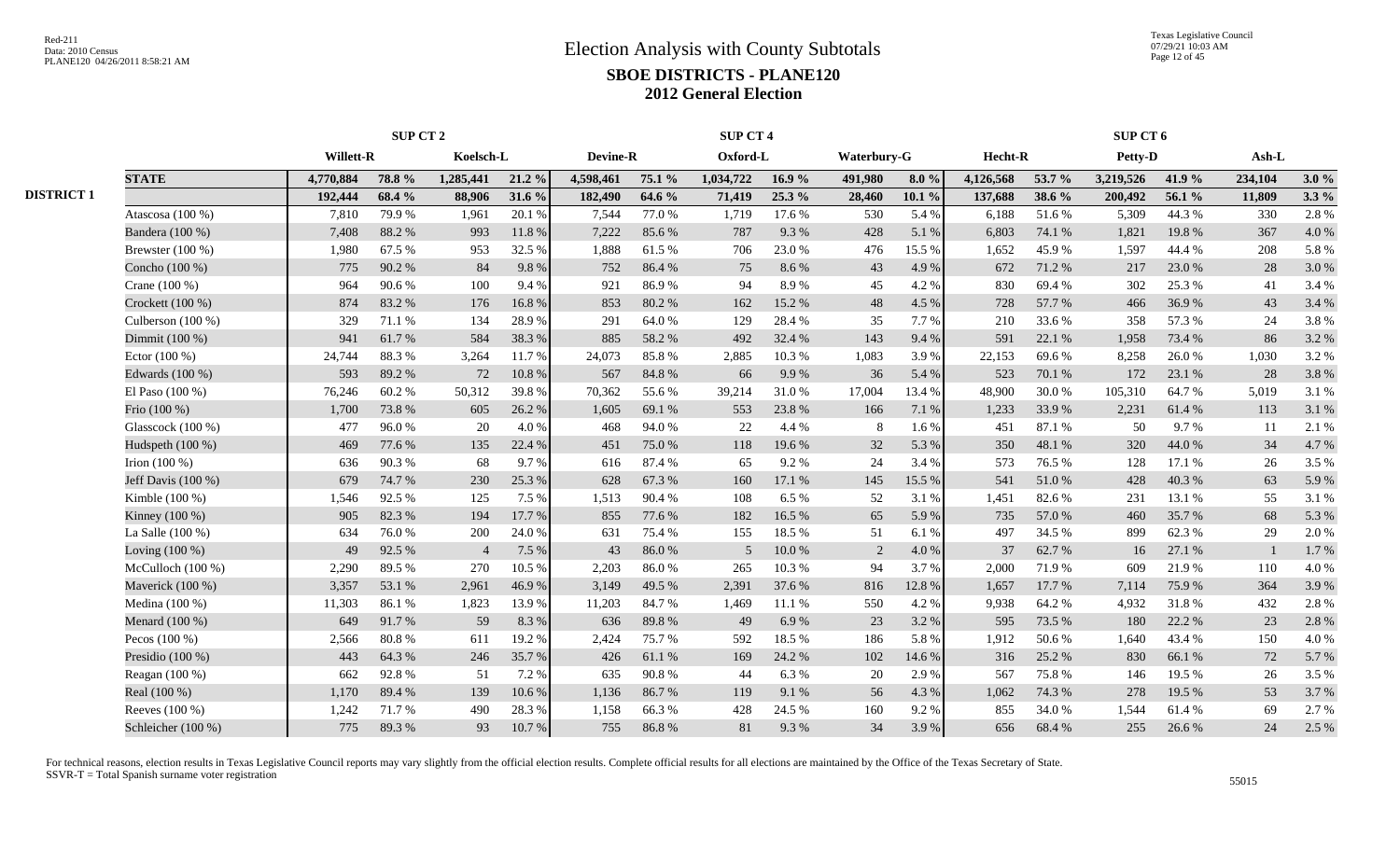Texas Legislative Council 07/29/21 10:03 AM Page 13 of 45

|                   |                      |            | SUP CT 6 |                 |        | <b>CCA PRES JUDGE</b> |          |                |         |           | CCA <sub>7</sub> |                  |        |           | CCA 8  |                  |        |
|-------------------|----------------------|------------|----------|-----------------|--------|-----------------------|----------|----------------|---------|-----------|------------------|------------------|--------|-----------|--------|------------------|--------|
|                   |                      | Chisholm-G |          | <b>Keller-R</b> |        | <b>Hampton-D</b>      |          | Stott-L        |         | Hervey-R  |                  | <b>Bennett-L</b> |        | Alcala-R  |        | <b>Strange-L</b> |        |
|                   | <b>STATE</b>         | 101,448    | $1.3\%$  | 4,256,043       | 55.5 % | 3,163,478             | 41.2 $%$ | 250,374        | $3.3\%$ | 4,686,332 | 77.9 %           | 1,330,912        | 22.1 % | 4.691.090 | 78.1 % | 1,318,393        | 21.9 % |
| <b>DISTRICT 1</b> |                      | 7,113      | 2.0%     | 149,882         | 42.0%  | 194,624               | 54.6 %   | 12,221         | 3.4%    | 191,655   | 68.2%            | 89,173           | 31.8%  | 200,629   | 71.4 % | 80,175           | 28.6 % |
|                   | Atascosa (100 %)     | 165        | 1.4 %    | 6,837           | 56.6%  | 4,912                 | 40.7%    | 321            | 2.7%    | 7,630     | 78.6%            | 2,074            | 21.4 % | 7,575     | 78.3%  | 2,101            | 21.7%  |
|                   | Bandera (100 %)      | 187        | 2.0 %    | 7,098           | 77.3 % | 1.696                 | 18.5 %   | 388            | 4.2 %   | 7,363     | 87.7%            | 1,031            | 12.3 % | 7,238     | 86.2%  | 1,156            | 13.8%  |
|                   | Brewster (100 %)     | 141        | 3.9%     | 1,739           | 48.6%  | 1,596                 | 44.6 %   | 244            | 6.8%    | 1,936     | 66.3%            | 986              | 33.7%  | 1,979     | 66.5%  | 998              | 33.5 % |
|                   | Concho (100 %)       | 27         | 2.9 %    | 698             | 74.0 % | 214                   | 22.7 %   | 31             | 3.3 %   | 758       | 89.0%            | 94               | 11.0 % | 761       | 89.0%  | 94               | 11.0%  |
|                   | Crane (100 %)        | 23         | 1.9%     | 873             | 72.7 % | 288                   | 24.0%    | 40             | 3.3 %   | 915       | 87.0%            | 137              | 13.0%  | 901       | 86.1%  | 145              | 13.9%  |
|                   | Crockett (100 %)     | 25         | 2.0%     | 737             | 58.9%  | 470                   | 37.6 %   | 44             | 3.5 %   | 857       | 81.5%            | 194              | 18.5 % | 868       | 83.9%  | 166              | 16.1%  |
|                   | Culberson (100 %)    | 33         | 5.3 %    | 243             | 38.3%  | 366                   | 57.6 %   | 26             | 4.1 %   | 313       | 68.9%            | 141              | 31.1 % | 346       | 75.5 % | 112              | 24.5 % |
|                   | Dimmit (100 %)       | 34         | 1.3%     | 693             | 25.9%  | 1,906                 | 71.3 %   | 75             | 2.8%    | 930       | 61.3%            | 588              | 38.7%  | 1,026     | 65.4 % | 544              | 34.6 % |
|                   | Ector $(100\%)$      | 375        | 1.2%     | 22,795          | 71.4 % | 8,024                 | 25.1 %   | 1,091          | 3.4 %   | 24,211    | 86.7%            | 3,705            | 13.3 % | 23,832    | 85.8%  | 3,957            | 14.2 % |
|                   | Edwards (100 %)      | 23         | 3.1%     | 546             | 73.7 % | 159                   | 21.5 %   | 36             | 4.9%    | 572       | 86.7%            | 88               | 13.3 % | 559       | 85.2%  | 97               | 14.8 % |
|                   | El Paso $(100\%)$    | 3,663      | 2.2 %    | 53,854          | 33.1 % | 103,094               | 63.4 %   | 5,625          | 3.5 %   | 76,969    | 61.0%            | 49,138           | 39.0%  | 80,661    | 64.3%  | 44,818           | 35.7%  |
|                   | Frio (100 %)         | 56         | 1.5 %    | 1,387           | 38.1 % | 2,147                 | 59.0%    | 102            | 2.8 %   | 1,664     | 71.8 %           | 655              | 28.2 % | 1,842     | 77.0 % | 551              | 23.0%  |
|                   | Glasscock (100 %)    | 6          | 1.2%     | 453             | 89.2%  | 43                    | 8.5 %    | 12             | 2.4 %   | 459       | 92.2%            | 39               | 7.8%   | 447       | 90.7%  | 46               | 9.3%   |
|                   | Hudspeth (100 %)     | 24         | 3.3 %    | 392             | 53.5 % | 315                   | 43.0%    | 26             | 3.5 %   | 445       | 75.8%            | 142              | 24.2 % | 466       | 78.8%  | 125              | 21.2%  |
|                   | Irion $(100\%)$      | 22         | 2.9 %    | 571             | 77.1 % | 136                   | 18.4%    | 34             | 4.6 %   | 610       | 88.2%            | 82               | 11.8%  | 581       | 84.9%  | 103              | 15.1 % |
|                   | Jeff Davis $(100\%)$ | 29         | 2.7%     | 577             | 54.8%  | 404                   | 38.4 %   | 71             | 6.7%    | 653       | 71.8%            | 256              | 28.2%  | 649       | 71.2%  | 262              | 28.8%  |
|                   | Kimble (100 %)       | 20         | 1.1 %    | 1,468           | 83.7%  | 228                   | 13.0 %   | 57             | 3.3 %   | 1,515     | 91.5%            | 140              | 8.5 %  | 1,481     | 89.3%  | 177              | 10.7%  |
|                   | Kinney (100 %)       | 27         | 2.1%     | 803             | 62.2%  | 441                   | 34.2 %   | 46             | 3.6%    | 885       | 80.2%            | 218              | 19.8%  | 874       | 78.9%  | 234              | 21.1 % |
|                   | La Salle (100 %)     | 17         | 1.2%     | 558             | 38.9%  | 849                   | 59.2%    | 26             | 1.8%    | 638       | 77.6%            | 184              | 22.4 % | 656       | 78.4%  | 181              | 21.6%  |
|                   | Loving $(100\%)$     | 5          | 8.5 %    | 42              | 68.9%  | 15                    | 24.6 %   | $\overline{4}$ | 6.6%    | 47        | 88.7%            | 6                | 11.3 % | 45        | 81.8%  | 10               | 18.2 % |
|                   | McCulloch $(100\%)$  | 62         | 2.2 %    | 2,085           | 75.0%  | 577                   | 20.7%    | 119            | 4.3 %   | 2,194     | 86.3%            | 347              | 13.7 % | 2,207     | 86.7%  | 339              | 13.3 % |
|                   | Maverick (100 %)     | 236        | 2.5 %    | 2,066           | 22.1 % | 6,963                 | 74.6 %   | 304            | 3.3 %   | 3,470     | 54.9%            | 2,846            | 45.1 % | 4,348     | 65.0%  | 2,345            | 35.0%  |
|                   | Medina (100 %)       | 184        | 1.2%     | 10,535          | 68.1%  | 4,474                 | 28.9%    | 450            | 2.9%    | 11,192    | 85.3%            | 1,925            | 14.7 % | 11,020    | 84.7%  | 1,990            | 15.3 % |
|                   | Menard (100 %)       | 11         | 1.4 %    | 608             | 74.7 % | 180                   | 22.1 %   | 26             | 3.2 %   | 640       | 90.5 %           | 67               | 9.5 %  | 630       | 90.4 % | 67               | 9.6%   |
|                   | Pecos $(100\%)$      | 75         | 2.0%     | 2,077           | 54.8%  | 1,567                 | 41.4%    | 144            | 3.8%    | 2,467     | 76.9%            | 743              | 23.1 % | 2,597     | 79.3%  | 679              | 20.7%  |
|                   | Presidio $(100\%)$   | 38         | 3.0%     | 365             | 29.0%  | 837                   | 66.5%    | 56             | 4.5 %   | 451       | 74.8%            | 152              | 25.2 % | 501       | 73.2 % | 183              | 26.8%  |
|                   | Reagan $(100\%)$     | -9         | 1.2%     | 595             | 78.9%  | 140                   | 18.6%    | 19             | 2.5 %   | 646       | 92.4 %           | 53               | 7.6 %  | 644       | 91.6%  | 59               | 8.4 %  |
|                   | Real (100 %)         | 36         | 2.5 %    | 1,122           | 78.4%  | 250                   | 17.5 %   | 60             | 4.2 %   | 1,157     | 88.4%            | 152              | 11.6 % | 1,100     | 85.2%  | 191              | 14.8 % |
|                   | Reeves (100 %)       | 45         | 1.8%     | 933             | 37.2 % | 1,501                 | 59.8%    | 74             | 3.0%    | 1,223     | 70.2%            | 519              | 29.8%  | 1,366     | 74.9%  | 458              | 25.1 % |
|                   | Schleicher (100 %)   | 24         | 2.5 %    | 673             | 70.3 % | 262                   | 27.3 %   | 23             | 2.4 %   | 763       | 87.9%            | 105              | 12.1 % | 748       | 86.3%  | 119              | 13.7 % |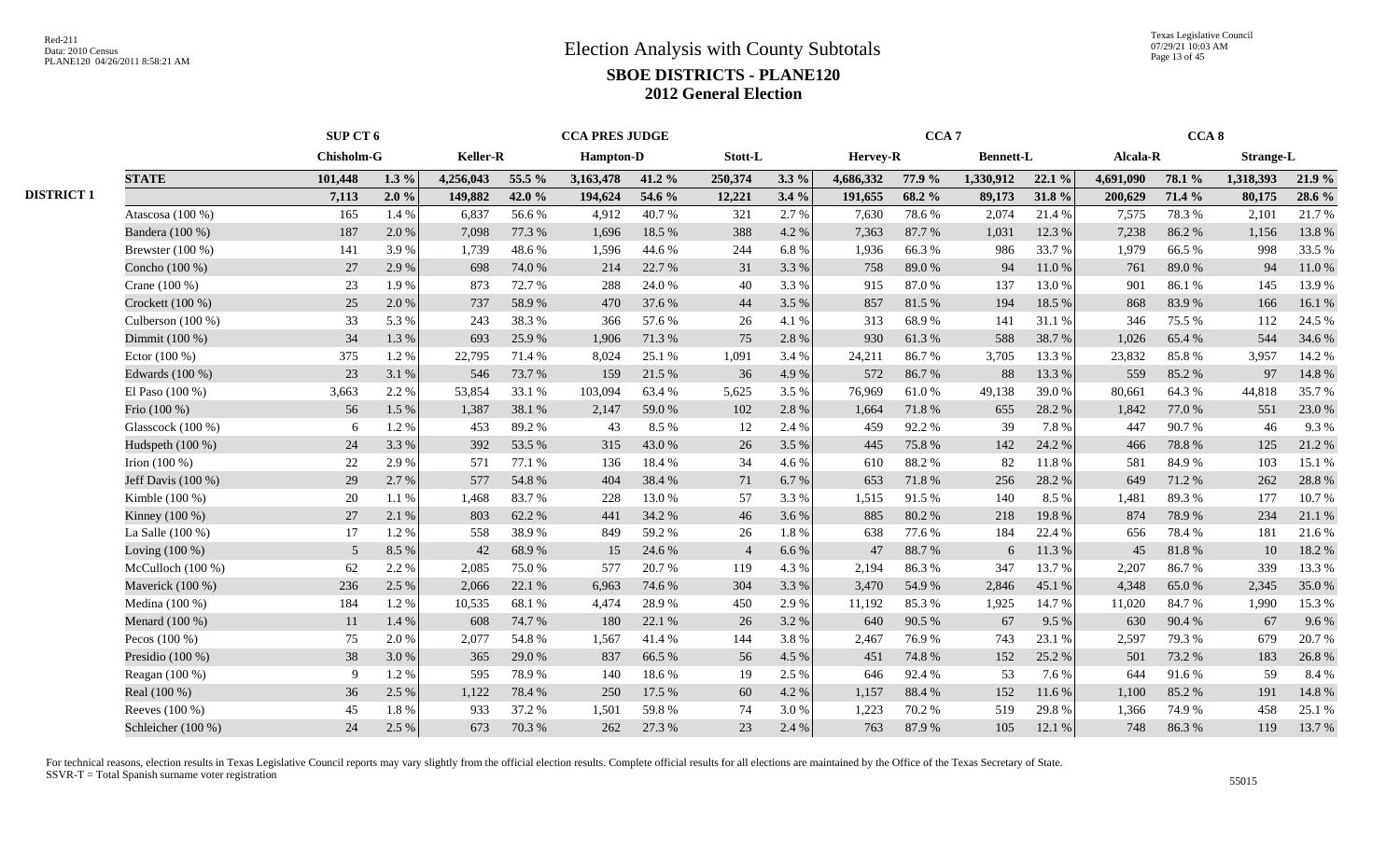|                   |                      |                 |        |         |        | <b>PRESIDENT</b> |           |                 |          |                |           |         |        | <b>U.S. SEN</b> |        |         |         |
|-------------------|----------------------|-----------------|--------|---------|--------|------------------|-----------|-----------------|----------|----------------|-----------|---------|--------|-----------------|--------|---------|---------|
|                   |                      | <b>Romney-R</b> |        | Obama-D |        | Johnson-L        |           | Stein-G         |          | Write-In-      |           | Cruz-R  |        | Sadler-D        |        | Myers-L |         |
| <b>DISTRICT 1</b> | Sutton (100 %)       | 1,110           | 74.4 % | 369     | 24.7 % | 8                | $0.5\%$   | 2               | 0.1%     | 2              | 0.1 %     | 1,081   | 75.8%  | 329             | 23.1 % | 10      | 0.7%    |
|                   | Terrell (100 %)      | 358             | 64.5 % | 184     | 33.2 % | 10               | 1.8%      |                 | $0.2~\%$ | 2              | $0.4\ \%$ | 309     | 60.9%  | 175             | 34.5 % | 19      | 3.7%    |
|                   | Upton $(100\%)$      | 953             | 73.1 % | 333     | 25.6 % | -7               | $0.5\%$   | $\tau$          | 0.5%     | 3              | 0.2 %     | 845     | 72.6%  | 280             | 24.1 % | 22      | 1.9%    |
|                   | Uvalde (100 %)       | 4,529           | 53.7%  | 3,825   | 45.3%  | 65               | 0.8%      | 16              | 0.2 %    | $\mathbf{0}$   | 0.0 %     | 4.349   | 53.1 % | 3,622           | 44.2 % | 153     | 1.9%    |
|                   | Val Verde $(100\%)$  | 5,612           | 46.5 % | 6,267   | 51.9%  | 123              | 1.0%      | 38              | 0.3%     | 33             | 0.3%      | 5,547   | 47.4 % | 5,720           | 48.9%  | 282     | 2.4 %   |
|                   | Ward (100 %)         | 2,366           | 72.9%  | 841     | 25.9%  | 26               | 0.8%      | 12              | 0.4%     | $\mathbf{0}$   | 0.0 %     | 2,263   | 71.5 % | 804             | 25.4 % | 58      | 1.8%    |
|                   | Webb (100 %)         | 11,078          | 22.5 % | 37,597  | 76.4%  | 303              | $0.6\%$   | 132             | 0.3%     | 86             | 0.2 %     | 14,949  | 31.5 % | 30,434          | 64.0%  | 1,272   | 2.7 %   |
|                   | Winkler (100 %)      | 1,331           | 76.3%  | 398     | 22.8 % | 14               | 0.8 %     | 2               | 0.1%     | $\mathbf{0}$   | $0.0\,\%$ | 1,270   | 74.9%  | 383             | 22.6 % | 29      | 1.7%    |
|                   | Zapata $(100\%)$     | 997             | 28.1%  | 2,527   | 71.3%  | 14               | 0.4%      | 5               | 0.1 %    | $\theta$       | $0.0\%$   | 1,107   | 34.4 % | 1,989           | 61.8%  | 69      | 2.1 %   |
|                   | Zavala (100 %)       | 574             | 15.7%  | 3,042   | 83.3%  | 29               | 0.8%      | 8               | 0.2 %    | $\Omega$       | 0.0 %     | 659     | 19.5 % | 2,612           | 77.5 % | 66      | 2.0%    |
| <b>DISTRICT 2</b> |                      | 187,147         | 46.7%  | 209,020 | 52.1 % | 3,171            | $0.8 \%$  | 1.067           | $0.3\%$  | 430            | $0.1\%$   | 186,721 | 48.1 % | 190.843         | 49.2 % | 6,922   | $1.8\%$ |
|                   | Aransas $(100\%)$    | 6,830           | 70.8%  | 2,704   | 28.0%  | 87               | 0.9%      | 27              | 0.3%     | $\overline{0}$ | $0.0\%$   | 6,640   | 70.0%  | 2,592           | 27.3 % | 168     | 1.8%    |
|                   | Calhoun (100 %)      | 4,144           | 62.2%  | 2,410   | 36.2 % | 72               | 1.1%      | 19              | 0.3 %    | 16             | 0.2 %     | 3,809   | 58.9%  | 2,446           | 37.8%  | 150     | 2.3 %   |
|                   | Cameron $(100\%)$    | 26,099          | 33.9%  | 49,975  | 65.0%  | 546              | $0.7\%$   | 158             | 0.2 %    | 117            | 0.2 %     | 28,997  | 39.0%  | 42,683          | 57.4 % | 1,675   | 2.3 %   |
|                   | Colorado (100 %)     | 6,026           | 74.1 % | 2,029   | 25.0%  | 45               | $0.6\%$   | 11              | $0.1~\%$ | 19             | $0.2 \%$  | 5,761   | 72.3 % | 2,063           | 25.9%  | 101     | 1.3%    |
|                   | De Witt (100 %)      | 5,122           | 77.2 % | 1,467   | 22.1 % | 38               | 0.6 %     | 10              | 0.2%     | - 1            | 0.0 %     | 4,785   | 74.3 % | 1,487           | 23.1 % | 125     | 1.9%    |
|                   | Goliad (100 %)       | 2,294           | 66.3%  | 1,127   | 32.6 % | 24               | 0.7 %     | $7\phantom{.0}$ | 0.2 %    | 10             | 0.3%      | 2,101   | 64.8%  | 1,035           | 31.9%  | 83      | 2.6 %   |
|                   | Hidalgo $(67%)$      | 27,055          | 28.1 % | 68,155  | 70.8%  | 581              | $0.6\%$   | 291             | 0.3%     | 120            | 0.1%      | 28,305  | 30.8%  | 61,457          | 66.9%  | 1,233   | 1.3%    |
|                   | Jackson (100 %)      | 3,903           | 77.7 % | 1,074   | 21.4 % | 35               | 0.7%      | 9               | 0.2 %    | $\overline{0}$ | 0.0 %     | 3,607   | 75.0%  | 1,103           | 22.9 % | 74      | 1.5 %   |
|                   | Kenedy $(100\%)$     | 84              | 50.3%  | 82      | 49.1 % |                  | 0.6 %     | $\overline{0}$  | 0.0 %    | $\theta$       | $0.0\%$   | 80      | 52.3 % | 67              | 43.8%  | 5       | 3.3%    |
|                   | Kleberg (100 %)      | 4,058           | 45.4%  | 4,754   | 53.2 % | 73               | 0.8%      | 21              | 0.2 %    | 35             | 0.4%      | 4,136   | 47.7 % | 4,310           | 49.7%  | 154     | 1.8%    |
|                   | Matagorda (100 %)    | 8,040           | 66.3%  | 3,980   | 32.8%  | 96               | $0.8\ \%$ | 16              | 0.1%     |                | 0.0 %     | 7,530   | 63.8%  | 3,995           | 33.8%  | 196     | 1.7%    |
|                   | Nueces (100 %)       | 48,966          | 51.0%  | 45,772  | 47.6 % | 1,011            | $1.1\ \%$ | 330             | 0.3 %    | 25             | 0.0 %     | 48,008  | 50.9%  | 43,526          | 46.2%  | 1,744   | 1.9%    |
|                   | Refugio (100 %)      | 1,663           | 62.1%  | 998     | 37.3 % | 10               | 0.4%      | 6               | 0.2 %    | $\overline{0}$ | 0.0 %     | 1,554   | 59.1 % | 1,015           | 38.6%  | 34      | 1.3%    |
|                   | San Patricio (100 %) | 12,005          | 59.8%  | 7,856   | 39.1 % | 172              | 0.9 %     | 44              | 0.2 %    |                | $0.0\,\%$ | 11,552  | 58.8%  | 7,576           | 38.6%  | 355     | 1.8%    |
|                   | Victoria (100 %)     | 19,692          | 68.1%  | 8,802   | 30.5 % | 275              | 1.0%      | 73              | 0.3%     | 60             | 0.2 %     | 18,727  | 66.9%  | 8,526           | 30.4 % | 561     | 2.0 %   |
|                   | Wharton $(100\%)$    | 9,750           | 69.1 % | 4,235   | 30.0%  | 68               | $0.5\%$   | 34              | 0.2 %    | 25             | 0.2 %     | 9,348   | 67.6%  | 4,245           | 30.7%  | 159     | 1.1 %   |
|                   | Willacy (100 %)      | 1,416           | 28.0%  | 3,600   | 71.1 % | 37               | 0.7 %     | 11              | 0.2 %    | $\Omega$       | $0.0\%$   | 1,781   | 38.0%  | 2,717           | 58.0%  | 105     | 2.2 %   |
| <b>DISTRICT 3</b> |                      | 149,659         | 37.2 % | 247,020 | 61.4 % | 3,479            | $0.9\%$   | 1,387           | $0.3\%$  | 770            | $0.2\%$   | 146,635 | 37.2 % | 236,011         | 59.9%  | 7,442   | 1.9%    |
|                   | Bee (100 %)          | 4,356           | 55.3%  | 3,452   | 43.8%  | 56               | 0.7 %     | 12              | 0.2 %    | $\overline{3}$ | $0.0\%$   | 4,158   | 54.8 % | 3,235           | 42.7%  | 135     | 1.8%    |
|                   | Bexar (68 %)         | 94,867          | 33.9%  | 180,149 | 64.5 % | 2,688            | $1.0\ \%$ | 1,122           | $0.4~\%$ | 630            | 0.2 %     | 93,361  | 33.8%  | 174,109         | 63.0%  | 5,544   | 2.0%    |
|                   | Brooks (100 %)       | 507             | 21.1%  | 1,886   | 78.5%  | 6                | $0.2~\%$  | $\overline{4}$  | $0.2~\%$ | $\overline{0}$ | $0.0\,\%$ | 583     | 24.8%  | 1,737           | 73.8%  | 15      | $0.6\%$ |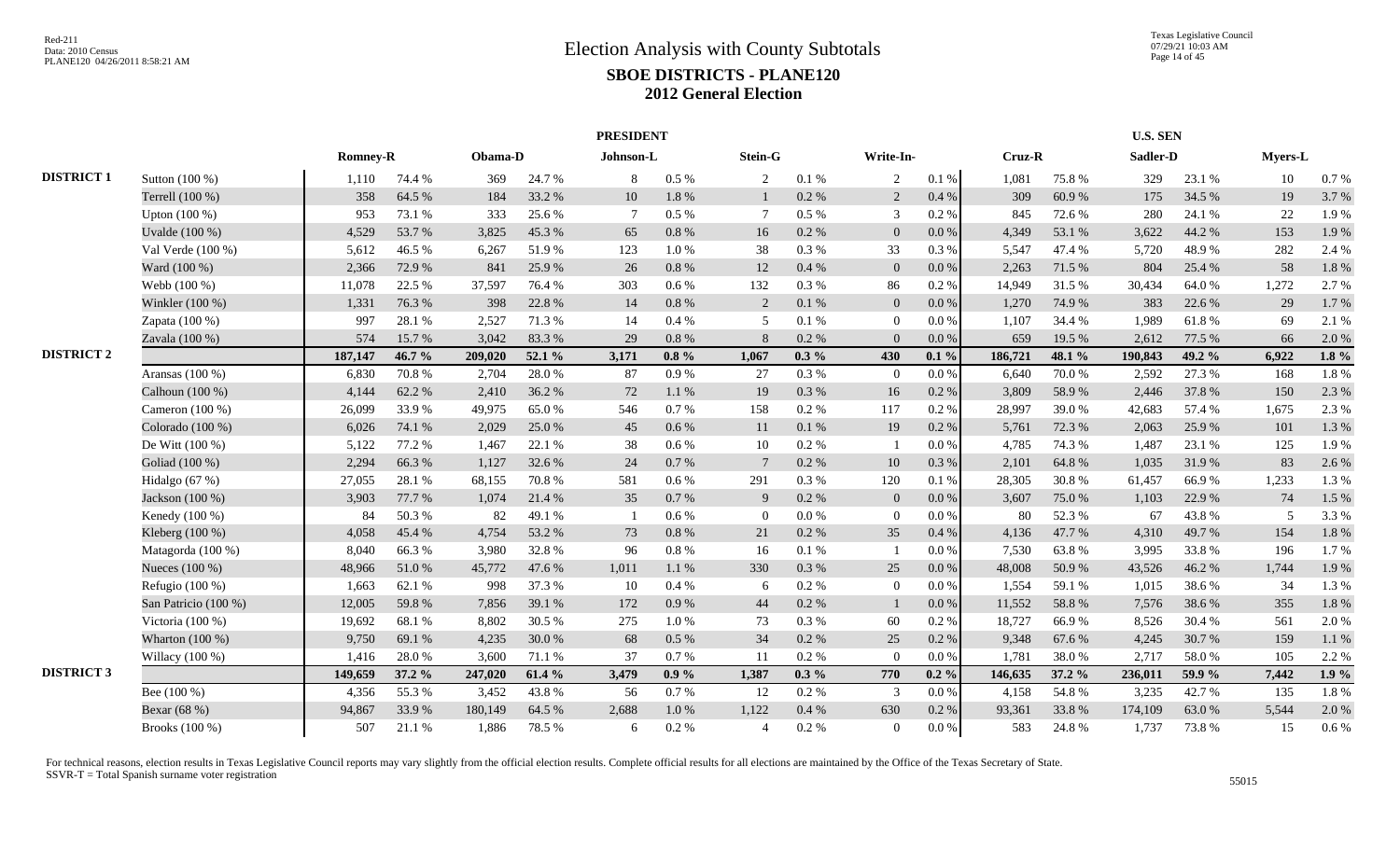|                   |                      |                  | <b>U.S. SEN</b> |                   |        |                | <b>RR COMM1</b> |        |          |                  |          |              |        | <b>RR COMM 2</b> |        |                 |          |
|-------------------|----------------------|------------------|-----------------|-------------------|--------|----------------|-----------------|--------|----------|------------------|----------|--------------|--------|------------------|--------|-----------------|----------|
|                   |                      | <b>Collins-G</b> |                 | <b>Craddick-R</b> |        | <b>Henry-D</b> |                 | Wall-L |          | <b>Kennedy-G</b> |          | Smitherman-R |        | Perez-L          |        | <b>Wendel-G</b> |          |
| <b>DISTRICT 1</b> | Sutton (100 %)       | 6                | 0.4%            | 1,014             | 73.0%  | 342            | 24.6 %          | 11     | 0.8%     | 22               | $1.6\%$  | 1,020        | 82.3%  | 189              | 15.3 % | 30              | 2.4 %    |
|                   | Terrell (100 %)      | $\overline{4}$   | 0.8%            | 286               | 58.5 % | 174            | 35.6%           | 19     | 3.9%     | 10               | 2.0 %    | 289          | 70.1 % | 101              | 24.5 % | 22              | 5.3 %    |
|                   | Upton $(100\%)$      | 17               | 1.5 %           | 827               | 72.5 % | 273            | 23.9%           | 15     | 1.3%     | 25               | 2.2%     | 835          | 84.2%  | 121              | 12.2 % | 36              | 3.6%     |
|                   | Uvalde (100 %)       | 73               | 0.9%            | 4,070             | 50.6%  | 3.666          | 45.6%           | 138    | 1.7%     | 166              | 2.1 %    | 4,361        | 71.8%  | 1.443            | 23.7 % | 272             | 4.5 %    |
|                   | Val Verde $(100\%)$  | 145              | 1.2 %           | 4,802             | 42.2 % | 5.958          | 52.4 %          | 260    | 2.3 %    | 351              | 3.1 %    | 5,377        | 60.8%  | 2.953            | 33.4 % | 516             | 5.8%     |
|                   | Ward (100 %)         | 39               | 1.2%            | 2,198             | 70.3 % | 819            | 26.2%           | 49     | 1.6%     | 60               | 1.9%     | 2,199        | 80.9%  | 432              | 15.9%  | 86              | 3.2%     |
|                   | Webb (100 %)         | 876              | 1.8%            | 8,843             | 18.9%  | 34,614         | 74.1 %          | 813    | 1.7 %    | 2,424            | 5.2%     | 12,493       | 34.4 % | 21,293           | 58.7%  | 2,508           | 6.9%     |
|                   | Winkler (100 %)      | 13               | 0.8%            | 1,209             | 72.5 % | 399            | 23.9%           | 21     | 1.3 %    | 39               | 2.3 %    | 1,262        | 85.3%  | 173              | 11.7 % | 45              | 3.0%     |
|                   | Zapata (100 %)       | 53               | 1.6%            | 665               | 21.3%  | 2,303          | 73.6 %          | 33     | 1.1 %    | 127              | 4.1 %    | 880          | 41.1%  | 1,191            | 55.7%  | 69              | 3.2%     |
|                   | Zavala (100 %)       | 34               | 1.0%            | 464               | 14.1 % | 2,688          | 81.5%           | 47     | 1.4 %    | 99               | 3.0 %    | 541          | 38.4 % | 804              | 57.1 % | 64              | 4.5 %    |
| <b>DISTRICT 2</b> |                      | 3,778            | 1.0%            | 169,385           | 44.6 % | 194,042        | 51.0 %          | 6,957  | 1.8 $%$  | 9,750            | $2.6\%$  | 183,841      | 64.8%  | 82,853           | 29.2 % | 17,212          | 6.1%     |
|                   | Aransas $(100\%)$    | 85               | 0.9%            | 6,472             | 69.5%  | 2.460          | 26.4 %          | 191    | 2.1 %    | 191              | 2.1 %    | 6.667        | 83.0%  | 832              | 10.4 % | 534             | 6.6 %    |
|                   | Calhoun (100 %)      | 58               | 0.9%            | 3,560             | 56.6%  | 2,438          | 38.8%           | 131    | 2.1 %    | 162              | 2.6 %    | 3,882        | 74.7%  | 1,031            | 19.8%  | 284             | 5.5 %    |
|                   | Cameron (100 %)      | 1,011            | 1.4 %           | 23,352            | 32.1 % | 44,794         | 61.5%           | 1,733  | 2.4 %    | 2,916            | 4.0%     | 26,981       | 49.4%  | 24,161           | 44.3 % | 3,426           | 6.3%     |
|                   | Colorado (100 %)     | 39               | 0.5%            | 5,567             | 71.9%  | 1,973          | 25.5 %          | 101    | 1.3 %    | 102              | 1.3%     | 5,713        | 87.1 % | 654              | 10.0%  | 194             | 3.0%     |
|                   | De Witt $(100\%)$    | 45               | 0.7%            | 4,686             | 74.1 % | 1.455          | 23.0%           | 65     | 1.0%     | 115              | 1.8%     | 4,888        | 85.5%  | 561              | 9.8%   | 267             | 4.7%     |
|                   | Goliad (100 %)       | 24               | 0.7%            | 1.989             | 63.3%  | 1.016          | 32.3 %          | 48     | 1.5 %    | 88               | 2.8%     | 2,071        | 78.4%  | 426              | 16.1%  | 146             | 5.5 %    |
|                   | Hidalgo $(67%)$      | 831              | 0.9%            | 23,878            | 26.3%  | 63.314         | 69.8%           | 1,241  | 1.4 %    | 2,304            | 2.5 %    | 28,115       | 50.6 % | 23,950           | 43.1 % | 3,458           | 6.2%     |
|                   | Jackson (100 %)      | 26               | 0.5%            | 3,400             | 73.1 % | 1,097          | 23.6 %          | 83     | 1.8%     | 74               | 1.6 %    | 3,527        | 85.8%  | 410              | 10.0%  | 175             | 4.3 %    |
|                   | Kenedy (100 %)       |                  | 0.7%            | 69                | 47.9%  | 69             | 47.9%           | 2      | 1.4 %    |                  | 2.8%     | 81           | 75.7%  | 24               | 22.4 % | 2               | 1.9%     |
|                   | Kleberg (100 %)      | 76               | 0.9%            | 3,584             | 42.5 % | 4,485          | 53.1 %          | 179    | 2.1 %    | 194              | 2.3 %    | 3,929        | 59.5 % | 2,344            | 35.5 % | 335             | 5.1%     |
|                   | Matagorda (100 %)    | 90               | 0.8%            | 7,163             | 62.5 % | 3,917          | 34.2 %          | 171    | 1.5 %    | 212              | 1.8 %    | 7,330        | 77.5 % | 1,583            | 16.7%  | 539             | 5.7%     |
|                   | Nueces (100 %)       | 948              | 1.0%            | 44,836            | 49.0%  | 42,767         | 46.7%           | 1,900  | 2.1 %    | 2,092            | 2.3 %    | 47,883       | 67.2%  | 18,163           | 25.5 % | 5,243           | 7.4 %    |
|                   | Refugio (100 %)      | 26               | 1.0%            | 1,486             | 57.6 % | 1,029          | 39.9%           | 21     | 0.8%     | 43               | $1.7~\%$ | 1,601        | 83.1 % | 247              | 12.8%  | 78              | 4.0%     |
|                   | San Patricio (100 %) | 160              | 0.8%            | 10,976            | 57.0%  | 7,545          | 39.2 %          | 349    | 1.8%     | 391              | 2.0%     | 11,585       | 77.3 % | 2,595            | 17.3 % | 805             | 5.4 %    |
|                   | Victoria (100 %)     | 199              | 0.7%            | 18,106            | 65.8%  | 8,410          | 30.6%           | 563    | 2.0 %    | 429              | 1.6%     | 18,781       | 81.4%  | 3,181            | 13.8%  | 1,104           | 4.8%     |
|                   | Wharton $(100\%)$    | 79               | $0.6\%$         | 9,068             | 66.5%  | 4,284          | 31.4 %          | 102    | 0.7%     | 173              | 1.3%     | 9,322        | 86.5%  | 1,006            | 9.3%   | 446             | 4.1 %    |
|                   | Willacy $(100\%)$    | 80               | 1.7%            | 1,193             | 26.4 % | 2,989          | 66.1%           | 77     | 1.7%     | 260              | 5.8%     | 1,485        | 44.4 % | 1,685            | 50.4%  | 176             | 5.3 %    |
| <b>DISTRICT 3</b> |                      | 4,211            | $1.1\%$         | 139,381           | 35.9 % | 232,824        | 59.9%           | 7,181  | $1.8 \%$ | 9,097            | $2.3\%$  | 158,626      | 54.8 % | 101,048          | 34.9%  | 29,679          | $10.3\%$ |
|                   | Bee (100 %)          | 55               | 0.7 %           | 3,797             | 51.5%  | 3,311          | 44.9%           | 107    | 1.5 %    | 153              | 2.1%     | 4,169        | 70.6%  | 1,479            | 25.1 % | 254             | 4.3 %    |
|                   | Bexar (68 %)         | 3,188            | 1.2%            | 91,255            | 33.5 % | 169,228        | 62.1 %          | 5,493  | 2.0%     | 6,627            | 2.4 %    | 105,918      | 50.9%  | 76,639           | 36.8%  | 25,602          | 12.3 %   |
|                   | Brooks (100 %)       | 18               | 0.8%            | 402               | 17.4 % | 1,838          | 79.5 %          | 15     | $0.6\%$  | 57               | 2.5 %    | 482          | 43.2 % | 586              | 52.5 % | 48              | 4.3 %    |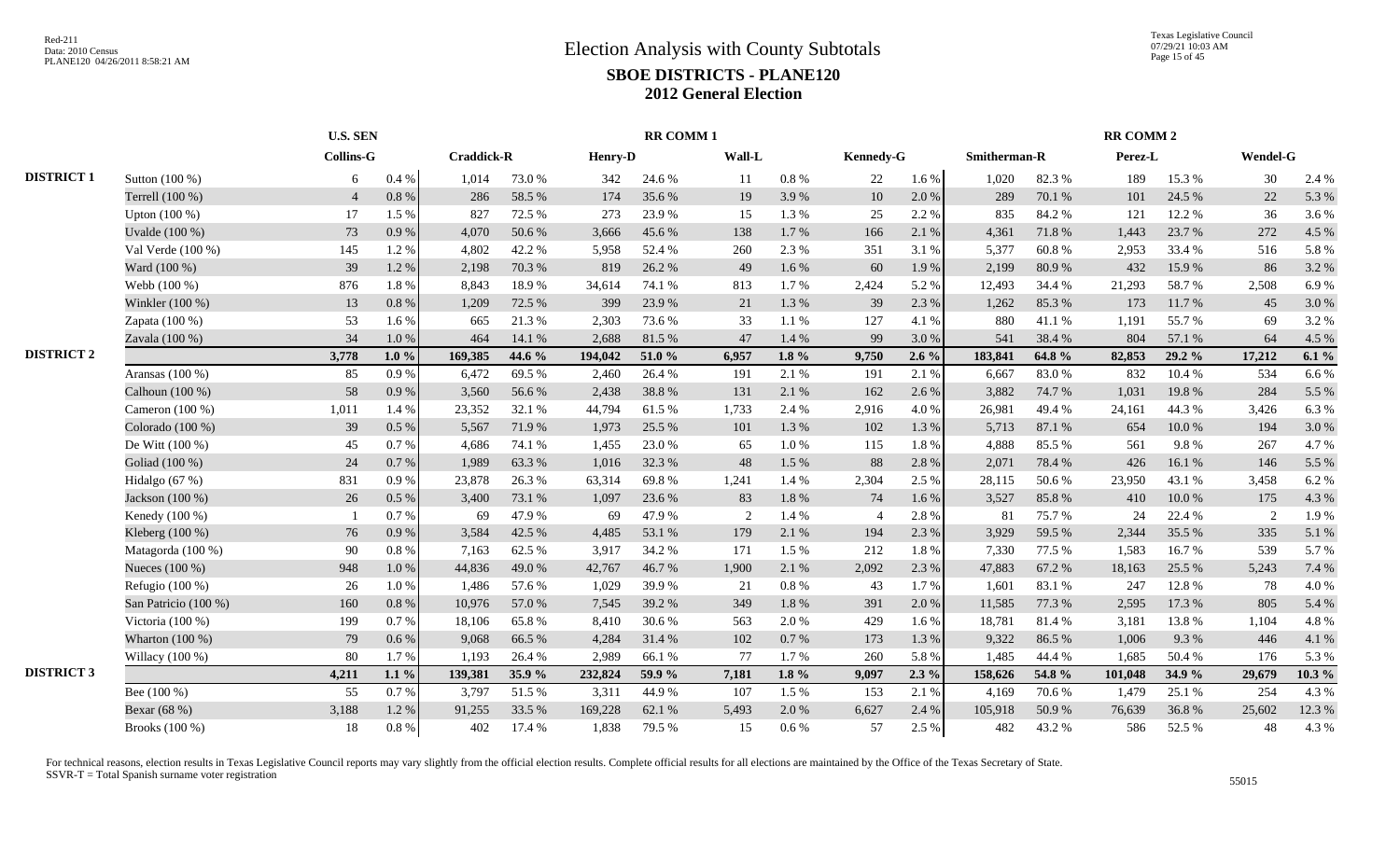|                   |                      |                  | <b>SUP CT 2</b> |           |        |                 |        | <b>SUP CT 4</b> |        |                |         |         |        | SUP CT 6 |        |        |         |
|-------------------|----------------------|------------------|-----------------|-----------|--------|-----------------|--------|-----------------|--------|----------------|---------|---------|--------|----------|--------|--------|---------|
|                   |                      | <b>Willett-R</b> |                 | Koelsch-L |        | <b>Devine-R</b> |        | Oxford-L        |        | Waterbury-G    |         | Hecht-R |        | Petty-D  |        | Ash-L  |         |
| <b>DISTRICT 1</b> | Sutton (100 %)       | 1.074            | 89.7%           | 123       | 10.3%  | 1.050           | 86.8%  | 123             | 10.2%  | 37             | 3.1 %   | 930     | 68.4%  | 384      | 28.2 % | 27     | 2.0 %   |
|                   | Terrell (100 %)      | 310              | 77.1 %          | 92        | 22.9%  | 290             | 69.2%  | 96              | 22.9 % | 33             | 7.9%    | 256     | 51.7%  | 176      | 35.6%  | 32     | 6.5 %   |
|                   | Upton $(100\%)$      | 877              | 91.1%           | 86        | 8.9%   | 831             | 86.7%  | 83              | 8.7%   | 45             | 4.7%    | 722     | 66.2%  | 310      | 28.4 % | 34     | 3.1 %   |
|                   | Uvalde (100 %)       | 4,686            | 79.4 %          | 1,218     | 20.6%  | 4,503           | 76.4%  | 1,090           | 18.5 % | 301            | 5.1%    | 3,772   | 47.4 % | 3,873    | 48.6 % | 210    | 2.6 %   |
|                   | Val Verde (100 %)    | 6,247            | 71.4%           | 2,506     | 28.6%  | 6.006           | 68.1%  | 2,086           | 23.6 % | 731            | 8.3%    | 4,554   | 40.1 % | 6,204    | 54.6%  | 402    | 3.5 %   |
|                   | Ward (100 %)         | 2,328            | 87.1 %          | 344       | 12.9%  | 2,222           | 82.8%  | 348             | 13.0%  | 112            | 4.2 %   | 1,986   | 64.9%  | 906      | 29.6 % | 120    | 3.9%    |
|                   | Webb (100 %)         | 19,386           | 54.6 %          | 16,135    | 45.4%  | 18,594          | 51.7%  | 12,909          | 35.9%  | 4,429          | 12.3 %  | 8,593   | 18.5 % | 35,122   | 75.6%  | 1,836  | 3.9%    |
|                   | Winkler (100 %)      | 1,328            | 90.5 %          | 139       | 9.5%   | 1,262           | 85.9%  | 159             | 10.8%  | 49             | 3.3 %   | 1,118   | 67.6%  | 449      | 27.1 % | 57     | 3.4 %   |
|                   | Zapata $(100\%)$     | 1,258            | 63.0%           | 738       | 37.0%  | 1,168           | 59.0%  | 694             | 35.1 % | 117            | 5.9%    | 664     | 21.6%  | 2,268    | 73.8%  | 90     | 2.9 %   |
|                   | Zavala (100 %)       | 734              | 56.4%           | 568       | 43.6 % | 671             | 49.8%  | 527             | 39.1 % | 149            | 11.1%   | 417     | 12.7 % | 2,741    | 83.7%  | 74     | 2.3 %   |
| <b>DISTRICT 2</b> |                      | 206,395          | 74.2 %          | 71,854    | 25.8 % | 198,207         | 70.9%  | 60,897          | 21.8 % | 20,534         | $7.3\%$ | 161,068 | 42.6 % | 200,716  | 53.1 % | 10,677 | $2.8\%$ |
|                   | Aransas $(100\%)$    | 6,947            | 87.4 %          | 1,000     | 12.6 % | 6.749           | 84.4 % | 837             | 10.5 % | 412            | 5.2 %   | 6,192   | 66.8%  | 2.648    | 28.5 % | 310    | 3.3%    |
|                   | Calhoun (100 %)      | 4,151            | 81.2%           | 961       | 18.8%  | 3,985           | 77.8%  | 860             | 16.8%  | 276            | 5.4 %   | 3,321   | 53.2 % | 2,632    | 42.2 % | 193    | 3.1 %   |
|                   | Cameron (100 %)      | 34,165           | 63.3%           | 19,819    | 36.7%  | 31.941          | 59.0%  | 17,435          | 32.2 % | 4,805          | 8.9%    | 21,803  | 30.0 % | 46,806   | 64.4 % | 2,745  | 3.8%    |
|                   | Colorado (100 %)     | 5,818            | 89.3%           | 699       | 10.7%  | 5,688           | 87.4 % | 634             | 9.7%   | 189            | 2.9%    | 5,229   | 68.7%  | 2,106    | 27.7 % | 194    | 2.5 %   |
|                   | De Witt (100 %)      | 5,016            | 89.5%           | 591       | 10.5 % | 4,909           | 87.2%  | 549             | 9.8%   | 169            | 3.0%    | 4,441   | 71.4 % | 1,576    | 25.3 % | 131    | 2.1 %   |
|                   | Goliad (100 %)       | 2,237            | 86.2%           | 357       | 13.8%  | 2,129           | 82.3%  | 341             | 13.2 % | 118            | 4.6 %   | 1,865   | 60.4%  | 1,095    | 35.5 % | 79     | 2.6 %   |
|                   | Hidalgo (67 %)       | 34,310           | 63.8%           | 19,464    | 36.2%  | 32,581          | 60.0%  | 16,684          | 30.7%  | 4,999          | 9.2%    | 22,970  | 25.5 % | 64,185   | 71.2%  | 1,896  | 2.1 %   |
|                   | Jackson (100 %)      | 3,622            | 89.0%           | 446       | 11.0%  | 3,554           | 87.0%  | 399             | 9.8%   | 132            | 3.2 %   | 3,235   | 70.2 % | 1,187    | 25.7 % | 108    | 2.3 %   |
|                   | Kenedy (100 %)       | 86               | 84.3 %          | 16        | 15.7 % | 82              | 79.6%  | 14              | 13.6 % | $\overline{7}$ | 6.8%    | 73      | 49.0%  | 71       | 47.7 % | 3      | 2.0%    |
|                   | Kleberg (100 %)      | 4,545            | 70.4 %          | 1,914     | 29.6 % | 4,392           | 68.0%  | 1,633           | 25.3 % | 438            | 6.8%    | 3,334   | 39.8%  | 4,595    | 54.9%  | 284    | 3.4 %   |
|                   | Matagorda (100 %)    | 7,808            | 83.5%           | 1,539     | 16.5%  | 7,519           | 79.9%  | 1,333           | 14.2 % | 558            | 5.9%    | 6,685   | 58.8%  | 4,169    | 36.7%  | 341    | 3.0%    |
|                   | Nueces (100 %)       | 52,443           | 75.4 %          | 17,117    | 24.6 % | 50,599          | 72.3 % | 13,508          | 19.3%  | 5,850          | 8.4%    | 42,736  | 46.9%  | 44,361   | 48.7%  | 2,660  | 2.9%    |
|                   | Refugio (100 %)      | 1,657            | 87.9%           | 228       | 12.1 % | 1,612           | 85.2%  | 200             | 10.6%  | 79             | 4.2%    | 1,450   | 56.4%  | 1,039    | 40.4%  | 47     | 1.8%    |
|                   | San Patricio (100 %) | 12,371           | 83.6%           | 2,433     | 16.4%  | 11,979          | 80.6%  | 2,095           | 14.1 % | 791            | 5.3 %   | 10,591  | 55.1 % | 7.864    | 40.9%  | 530    | 2.8 %   |
|                   | Victoria (100 %)     | 19,681           | 86.7%           | 3,009     | 13.3 % | 19,227          | 84.5 % | 2,483           | 10.9%  | 1,053          | 4.6%    | 17,388  | 63.7%  | 8,804    | 32.3 % | 766    | 2.8%    |
|                   | Wharton $(100\%)$    | 9,601            | 90.2%           | 1,049     | 9.8%   | 9,477           | 88.9%  | 816             | 7.7 %  | 365            | 3.4 %   | 8,654   | 64.1 % | 4,515    | 33.4 % | 213    | 1.6%    |
|                   | Willacy $(100\%)$    | 1,937            | 61.5%           | 1,212     | 38.5%  | 1.784           | 56.6 % | 1.076           | 34.1 % | 293            | 9.3%    | 1.101   | 24.8%  | 3.063    | 69.1 % | 177    | 4.0%    |
| <b>DISTRICT 3</b> |                      | 176,185          | 64.4 %          | 97,188    | 35.6 % | 171,878         | 59.8%  | 80,721          | 28.1 % | 34,697         | 12.1%   | 128,684 | 33.2 % | 244,165  | 63.1 % | 9,077  | $2.3\%$ |
|                   | Bee (100 %)          | 4,591            | 80.3%           | 1,129     | 19.7%  | 4,349           | 76.2%  | 1,093           | 19.1 % | 268            | 4.7%    | 3,535   | 48.5 % | 3,432    | 47.1 % | 207    | 2.8%    |
|                   | Bexar (68 %)         | 117,417          | 60.3%           | 77,165    | 39.7 % | 115,377         | 55.4 % | 63,049          | 30.3%  | 29,679         | 14.3 %  | 83,506  | 30.7%  | 178,927  | 65.7%  | 6,231  | 2.3 %   |
|                   | Brooks (100 %)       | 645              | 61.8%           | 398       | 38.2%  | 597             | 57.6%  | 337             | 32.5 % | 102            | 9.8%    | 368     | 16.0%  | 1,856    | 80.8%  | 42     | 1.8%    |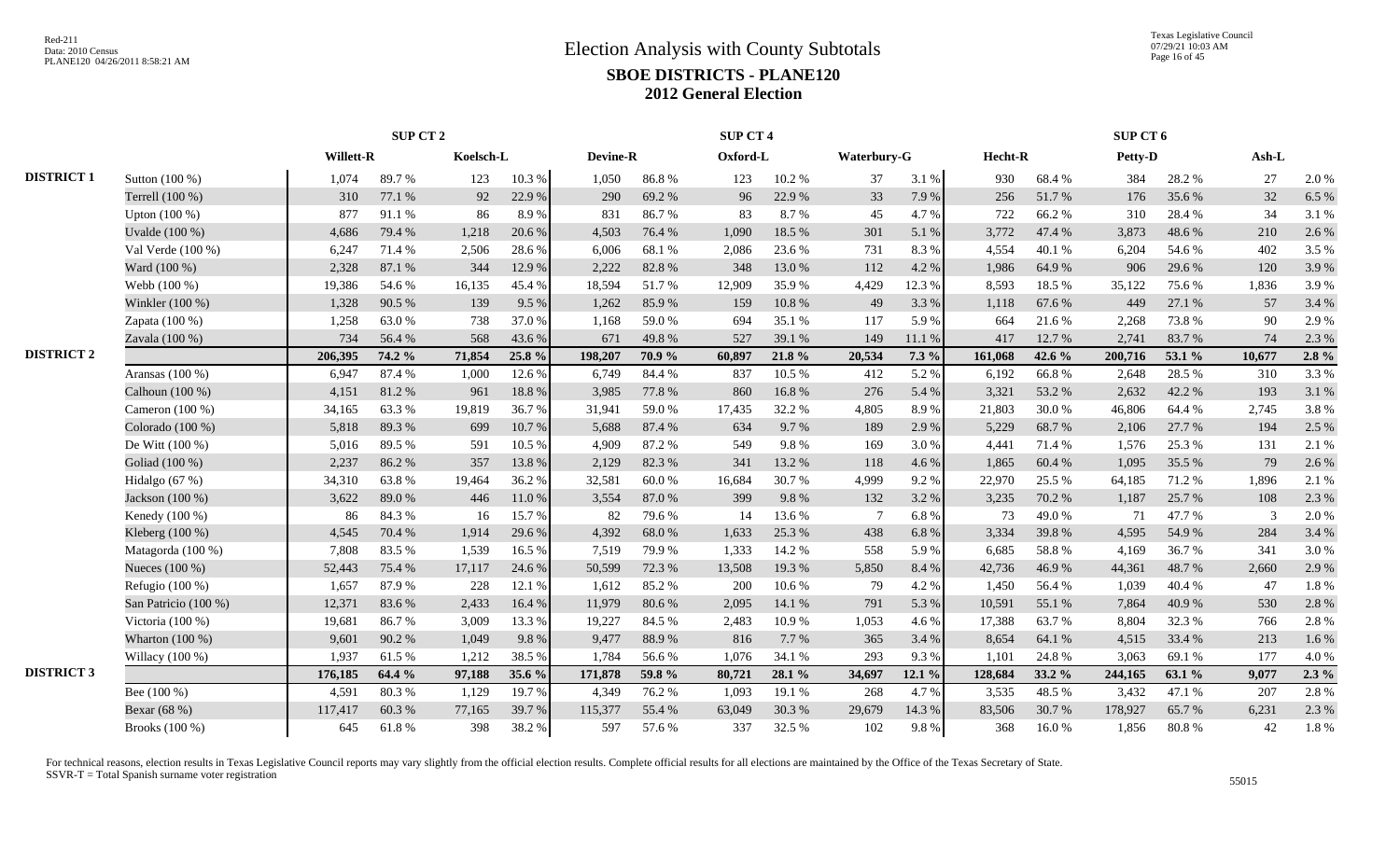|                   |                      | SUP CT 6       |           |          |          | <b>CCA PRES JUDGE</b> |        |                |         |          | CCA <sub>7</sub> |                  |        |          | CCA <sub>8</sub> |                  |        |
|-------------------|----------------------|----------------|-----------|----------|----------|-----------------------|--------|----------------|---------|----------|------------------|------------------|--------|----------|------------------|------------------|--------|
|                   |                      | Chisholm-G     |           | Keller-R |          | <b>Hampton-D</b>      |        | Stott-L        |         | Hervey-R |                  | <b>Bennett-L</b> |        | Alcala-R |                  | <b>Strange-L</b> |        |
| <b>DISTRICT 1</b> | Sutton (100 %)       | 19             | 1.4 %     | 972      | 70.9%    | 365                   | 26.6%  | 34             | 2.5 %   | 1,057    | 87.9%            | 146              | 12.1 % | 1,057    | 88.1%            | 143              | 11.9%  |
|                   | Terrell (100 %)      | 31             | 6.3 %     | 248      | 53.7%    | 180                   | 39.0%  | 34             | 7.4 %   | 288      | 72.4 %           | 110              | 27.6 % | 304      | 72.7 %           | 114              | 27.3 % |
|                   | Upton $(100\%)$      | 25             | 2.3 %     | 760      | 69.3%    | 302                   | 27.5 % | 35             | 3.2%    | 814      | 87.2%            | 119              | 12.8%  | 785      | 85.8%            | 130              | 14.2 % |
|                   | Uvalde (100 %)       | 106            | 1.3 %     | 4,069    | 51.0%    | 3,677                 | 46.1%  | 230            | 2.9%    | 4,571    | 78.2 %           | 1,272            | 21.8%  | 4,626    | 79.1 %           | 1,224            | 20.9%  |
|                   | Val Verde (100 %)    | 201            | 1.8 %     | 5,054    | 44.5 %   | 5,874                 | 51.8%  | 417            | 3.7%    | 6,223    | 71.0%            | 2,537            | 29.0%  | 6,692    | 74.5 %           | 2,285            | 25.5 % |
|                   | Ward (100 %)         | 50             | 1.6%      | 2,089    | 68.2%    | 874                   | 28.6 % | 98             | 3.2%    | 2,264    | 84.3 %           | 422              | 15.7%  | 2,236    | 83.0%            | 457              | 17.0%  |
|                   | Webb (100 %)         | 937            | 2.0 %     | 10,814   | 23.3 %   | 33,968                | 73.3 % | 1,581          | 3.4 %   | 19,650   | 54.8%            | 16,206           | 45.2%  | 23,368   | 65.6%            | 12,238           | 34.4 % |
|                   | Winkler (100 %)      | 31             | 1.9%      | 1,176    | 71.3%    | 414                   | 25.1 % | 60             | 3.6%    | 1,264    | 86.1%            | 204              | 13.9%  | 1,235    | 85.3%            | 212              | 14.7%  |
|                   | Zapata (100 %)       | 50             | 1.6%      | 771      | 24.9%    | 2,231                 | 72.1 % | 94             | 3.0%    | 1,231    | 62.7%            | 732              | 37.3 % | 1,448    | 72.6 %           | 546              | 27.4 % |
|                   | Zavala (100 %)       | 41             | 1.3%      | 506      | 15.5 %   | 2,685                 | 82.5 % | 64             | 2.0%    | 720      | 53.8%            | 618              | 46.2%  | 930      | 64.2%            | 519              | 35.8%  |
| <b>DISTRICT 2</b> |                      | 5,385          | $1.4\%$   | 171,553  | 45.5 %   | 194,354               | 51.5 % | 11,277         | $3.0\%$ | 202,525  | 73.1 %           | 74,467           | 26.9%  | 211,076  | 75.9 %           | 66,974           | 24.1 % |
|                   | Aransas $(100\%)$    | 125            | 1.3%      | 6,467    | 69.7%    | 2,486                 | 26.8%  | 322            | 3.5 %   | 6,799    | 85.1%            | 1,188            | 14.9%  | 6,700    | 84.5 %           | 1,232            | 15.5 % |
|                   | Calhoun (100 %)      | 98             | 1.6%      | 3,609    | 57.9%    | 2,420                 | 38.8%  | 203            | 3.3 %   | 4,015    | 78.4%            | 1,105            | 21.6%  | 3,950    | 77.0 %           | 1,177            | 23.0%  |
|                   | Cameron (100 %)      | 1,294          | 1.8%      | 24,800   | 34.3 %   | 45,046                | 62.3%  | 2,490          | 3.4 %   | 33,287   | 61.6%            | 20,724           | 38.4%  | 37,798   | 69.1 %           | 16,929           | 30.9%  |
|                   | Colorado (100 %)     | 81             | 1.1%      | 5,371    | 70.7%    | 2,041                 | 26.9%  | 183            | 2.4 %   | 5,682    | 87.7 %           | 798              | 12.3 % | 5,622    | 87.3%            | 821              | 12.7 % |
|                   | De Witt $(100\%)$    | 73             | 1.2%      | 4,666    | 74.8%    | 1,441                 | 23.1 % | 135            | 2.2 %   | 4,883    | 87.7%            | 685              | 12.3 % | 4.762    | 86.3%            | 753              | 13.7 % |
|                   | Goliad (100 %)       | 49             | 1.6 %     | 1,990    | 64.5 %   | 1,003                 | 32.5 % | 92             | 3.0%    | 2,177    | 84.1 %           | 413              | 15.9%  | 2.094    | 80.8%            | 499              | 19.2%  |
|                   | Hidalgo (67 %)       | 1,086          | 1.2%      | 24,911   | 27.7 %   | 63,057                | 70.1 % | 1,988          | 2.2 %   | 34,818   | 65.2%            | 18,593           | 34.8%  | 38,659   | 71.1 %           | 15,708           | 28.9%  |
|                   | Jackson (100 %)      | 80             | 1.7%      | 3,374    | 73.1 %   | 1,120                 | 24.3 % | 121            | 2.6 %   | 3,559    | 87.9%            | 489              | 12.1 % | 3,427    | 85.2%            | 595              | 14.8%  |
|                   | Kenedy (100 %)       | $\overline{2}$ | 1.3%      | 72       | 50.0%    | 68                    | 47.2 % | $\overline{4}$ | 2.8%    | 85       | 84.2 %           | 16               | 15.8%  | 91       | 89.2%            | 11               | 10.8%  |
|                   | Kleberg (100 %)      | 164            | 2.0 %     | 3,662    | 43.9%    | 4.379                 | 52.5 % | 298            | 3.6%    | 4,475    | 69.3%            | 1,978            | 30.7%  | 4.902    | 74.4 %           | 1,691            | 25.6 % |
|                   | Matagorda (100 %)    | 172            | 1.5 %     | 6,998    | 61.8%    | 4,012                 | 35.4%  | 317            | 2.8%    | 7,599    | 81.4%            | 1,741            | 18.6%  | 7,466    | 79.8%            | 1,891            | 20.2 % |
|                   | Nueces (100 %)       | 1,341          | 1.5 %     | 44,797   | 49.2%    | 42,858                | 47.1 % | 3,310          | 3.6%    | 50,875   | 73.8%            | 18,048           | 26.2%  | 51,656   | 75.3 %           | 16,904           | 24.7 % |
|                   | Refugio $(100\%)$    | 33             | 1.3%      | 1,494    | 58.3 %   | 1,018                 | 39.8%  | 49             | 1.9%    | 1,628    | 86.5%            | 255              | 13.5 % | 1,581    | 85.5%            | 269              | 14.5 % |
|                   | San Patricio (100 %) | 244            | 1.3%      | 10,993   | 57.3 %   | 7,572                 | 39.5 % | 623            | 3.2%    | 12,075   | 81.7%            | 2,708            | 18.3 % | 11,904   | 81.0%            | 2,794            | 19.0%  |
|                   | Victoria (100 %)     | 324            | 1.2%      | 18,084   | 66.1%    | 8,498                 | 31.1 % | 764            | 2.8%    | 19,291   | 85.4%            | 3,295            | 14.6 % | 18,944   | 84.4 %           | 3,510            | 15.6%  |
|                   | Wharton (100 %)      | 128            | $0.9\ \%$ | 8,927    | 66.0%    | 4,376                 | 32.4 % | 220            | 1.6 %   | 9,448    | 89.3%            | 1,137            | 10.7%  | 9,339    | 88.5%            | 1,213            | 11.5 % |
|                   | Willacy (100 %)      | 91             | 2.1 %     | 1,338    | 30.0%    | 2,959                 | 66.4%  | 158            | 3.5 %   | 1,829    | 58.6%            | 1,294            | 41.4%  | 2,181    | 69.1%            | 977              | 30.9%  |
| <b>DISTRICT 3</b> |                      | 5,168          | $1.3\%$   | 141,647  | 36.6 $%$ | 234,696               | 60.7%  | 10,207         | $2.6\%$ | 176,263  | 65.6 %           | 92,373           | 34.4 % | 184,932  | 68.0%            | 87,171           | 32.0%  |
|                   | Bee (100 %)          | 109            | 1.5 %     | 3,748    | 51.4 %   | 3,331                 | 45.7%  | 217            | 3.0%    | 4,323    | 76.5 %           | 1,325            | 23.5 % | 4.474    | 79.5 %           | 1,154            | 20.5 % |
|                   | Bexar (68 %)         | 3,712          | 1.4 %     | 92,962   | 34.2 %   | 171,528               | 63.1 % | 7,297          | 2.7%    | 118,454  | 62.4 %           | 71,422           | 37.6%  | 124,878  | 64.7%            | 68,110           | 35.3%  |
|                   | Brooks (100 %)       | 31             | 1.3 %     | 427      | 18.6%    | 1,821                 | 79.3%  | 48             | 2.1 %   | 598      | 57.6%            | 441              | 42.4 % | 719      | 68.5%            | 331              | 31.5%  |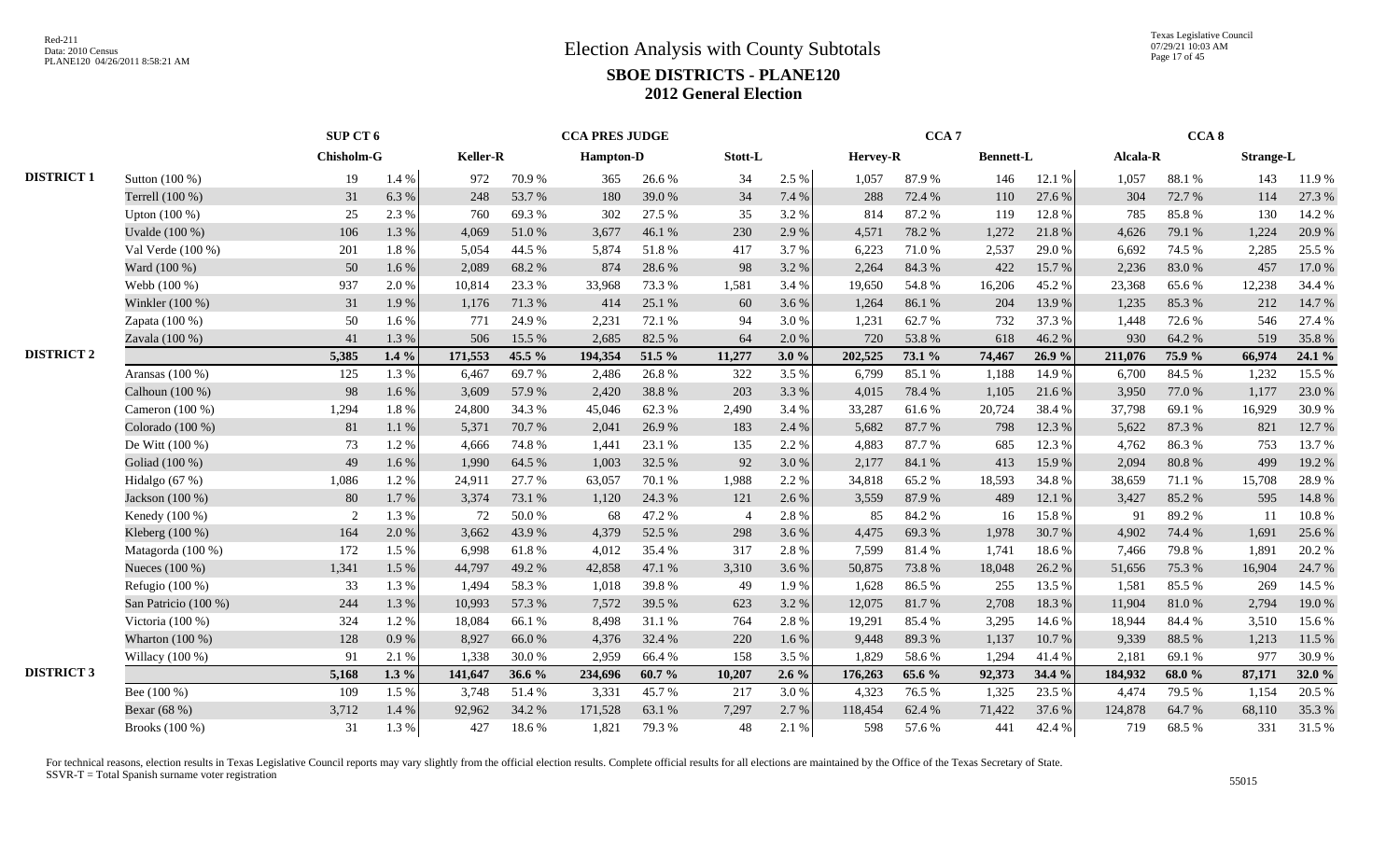|                   |                    |                 |        |         | <b>PRESIDENT</b> |                |           |          |           |                |           |         |        | <b>U.S. SEN</b> |        |         |         |
|-------------------|--------------------|-----------------|--------|---------|------------------|----------------|-----------|----------|-----------|----------------|-----------|---------|--------|-----------------|--------|---------|---------|
|                   |                    | <b>Romney-R</b> |        | Obama-D |                  | Johnson-L      |           | Stein-G  |           | Write-In-      |           | Cruz-R  |        | Sadler-D        |        | Myers-L |         |
| <b>DISTRICT 3</b> | Duval (100 %)      | 980             | 22.6 % | 3,331   | 76.7%            | 25             | 0.6 %     | 8        | 0.2 %     | $\overline{0}$ | $0.0\,\%$ | 946     | 22.9 % | 3,078           | 74.7%  | 43      | 1.0%    |
|                   | Gonzales (100 %)   | 4,216           | 69.6%  | 1,776   | 29.3 %           | 44             | 0.7%      | 9        | $0.1~\%$  | 11             | 0.2 %     | 3,938   | 67.4%  | 1,760           | 30.1 % | 89      | 1.5 %   |
|                   | Hidalgo (33 %)     | 12,810          | 29.7 % | 29,814  | 69.1%            | 308            | 0.7 %     | 123      | $0.3~\%$  | 65             | 0.2 %     | 13,366  | 32.3 % | 26,934          | 65.2%  | 683     | 1.7%    |
|                   | Jim Hogg (100 %)   | 356             | 21.4 % | 1,301   | 78.0%            |                | 0.4%      | 3        | 0.2 %     | $\theta$       | 0.0 %     | 433     | 27.1 % | 1,139           | 71.4%  | 13      | 0.8%    |
|                   | Jim Wells (100 %)  | 4,598           | 41.2%  | 6,492   | 58.1 %           | 53             | 0.5%      | 23       | 0.2 %     | $\overline{0}$ | $0.0\,\%$ | 4,674   | 43.0%  | 5,994           | 55.1 % | 134     | 1.2%    |
|                   | Karnes (100 %)     | 2,823           | 67.5 % | 1,324   | 31.7%            | 31             | 0.7%      | 2        | 0.0 %     |                | 0.0 %     | 2,433   | 61.0%  | 1,443           | 36.2 % | 74      | 1.9%    |
|                   | Lavaca (100 %)     | 6,796           | 81.7%  | 1,428   | 17.2 %           | 49             | 0.6%      | 15       | $0.2\%$   | 26             | 0.3%      | 6,141   | 76.7%  | 1,680           | 21.0%  | 120     | 1.5 %   |
|                   | Live Oak $(100\%)$ | 3,154           | 76.7%  | 919     | 22.3 %           | 30             | 0.7%      | 10       | 0.2 %     |                | 0.0 %     | 2,917   | 72.9 % | 959             | 24.0%  | 84      | 2.1 %   |
|                   | McMullen $(100\%)$ | 431             | 85.7%  | 67      | 13.3 %           | $\overline{5}$ | 1.0%      | $\Omega$ | 0.0 %     | $\Omega$       | 0.0 %     | 363     | 82.7%  | 64              | 14.6 % | 8       | 1.8%    |
|                   | Starr (100 %)      | 1,547           | 13.0%  | 10,260  | 86.3%            | 50             | 0.4%      | 21       | 0.2 %     | 5              | 0.0 %     | 1,886   | 16.9%  | 9.075           | 81.2%  | 111     | 1.0%    |
|                   | Wilson (100 %)     | 12,218          | 70.9%  | 4,821   | 28.0%            | 127            | 0.7 %     | 35       | 0.2 %     | 28             | 0.2 %     | 11,436  | 68.2%  | 4.804           | 28.6%  | 389     | 2.3 %   |
| <b>DISTRICT 4</b> |                    | 84,036          | 21.1%  | 311,236 | 78.0 %           | 2,324          | $0.6\%$   | 1,173    | $0.3\%$   | 51             | $0.0\%$   | 86,811  | 22.0%  | 299.876         | 76.1 % | 4,109   | $1.0\%$ |
|                   | Fort Bend $(16\%)$ | 4,783           | 13.5 % | 30,557  | 86.0%            | 128            | 0.4%      | 53       | 0.1%      | 2              | 0.0 %     | 4,971   | 14.0 % | 30,045          | 84.9%  | 219     | $0.6\%$ |
|                   | Harris (39 %)      | 79,253          | 21.8%  | 280,679 | 77.3 %           | 2,196          | $0.6\,\%$ | 1,120    | $0.3~\%$  | 49             | 0.0 %     | 81,840  | 22.8%  | 269,831         | 75.3 % | 3,890   | 1.1 %   |
| <b>DISTRICT 5</b> |                    | 375,942         | 54.7 % | 294,887 | 42.9 %           | 12,172         | $1.8 \%$  | 3,655    | $0.5\%$   | 939            | $0.1\%$   | 361,905 | 53.5 % | 285,938         | 42.2 % | 21,006  | 3.1%    |
|                   | Bexar (32 %)       | 146,750         | 62.4%  | 84,707  | 36.0%            | 2,601          | 1.1%      | 643      | 0.3 %     | 553            | 0.2 %     | 142,800 | 61.4%  | 82,520          | 35.5 % | 5,014   | 2.2 %   |
|                   | Blanco (100 %)     | 3,637           | 73.1 % | 1,220   | 24.5 %           | 85             | 1.7%      | 29       | $0.6\,\%$ |                | 0.0 %     | 3,408   | 69.4 % | 1,281           | 26.1%  | 153     | 3.1 %   |
|                   | Caldwell (100 %)   | 6,021           | 54.2 % | 4,791   | 43.1 %           | 204            | 1.8%      | 46       | 0.4 %     | 50             | 0.4%      | 5,552   | 50.9%  | 4,965           | 45.6%  | 271     | 2.5 %   |
|                   | Comal (100 %)      | 39,318          | 76.3%  | 11,450  | 22.2 %           | 601            | 1.2%      | 146      | 0.3 %     | 14             | $0.0\,\%$ | 37,696  | 74.9%  | 10,972          | 21.8%  | 1,200   | 2.4 %   |
|                   | Gillespie (100 %)  | 10,306          | 82.1 % | 2,055   | 16.4 %           | 142            | 1.1 %     | 33       | 0.3%      | 14             | 0.1%      | 9.791   | 78.9%  | 2,227           | 17.9 % | 290     | 2.3 %   |
|                   | Guadalupe (100 %)  | 33,117          | 66.7%  | 15,744  | 31.7%            | 535            | 1.1%      | 103      | 0.2 %     | 127            | 0.3%      | 31,654  | 65.6%  | 14,892          | 30.9%  | 1,283   | 2.7 %   |
|                   | Hays (100 %)       | 31,661          | 53.7%  | 25,537  | 43.3 %           | 1,452          | 2.5 %     | 338      | 0.6 %     | 23             | $0.0\%$   | 30,217  | 51.9%  | 24,795          | 42.5 % | 2,449   | 4.2 %   |
|                   | Kendall (100 %)    | 14,508          | 81.4%  | 3,043   | 17.1 %           | 185            | 1.0%      | 42       | 0.2 %     | 54             | 0.3%      | 14,114  | 80.3%  | 2,952           | 16.8%  | 371     | 2.1 %   |
|                   | Kerr (100 %)       | 17,274          | 79.0%  | 4,338   | 19.8%            | 219            | 1.0%      | 43       | 0.2 %     | 5              | $0.0\%$   | 16,493  | 76.8%  | 4,309           | 20.1 % | 496     | 2.3 %   |
|                   | Llano (100 %)      | 7,610           | 79.6%  | 1,822   | 19.1 %           | 100            | 1.0%      | 25       | 0.3%      |                | 0.0 %     | 7,222   | 76.0%  | 2.000           | 21.0%  | 204     | 2.1 %   |
|                   | Mason (100 %)      | 1,565           | 79.7 % | 380     | 19.3%            | 18             | 0.9%      |          | 0.1%      | $\theta$       | 0.0 %     | 1.447   | 74.9%  | 435             | 22.5 % | 39      | 2.0%    |
|                   | San Saba (100 %)   | 1,905           | 84.3%  | 323     | 14.3 %           | 27             | 1.2%      |          | 0.0 %     | 3              | 0.1%      | 1,833   | 83.3%  | 326             | 14.8%  | 32      | 1.5 %   |
|                   | Travis $(54\%)$    | 62,270          | 29.6%  | 139,477 | 66.4%            | 6,003          | 2.9%      | 2,205    | $1.0\ \%$ | 94             | 0.0 %     | 59,678  | 28.8%  | 134,264         | 64.9%  | 9,204   | 4.4 %   |
| <b>DISTRICT 6</b> |                    | 332,415         | 59.7 % | 215,839 | 38.8%            | 6,309          | $1.1\%$   | 2,151    | $0.4\%$   | 141            | $0.0 \%$  | 328,388 | 59.7 % | 206,769         | 37.6 % | 9,913   | $1.8\%$ |
|                   | Harris (41 %)      | 332,415         | 59.7%  | 215,839 | 38.8%            | 6,309          | 1.1%      | 2,151    | $0.4~\%$  | 141            | $0.0\%$   | 328,388 | 59.7%  | 206,769         | 37.6 % | 9,913   | 1.8%    |
| <b>DISTRICT 7</b> |                    | 390,808         | 63.6 % | 215,952 | 35.2 %           | 5,496          | $0.9\%$   | 1,354    | $0.2 \%$  | 509            | $0.1 \%$  | 378,520 | 62.4 % | 214,771         | 35.4 % | 9,503   | 1.6 $%$ |
|                   | Brazoria (100 %)   | 70,862          | 66.4%  | 34,421  | 32.2 %           | 1,127          | 1.1%      | 288      | 0.3 %     | 41             | $0.0\,\%$ | 69,497  | 65.5 % | 33,744          | 31.8%  | 2,038   | 1.9%    |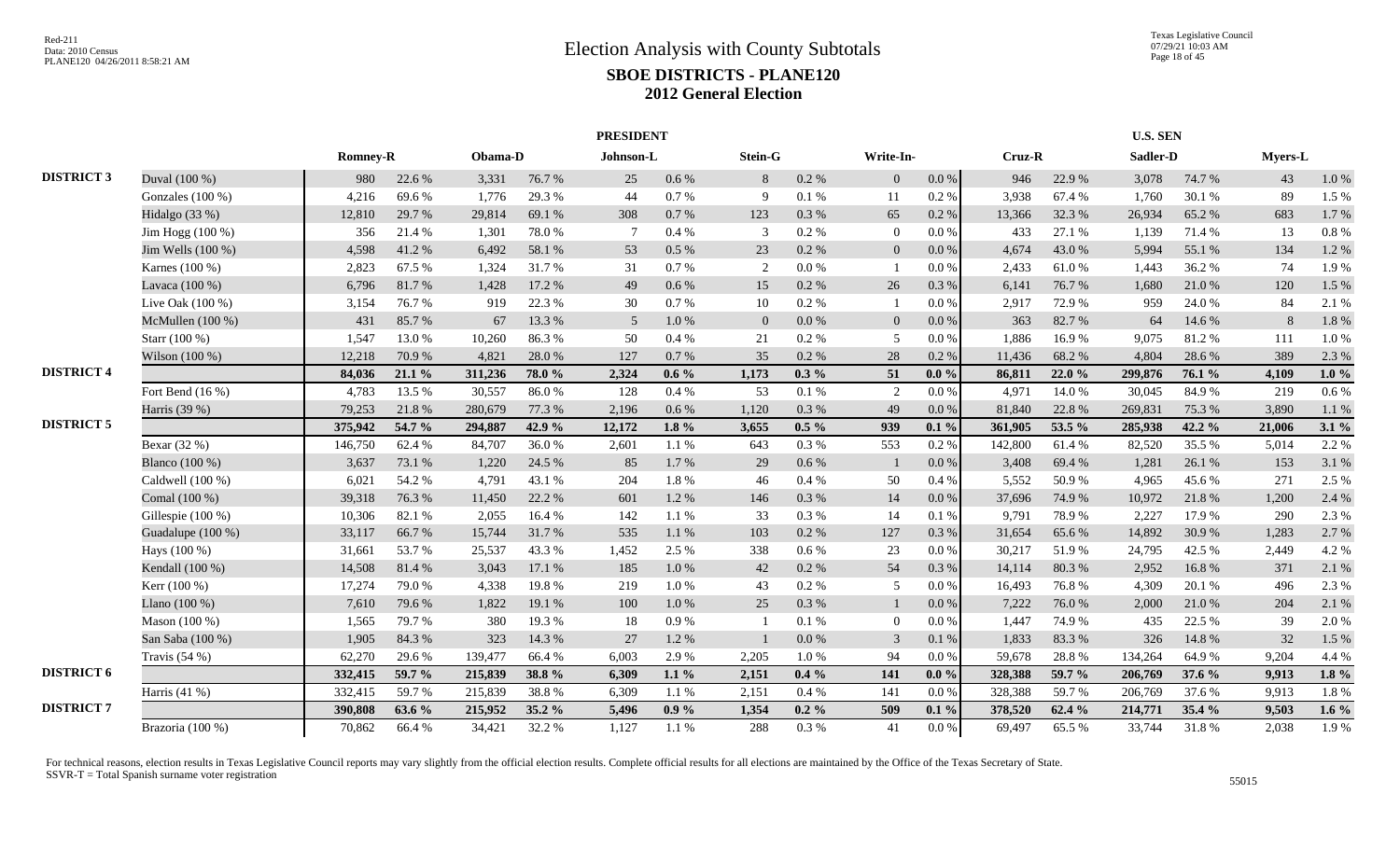|                   |                    | <b>U.S. SEN</b>  |           |                   |        |                | <b>RR COMM1</b> |                |           |           |         |              |        | <b>RR COMM 2</b> |        |          |          |
|-------------------|--------------------|------------------|-----------|-------------------|--------|----------------|-----------------|----------------|-----------|-----------|---------|--------------|--------|------------------|--------|----------|----------|
|                   |                    | <b>Collins-G</b> |           | <b>Craddick-R</b> |        | <b>Henry-D</b> |                 | Wall-L         |           | Kennedy-G |         | Smitherman-R |        | Perez-L          |        | Wendel-G |          |
| <b>DISTRICT 3</b> | Duval (100 %)      | 56               | $1.4\ \%$ | 704               | 17.4 % | 3,213          | 79.6%           | 42             | $1.0\ \%$ | 77        | 1.9%    | 832          | 42.6%  | 1,017            | 52.1 % | 103      | 5.3 %    |
|                   | Gonzales $(100\%)$ | 56               | 1.0%      | 3,816             | 66.8%  | 1,717          | 30.1 %          | 76             | 1.3%      | 101       | 1.8%    | 4,021        | 82.6%  | 670              | 13.8%  | 177      | 3.6%     |
|                   | Hidalgo (33 %)     | 356              | 0.9%      | 11,258            | 27.6 % | 27,849         | 68.3%           | 708            | 1.7%      | 945       | 2.3 %   | 13,088       | 49.6%  | 11,579           | 43.9%  | 1,732    | 6.6%     |
|                   | Jim Hogg (100 %)   | 11               | 0.7%      | 258               | 16.6%  | 1,251          | 80.6%           | 10             | $0.6\%$   | 33        | 2.1%    | 342          | 38.8%  | 512              | 58.1%  | 27       | 3.1%     |
|                   | Jim Wells (100 %)  | 74               | 0.7%      | 3,977             | 37.4 % | 6,286          | 59.1 %          | 145            | 1.4 %     | 233       | 2.2 %   | 4,459        | 60.5%  | 2,607            | 35.4 % | 305      | 4.1%     |
|                   | Karnes (100 %)     | 39               | 1.0%      | 2,354             | 60.7%  | 1,399          | 36.1%           | 45             | 1.2%      | 78        | 2.0%    | 2,556        | 78.0%  | 597              | 18.2%  | 123      | 3.8%     |
|                   | Lavaca (100 %)     | 61               | 0.8%      | 5,933             | 76.3%  | 1.609          | 20.7%           | 79             | 1.0%      | 153       | 2.0%    | 6,220        | 89.2%  | 462              | 6.6 %  | 288      | 4.1%     |
|                   | Live Oak $(100\%)$ | 39               | 1.0%      | 2,834             | 72.2 % | 956            | 24.4 %          | 58             | 1.5 %     | 76        | 1.9%    | 2,933        | 84.0%  | 424              | 12.1 % | 135      | 3.9%     |
|                   | McMullen (100 %)   | $\overline{4}$   | 0.9%      | 334               | 80.7%  | 67             | 16.2%           | $\overline{4}$ | 1.0%      | 9         | 2.2 %   | 335          | 84.8%  | 45               | 11.4 % | 15       | 3.8%     |
|                   | Starr (100 %)      | 107              | 1.0%      | 1,215             | 11.0%  | 9,475          | 86.0%           | 105            | $1.0\%$   | 223       | 2.0%    | 1,536        | 37.6 % | 2,333            | 57.1 % | 215      | 5.3 %    |
|                   | Wilson $(100\%)$   | 147              | 0.9%      | 11,244            | 68.2%  | 4,625          | 28.0%           | 294            | 1.8%      | 332       | 2.0%    | 11,735       | 81.0%  | 2,098            | 14.5 % | 655      | 4.5 %    |
| <b>DISTRICT 4</b> |                    | 3,104            | $0.8 \%$  | 80,982            | 20.7%  | 299,152        | 76.7 %          | 4,023          | $1.0 \%$  | 6,118     | 1.6 $%$ | 93,044       | 47.2 % | 72,380           | 36.7 % | 31,684   | 16.1 $%$ |
|                   | Fort Bend $(16\%)$ | 165              | 0.5%      | 4,853             | 13.7 % | 29.932         | 84.8%           | 240            | 0.7 %     | 281       | 0.8%    | 6,181        | 36.4 % | 7,712            | 45.4 % | 3,088    | 18.2%    |
|                   | Harris (39 %)      | 2,939            | 0.8%      | 76,129            | 21.4%  | 269,220        | 75.8%           | 3,783          | 1.1%      | 5,837     | 1.6 %   | 86,863       | 48.2%  | 64,668           | 35.9%  | 28,596   | 15.9%    |
| <b>DISTRICT 5</b> |                    | 8,223            | $1.2\%$   | 361,567           | 54.5 % | 259,808        | 39.2 %          | 24,143         | $3.6\%$   | 18,054    | $2.7\%$ | 382,620      | 67.3 % | 107,758          | 19.0 % | 77,945   | 13.7 %   |
|                   | Bexar (32 %)       | 2,074            | 0.9%      | 143,086           | 62.7%  | 74,788         | 32.8%           | 5,364          | 2.4 %     | 4,815     | 2.1 %   | 152,548      | 74.5 % | 33,592           | 16.4%  | 18,635   | 9.1%     |
|                   | Blanco (100 %)     | 69               | 1.4 %     | 3,412             | 71.0%  | 1,098          | 22.8 %          | 160            | 3.3%      | 136       | 2.8%    | 3,530        | 81.0%  | 521              | 12.0%  | 308      | 7.1 %    |
|                   | Caldwell (100 %)   | 110              | 1.0%      | 5,520             | 51.7%  | 4,634          | 43.4 %          | 280            | 2.6 %     | 253       | 2.4 %   | 5,993        | 67.9%  | 2,079            | 23.6 % | 754      | 8.5 %    |
|                   | Comal (100 %)      | 459              | 0.9%      | 37,689            | 75.5 % | 10,056         | 20.1 %          | 1,180          | 2.4 %     | 1,027     | 2.1 %   | 38,661       | 85.3%  | 4,047            | 8.9%   | 2,626    | 5.8%     |
|                   | Gillespie (100 %)  | 101              | 0.8 %     | 9,834             | 80.7%  | 1,823          | 15.0%           | 304            | 2.5 %     | 222       | 1.8%    | 9,955        | 88.5%  | 786              | 7.0%   | 504      | 4.5 %    |
|                   | Guadalupe (100 %)  | 439              | 0.9%      | 31,347            | 66.2%  | 14,017         | 29.6 %          | 1,132          | 2.4 %     | 836       | 1.8%    | 32,624       | 79.2 % | 6,296            | 15.3%  | 2,296    | 5.6%     |
|                   | Hays (100 %)       | 816              | 1.4 %     | 30,020            | 52.7%  | 22,745         | 39.9%           | 2,543          | 4.5 %     | 1,676     | 2.9%    | 31,557       | 65.1 % | 10,455           | 21.6 % | 6,475    | 13.4 %   |
|                   | Kendall (100 %)    | 139              | 0.8%      | 13,998            | 80.9%  | 2,602          | 15.0%           | 407            | 2.4 %     | 305       | 1.8%    | 14,233       | 88.1%  | 1,159            | 7.2 %  | 759      | 4.7%     |
|                   | Kerr (100 %)       | 185              | 0.9%      | 16,402            | 77.7 % | 3,881          | 18.4 %          | 461            | 2.2 %     | 353       | 1.7%    | 16,565       | 87.6%  | 1,462            | 7.7 %  | 881      | 4.7%     |
|                   | Llano $(100\%)$    | 76               | 0.8 %     | 7,260             | 77.5 % | 1,729          | 18.5 %          | 214            | 2.3 %     | 163       | 1.7%    | 7,429        | 87.8%  | 643              | 7.6 %  | 390      | 4.6%     |
|                   | Mason (100 %)      | 12               | 0.6 %     | 1,432             | 76.4%  | 381            | 20.3 %          | 40             | 2.1 %     | 21        | 1.1 %   | 1,463        | 87.7%  | 146              | 8.8%   | 59       | 3.5 %    |
|                   | San Saba (100 %)   | 9                | 0.4%      | 1,732             | 81.7%  | 333            | 15.7 %          | 28             | 1.3 %     | 28        | 1.3%    | 1,750        | 89.3%  | 155              | 7.9 %  | 54       | 2.8%     |
|                   | Travis $(54%)$     | 3,734            | 1.8%      | 59,835            | 29.6%  | 121,721        | 60.3%           | 12,030         | 6.0 %     | 8,219     | 4.1 %   | 66,312       | 42.3 % | 46,417           | 29.6%  | 44,204   | 28.2%    |
| <b>DISTRICT 6</b> |                    | 5,152            | $0.9\%$   | 329,643           | 61.1%  | 189,381        | 35.1 %          | 10,755         | 2.0%      | 9,550     | 1.8%    | 341,287      | 76.3 % | 64,889           | 14.5 % | 41,236   | $9.2\%$  |
|                   | Harris (41 %)      | 5,152            | 0.9%      | 329,643           | 61.1%  | 189,381        | 35.1 %          | 10,755         | 2.0 %     | 9,550     | 1.8%    | 341,287      | 76.3%  | 64,889           | 14.5 % | 41,236   | 9.2%     |
| <b>DISTRICT 7</b> |                    | 3,849            | $0.6\%$   | 366,709           | 61.5 % | 210,709        | 35.3 %          | 10,781         | 1.8 $%$   | 8,448     | $1.4\%$ | 383,277      | 80.3%  | 65,024           | 13.6 % | 29,036   | 6.1%     |
|                   | Brazoria (100 %)   | 777              | 0.7%      | 67,978            | 65.1 % | 32,467         | 31.1 %          | 2,330          | 2.2 %     | 1,704     | 1.6%    | 69,810       | 79.7%  | 12,190           | 13.9%  | 5,593    | 6.4%     |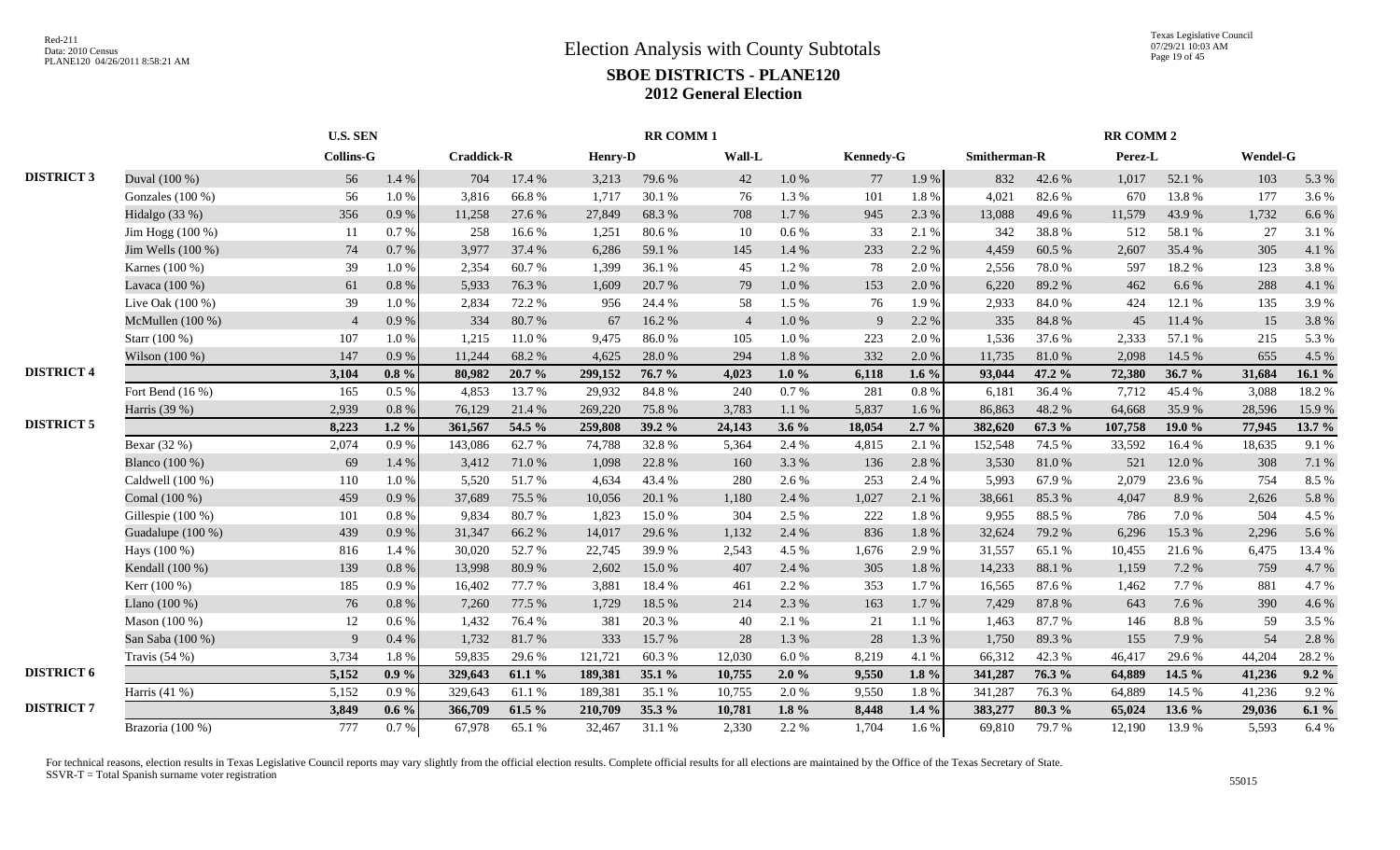|                   |                    |                  | SUP CT 2 |           |        |                 |        | SUP CT 4 |           |             |         |         |        | SUP CT 6 |        |        |         |
|-------------------|--------------------|------------------|----------|-----------|--------|-----------------|--------|----------|-----------|-------------|---------|---------|--------|----------|--------|--------|---------|
|                   |                    | <b>Willett-R</b> |          | Koelsch-L |        | <b>Devine-R</b> |        | Oxford-L |           | Waterbury-G |         | Hecht-R |        | Petty-D  |        | Ash-L  |         |
| <b>DISTRICT 3</b> | Duval (100 %)      | 1,078            | 60.2%    | 712       | 39.8%  | 1,003           | 55.4 % | 639      | 35.3%     | 168         | 9.3 %   | 666     | 16.7%  | 3,197    | 80.1 % | 96     | 2.4 %   |
|                   | Gonzales (100 %)   | 4,162            | 86.6%    | 646       | 13.4 % | 4,043           | 84.2 % | 587      | 12.2 %    | 172         | 3.6%    | 3,617   | 63.9%  | 1,836    | 32.5 % | 126    | 2.2 %   |
|                   | Hidalgo $(33%)$    | 16,076           | 62.6%    | 9,587     | 37.4 % | 15,284          | 59.1 % | 8,162    | 31.6%     | 2,421       | 9.4%    | 10,780  | 26.6%  | 28,167   | 69.5 % | 1,031  | 2.5 %   |
|                   | Jim Hogg (100 %)   | 496              | 60.9%    | 319       | 39.1 % | 457             | 56.2%  | 300      | 36.9%     | 56          | 6.9%    | 233     | 15.2 % | 1,264    | 82.3%  | 29     | 1.9%    |
|                   | Jim Wells (100 %)  | 5,034            | 70.7%    | 2,083     | 29.3 % | 4,850           | 68.4%  | 1,793    | 25.3 %    | 447         | 6.3%    | 3,777   | 35.7%  | 6,430    | 60.8%  | 245    | 2.3 %   |
|                   | Karnes (100 %)     | 2,597            | 84.6%    | 473       | 15.4 % | 2,530           | 80.6%  | 501      | 16.0%     | 107         | 3.4 %   | 2,106   | 56.1%  | 1,525    | 40.6%  | 78     | 2.1 %   |
|                   | Lavaca (100 %)     | 6,344            | 92.2%    | 533       | 7.8%   | 6,198           | 89.7%  | 508      | 7.4 %     | 204         | 3.0%    | 5,586   | 73.2 % | 1,790    | 23.5 % | 158    | 2.1 %   |
|                   | Live Oak $(100\%)$ | 3,103            | 89.5 %   | 365       | 10.5 % | 2,993           | 85.9%  | 385      | 11.0%     | 108         | 3.1 %   | 2,702   | 69.4%  | 1,015    | 26.1 % | 110    | 2.8%    |
|                   | McMullen (100 %)   | 346              | 92.5 %   | 28        | 7.5 %  | 323             | 86.8%  | 34       | 9.1%      | 15          | 4.0%    | 306     | 76.9%  | 76       | 19.1 % | 10     | 2.5 %   |
|                   | Starr (100 %)      | 2,215            | 57.1 %   | 1,667     | 42.9%  | 2,090           | 53.7%  | 1,419    | 36.5%     | 383         | 9.8%    | 1,174   | 10.7%  | 9,489    | 86.6%  | 196    | 1.8%    |
|                   | Wilson (100 %)     | 12,081           | 85.3%    | 2,083     | 14.7 % | 11,784          | 82.6%  | 1,914    | 13.4 %    | 567         | 4.0%    | 10,328  | 63.6%  | 5,161    | 31.8%  | 518    | 3.2 %   |
| <b>DISTRICT 4</b> |                    | 105,736          | 55.2 %   | 85,678    | 44.8 % | 98,145          | 50.5 % | 60,810   | 31.3%     | 35,483      | 18.2 %  | 75,703  | 19.5 % | 303,977  | 78.2 % | 5,298  | $1.4\%$ |
|                   | Fort Bend $(16\%)$ | 7,117            | 43.2 %   | 9,342     | 56.8%  | 6,477           | 38.5 % | 6,840    | 40.7%     | 3,504       | 20.8%   | 4,500   | 12.8 % | 30,340   | 86.0%  | 274    | 0.8 %   |
|                   | Harris (39 %)      | 98,619           | 56.4%    | 76,336    | 43.6%  | 91,668          | 51.6%  | 53,970   | 30.4 %    | 31,979      | 18.0%   | 71,203  | 20.1 % | 273,637  | 77.4 % | 5,024  | 1.4 %   |
| <b>DISTRICT 5</b> |                    | 399,388          | 72.3 %   | 153,270   | 27.7 % | 384,758         | 67.7 % | 107,574  | 18.9%     | 76,171      | 13.4 %  | 342,930 | 51.8 % | 280,466  | 42.3 % | 27,937 | $4.2\%$ |
|                   | Bexar (32 %)       | 156,813          | 79.4 %   | 40,606    | 20.6%  | 154,654         | 75.3 % | 32,274   | 15.7%     | 18,518      | 9.0%    | 136,045 | 59.7%  | 82,370   | 36.1%  | 6,659  | 2.9%    |
|                   | Blanco (100 %)     | 3,601            | 83.5%    | 711       | 16.5%  | 3,454           | 79.5 % | 584      | 13.4 %    | 308         | 7.1 %   | 3,198   | 67.2%  | 1,218    | 25.6 % | 241    | 5.1 %   |
|                   | Caldwell (100 %)   | 6,412            | 74.3 %   | 2,218     | 25.7 % | 6.095           | 69.9%  | 1,889    | 21.7%     | 735         | 8.4 %   | 5,071   | 47.9%  | 4,903    | 46.4 % | 420    | 4.0%    |
|                   | Comal (100 %)      | 39,263           | 87.9%    | 5,425     | 12.1 % | 38,455          | 84.9%  | 4,364    | 9.6%      | 2,476       | 5.5 %   | 36,230  | 72.4 % | 11,280   | 22.5 % | 1,812  | 3.6 %   |
|                   | Gillespie (100 %)  | 10,117           | 90.9%    | 1,014     | 9.1 %  | 9,852           | 88.0%  | 893      | $8.0\ \%$ | 447         | 4.0%    | 9,383   | 77.8 % | 2,069    | 17.2 % | 457    | 3.8%    |
|                   | Guadalupe (100 %)  | 33,658           | 82.7%    | 7,024     | 17.3 % | 32,882          | 80.1%  | 6,006    | 14.6 %    | 2,148       | 5.2 %   | 29,860  | 63.4 % | 15,118   | 32.1 % | 1,491  | 3.2 %   |
|                   | Hays (100 %)       | 33,650           | 70.8%    | 13,909    | 29.2 % | 32,019          | 66.0%  | 10,481   | 21.6%     | 6,028       | 12.4 %  | 28,239  | 49.8%  | 24,240   | 42.7%  | 3,262  | 5.7 %   |
|                   | Kendall (100 %)    | 14,437           | 89.9%    | 1,621     | 10.1 % | 14.119          | 87.5 % | 1,331    | 8.2%      | 690         | 4.3 %   | 13,410  | 77.9 % | 2.962    | 17.2 % | 618    | 3.6 %   |
|                   | Kerr (100 %)       | 16,960           | 90.6%    | 1,750     | 9.4%   | 16,485          | 87.9%  | 1,555    | 8.3%      | 719         | 3.8%    | 15,639  | 74.7%  | 4,349    | 20.8%  | 673    | 3.2 %   |
|                   | Llano (100 %)      | 7,604            | 90.2%    | 824       | 9.8%   | 7,411           | 87.5 % | 732      | 8.6%      | 327         | 3.9%    | 6,929   | 74.6%  | 1,928    | 20.7%  | 309    | 3.3 %   |
|                   | Mason (100 %)      | 1,487            | 89.8%    | 169       | 10.2%  | 1,467           | 88.4%  | 151      | 9.1%      | 42          | 2.5 %   | 1,383   | 74.4 % | 400      | 21.5 % | 56     | 3.0%    |
|                   | San Saba (100 %)   | 1,799            | 91.9%    | 159       | 8.1%   | 1,751           | 89.6%  | 153      | 7.8 %     | 51          | 2.6 %   | 1,627   | 77.8 % | 366      | 17.5 % | 69     | 3.3 %   |
|                   | Travis $(54%$      | 73,587           | 48.6%    | 77,840    | 51.4%  | 66,114          | 42.1 % | 47,161   | 30.0%     | 43,682      | 27.8%   | 55,916  | 27.7 % | 129,263  | 64.1 % | 11,870 | 5.9%    |
| <b>DISTRICT 6</b> |                    | 353,860          | 80.1%    | 87,964    | 19.9 % | 341,216         | 76.3 % | 64,473   | 14.4 %    | 41,495      | $9.3\%$ | 312,951 | 58.4 % | 203,131  | 37.9 % | 13,716 | $2.6\%$ |
|                   | Harris (41 %)      | 353,860          | 80.1%    | 87,964    | 19.9%  | 341,216         | 76.3%  | 64,473   | 14.4 %    | 41,495      | 9.3%    | 312,951 | 58.4%  | 203,131  | 37.9%  | 13,716 | 2.6 %   |
| <b>DISTRICT 7</b> |                    | 397,257          | 83.7%    | 77,522    | 16.3%  | 384,339         | 80.4%  | 65,073   | 13.6 %    | 28,402      | 5.9%    | 352,010 | 59.2 % | 221,438  | 37.3 % | 14,638 | $2.5\%$ |
|                   | Brazoria (100 %)   | 72,612           | 83.3%    | 14,599    | 16.7%  | 70,353          | 80.6%  | 11,615   | 13.3 %    | 5,314       | 6.1%    | 64,946  | 62.4%  | 34,698   | 33.3 % | 3,218  | 3.1 %   |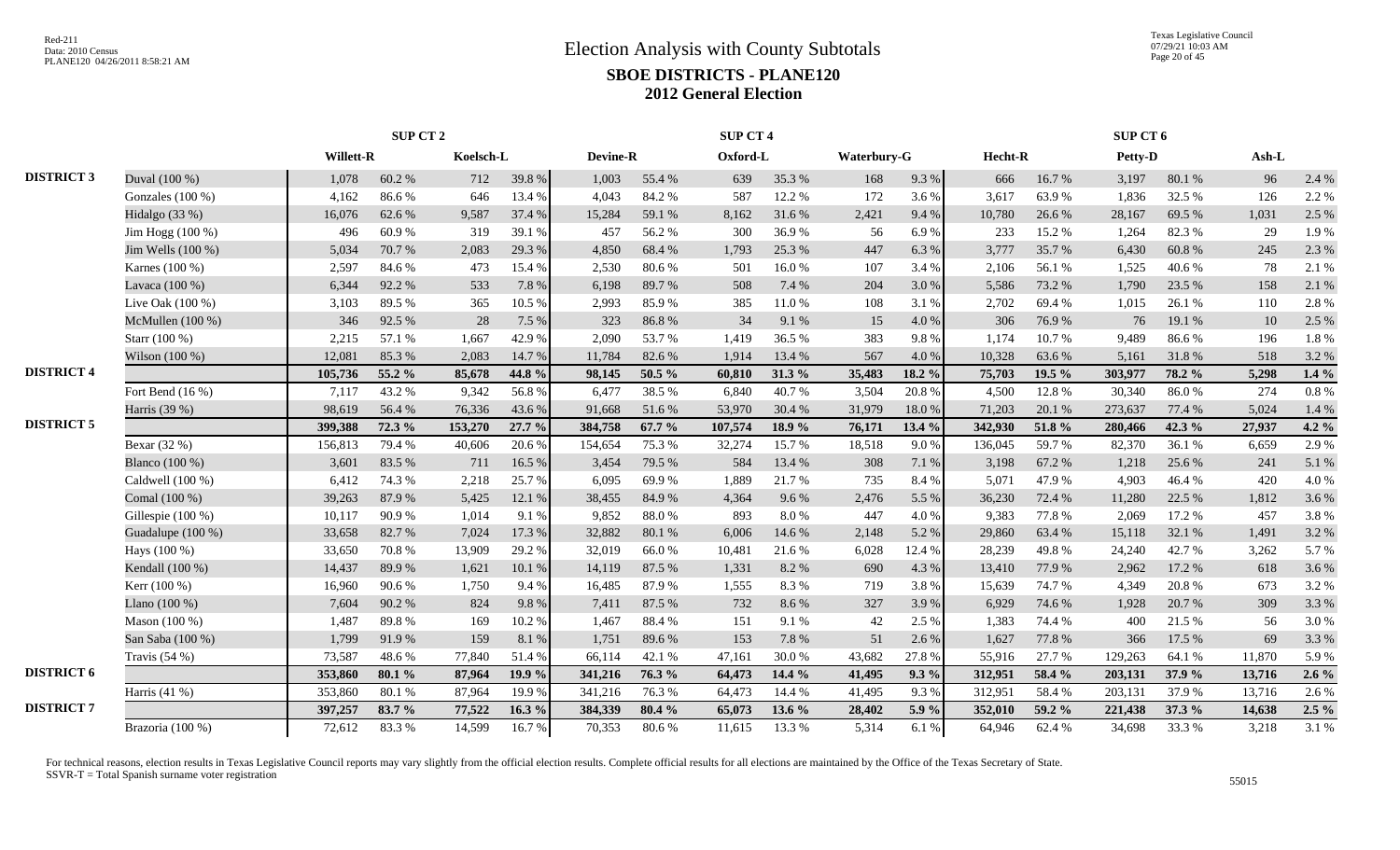Texas Legislative Council 07/29/21 10:03 AM Page 21 of 45

|                   |                    | SUP CT 6   |          |          |        | <b>CCA PRES JUDGE</b> |        |         |           |          | CCA <sub>7</sub> |                  |            |          | CCA <sub>8</sub> |                  |        |
|-------------------|--------------------|------------|----------|----------|--------|-----------------------|--------|---------|-----------|----------|------------------|------------------|------------|----------|------------------|------------------|--------|
|                   |                    | Chisholm-G |          | Keller-R |        | <b>Hampton-D</b>      |        | Stott-L |           | Hervey-R |                  | <b>Bennett-L</b> |            | Alcala-R |                  | <b>Strange-L</b> |        |
| <b>DISTRICT 3</b> | Duval (100 %)      | 32         | $0.8~\%$ | 745      | 18.6%  | 3,172                 | 79.1 % | 92      | 2.3 %     | 1,038    | 57.4 %           | 769              | 42.6 %     | 1,201    | 65.6%            | 631              | 34.4 % |
|                   | Gonzales (100 %)   | 77         | 1.4 %    | 3,777    | 66.9%  | 1,734                 | 30.7%  | 132     | 2.3 %     | 4,027    | 83.7%            | 785              | 16.3%      | 3,956    | 82.8%            | 822              | 17.2 % |
|                   | Hidalgo (33 %)     | 531        | 1.3 %    | 11,702   | 29.0%  | 27,574                | 68.2%  | 1,130   | 2.8%      | 16,297   | 63.8%            | 9,235            | 36.2%      | 17,971   | 69.4 %           | 7,913            | 30.6%  |
|                   | Jim Hogg (100 %)   | 10         | 0.7%     | 274      | 17.7 % | 1,239                 | 80.2%  | 31      | 2.0%      | 451      | 55.2 %           | 366              | 44.8%      | 536      | 64.9%            | 290              | 35.1 % |
|                   | Jim Wells (100 %)  | 115        | 1.1%     | 4,031    | 38.1 % | 6,283                 | 59.4 % | 267     | 2.5 %     | 4,926    | 69.8%            | 2,129            | 30.2 %     | 5,243    | 74.2 %           | 1,822            | 25.8%  |
|                   | Karnes (100 %)     | 47         | 1.3%     | 2,355    | 61.9%  | 1,364                 | 35.9%  | 84      | 2.2 %     | 2,571    | 81.4%            | 589              | 18.6%      | 2,466    | 79.6%            | 633              | 20.4 % |
|                   | Lavaca (100 %)     | 96         | 1.3 %    | 5,874    | 76.7%  | 1,645                 | 21.5 % | 140     | $1.8\ \%$ | 6,188    | 90.0%            | 688              | $10.0\ \%$ | 6,050    | 88.8%            | 762              | 11.2%  |
|                   | Live Oak (100 %)   | 68         | 1.7%     | 2,822    | 72.7%  | 937                   | 24.1 % | 122     | 3.1%      | 2,987    | 86.0%            | 488              | 14.0%      | 2,872    | 83.1%            | 582              | 16.9%  |
|                   | McMullen (100 %)   | 6          | 1.5 %    | 329      | 81.8%  | 62                    | 15.4 % | 11      | 2.7%      | 337      | 87.1 %           | 50               | 12.9%      | 314      | 82.6%            | 66               | 17.4 % |
|                   | Starr (100 %)      | 93         | 0.8%     | 1,368    | 12.5 % | 9,414                 | 86.1%  | 158     | 1.4 %     | 2,210    | 57.0%            | 1,669            | 43.0%      | 2,710    | 65.2%            | 1,444            | 34.8%  |
|                   | Wilson (100 %)     | 241        | 1.5 %    | 11,233   | 68.9%  | 4,592                 | 28.2 % | 478     | 2.9%      | 11,856   | 83.1%            | 2,417            | 16.9%      | 11.542   | 81.6%            | 2,611            | 18.4%  |
| <b>DISTRICT 4</b> |                    | 3,882      | $1.0\%$  | 79,051   | 20.3 % | 303,966               | 78.2 % | 5,695   | $1.5\%$   | 104,471  | 55.2 %           | 84,717           | 44.8 %     | 108,259  | 57.3 %           | 80,645           | 42.7 % |
|                   | Fort Bend $(16\%)$ | 165        | 0.5%     | 4,708    | 13.3 % | 30,268                | 85.8%  | 313     | 0.9%      | 7,067    | 43.7%            | 9,110            | 56.3%      | 7,039    | 43.8%            | 9,045            | 56.2%  |
|                   | Harris (39 %)      | 3,717      | 1.1%     | 74,343   | 21.0%  | 273,698               | 77.4 % | 5,382   | 1.5 %     | 97,404   | 56.3%            | 75,607           | 43.7%      | 101,220  | 58.6%            | 71,600           | 41.4%  |
| <b>DISTRICT 5</b> |                    | 11,014     | $1.7\%$  | 354,469  | 53.7 % | 275,687               | 41.7 % | 30,448  | 4.6 %     | 394,908  | 72.3 %           | 151,403          | 27.7 %     | 396,954  | 72.5 %           | 150,317          | 27.5 % |
|                   | Bexar (32 %)       | 2,852      | 1.3%     | 141,144  | 62.1%  | 78,958                | 34.7 % | 7,174   | 3.2%      | 156,736  | 80.1 %           | 38,978           | 19.9%      | 158,645  | 79.8%            | 40,241           | 20.2%  |
|                   | Blanco (100 %)     | 105        | 2.2 %    | 3,309    | 69.8%  | 1,173                 | 24.8%  | 257     | 5.4 %     | 3,513    | 81.8%            | 784              | 18.2%      | 3,440    | 80.1%            | 852              | 19.9%  |
|                   | Caldwell (100 %)   | 183        | 1.7%     | 5,349    | 50.5 % | 4.780                 | 45.2%  | 457     | 4.3 %     | 6,204    | 71.7%            | 2,454            | 28.3%      | 6,211    | 71.7%            | 2,451            | 28.3 % |
|                   | Comal (100 %)      | 750        | 1.5 %    | 37,177   | 74.6%  | 10,629                | 21.3%  | 2,021   | 4.1%      | 38,738   | 86.6%            | 5,990            | 13.4 %     | 38,495   | 86.0%            | 6,259            | 14.0%  |
|                   | Gillespie (100 %)  | 149        | 1.2%     | 9,566    | 79.5 % | 2.013                 | 16.7%  | 461     | 3.8%      | 9,850    | 88.6%            | 1,265            | 11.4 %     | 9.706    | 87.8%            | 1,353            | 12.2 % |
|                   | Guadalupe (100 %)  | 634        | 1.3%     | 31,178   | 66.2%  | 14,328                | 30.4 % | 1,588   | 3.4 %     | 33,215   | 82.4 %           | 7,090            | 17.6 %     | 32,650   | 81.3%            | 7,504            | 18.7%  |
|                   | Hays (100 %)       | 1,003      | 1.8%     | 29,425   | 51.9%  | 23,724                | 41.9%  | 3,494   | 6.2%      | 32,752   | 69.8%            | 14,145           | 30.2%      | 33,020   | 70.5 %           | 13,844           | 29.5 % |
|                   | Kendall (100 %)    | 221        | 1.3%     | 13,707   | 79.9%  | 2.771                 | 16.1%  | 687     | 4.0%      | 14,208   | 88.9%            | 1,776            | 11.1 %     | 13,951   | 87.4 %           | 2,006            | 12.6 % |
|                   | Kerr (100 %)       | 265        | 1.3%     | 16,090   | 76.9%  | 4.083                 | 19.5 % | 748     | 3.6%      | 16,695   | 89.5%            | 1,964            | 10.5 %     | 16,498   | 89.0%            | 2,043            | 11.0%  |
|                   | Llano $(100\%)$    | 128        | 1.4 %    | 7,161    | 77.0%  | 1,793                 | 19.3 % | 340     | 3.7%      | 7,450    | 88.8%            | 942              | 11.2%      | 7,331    | 87.9%            | 1,011            | 12.1 % |
|                   | Mason (100 %)      | 21         | 1.1 %    | 1,412    | 76.1 % | 382                   | 20.6%  | 61      | 3.3%      | 1,461    | 88.7%            | 186              | 11.3 %     | 1,439    | 87.4 %           | 208              | 12.6 % |
|                   | San Saba (100 %)   | 30         | 1.4 %    | 1,687    | 81.1%  | 336                   | 16.2%  | 57      | 2.7%      | 1,763    | 90.5 %           | 186              | 9.5%       | 1,702    | 87.9%            | 235              | 12.1 % |
|                   | Travis $(54%)$     | 4,673      | 2.3 %    | 57,264   | 28.5 % | 130,717               | 65.0%  | 13,103  | 6.5%      | 72,323   | 48.9%            | 75,643           | 51.1%      | 73,866   | 50.5 %           | 72,310           | 49.5 % |
| <b>DISTRICT 6</b> |                    | 5,940      | $1.1\%$  | 314,111  | 58.7 % | 205,813               | 38.5 % | 14,863  | $2.8\%$   | 349,115  | $80.0 \%$        | 87,537           | $20.0 \%$  | 350,485  | 80.5 %           | 84,912           | 19.5 % |
|                   | Harris (41 %)      | 5,940      | 1.1 %    | 314,111  | 58.7%  | 205,813               | 38.5 % | 14,863  | 2.8%      | 349,115  | 80.0%            | 87,537           | 20.0%      | 350,485  | 80.5 %           | 84,912           | 19.5 % |
| <b>DISTRICT 7</b> |                    | 6,246      | $1.1\%$  | 361,161  | 60.8%  | 217,089               | 36.6 % | 15,636  | $2.6\%$   | 389,205  | 82.3%            | 83,622           | 17.7 %     | 386,303  | 82.0%            | 84,996           | 18.0 % |
|                   | Brazoria (100 %)   | 1,239      | 1.2 %    | 67,078   | 64.4 % | 33,593                | 32.3 % | 3,412   | 3.3 %     | 70,998   | 82.0%            | 15,553           | 18.0%      | 70,962   | 82.2%            | 15,416           | 17.8%  |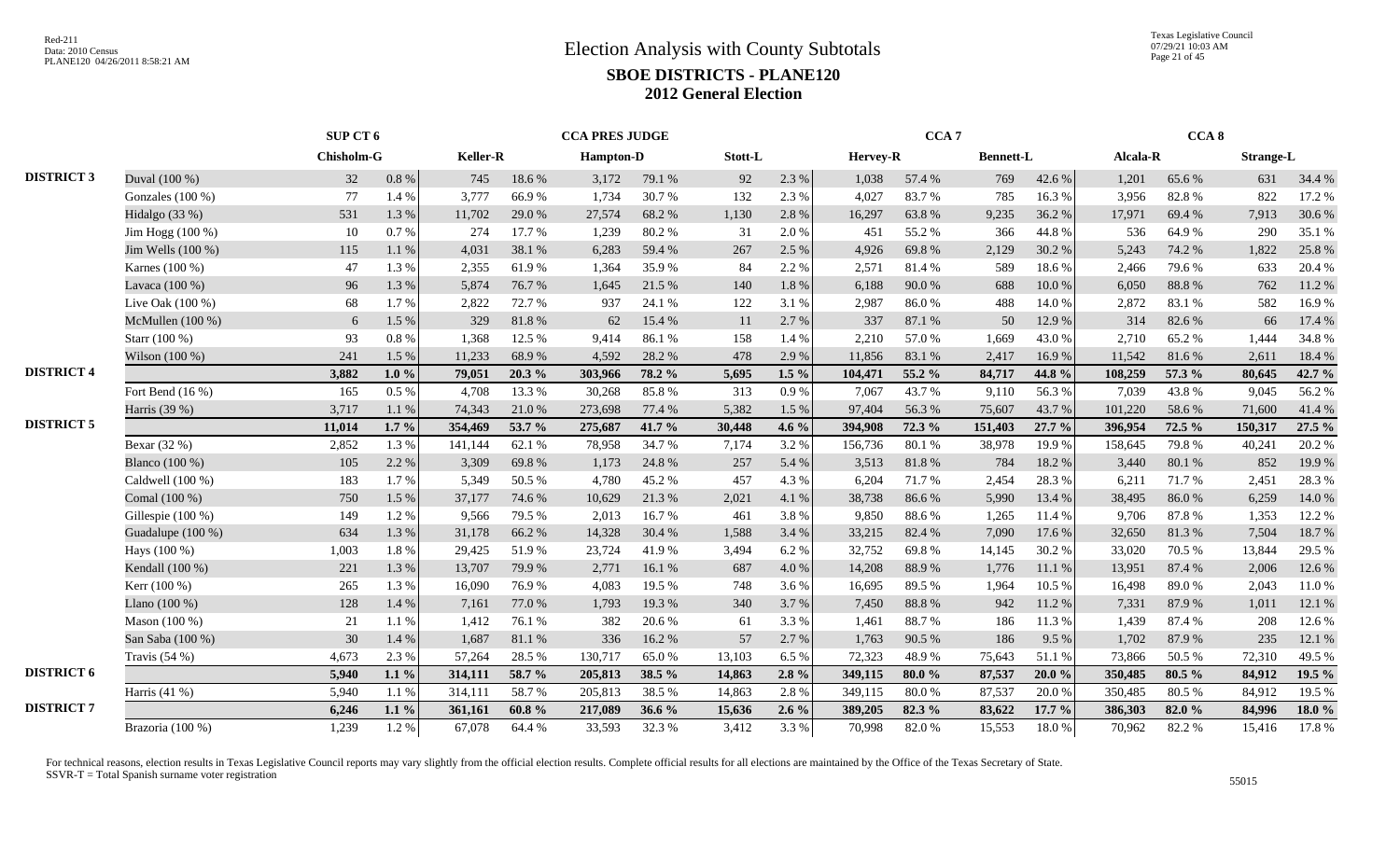Texas Legislative Council 07/29/21 10:03 AM Page 22 of 45

|                   |                       |                 |        |         |        | <b>PRESIDENT</b> |           |         |          |                 |           |         |        | <b>U.S. SEN</b> |        |                |          |
|-------------------|-----------------------|-----------------|--------|---------|--------|------------------|-----------|---------|----------|-----------------|-----------|---------|--------|-----------------|--------|----------------|----------|
|                   |                       | <b>Romney-R</b> |        | Obama-D |        | Johnson-L        |           | Stein-G |          | Write-In-       |           | Cruz-R  |        | Sadler-D        |        | <b>Myers-L</b> |          |
| <b>DISTRICT 7</b> | Chambers $(100\%)$    | 11,787          | 80.0%  | 2,790   | 18.9%  | 120              | $0.8\ \%$ | 32      | 0.2 %    | $\overline{0}$  | $0.0\,\%$ | 11,324  | 78.8%  | 2,749           | 19.1 % | 222            | 1.5 %    |
|                   | Fort Bend (84 %)      | 111,343         | 60.5%  | 70,587  | 38.4%  | 1,591            | 0.9%      | 407     | 0.2%     | 38              | 0.0 %     | 110,609 | 60.6%  | 68,300          | 37.4 % | 2,637          | 1.4 %    |
|                   | Galveston $(100\%)$   | 69,059          | 62.7%  | 39,511  | 35.9%  | 1,191            | 1.1%      | 292     | 0.3%     | 30              | $0.0\%$   | 66.912  | 61.3%  | 39,443          | 36.1 % | 2,017          | 1.8%     |
|                   | Hardin (100 %)        | 17,746          | 83.3%  | 3,359   | 15.8%  | 156              | 0.7%      | 36      | 0.2 %    | $\theta$        | $0.0\%$   | 17,025  | 81.1%  | 3,558           | 17.0%  | 285            | 1.4 %    |
|                   | Jasper (100 %)        | 9,924           | 73.7%  | 3,403   | 25.3 % | 114              | 0.8 %     | 26      | 0.2 %    | $\overline{0}$  | 0.0 %     | 8,981   | 69.0%  | 3,736           | 28.7%  | 221            | 1.7%     |
|                   | Jefferson $(100\%)$   | 43,180          | 48.8%  | 44,534  | 50.3%  | 590              | 0.7 %     | 118     | 0.1%     | 117             | 0.1%      | 41,275  | 47.6 % | 44,335          | 51.1 % | 836            | 1.0%     |
|                   | Liberty $(100\%)$     | 17,323          | 76.0%  | 5,202   | 22.8%  | 170              | 0.7%      | 41      | 0.2 %    | 54              | 0.2 %     | 16,486  | 73.7%  | 5.401           | 24.1 % | 350            | 1.6%     |
|                   | Newton $(100\%)$      | 4,112           | 70.1 % | 1,677   | 28.6%  | 47               | 0.8%      | 16      | 0.3%     | 17              | 0.3%      | 3,473   | 62.1 % | 1.941           | 34.7 % | 124            | 2.2 %    |
|                   | Orange (100 %)        | 23,366          | 76.1%  | 6,800   | 22.2 % | 280              | 0.9%      | 64      | 0.2 %    | 185             | 0.6 %     | 21,870  | 72.6 % | 7,567           | 25.1 % | 520            | 1.7%     |
|                   | Sabine (100 %)        | 3,727           | 81.4%  | 807     | 17.6 % | 32               | 0.7 %     | 8       | 0.2 %    | 5               | 0.1%      | 3,409   | 76.7%  | 917             | 20.6 % | 71             | 1.6%     |
|                   | San Augustine (100 %) | 2,469           | 66.9%  | 1,193   | 32.3 % | 19               | $0.5\%$   | 9       | 0.2 %    | $\overline{0}$  | 0.0 %     | 2,196   | 61.9%  | 1,256           | 35.4 % | 63             | 1.8%     |
|                   | Tyler (100 %)         | 5,910           | 77.0%  | 1,668   | 21.7%  | 59               | $0.8~\%$  | 17      | 0.2%     | 22              | 0.3%      | 5,463   | 73.4 % | 1,824           | 24.5 % | 119            | 1.6%     |
| <b>DISTRICT 8</b> |                       | 398,664         | 70.3%  | 160,372 | 28.3 % | 5,942            | $1.0 \%$  | 1,694   | $0.3\%$  | 263             | $0.0 \%$  | 390,414 | 69.5 % | 156,650         | 27.9 % | 10,144         | $1.8 \%$ |
|                   | Brazos (100 %)        | 36,421          | 66.4%  | 17,189  | 31.3%  | 1,015            | 1.9%      | 206     | 0.4%     | 22              | $0.0\%$   | 36,060  | 66.5%  | 16,163          | 29.8%  | 1,580          | 2.9%     |
|                   | Grimes (100 %)        | 6,142           | 71.4%  | 2,339   | 27.2 % | 87               | 1.0 %     | 31      | 0.4 %    | $5\overline{)}$ | 0.1 %     | 5,894   | 69.6%  | 2,372           | 28.0%  | 144            | 1.7%     |
|                   | Harris (20 %)         | 174,405         | 65.0%  | 90,526  | 33.7%  | 2,593            | 1.0%      | 851     | 0.3%     | 58              | $0.0\%$   | 172,100 | 64.7%  | 87,755          | 33.0%  | 4,277          | 1.6%     |
|                   | Houston (100 %)       | 5,872           | 71.7%  | 2,263   | 27.6 % | 41               | $0.5\ \%$ | 8       | 0.1 %    | 9               | 0.1 %     | 5,571   | 69.4%  | 2,318           | 28.9%  | 90             | 1.1 %    |
|                   | Montgomery (100 %)    | 137,969         | 79.7%  | 32,920  | 19.0%  | 1,718            | $1.0\,\%$ | 432     | 0.2 %    | 74              | $0.0\%$   | 135,276 | 78.6%  | 32,608          | 18.9%  | 3,012          | 1.8%     |
|                   | Polk (100 %)          | 14,071          | 73.3 % | 4,859   | 25.3 % | 152              | $0.8\ \%$ | 51      | 0.3%     | 51              | 0.3%      | 13,258  | 71.1 % | 4,905           | 26.3 % | 316            | 1.7%     |
|                   | San Jacinto (100 %)   | 7,107           | 73.8%  | 2,410   | 25.0%  | 71               | 0.7 %     | 24      | 0.2 %    | 23              | 0.2 %     | 6,545   | 69.8%  | 2,597           | 27.7 % | 152            | 1.6%     |
|                   | Trinity (100 %)       | 4,537           | 72.8%  | 1,614   | 25.9%  | 61               | 1.0 %     | 22      | 0.4 %    |                 | $0.0\,\%$ | 4,057   | 67.8%  | 1,746           | 29.2 % | 119            | 2.0%     |
|                   | Walker (100 %)        | 12,140          | 65.0%  | 6,252   | 33.5 % | 204              | 1.1%      | 69      | 0.4%     | 20              | $0.1\ \%$ | 11,653  | 63.1 % | 6,186           | 33.5 % | 454            | 2.5 %    |
| <b>DISTRICT 9</b> |                       | 449,301         | 73.3 % | 156,833 | 25.6 % | 5,181            | $0.8 \%$  | 1,187   | $0.2 \%$ | 539             | $0.1 \%$  | 418,275 | 69.4 % | 171,132         | 28.4 % | 9,248          | $1.5\%$  |
|                   | Anderson (100 %)      | 12,262          | 75.6%  | 3,813   | 23.5 % | 106              | $0.7\,\%$ | 30      | 0.2 %    |                 | $0.0\%$   | 11,487  | 71.8%  | 4,154           | 25.9%  | 264            | 1.6%     |
|                   | Angelina (100 %)      | 20,301          | 71.3%  | 7,833   | 27.5 % | 211              | $0.7~\%$  | 58      | 0.2 %    | 57              | 0.2 %     | 19,294  | 69.1 % | 8,120           | 29.1 % | 337            | 1.2 %    |
|                   | Bowie (100 %)         | 24,840          | 70.2%  | 10,184  | 28.8%  | 263              | 0.7 %     | 70      | 0.2%     | $\overline{4}$  | $0.0\%$   | 21,802  | 63.5%  | 11,748          | 34.2 % | 557            | 1.6%     |
|                   | Camp (100 %)          | 2,881           | 66.5%  | 1,428   | 32.9%  | 23               | $0.5\%$   | 3       | 0.1%     | $\overline{0}$  | 0.0 %     | 2,643   | 61.7%  | 1,567           | 36.6%  | 58             | 1.4 %    |
|                   | Cass (100 %)          | 8,730           | 74.3 % | 2,913   | 24.8%  | 65               | $0.6\%$   | 29      | 0.2 %    | 5               | $0.0\%$   | 7,829   | 68.3%  | 3,417           | 29.8%  | 117            | 1.0%     |
|                   | Cherokee (100 %)      | 12,094          | 75.0%  | 3,875   | 24.0%  | 127              | $0.8\ \%$ | 28      | 0.2 %    | $\overline{3}$  | 0.0 %     | 11,270  | 70.9%  | 4,334           | 27.3 % | 197            | 1.2%     |
|                   | Delta (100 %)         | 1,524           | 75.5 % | 454     | 22.5 % | 28               | 1.4 %     | 12      | 0.6 %    | $\Omega$        | $0.0\%$   | 1,414   | 71.7%  | 513             | 26.0%  | 28             | 1.4 %    |
|                   | Fannin (100 %)        | 8,161           | 75.6%  | 2,484   | 23.0%  | 118              | 1.1%      | 37      | 0.3 %    |                 | $0.0\,\%$ | 7,606   | 71.5 % | 2,697           | 25.3 % | 223            | 2.1%     |
|                   | Franklin $(100\%)$    | 3,446           | 81.0%  | 750     | 17.6 % | 45               | 1.1%      | 14      | 0.3%     |                 | $0.0\%$   | 3,139   | 75.6%  | 901             | 21.7%  | 83             | 2.0 %    |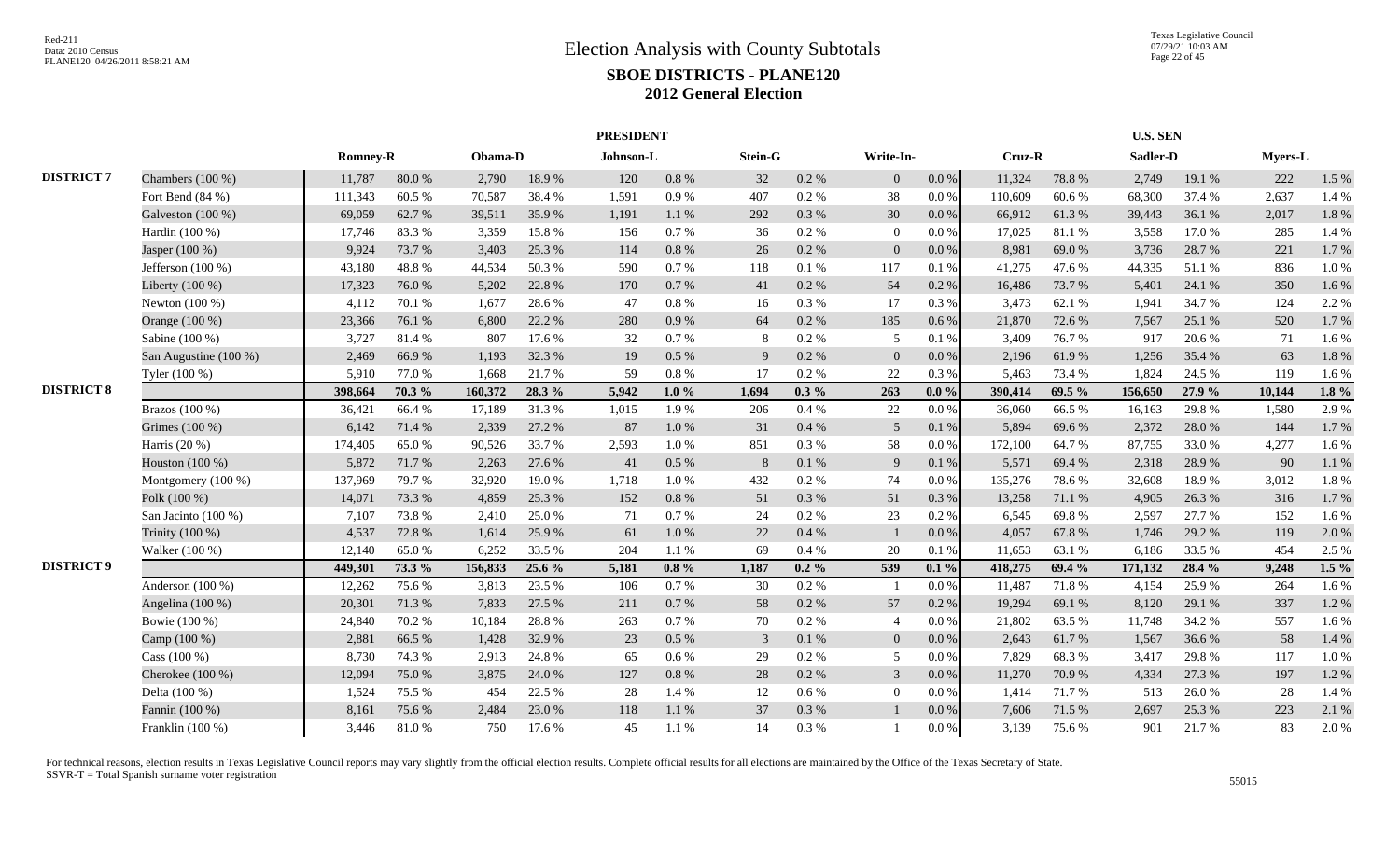|                   |                       |                  | <b>U.S. SEN</b> |                   |        |                | <b>RR COMM1</b> |        |           |                  |         |              |        | <b>RR COMM 2</b> |           |          |          |
|-------------------|-----------------------|------------------|-----------------|-------------------|--------|----------------|-----------------|--------|-----------|------------------|---------|--------------|--------|------------------|-----------|----------|----------|
|                   |                       | <b>Collins-G</b> |                 | <b>Craddick-R</b> |        | <b>Henry-D</b> |                 | Wall-L |           | <b>Kennedy-G</b> |         | Smitherman-R |        | Perez-L          |           | Wendel-G |          |
| <b>DISTRICT 7</b> | Chambers (100 %)      | 83               | $0.6\%$         | 11,047            | 77.6%  | 2,749          | 19.3%           | 222    | 1.6 %     | 212              | 1.5 %   | 11,286       | 89.2%  | 948              | 7.5 %     | 418      | 3.3 %    |
|                   | Fort Bend (84 %)      | 1,105            | 0.6 %           | 109,553           | 60.8%  | 64,976         | 36.1 %          | 3,544  | 2.0%      | 2,054            | 1.1 %   | 115,221      | 79.4%  | 20,185           | 13.9%     | 9,727    | 6.7%     |
|                   | Galveston $(100\%)$   | 860              | 0.8 %           | 65,508            | 60.9%  | 38,092         | 35.4 %          | 2,070  | 1.9%      | 1,825            | 1.7%    | 67,134       | 79.9%  | 11,111           | 13.2 %    | 5,795    | 6.9%     |
|                   | Hardin (100 %)        | 119              | 0.6 %           | 15,926            | 77.6 % | 4,018          | 19.6%           | 309    | 1.5 %     | 276              | 1.3%    | 16,705       | 88.9%  | 1,497            | 8.0%      | 592      | 3.1 %    |
|                   | Jasper (100 %)        | 80               | 0.6 %           | 8,288             | 65.5 % | 3,999          | 31.6 %          | 168    | 1.3 %     | 208              | 1.6 %   | 8,836        | 81.9%  | 1,523            | 14.1 %    | 430      | 4.0%     |
|                   | Jefferson (100 %)     | 331              | 0.4%            | 38,639            | 45.3%  | 44,768         | 52.5 %          | 995    | 1.2%      | 894              | 1.0%    | 41,641       | 74.4 % | 10,365           | 18.5 %    | 3,937    | 7.0%     |
|                   | Liberty (100 %)       | 146              | 0.7%            | 15,801            | 72.2 % | 5,426          | 24.8%           | 308    | 1.4 %     | 343              | 1.6%    | 16,490       | 86.2%  | 1,889            | 9.9%      | 752      | 3.9%     |
|                   | Newton (100 %)        | 53               | 0.9%            | 3,100             | 57.5 % | 2,065          | 38.3%           | 79     | 1.5 %     | 151              | 2.8%    | 3.441        | 78.2%  | 700              | 15.9%     | 262      | 6.0%     |
|                   | Orange (100 %)        | 175              | 0.6%            | 20,590            | 69.6%  | 7,973          | 27.0 %          | 505    | 1.7%      | 505              | 1.7%    | 21,878       | 84.6%  | 3,052            | 11.8%     | 925      | 3.6%     |
|                   | Sabine (100 %)        | 46               | 1.0%            | 3,233             | 75.0%  | 932            | 21.6 %          | 66     | 1.5 %     | 79               | 1.8%    | 3,339        | 85.7%  | 390              | 10.0%     | 168      | 4.3%     |
|                   | San Augustine (100 %) | 33               | 0.9%            | 1,980             | 58.0%  | 1,300          | 38.1 %          | 66     | 1.9%      | 68               | 2.0 %   | 2,144        | 78.4%  | 434              | 15.9%     | 157      | 5.7 %    |
|                   | Tyler (100 %)         | 41               | 0.6 %           | 5,066             | 69.8%  | 1,944          | 26.8%           | 119    | 1.6%      | 129              | 1.8 %   | 5,352        | 84.0%  | 740              | 11.6%     | 280      | 4.4 %    |
| <b>DISTRICT 8</b> |                       | 4,217            | $0.8 \%$        | 383,837           | 69.5 % | 148,515        | 26.9%           | 10,764 | $2.0 \%$  | 8,816            | 1.6 $%$ | 394,583      | 83.0%  | 53,387           | $11.2 \%$ | 27,317   | 5.7 $\%$ |
|                   | Brazos (100 %)        | 418              | $0.8~\%$        | 34,505            | 65.3%  | 15,644         | 29.6%           | 1,730  | 3.3 %     | 980              | 1.9%    | 35,866       | 78.0%  | 6,653            | 14.5 %    | 3,475    | 7.6%     |
|                   | Grimes (100 %)        | 63               | 0.7%            | 5,755             | 68.8%  | 2,315          | 27.7 %          | 148    | $1.8\ \%$ | 141              | 1.7%    | 5,915        | 85.8%  | 657              | 9.5 %     | 324      | 4.7%     |
|                   | Harris $(20\%)$       | 2,030            | 0.8%            | 169,843           | 64.8%  | 83,650         | 31.9%           | 4,498  | 1.7 %     | 4,053            | 1.5 %   | 174,888      | 80.6%  | 28,587           | 13.2 %    | 13,532   | 6.2%     |
|                   | Houston (100 %)       | 43               | $0.5\%$         | 5,318             | 67.9%  | 2,319          | 29.6 %          | 80     | $1.0\ \%$ | 112              | 1.4 %   | 5,581        | 86.5%  | 669              | 10.4 %    | 200      | 3.1 %    |
|                   | Montgomery (100 %)    | 1,188            | 0.7%            | 134,220           | 79.0%  | 29,872         | 17.6 %          | 3,353  | 2.0 %     | 2,451            | 1.4 %   | 136,592      | 87.8%  | 11,441           | 7.4 %     | 7,466    | 4.8%     |
|                   | Polk (100 %)          | 158              | 0.8 %           | 12,788            | 70.9%  | 4,562          | 25.3 %          | 308    | 1.7 %     | 372              | 2.1 %   | 13,202       | 86.7%  | 1,306            | 8.6%      | 723      | 4.7%     |
|                   | San Jacinto (100 %)   | 84               | 0.9%            | 6,320             | 68.8%  | 2,557          | 27.8%           | 130    | 1.4 %     | 185              | 2.0%    | 6,665        | 85.4%  | 742              | 9.5%      | 396      | 5.1%     |
|                   | Trinity (100 %)       | 62               | 1.0%            | 3,794             | 66.3%  | 1,687          | 29.5 %          | 90     | 1.6%      | 154              | 2.7%    | 4,032        | 82.3%  | 616              | 12.6%     | 253      | 5.2%     |
|                   | Walker (100 %)        | 171              | 0.9%            | 11,294            | 62.8%  | 5,909          | 32.8%           | 427    | 2.4 %     | 368              | 2.0 %   | 11,842       | 76.4 % | 2,716            | 17.5 %    | 948      | 6.1%     |
| <b>DISTRICT 9</b> |                       | 3,742            | $0.6\%$         | 414,076           | 70.2 % | 156,640        | $26.6\%$        | 9,171  | 1.6 $%$   | 9,732            | $1.7\%$ | 428,912      | 85.7%  | 49,703           | 9.9%      | 22,047   | $4.4\%$  |
|                   | Anderson $(100\%)$    | 104              | $0.6\%$         | 11,224            | 71.5 % | 3.972          | 25.3 %          | 223    | 1.4 %     | 287              | 1.8%    | 11.629       | 84.4 % | 1.620            | 11.8%     | 522      | 3.8%     |
|                   | Angelina (100 %)      | 155              | 0.6 %           | 18,819            | 68.3%  | 8,059          | 29.3 %          | 342    | $1.2 \%$  | 327              | 1.2 %   | 19,672       | 88.1 % | 1,883            | 8.4%      | 763      | 3.4 %    |
|                   | Bowie (100 %)         | 220              | $0.6\%$         | 21,312            | 63.5%  | 11,196         | 33.3 %          | 474    | 1.4 %     | 601              | 1.8%    | 22,987       | 80.4%  | 4,257            | 14.9%     | 1,353    | 4.7%     |
|                   | Camp (100 %)          | 16               | 0.4%            | 2,586             | 61.8%  | 1,476          | 35.3 %          | 47     | $1.1\ \%$ | 76               | 1.8%    | 2,736        | 79.8%  | 526              | 15.3 %    | 166      | 4.8%     |
|                   | Cass $(100\%)$        | 97               | $0.8\%$         | 7,496             | 66.6%  | 3,386          | 30.1 %          | 132    | 1.2 %     | 239              | 2.1 %   | 8,053        | 86.5%  | 806              | 8.7%      | 453      | 4.9%     |
|                   | Cherokee (100 %)      | 94               | 0.6 %           | 11,170            | 72.0%  | 3.843          | 24.8%           | 195    | 1.3%      | 298              | 1.9%    | 11,516       | 87.1 % | 1,238            | 9.4 %     | 471      | 3.6 %    |
|                   | Delta (100 %)         | 17               | 0.9%            | 1,372             | 71.9%  | 471            | 24.7 %          | 26     | 1.4 %     | 40               | 2.1 %   | 1.436        | 88.8%  | 107              | 6.6 %     | 74       | 4.6%     |
|                   | Fannin (100 %)        | 116              | 1.1%            | 7,401             | 70.7%  | 2,666          | 25.5 %          | 190    | $1.8\ \%$ | 207              | 2.0 %   | 7,740        | 85.2%  | 808              | 8.9%      | 537      | 5.9%     |
|                   | Franklin $(100\%)$    | 29               | 0.7 %           | 3,069             | 76.7%  | 787            | 19.7%           | 70     | 1.8%      | 73               | 1.8%    | 3,168        | 86.9%  | 325              | 8.9%      | 154      | 4.2 %    |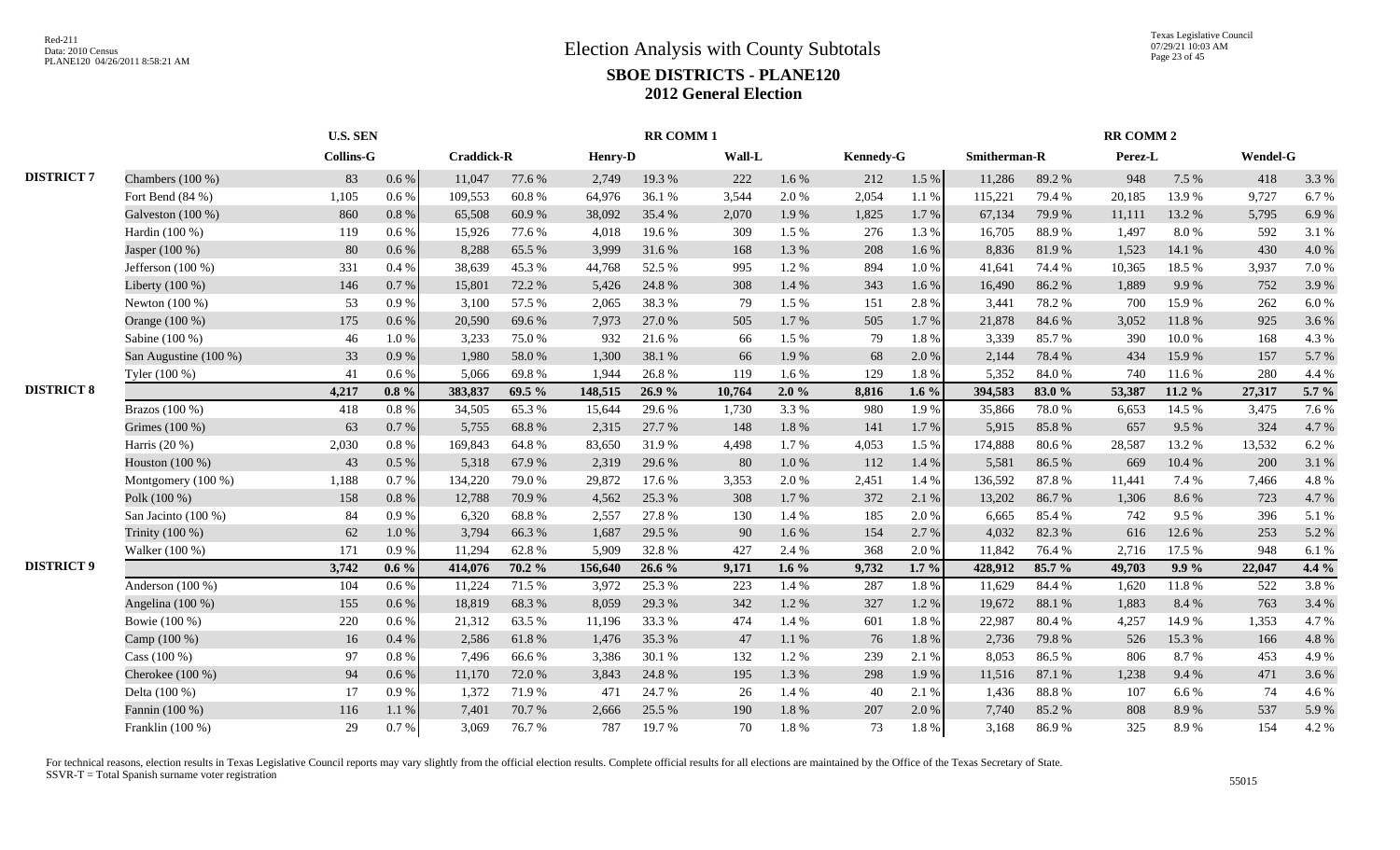|                   |                       |                  | SUP CT <sub>2</sub> |           |           | <b>SUP CT 4</b> |        |          |            |             |         | SUP CT 6 |        |         |        |        |         |
|-------------------|-----------------------|------------------|---------------------|-----------|-----------|-----------------|--------|----------|------------|-------------|---------|----------|--------|---------|--------|--------|---------|
|                   |                       | <b>Willett-R</b> |                     | Koelsch-L |           | <b>Devine-R</b> |        | Oxford-L |            | Waterbury-G |         | Hecht-R  |        | Petty-D |        | Ash-L  |         |
| <b>DISTRICT 7</b> | Chambers $(100\%)$    | 11,479           | 91.6%               | 1,051     | 8.4 %     | 11,342          | 89.5%  | 940      | 7.4 %      | 387         | 3.1 %   | 10,673   | 75.3 % | 2,986   | 21.1 % | 347    | 2.4 %   |
|                   | Fort Bend (84 %)      | 118,795          | 82.6%               | 25,033    | 17.4 %    | 115,990         | 79.8%  | 19,279   | 13.3 %     | 10,152      | 7.0%    | 105,887  | 59.0%  | 68,549  | 38.2%  | 3,795  | 2.1%    |
|                   | Galveston (100 %)     | 69,291           | 82.9%               | 14,332    | 17.1 %    | 67,604          | 80.4%  | 10,820   | 12.9%      | 5,636       | 6.7%    | 62,295   | 58.4%  | 40,331  | 37.8%  | 2,893  | 2.7 %   |
|                   | Hardin (100 %)        | 17,176           | 91.9%               | 1,520     | 8.1 %     | 16,492          | 88.1 % | 1,777    | 9.5 %      | 450         | 2.4 %   | 15,543   | 76.2%  | 4,075   | 20.0%  | 550    | 2.7%    |
|                   | Jasper (100 %)        | 9,377            | 86.7%               | 1,440     | 13.3 %    | 8,894           | 81.6%  | 1,636    | 15.0%      | 375         | 3.4 %   | 7,884    | 62.7%  | 4,126   | 32.8%  | 351    | 2.8%    |
|                   | Jefferson $(100\%)$   | 43,672           | 78.3%               | 12,087    | 21.7%     | 41,375          | 73.5 % | 11,187   | 19.9%      | 3,748       | 6.7%    | 37,509   | 43.9%  | 45,913  | 53.8%  | 1,386  | 1.6%    |
|                   | Liberty (100 %)       | 16,966           | 89.4%               | 2,005     | 10.6%     | 16,312          | 85.8%  | 2,027    | 10.7%      | 672         | 3.5 %   | 14,931   | 68.9%  | 5.773   | 26.7%  | 598    | 2.8%    |
|                   | Newton $(100\%)$      | 3,684            | 83.3%               | 738       | 16.7%     | 3,424           | 77.4 % | 764      | 17.3 %     | 237         | 5.4 %   | 2,895    | 53.9%  | 2,157   | 40.2%  | 199    | 3.7%    |
|                   | Orange (100 %)        | 22,806           | 88.1 %              | 3,092     | 11.9%     | 21,729          | 83.7%  | 3,360    | 12.9%      | 871         | 3.4 %   | 19,725   | 66.9%  | 8,491   | 28.8%  | 837    | 2.8%    |
|                   | Sabine (100 %)        | 3,502            | 90.0%               | 387       | 10.0%     | 3,341           | 85.4%  | 405      | 10.3%      | 168         | 4.3 %   | 3,041    | 71.4 % | 1,018   | 23.9%  | 108    | 2.5 %   |
|                   | San Augustine (100 %) | 2,277            | 83.5%               | 451       | 16.5 %    | 2,167           | 78.8 % | 446      | 16.2%      | 138         | 5.0%    | 1,875    | 55.5 % | 1,301   | 38.5 % | 121    | 3.6%    |
|                   | Tyler (100 %)         | 5,620            | 87.7%               | 787       | 12.3 %    | 5,316           | 83.2%  | 817      | 12.8 %     | 254         | 4.0%    | 4,806    | 66.9%  | 2,020   | 28.1 % | 235    | 3.3%    |
| <b>DISTRICT 8</b> |                       | 406,259          | 86.1%               | 65,540    | 13.9 %    | 395,558         | 83.4 % | 52,279   | 11.0 $%$   | 26,386      | 5.6 $%$ | 369,332  | 67.3 % | 158,385 | 28.8%  | 15,117 | 2.8%    |
|                   | Brazos (100 %)        | 37,116           | 81.3%               | 8,526     | 18.7%     | 35,910          | 78.3%  | 6,733    | 14.7%      | 3,217       | 7.0%    | 33,228   | 63.2%  | 16,280  | 31.0%  | 2,414  | 4.6%    |
|                   | Grimes (100 %)        | 6,077            | 88.8%               | 765       | 11.2%     | 5,920           | 86.1%  | 675      | 9.8%       | 283         | 4.1 %   | 5,487    | 66.4%  | 2,432   | 29.4 % | 220    | 2.7%    |
|                   | Harris (20 %)         | 181,070          | 84.2%               | 33,961    | 15.8%     | 176,498         | 81.6%  | 25,997   | 12.0%      | 13,885      | 6.4 %   | 162,938  | 62.5 % | 89,161  | 34.2 % | 5,925  | 2.3 %   |
|                   | Houston (100 %)       | 5,721            | 89.0%               | 707       | 11.0%     | 5,497           | 85.5 % | 728      | 11.3 %     | 204         | 3.2%    | 5,045    | 65.2%  | 2,389   | 30.9%  | 207    | 2.7%    |
|                   | Montgomery (100 %)    | 138,900          | 89.9%               | 15,524    | 10.1%     | 136,072         | 87.7%  | 12,521   | 8.1 %      | 6,594       | 4.2%    | 130,467  | 77.1 % | 32,319  | 19.1 % | 4,699  | 2.8%    |
|                   | Polk (100 %)          | 13,632           | 89.5 %              | 1,596     | 10.5 %    | 13,200          | 86.4%  | 1,379    | 9.0%       | 690         | 4.5 %   | 12,173   | 67.9%  | 4.971   | 27.7 % | 513    | 2.9%    |
|                   | San Jacinto (100 %)   | 6,907            | 88.8%               | 873       | 11.2%     | 6,623           | 85.1 % | 787      | 10.1 %     | 375         | 4.8 %   | 5,950    | 65.6%  | 2,745   | 30.3%  | 240    | 2.6%    |
|                   | Trinity (100 %)       | 4,293            | 87.4%               | 621       | 12.6 %    | 4,009           | 81.6%  | 669      | 13.6 %     | 235         | 4.8%    | 3,454    | 61.3%  | 1,830   | 32.5 % | 213    | 3.8%    |
|                   | Walker (100 %)        | 12,543           | 80.9%               | 2,967     | 19.1 %    | 11.829          | 76.2%  | 2,790    | 18.0%      | 903         | 5.8%    | 10,590   | 59.4%  | 6.258   | 35.1 % | 686    | 3.8%    |
| <b>DISTRICT 9</b> |                       | 441,980          | 88.8%               | 55,958    | $11.2 \%$ | 427,074         | 85.5 % | 52,487   | $10.5 \%$  | 19,787      | 4.0 $%$ | 396,104  | 67.8%  | 165,153 | 28.3 % | 15,949 | $2.7\%$ |
|                   | Anderson (100 %)      | 12,079           | 87.9%               | 1,656     | 12.1 %    | 11,628          | 84.4 % | 1,673    | 12.1 %     | 476         | 3.5 %   | 10,709   | 68.7%  | 4,207   | 27.0%  | 462    | 3.0%    |
|                   | Angelina (100 %)      | 20,222           | 90.9%               | 2,033     | 9.1 %     | 19,663          | 88.3%  | 1,813    | 8.1%       | 797         | 3.6%    | 18,090   | 66.2%  | 8,320   | 30.4 % | 580    | 2.1%    |
|                   | Bowie (100 %)         | 24,309           | 84.9%               | 4,327     | 15.1 %    | 23,103          | 80.4%  | 4,524    | 15.7%      | 1,113       | 3.9%    | 20,279   | 60.6%  | 11,847  | 35.4 % | 942    | 2.8%    |
|                   | Camp (100 %)          | 2,846            | 84.1 %              | 539       | 15.9%     | 2,791           | 81.4%  | 513      | 15.0%      | 123         | 3.6%    | 2,475    | 59.5%  | 1,562   | 37.5 % | 90     | 2.2 %   |
|                   | Cass $(100\%)$        | 8,394            | 90.0%               | 935       | 10.0%     | 8.090           | 87.1 % | 821      | 8.8%       | 372         | 4.0%    | 7,329    | 65.6%  | 3,448   | 30.9%  | 246    | 2.2 %   |
|                   | Cherokee $(100\%)$    | 11,725           | 89.6%               | 1,357     | 10.4 %    | 11,355          | 86.6%  | 1,317    | $10.0\ \%$ | 443         | 3.4 %   | 10,556   | 68.8%  | 4,166   | 27.2 % | 404    | 2.6%    |
|                   | Delta (100 %)         | 1,478            | 91.7%               | 133       | 8.3%      | 1,427           | 88.5%  | 121      | 7.5 %      | 65          | 4.0%    | 1,291    | 68.8%  | 513     | 27.3 % | 51     | 2.7%    |
|                   | Fannin (100 %)        | 8,107            | 89.8%               | 922       | 10.2%     | 7,735           | 85.7%  | 850      | 9.4 %      | 442         | 4.9%    | 7,080    | 68.1 % | 2,819   | 27.1 % | 323    | 3.1%    |
|                   | Franklin (100 %)      | 3,275            | 90.5 %              | 342       | 9.5%      | 3,146           | 86.2%  | 383      | 10.5 %     | 120         | 3.3 %   | 2,895    | 73.3 % | 845     | 21.4 % | 146    | 3.7%    |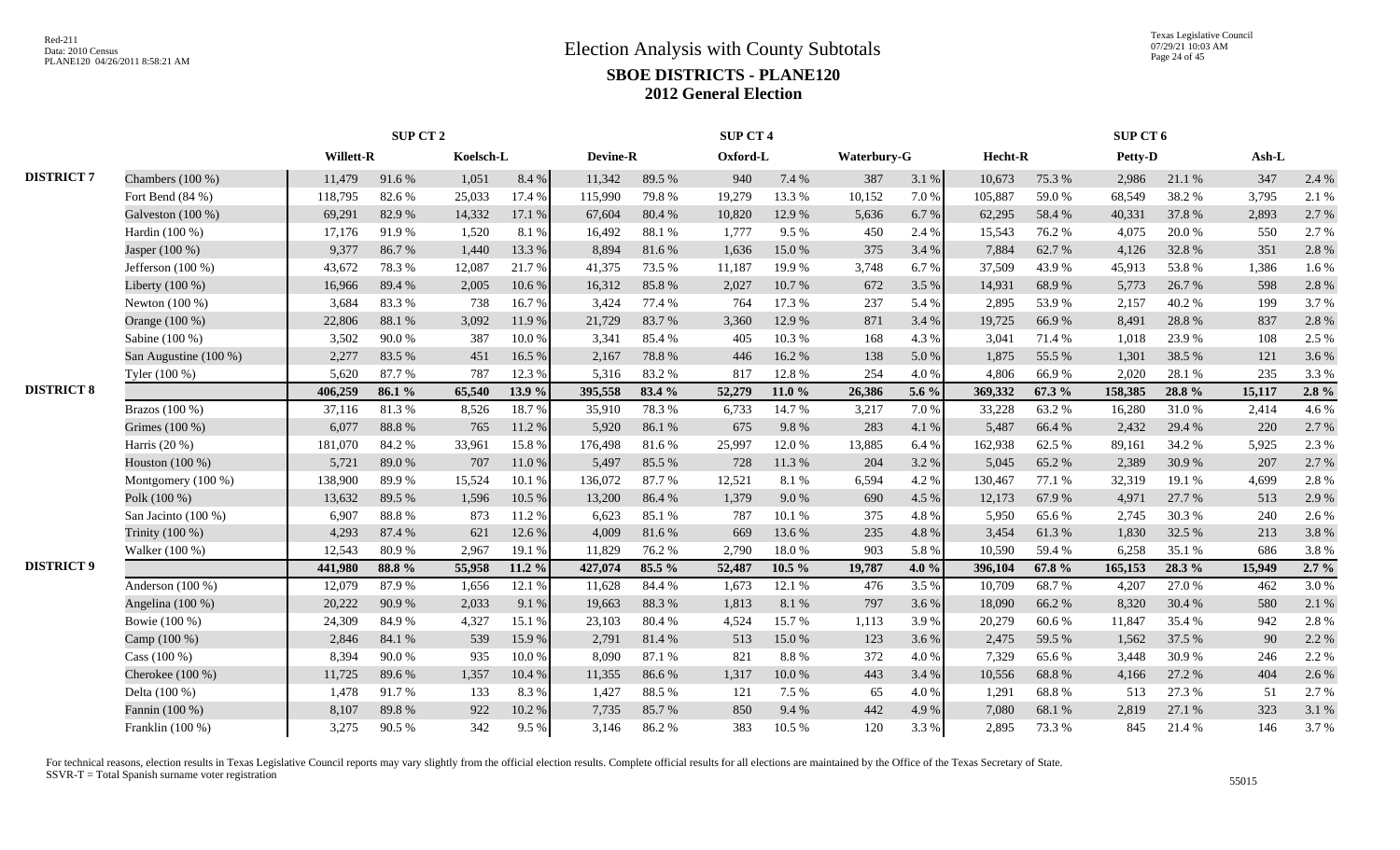Texas Legislative Council 07/29/21 10:03 AM Page 25 of 45

|                   |                       | SUP CT 6   |          |                 |        | <b>CCA PRES JUDGE</b> |        |         |       |          | CCA <sub>7</sub> |                  |        |          | CCA <sub>8</sub> |                  |        |
|-------------------|-----------------------|------------|----------|-----------------|--------|-----------------------|--------|---------|-------|----------|------------------|------------------|--------|----------|------------------|------------------|--------|
|                   |                       | Chisholm-G |          | <b>Keller-R</b> |        | <b>Hampton-D</b>      |        | Stott-L |       | Hervey-R |                  | <b>Bennett-L</b> |        | Alcala-R |                  | <b>Strange-L</b> |        |
| <b>DISTRICT 7</b> | Chambers $(100\%)$    | 169        | 1.2 %    | 10,931          | 77.2 % | 2,819                 | 19.9%  | 408     | 2.9 % | 11,342   | 90.2%            | 1,239            | 9.8%   | 11,190   | 89.0%            | 1,384            | 11.0%  |
|                   | Fort Bend (84 %)      | 1,370      | $0.8~\%$ | 107,675         | 60.0%  | 67,691                | 37.7 % | 4,095   | 2.3 % | 117,940  | 82.2%            | 25,595           | 17.8 % | 118,088  | 82.4 %           | 25,174           | 17.6 % |
|                   | Galveston $(100\%)$   | 1,238      | 1.2%     | 64,111          | 60.1 % | 39,379                | 36.9%  | 3,164   | 3.0 % | 68,585   | 82.2%            | 14,805           | 17.8 % | 68,452   | 82.6 %           | 14,439           | 17.4 % |
|                   | Hardin (100 %)        | 219        | 1.1%     | 15,909          | 77.9%  | 3,969                 | 19.4 % | 553     | 2.7 % | 16,514   | 88.8%            | 2,090            | 11.2%  | 16,314   | 87.9%            | 2,246            | 12.1 % |
|                   | Jasper (100 %)        | 220        | 1.7%     | 8,097           | 64.5 % | 4,081                 | 32.5 % | 382     | 3.0%  | 8,897    | 82.2%            | 1,932            | 17.8 % | 8,441    | 78.0%            | 2,376            | 22.0%  |
|                   | Jefferson $(100\%)$   | 586        | $0.7~\%$ | 38,289          | 44.9%  | 45,400                | 53.3%  | 1,565   | 1.8 % | 42,381   | 76.8%            | 12,824           | 23.2 % | 41,950   | 76.4 %           | 12,977           | 23.6 % |
|                   | Liberty (100 %)       | 360        | 1.7%     | 15,500          | 71.5 % | 5,575                 | 25.7%  | 616     | 2.8%  | 16,195   | 85.9%            | 2,648            | 14.1 % | 15,851   | 84.7%            | 2,870            | 15.3 % |
|                   | Newton $(100\%)$      | 118        | 2.2%     | 3,084           | 57.5 % | 2,112                 | 39.4 % | 163     | 3.0%  | 3,476    | 78.5%            | 953              | 21.5 % | 3.305    | 75.0%            | 1,101            | 25.0%  |
|                   | Orange (100 %)        | 425        | 1.4 %    | 20,378          | 69.2%  | 8,222                 | 27.9 % | 839     | 2.8%  | 22,021   | 85.1 %           | 3,847            | 14.9%  | 21,328   | 82.6 %           | 4,485            | 17.4 % |
|                   | Sabine (100 %)        | 95         | 2.2 %    | 3,179           | 74.7 % | 960                   | 22.6 % | 117     | 2.7 % | 3,367    | 86.7%            | 517              | 13.3 % | 3,233    | 83.8%            | 624              | 16.2%  |
|                   | San Augustine (100 %) | 79         | 2.3%     | 1,962           | 58.5 % | 1,293                 | 38.5 % | 101     | 3.0 % | 2,121    | 77.7 %           | 610              | 22.3 % | 2,018    | 74.5 %           | 689              | 25.5 % |
|                   | Tyler (100 %)         | 128        | 1.8%     | 4,968           | 69.2%  | 1,995                 | 27.8%  | 221     | 3.1 % | 5,368    | 84.2 %           | 1,009            | 15.8%  | 5,171    | 81.0%            | 1,215            | 19.0%  |
| <b>DISTRICT 8</b> |                       | 6,221      | $1.1\%$  | 376,119         | 68.6 % | 156,096               | 28.5 % | 16,134  | 2.9%  | 399,880  | 85.2 %           | 69,475           | 14.8 % | 398,258  | 85.0%            | 70,371           | 15.0 % |
|                   | Brazos (100 %)        | 670        | 1.3%     | 33,446          | 63.8%  | 16,429                | 31.3%  | 2,579   | 4.9%  | 36,298   | 80.5%            | 8,778            | 19.5 % | 35,954   | 80.0%            | 8,996            | 20.0%  |
|                   | Grimes (100 %)        | 121        | 1.5 %    | 5,619           | 68.0%  | 2,400                 | 29.0%  | 243     | 2.9%  | 5,950    | 87.6%            | 840              | 12.4 % | 5,788    | 86.0%            | 945              | 14.0%  |
|                   | Harris $(20\%)$       | 2,671      | 1.0%     | 165,990         | 63.7%  | 87,955                | 33.8%  | 6,443   | 2.5 % | 178,516  | 83.6%            | 35,067           | 16.4%  | 178,939  | 84.0%            | 34,156           | 16.0%  |
|                   | Houston (100 %)       | 102        | 1.3%     | 5,234           | 67.6 % | 2,352                 | 30.4 % | 151     | 2.0%  | 5,502    | 85.9%            | 905              | 14.1 % | 5,338    | 84.4 %           | 986              | 15.6 % |
|                   | Montgomery $(100\%)$  | 1,824      | 1.1%     | 132,447         | 78.3%  | 31,671                | 18.7%  | 4,993   | 3.0%  | 137,751  | 89.3%            | 16,580           | 10.7%  | 137,153  | 88.8%            | 17,227           | 11.2%  |
|                   | Polk (100 %)          | 267        | 1.5 %    | 12,489          | 69.7%  | 4,865                 | 27.2 % | 555     | 3.1 % | 13,294   | 87.8%            | 1,840            | 12.2 % | 13,085   | 86.9%            | 1,978            | 13.1 % |
|                   | San Jacinto (100 %)   | 137        | 1.5 %    | 6,195           | 68.2%  | 2,627                 | 28.9%  | 255     | 2.8%  | 6,650    | 85.9%            | 1,093            | 14.1 % | 6,476    | 84.3%            | 1,204            | 15.7%  |
|                   | Trinity (100 %)       | 133        | 2.4 %    | 3,661           | 65.1 % | 1,779                 | 31.6 % | 181     | 3.2 % | 3,984    | 81.3%            | 918              | 18.7 % | 3,845    | 79.2 %           | 1,008            | 20.8%  |
|                   | Walker (100 %)        | 296        | 1.7%     | 11,038          | 62.0%  | 6,018                 | 33.8%  | 734     | 4.1 % | 11,935   | 77.6%            | 3,454            | 22.4 % | 11,680   | 75.1 %           | 3,871            | 24.9%  |
| <b>DISTRICT 9</b> |                       | 7,368      | $1.3\%$  | 406,036         | 69.5 % | 160,866               | 27.6 % | 16,993  | 2.9%  | 427,763  | 86.2 %           | 68,722           | 13.8 % | 418,519  | 84.7 %           | 75,670           | 15.3 % |
|                   | Anderson (100 %)      | 218        | 1.4 %    | 11,050          | 71.1 % | 4,033                 | 25.9%  | 464     | 3.0%  | 11,472   | 83.3%            | 2,307            | 16.7%  | 11,248   | 81.7%            | 2,513            | 18.3%  |
|                   | Angelina $(100\%)$    | 344        | 1.3%     | 18,429          | 67.5 % | 8,260                 | 30.3%  | 616     | 2.3 % | 19,731   | 89.0%            | 2,431            | 11.0%  | 19,302   | 87.4 %           | 2,786            | 12.6 % |
|                   | Bowie (100 %)         | 379        | 1.1 %    | 21,501          | 64.4 % | 10,937                | 32.7%  | 962     | 2.9%  | 23,149   | 81.0%            | 5,422            | 19.0%  | 22,308   | 78.5%            | 6,118            | 21.5 % |
|                   | Camp (100 %)          | 35         | 0.8%     | 2,586           | 62.1 % | 1,506                 | 36.2%  | 72      | 1.7%  | 2,769    | 80.6%            | 666              | 19.4 % | 2,687    | 78.8%            | 725              | 21.2%  |
|                   | Cass $(100\%)$        | 153        | 1.4 %    | 7,505           | 67.1 % | 3,424                 | 30.6 % | 255     | 2.3 % | 8,090    | 87.6%            | 1,146            | 12.4 % | 7,831    | 85.3%            | 1,352            | 14.7 % |
|                   | Cherokee $(100\%)$    | 210        | 1.4 %    | 10,848          | 70.7 % | 4,098                 | 26.7 % | 398     | 2.6 % | 11,294   | 86.7%            | 1,740            | 13.3 % | 11,141   | 85.8%            | 1,850            | 14.2 % |
|                   | Delta (100 %)         | 22         | 1.2%     | 1,339           | 71.4 % | 477                   | 25.4 % | 59      | 3.1 % | 1,414    | 88.0%            | 193              | 12.0%  | 1,391    | 87.9%            | 191              | 12.1 % |
|                   | Fannin (100 %)        | 175        | 1.7%     | 7,272           | 70.1%  | 2,742                 | 26.4 % | 365     | 3.5 % | 7,781    | 86.7%            | 1,198            | 13.3 % | 7,500    | 83.8%            | 1,450            | 16.2%  |
|                   | Franklin (100 %)      | 62         | $1.6\%$  | 2,970           | 75.3%  | 822                   | 20.8%  | 153     | 3.9%  | 3,116    | 85.9%            | 510              | 14.1 % | 3.044    | 84.6 %           | 554              | 15.4 % |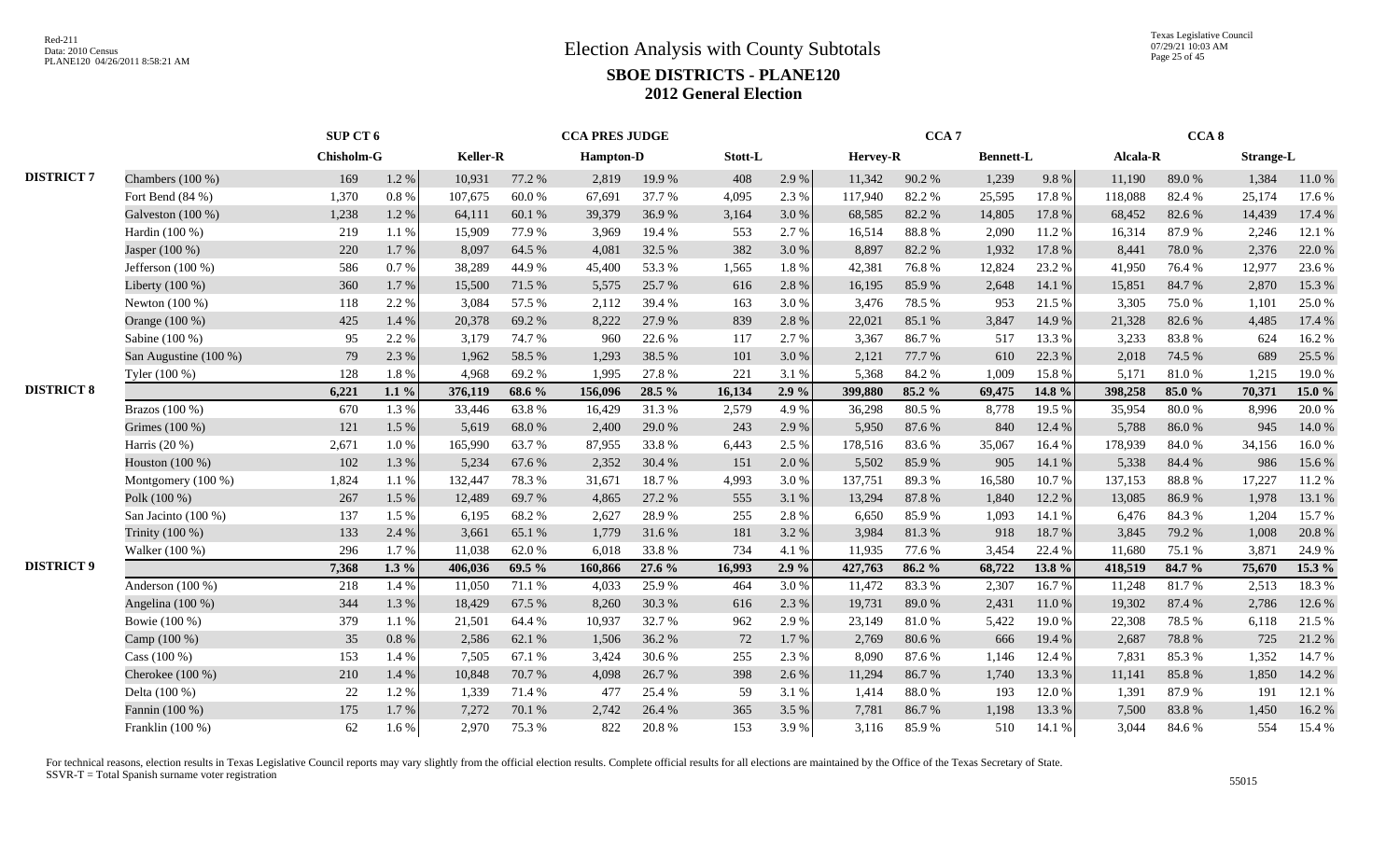|                    |                     |                 |        |         | <b>PRESIDENT</b> |           |           |                |           |                             |           |         |        | <b>U.S. SEN</b> |        |                |         |
|--------------------|---------------------|-----------------|--------|---------|------------------|-----------|-----------|----------------|-----------|-----------------------------|-----------|---------|--------|-----------------|--------|----------------|---------|
|                    |                     | <b>Romney-R</b> |        | Obama-D |                  | Johnson-L |           | <b>Stein-G</b> |           | Write-In-                   |           | Cruz-R  |        | Sadler-D        |        | <b>Myers-L</b> |         |
| <b>DISTRICT 9</b>  | Grayson (100 %)     | 30,936          | 73.2 % | 10,670  | 25.2 %           | 515       | 1.2%      | 121            | 0.3%      | 22                          | $0.1~\%$  | 29,112  | 70.6%  | 10,831          | 26.3%  | 912            | 2.2 %   |
|                    | Gregg (100 %)       | 28,742          | 69.2%  | 12,398  | 29.9%            | 303       | 0.7 %     | 54             | 0.1 %     | 10                          | $0.0\,\%$ | 27,272  | 66.2%  | 13,303          | 32.3 % | 423            | 1.0%    |
|                    | Harrison (100 %)    | 17,512          | 66.9%  | 8,456   | 32.3 %           | 158       | 0.6 %     | 39             | 0.1 %     | 5                           | $0.0\,\%$ | 15,689  | 61.0%  | 9,607           | 37.4 % | 314            | 1.2%    |
|                    | Henderson $(100\%)$ | 21,231          | 76.8%  | 6,106   | 22.1 %           | 236       | 0.9%      | 50             | 0.2 %     | 6                           | 0.0 %     | 20,119  | 73.5 % | 6,616           | 24.2 % | 468            | 1.7%    |
|                    | Hopkins (100 %)     | 9,836           | 77.1 % | 2,777   | 21.8%            | 111       | 0.9%      | 22             | 0.2 %     | $7\phantom{.0}$             | 0.1 %     | 8,815   | 71.2%  | 3,288           | 26.6%  | 194            | 1.6%    |
|                    | Hunt (100 %)        | 21,011          | 74.9%  | 6,671   | 23.8%            | 284       | 1.0%      | 66             | 0.2 %     | 17                          | 0.1%      | 19,782  | 71.9%  | 6,897           | 25.1 % | 551            | 2.0%    |
|                    | Kaufman (100 %)     | 24,846          | 71.7%  | 9,472   | 27.3 %           | 279       | 0.8%      | 71             | 0.2 %     | 2                           | $0.0\,\%$ | 23,935  | 69.7%  | 9,589           | 27.9 % | 567            | 1.7%    |
|                    | Lamar $(100\%)$     | 12,826          | 74.6 % | 4,181   | 24.3 %           | 149       | $0.9\%$   | 37             | 0.2 %     | 9                           | 0.1%      | 11,726  | 69.3%  | 4.798           | 28.4%  | 287            | 1.7%    |
|                    | Marion (100 %)      | 2,733           | 63.8%  | 1,495   | 34.9%            | 36        | 0.8%      | 18             | 0.4 %     | $\Omega$                    | 0.0 %     | 2,429   | 58.0%  | 1,670           | 39.9%  | 63             | 1.5 %   |
|                    | Morris (100 %)      | 3,226           | 62.9%  | 1,856   | 36.2%            | 41        | 0.8%      | 6              | 0.1%      | $\theta$                    | 0.0 %     | 2,684   | 54.2 % | 2,154           | 43.5 % | 82             | 1.7%    |
|                    | Nacogdoches (100 %) | 13,925          | 67.4 % | 6,465   | 31.3%            | 201       | 1.0%      | 50             | 0.2 %     | 12                          | 0.1%      | 13,479  | 66.5%  | 6,324           | 31.2%  | 334            | 1.6%    |
|                    | Panola (100 %)      | 7,950           | 77.7 % | 2,211   | 21.6%            | 67        | 0.7%      | 2              | 0.0 %     | $\overline{0}$              | 0.0 %     | 6,835   | 68.1 % | 3,045           | 30.3%  | 115            | 1.1%    |
|                    | Rains (100 %)       | 3,248           | 80.3%  | 751     | 18.6%            | 40        | $1.0\,\%$ | 6              | $0.1~\%$  | $\mathbf{0}$                | $0.0\,\%$ | 3,037   | 76.2 % | 840             | 21.1%  | 75             | 1.9%    |
|                    | Red River $(100\%)$ | 3,549           | 69.9%  | 1,482   | 29.2 %           | 34        | 0.7%      | 9              | $0.2~\%$  | $\Omega$                    | 0.0 %     | 3,069   | 63.0%  | 1,685           | 34.6 % | 82             | 1.7%    |
|                    | Rockwall (100 %)    | 27,113          | 75.8%  | 8,120   | 22.7 %           | 382       | 1.1%      | 59             | 0.2 %     | 90                          | 0.3 %     | 26,179  | 74.4 % | 8,006           | 22.8%  | 742            | 2.1 %   |
|                    | Rusk (100 %)        | 13,924          | 74.9%  | 4,451   | 23.9 %           | 131       | 0.7%      | 31             | 0.2 %     | 50                          | 0.3 %     | 11,548  | 63.1 % | 6,526           | 35.7 % | 156            | 0.9%    |
|                    | Shelby (100 %)      | 6,879           | 74.2 % | 2,322   | 25.0%            | 64        | 0.7 %     | 9              | 0.1 %     | $\overline{0}$              | 0.0 %     | 6,027   | 67.6%  | 2,733           | 30.6 % | 110            | 1.2%    |
|                    | Smith (100 %)       | 57,331          | 71.9%  | 21,456  | 26.9%            | 669       | 0.8 %     | 132            | 0.2 %     | 151                         | 0.2 %     | 55,204  | 70.3%  | 22,037          | 28.0%  | 980            | 1.2%    |
|                    | Titus (100 %)       | 6,084           | 69.0%  | 2,648   | 30.0%            | 62        | 0.7%      | 29             | 0.3 %     | $\overline{0}$              | $0.0\,\%$ | 5,401   | 62.3%  | 3,091           | 35.7%  | 121            | 1.4 %   |
|                    | Upshur $(100\%)$    | 12,015          | 79.4 % | 2,971   | 19.6 %           | 128       | 0.8 %     | 20             | 0.1%      | $\overline{4}$              | $0.0\%$   | 11,111  | 74.2 % | 3,541           | 23.6 % | 257            | 1.7%    |
|                    | Van Zandt (100 %)   | 15,794          | 82.4 % | 3,084   | 16.1 $%$         | 166       | $0.9\%$   | 42             | 0.2 %     | 80                          | 0.4%      | 14,762  | 78.4%  | 3.597           | 19.1 % | 324            | 1.7%    |
|                    | Wood (100 %)        | 14,351          | 81.6%  | 3,056   | 17.4 %           | 139       | 0.8%      | 33             | 0.2 %     | $\mathcal{D}_{\mathcal{L}}$ | 0.0 %     | 13,576  | 78.1 % | 3,503           | 20.2 % | 227            | 1.3%    |
| <b>DISTRICT 10</b> |                     | 331,022         | 57.0 % | 235,591 | 40.5 %           | 10,641    | $1.8 \%$  | 2,373          | $0.4\%$   | 1,380                       | $0.2 \%$  | 315,662 | 55.3 % | 231,332         | 40.5 % | 18,506         | $3.2\%$ |
|                    | Austin (100 %)      | 9,265           | 79.4%  | 2,252   | 19.3%            | 96        | $0.8\ \%$ | 20             | 0.2 %     | 36                          | 0.3 %     | 9,001   | 78.2%  | 2,305           | 20.0%  | 144            | 1.3%    |
|                    | Bastrop (100 %)     | 14,033          | 57.1 % | 9,864   | 40.1%            | 465       | 1.9%      | 113            | $0.5\ \%$ | 121                         | $0.5\ \%$ | 12,720  | 52.7%  | 10,244          | 42.4 % | 851            | 3.5 %   |
|                    | Bell (100 %)        | 49,574          | 57.4 % | 35,512  | 41.1%            | 896       | $1.0\ \%$ | 192            | 0.2 %     | 251                         | 0.3%      | 48,913  | 57.7 % | 33,427          | 39.4%  | 1,864          | 2.2 %   |
|                    | Burleson (100 %)    | 4,671           | 72.4 % | 1,705   | 26.4 %           | 64        | 1.0%      | 15             | 0.2 %     |                             | 0.0 %     | 4,549   | 70.9%  | 1,758           | 27.4 % | 76             | 1.2%    |
|                    | Burnet (100 %)      | 12,843          | 76.5%  | 3,674   | 21.9%            | 231       | 1.4%      | 39             | 0.2 %     | 9                           | $0.1\ \%$ | 12,110  | 72.8%  | 3,888           | 23.4 % | 470            | 2.8%    |
|                    | Falls (100 %)       | 3,356           | 61.8%  | 2,033   | 37.4 %           | 35        | 0.6 %     | 8              | 0.1 %     | $\overline{2}$              | $0.0\,\%$ | 3,139   | 59.5 % | 2,032           | 38.5%  | 70             | 1.3%    |
|                    | Fayette $(100\%)$   | 8,106           | 76.6%  | 2,315   | 21.9%            | 99        | $0.9\%$   | 26             | 0.2 %     | 35                          | 0.3 %     | 7,334   | 70.9%  | 2,776           | 26.8%  | 163            | 1.6 %   |
|                    | Freestone (100 %)   | 5,646           | 74.5 % | 1,850   | 24.4 %           | 53        | 0.7 %     | 17             | 0.2 %     | 12                          | $0.2~\%$  | 5,235   | 71.5 % | 1,930           | 26.4 % | 110            | 1.5 %   |
|                    | Lee $(100\%)$       | 4,509           | 72.3 % | 1,634   | 26.2%            | 65        | 1.0%      | 12             | 0.2 %     | 20                          | 0.3 %     | 3,937   | 66.3%  | 1,830           | 30.8%  | 125            | 2.1%    |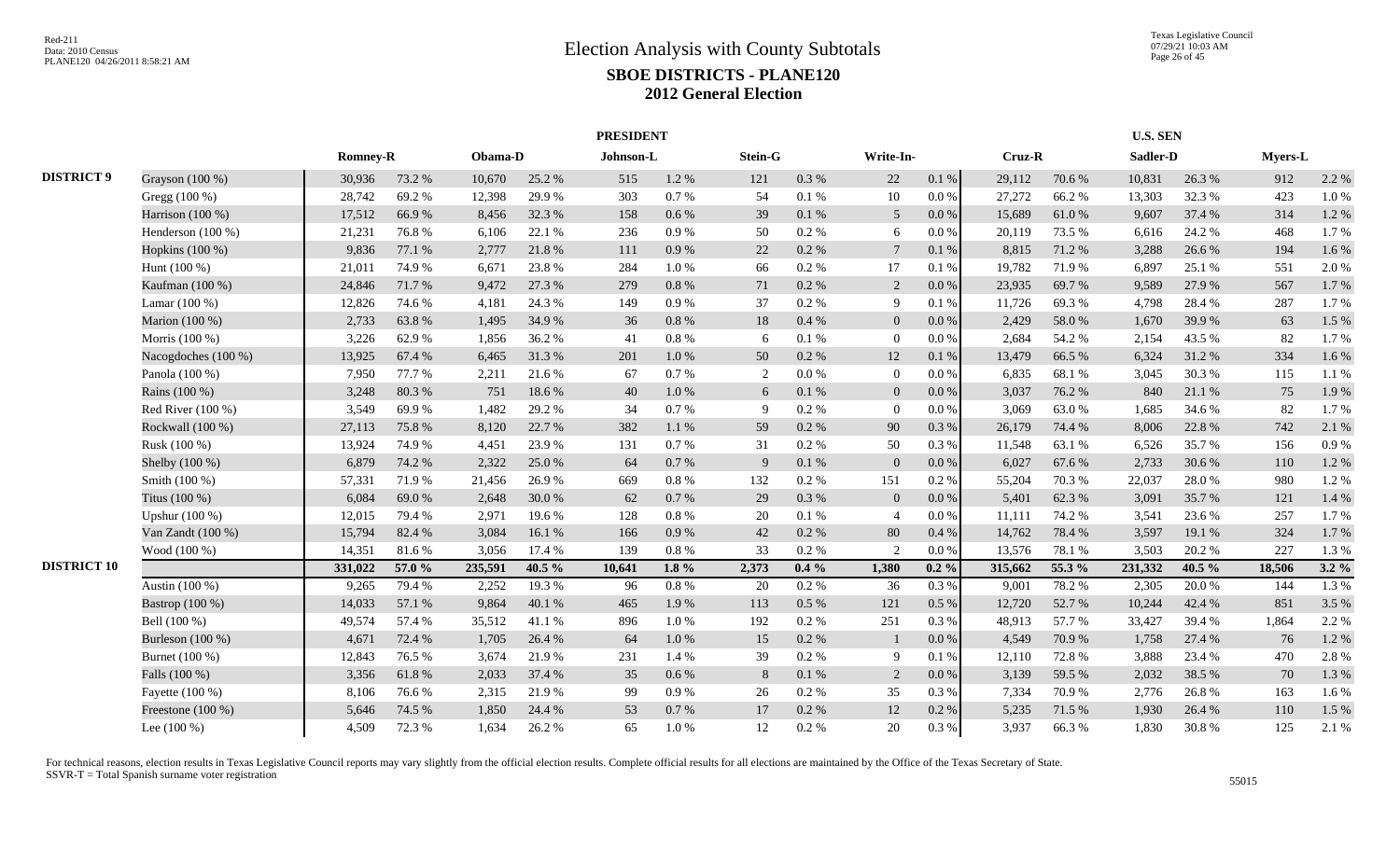|                    |                     | <b>U.S. SEN</b>  |         |                   |        |                | <b>RR COMM1</b> |        |         |                  |           |              |            | <b>RR COMM 2</b> |        |                 |           |
|--------------------|---------------------|------------------|---------|-------------------|--------|----------------|-----------------|--------|---------|------------------|-----------|--------------|------------|------------------|--------|-----------------|-----------|
|                    |                     | <b>Collins-G</b> |         | <b>Craddick-R</b> |        | <b>Henry-D</b> |                 | Wall-L |         | <b>Kennedy-G</b> |           | Smitherman-R |            | Perez-L          |        | <b>Wendel-G</b> |           |
| <b>DISTRICT 9</b>  | Grayson (100 %)     | 387              | 0.9 %   | 28,497            | 70.2 % | 10,469         | 25.8 %          | 880    | 2.2 %   | 727              | $1.8\ \%$ | 29,726       | 85.2%      | 3,250            | 9.3%   | 1,933           | 5.5 %     |
|                    | Gregg (100 %)       | 171              | 0.4%    | 27,623            | 68.2%  | 11,946         | 29.5 %          | 548    | 1.4 %   | 415              | 1.0%      | 28,185       | 88.6%      | 2,536            | 8.0%   | 1,075           | 3.4 %     |
|                    | Harrison $(100\%)$  | 103              | 0.4%    | 16,149            | 64.3%  | 8,279          | 33.0%           | 366    | 1.5 %   | 321              | 1.3%      | 17,091       | 80.9%      | 2.849            | 13.5 % | 1,174           | 5.6%      |
|                    | Henderson (100 %)   | 174              | $0.6\%$ | 19,687            | 73.5 % | 6,270          | 23.4 %          | 382    | 1.4 %   | 461              | 1.7%      | 20,489       | 86.8%      | 2,010            | 8.5 %  | 1,093           | 4.6%      |
|                    | Hopkins (100 %)     | 76               | 0.6 %   | 8,487             | 71.5 % | 3,036          | 25.6%           | 159    | 1.3%    | 196              | 1.7%      | 8,931        | 86.4%      | 978              | 9.5%   | 429             | 4.1 %     |
|                    | Hunt (100 %)        | 267              | 1.0%    | 19,262            | 72.3 % | 6,364          | 23.9%           | 498    | 1.9%    | 522              | 2.0%      | 19,560       | 85.1%      | 2,194            | 9.5%   | 1,228           | 5.3 %     |
|                    | Kaufman (100 %)     | 229              | 0.7%    | 23,623            | 69.9%  | 9,114          | 27.0 %          | 515    | 1.5 %   | 553              | 1.6%      | 24,261       | 85.4%      | 2,916            | 10.3%  | 1,240           | 4.4 %     |
|                    | Lamar $(100\%)$     | 113              | 0.7%    | 11,433            | 69.1 % | 4,524          | 27.4 %          | 283    | 1.7%    | 294              | 1.8%      | 12,045       | 84.2%      | 1,639            | 11.5 % | 625             | 4.4 %     |
|                    | Marion (100 %)      | 24               | 0.6 %   | 2,455             | 59.5 % | 1,531          | 37.1 %          | 56     | 1.4 %   | 83               | 2.0 %     | 2,596        | 84.8%      | 300              | 9.8%   | 166             | 5.4 %     |
|                    | Morris (100 %)      | 30               | $0.6\%$ | 2,629             | 54.7%  | 2,033          | 42.3%           | 59     | 1.2%    | 88               | 1.8%      | 2,874        | 78.0%      | 612              | 16.6%  | 199             | 5.4 %     |
|                    | Nacogdoches (100 %) | 126              | $0.6\%$ | 13,033            | 66.5%  | 5,862          | 29.9%           | 361    | 1.8%    | 352              | 1.8%      | 13,308       | 81.5 %     | 2,193            | 13.4 % | 834             | 5.1 %     |
|                    | Panola (100 %)      | 42               | 0.4%    | 7,145             | 72.7 % | 2,400          | 24.4 %          | 126    | 1.3%    | 155              | 1.6%      | 7,450        | 86.7%      | 880              | 10.2%  | 259             | 3.0%      |
|                    | Rains (100 %)       | 35               | 0.9%    | 3,010             | 76.9%  | 778            | 19.9%           | 57     | 1.5 %   | 70               | 1.8%      | 3,073        | 90.1%      | 215              | 6.3%   | 124             | 3.6%      |
|                    | Red River $(100\%)$ | 38               | 0.8%    | 2,863             | 61.6%  | 1,627          | 35.0%           | 52     | 1.1 %   | 109              | 2.3 %     | 3,101        | 81.8%      | 502              | 13.2 % | 188             | 5.0%      |
|                    | Rockwall (100 %)    | 261              | 0.7%    | 25,977            | 75.4 % | 7,053          | 20.5 %          | 813    | 2.4 %   | 629              | $1.8\ \%$ | 26,399       | 85.4%      | 2,956            | 9.6%   | 1,559           | 5.0%      |
|                    | Rusk (100 %)        | 74               | 0.4%    | 12,870            | 73.1 % | 4,285          | 24.3 %          | 198    | 1.1 %   | 257              | 1.5 %     | 13,128       | 89.0%      | 1,106            | 7.5 %  | 520             | 3.5 %     |
|                    | Shelby (100 %)      | 51               | $0.6\%$ | 5,884             | 67.8%  | 2,544          | 29.3 %          | 74     | 0.9%    | 178              | 2.1%      | 6,304        | 85.0%      | 828              | 11.2 % | 283             | 3.8%      |
|                    | Smith (100 %)       | 361              | $0.5\%$ | 55,030            | 71.0%  | 20,090         | 25.9%           | 1,145  | 1.5 %   | 1,201            | 1.6 %     | 55,931       | 87.3%      | 5,454            | 8.5 %  | 2,682           | 4.2%      |
|                    | Titus (100 %)       | 55               | 0.6 %   | 5,177             | 61.5 % | 2,986          | 35.5 %          | 106    | 1.3%    | 145              | 1.7 %     | 5,726        | 81.3%      | 971              | 13.8%  | 349             | 5.0%      |
|                    | Upshur $(100\%)$    | 70               | 0.5 %   | 10,951            | 74.9 % | 3,149          | 21.5 %          | 263    | 1.8%    | 263              | 1.8%      | 11,386       | 87.4 %     | 1,146            | 8.8%   | 498             | 3.8%      |
|                    | Van Zandt (100 %)   | 135              | 0.7%    | 14,410            | 78.5 % | 3,357          | 18.3%           | 285    | 1.6%    | 309              | 1.7%      | 14,716       | $88.0\ \%$ | 1,427            | 8.5 %  | 573             | 3.4 %     |
|                    | Wood (100 %)        | 72               | 0.4%    | 13,432            | 78.9%  | 3,087          | 18.1 %          | 246    | 1.4 %   | 256              | 1.5 %     | 13,695       | 89.0%      | 1,171            | 7.6 %  | 523             | 3.4 %     |
| <b>DISTRICT 10</b> |                     | 5,596            | $1.0\%$ | 311,546           | 55.7 % | 211,522        | 37.8%           | 22,428 | 4.0 $%$ | 13,710           | $2.5\%$   | 326,972      | 69.8%      | 90,400           | 19.3 % | 51,324          | 11.0 $%$  |
|                    | Austin (100 %)      | 58               | 0.5 %   | 8,761             | 77.8%  | 2,177          | 19.3%           | 174    | 1.5 %   | 145              | 1.3%      | 8,921        | 88.3%      | 867              | 8.6%   | 316             | 3.1 %     |
|                    | Bastrop (100 %)     | 321              | 1.3 %   | 12,863            | 54.2 % | 9.242          | 38.9%           | 867    | 3.7 %   | 764              | 3.2 %     | 13,599       | 68.2%      | 4,124            | 20.7%  | 2,224           | 11.1 %    |
|                    | Bell (100 %)        | 552              | 0.7%    | 46,846            | 56.4%  | 32,822         | 39.5%           | 1,950  | 2.3 %   | 1,489            | 1.8%      | 48,981       | 74.0%      | 13,540           | 20.5 % | 3,652           | 5.5 %     |
|                    | Burleson (100 %)    | 35               | 0.5 %   | 4,415             | 69.6%  | 1,759          | 27.7 %          | 101    | 1.6%    | 69               | 1.1%      | 4,605        | 88.6%      | 407              | 7.8%   | 185             | 3.6%      |
|                    | Burnet (100 %)      | 160              | 1.0%    | 12,139            | 74.0%  | 3,481          | 21.2%           | 481    | 2.9%    | 306              | 1.9%      | 12,497       | 84.4 %     | 1,499            | 10.1 % | 805             | 5.4 %     |
|                    | Falls (100 %)       | 36               | 0.7%    | 2,943             | 57.8%  | 1,970          | 38.7%           | 82     | 1.6 %   | 98               | 1.9%      | 3,069        | 78.4%      | 642              | 16.4 % | 202             | 5.2%      |
|                    | Fayette $(100\%)$   | 68               | 0.7%    | 7,266             | 72.2 % | 2,467          | 24.5 %          | 174    | 1.7%    | 155              | 1.5 %     | 7,548        | 85.0%      | 946              | 10.7%  | 382             | 4.3 %     |
|                    | Freestone (100 %)   | 48               | 0.7%    | 5,065             | 70.8%  | 1,875          | 26.2%           | 113    | 1.6%    | 105              | 1.5 %     | 5,227        | 85.5 %     | 638              | 10.4 % | 245             | $4.0\,\%$ |
|                    | Lee $(100\%)$       | 46               | $0.8\%$ | 3,905             | 67.6%  | 1,631          | 28.2 %          | 107    | 1.9%    | 134              | 2.3 %     | 4,100        | 82.4 %     | 616              | 12.4 % | 262             | 5.3 %     |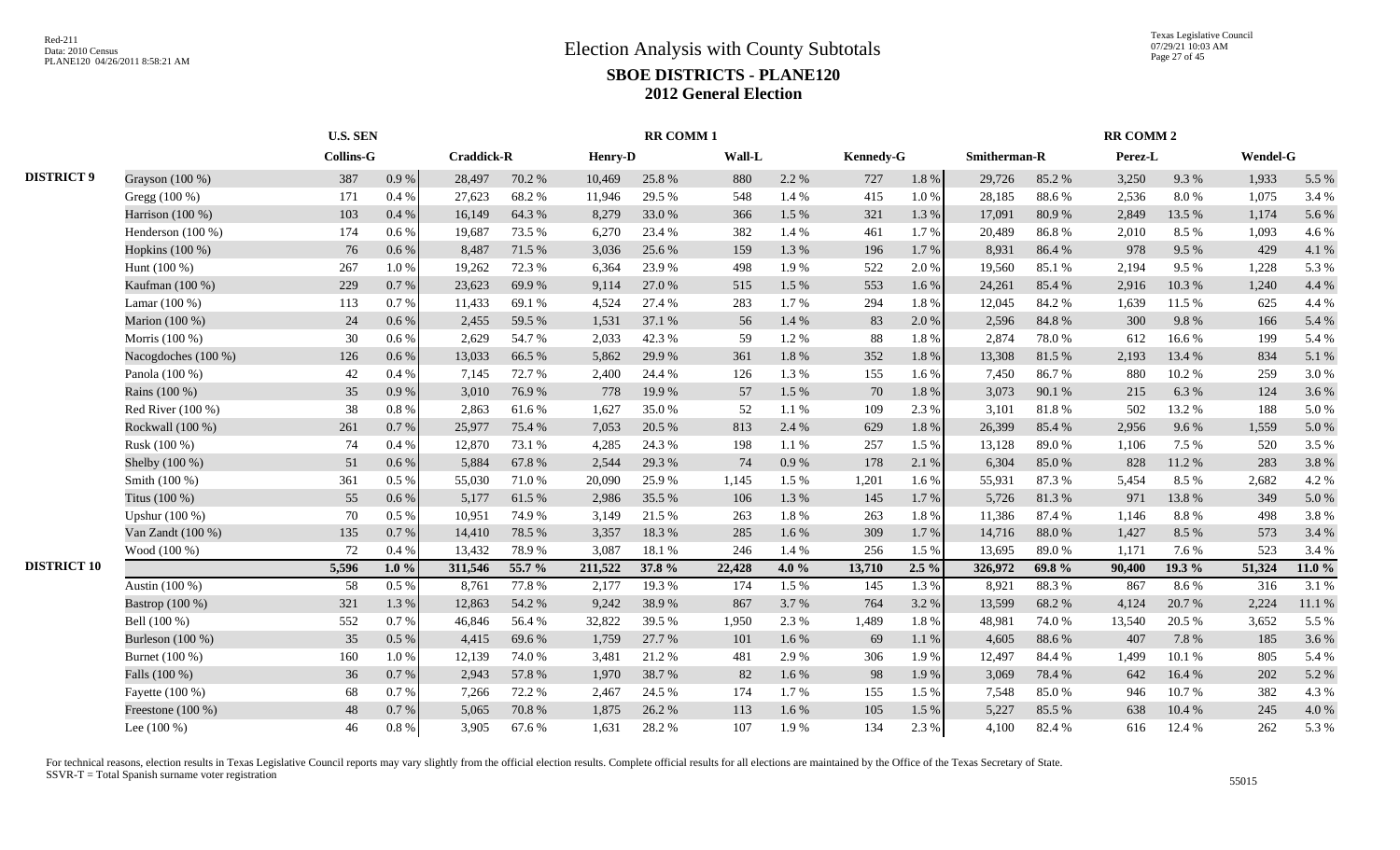|                    |                     |                  | SUP CT <sub>2</sub> |           |        |          |        | <b>SUP CT 4</b> |        |                    |          |         |        | SUP CT 6 |        |        |       |
|--------------------|---------------------|------------------|---------------------|-----------|--------|----------|--------|-----------------|--------|--------------------|----------|---------|--------|----------|--------|--------|-------|
|                    |                     | <b>Willett-R</b> |                     | Koelsch-L |        | Devine-R |        | Oxford-L        |        | <b>Waterbury-G</b> |          | Hecht-R |        | Petty-D  |        | Ash-L  |       |
| <b>DISTRICT 9</b>  | Grayson (100 %)     | 30,669           | 88.5%               | 3,969     | 11.5 % | 29,577   | 84.9%  | 3,429           | 9.8%   | 1,811              | 5.2 %    | 27,357  | 67.7%  | 11,111   | 27.5 % | 1,328  | 3.3 % |
|                    | Gregg (100 %)       | 28,721           | 90.7%               | 2,930     | 9.3%   | 28,066   | 88.6%  | 2,575           | 8.1%   | 1,037              | 3.3%     | 26,836  | 66.4%  | 12,454   | 30.8%  | 843    | 2.1 % |
|                    | Harrison (100 %)    | 17,620           | 84.5 %              | 3,235     | 15.5 % | 17,046   | 81.0%  | 2,991           | 14.2 % | 995                | 4.7 %    | 15,431  | 62.0%  | 8,573    | 34.5 % | 611    | 2.5 % |
|                    | Henderson $(100\%)$ | 21,019           | 89.8%               | 2,396     | 10.2%  | 20,254   | 86.5%  | 2,290           | 9.8%   | 884                | 3.8%     | 18,914  | 71.2%  | 6,529    | 24.6 % | 761    | 2.9 % |
|                    | Hopkins (100 %)     | 9,212            | 90.1 %              | 1,015     | 9.9%   | 8,780    | 85.4%  | 1,155           | 11.2 % | 341                | 3.3 %    | 8,009   | 68.6%  | 3,221    | 27.6 % | 308    | 2.6 % |
|                    | Hunt (100 %)        | 20,330           | 88.9%               | 2,526     | 11.1 % | 19,421   | 85.0%  | 2,392           | 10.5 % | 1,035              | 4.5 %    | 18,192  | 69.4%  | 6,798    | 25.9%  | 843    | 3.2%  |
|                    | Kaufman (100 %)     | 24,927           | 88.6%               | 3,216     | 11.4 % | 24,132   | 85.6%  | 2,930           | 10.4 % | 1,142              | 4.0%     | 22,536  | 67.5 % | 9,621    | 28.8%  | 828    | 2.5 % |
|                    | Lamar (100 %)       | 12,431           | 87.5 %              | 1,775     | 12.5 % | 11,890   | 83.4%  | 1,818           | 12.8%  | 548                | 3.8%     | 10,826  | 66.5%  | 4,658    | 28.6%  | 553    | 3.4 % |
|                    | Marion (100 %)      | 2,669            | 87.8%               | 372       | 12.2 % | 2,572    | 84.2%  | 327             | 10.7%  | 155                | 5.1 %    | 2,347   | 57.6%  | 1,559    | 38.3%  | 104    | 2.6 % |
|                    | Morris (100 %)      | 2,991            | 81.9%               | 659       | 18.1 % | 2,869    | 78.1 % | 638             | 17.4 % | 165                | 4.5 %    | 2,467   | 51.8%  | 2,076    | 43.6 % | 148    | 3.1 % |
|                    | Nacogdoches (100 %) | 13,634           | 85.0%               | 2,399     | 15.0%  | 13,184   | 82.0%  | 2,101           | 13.1 % | 786                | 4.9 %    | 12,326  | 63.8%  | 6,171    | 32.0%  | 565    | 2.9 % |
|                    | Panola (100 %)      | 7,725            | 89.6%               | 898       | 10.4 % | 7,468    | 86.4%  | 920             | 10.6%  | 252                | 2.9%     | 6,882   | 70.5 % | 2,520    | 25.8%  | 226    | 2.3 % |
|                    | Rains (100 %)       | 3,146            | 92.0%               | 272       | 8.0%   | 3,067    | 89.9%  | 251             | 7.4 %  | 95                 | 2.8%     | 2,922   | 75.8%  | 803      | 20.8%  | 93     | 2.4 % |
|                    | Red River $(100\%)$ | 3,217            | 86.4%               | 507       | 13.6%  | 3,035    | 81.5%  | 526             | 14.1 % | 165                | 4.4 %    | 2,666   | 58.8%  | 1,674    | 36.9%  | 145    | 3.2%  |
|                    | Rockwall (100 %)    | 27,211           | 88.5 %              | 3,522     | 11.5 % | 26,442   | 85.6%  | 3,152           | 10.2%  | 1,290              | 4.2%     | 25,067  | 73.0%  | 7,693    | 22.4 % | 1,132  | 3.3 % |
|                    | Rusk (100 %)        | 13,486           | 91.5%               | 1,257     | 8.5 %  | 13,070   | 88.7%  | 1,162           | 7.9%   | 507                | 3.4 %    | 12,283  | 70.6%  | 4,575    | 26.3%  | 364    | 2.1 % |
|                    | Shelby (100 %)      | 6,576            | 88.7%               | 840       | 11.3%  | 6,298    | 84.5 % | 900             | 12.1 % | 254                | 3.4 %    | 5,580   | 65.2%  | 2,650    | 31.0%  | 192    | 2.2 % |
|                    | Smith (100 %)       | 57,022           | 89.3%               | 6,806     | 10.7%  | 55,721   | 86.9%  | 5,760           | 9.0%   | 2,625              | 4.1 %    | 53,006  | 68.8%  | 21,357   | 27.7 % | 1,859  | 2.4 % |
|                    | Titus (100 %)       | 5,958            | 85.0%               | 1,052     | 15.0%  | 5,731    | 81.3%  | 993             | 14.1 % | 324                | 4.6 %    | 4,968   | 59.3%  | 3,043    | 36.3%  | 252    | 3.0%  |
|                    | Upshur (100 %)      | 11,656           | 89.9%               | 1,303     | 10.1%  | 11,184   | 86.4%  | 1,282           | 9.9%   | 480                | 3.7%     | 10,341  | 71.4 % | 3,436    | 23.7 % | 485    | 3.4 % |
|                    | Van Zandt (100 %)   | 15,230           | 91.2%               | 1,463     | 8.8%   | 14,698   | 87.8%  | 1.546           | 9.2%   | 488                | 2.9 %    | 13,657  | 75.4%  | 3,519    | 19.4 % | 595    | 3.3%  |
|                    | Wood (100 %)        | 14,095           | 91.5%               | 1,302     | 8.5 %  | 13,631   | 88.4%  | 1,334           | 8.6%   | 457                | 3.0 %    | 12,787  | 75.7%  | 3,385    | 20.0%  | 470    | 2.8 % |
| <b>DISTRICT 10</b> |                     | 343,510          | 74.5 %              | 117,620   | 25.5 % | 328,184  | 70.2 % | 89,893          | 19.2 % | 49,477             | $10.6\%$ | 293,961 | 52.8 % | 227,679  | 40.9%  | 26,501 | 4.8%  |
|                    | Austin (100 %)      | 9,055            | 90.3%               | 974       | 9.7%   | 8.906    | 88.6%  | 842             | 8.4 %  | 305                | 3.0%     | 8,324   | 74.9%  | 2,390    | 21.5 % | 268    | 2.4 % |
|                    | Bastrop (100 %)     | 14,560           | 74.0 %              | 5,126     | 26.0%  | 13,748   | 69.0%  | 4,207           | 21.1%  | 1,972              | 9.9%     | 11,751  | 49.8%  | 10,012   | 42.4 % | 1,333  | 5.6 % |
|                    | Bell (100 %)        | 51,152           | 79.7%               | 12,990    | 20.3 % | 49,453   | 75.9%  | 12,212          | 18.8%  | 3,464              | 5.3 %    | 43,964  | 53.2%  | 34,748   | 42.0%  | 2,872  | 3.5 % |
|                    | Burleson $(100\%)$  | 4,633            | 90.2%               | 504       | 9.8%   | 4,546    | 88.6%  | 429             | 8.4 %  | 156                | 3.0%     | 4,235   | 67.4 % | 1,852    | 29.5 % | 146    | 2.3 % |
|                    | Burnet (100 %)      | 12,827           | 87.0%               | 1,922     | 13.0%  | 12,466   | 83.9%  | 1,644           | 11.1%  | 748                | 5.0%     | 11,571  | 70.8%  | 3,777    | 23.1 % | 722    | 4.4 % |
|                    | Falls (100 %)       | 3,165            | 82.6%               | 665       | 17.4 % | 3,013    | 78.6%  | 634             | 16.5 % | 185                | 4.8%     | 2,709   | 54.2 % | 2,076    | 41.6%  | 120    | 2.4 % |
|                    | Fayette (100 %)     | 7,814            | 88.8%               | 984       | 11.2%  | 7,584    | 86.0%  | 935             | 10.6%  | 295                | 3.3%     | 6,697   | 67.6%  | 2,788    | 28.2%  | 284    | 2.9 % |
|                    | Freestone $(100\%)$ | 5,408            | 88.8%               | 683       | 11.2%  | 5,219    | 85.7%  | 645             | 10.6%  | 226                | 3.7%     | 4,795   | 67.9%  | 1,991    | 28.2 % | 188    | 2.7 % |
|                    | Lee $(100\%)$       | 4,215            | 85.8%               | 699       | 14.2 % | 4,061    | 82.7%  | 635             | 12.9%  | 214                | 4.4 %    | 3,617   | 64.2%  | 1,720    | 30.5 % | 220    | 3.9%  |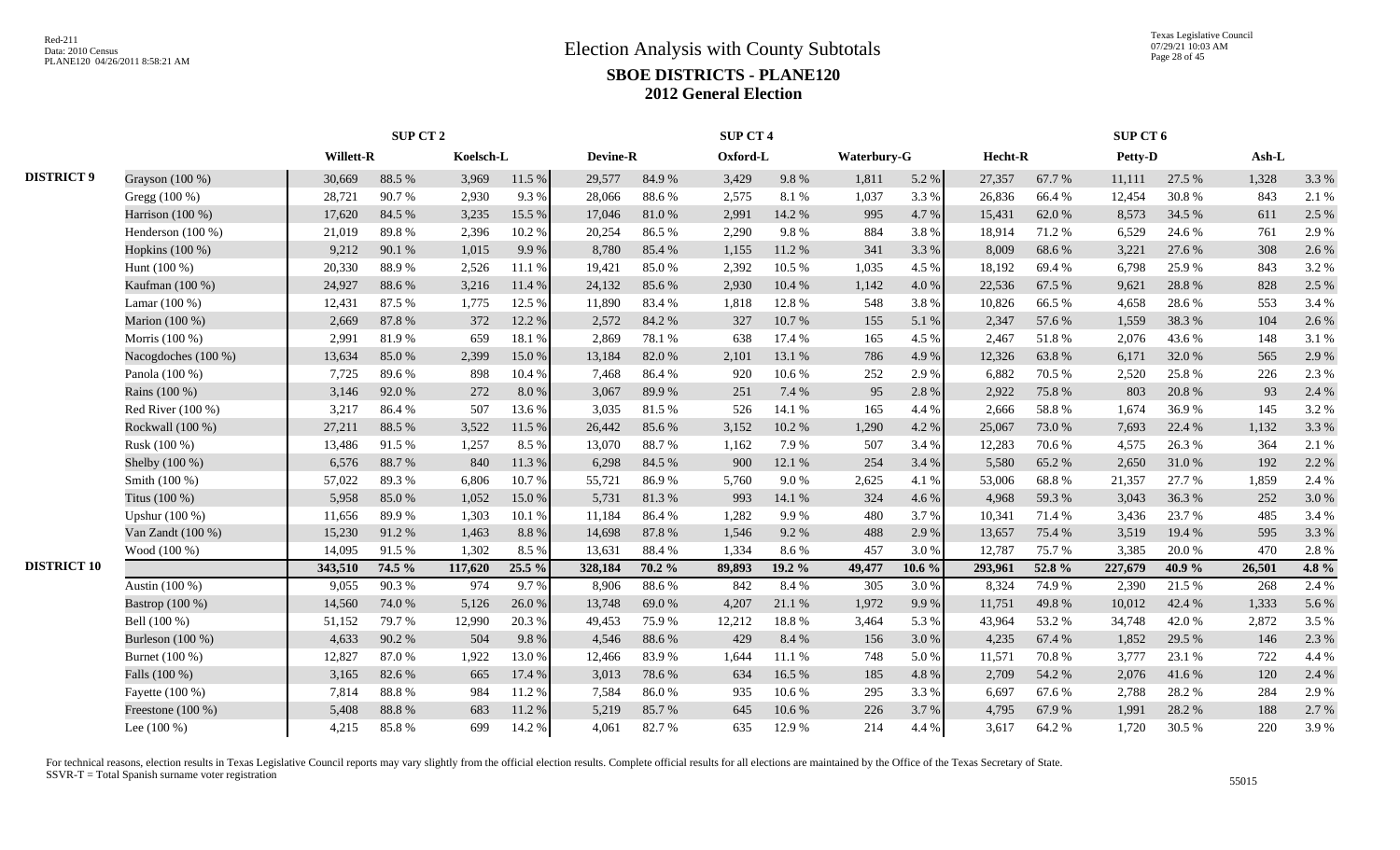Texas Legislative Council 07/29/21 10:03 AM Page 29 of 45

|                    |                     | SUP CT 6   |           |                 |        | <b>CCA PRES JUDGE</b> |        |         |       |          | CCA <sub>7</sub> |                  |        |          | CCA <sub>8</sub> |                  |        |
|--------------------|---------------------|------------|-----------|-----------------|--------|-----------------------|--------|---------|-------|----------|------------------|------------------|--------|----------|------------------|------------------|--------|
|                    |                     | Chisholm-G |           | <b>Keller-R</b> |        | <b>Hampton-D</b>      |        | Stott-L |       | Hervey-R |                  | <b>Bennett-L</b> |        | Alcala-R |                  | <b>Strange-L</b> |        |
| <b>DISTRICT 9</b>  | Grayson (100 %)     | 629        | $1.6\,\%$ | 28,136          | 69.6%  | 10,818                | 26.8%  | 1,462   | 3.6 % | 29,682   | 85.7%            | 4,947            | 14.3 % | 29,019   | 84.3 %           | 5,395            | 15.7%  |
|                    | Gregg (100 %)       | 304        | $0.8~\%$  | 27,170          | 67.4 % | 12,292                | 30.5 % | 853     | 2.1 % | 28,135   | 89.1 %           | 3,457            | 10.9%  | 27,241   | 86.9%            | 4,100            | 13.1 % |
|                    | Harrison (100 %)    | 270        | 1.1%      | 15,740          | 63.4 % | 8,418                 | 33.9%  | 681     | 2.7 % | 16,954   | 81.2%            | 3,925            | 18.8%  | 16,367   | 78.9%            | 4,379            | 21.1 % |
|                    | Henderson (100 %)   | 344        | 1.3%      | 19,278          | 72.5 % | 6,442                 | 24.2 % | 864     | 3.3%  | 20,077   | 86.1%            | 3,234            | 13.9%  | 19,990   | 85.9%            | 3,290            | 14.1 % |
|                    | Hopkins (100 %)     | 131        | 1.1%      | 8,218           | 70.9%  | 3,037                 | 26.2%  | 329     | 2.8%  | 8,756    | 85.9%            | 1,443            | 14.1 % | 8,587    | 85.1 %           | 1,502            | 14.9 % |
|                    | Hunt (100 %)        | 394        | 1.5 %     | 18,745          | 71.5 % | 6,569                 | 25.0%  | 916     | 3.5 % | 19,671   | 86.6%            | 3,046            | 13.4 % | 19,235   | 85.6%            | 3,234            | 14.4 % |
|                    | Kaufman (100 %)     | 405        | 1.2 %     | 23,114          | 69.2%  | 9,394                 | 28.1%  | 900     | 2.7 % | 24,243   | 86.9%            | 3,647            | 13.1 % | 23,973   | 86.2%            | 3,830            | 13.8%  |
|                    | Lamar (100 %)       | 241        | 1.5 %     | 11,099          | 68.2%  | 4,618                 | 28.4%  | 561     | 3.4 % | 11,899   | 83.9%            | 2,286            | 16.1%  | 11,558   | 82.0%            | 2,542            | 18.0%  |
|                    | Marion (100 %)      | 64         | 1.6%      | 2,430           | 59.6%  | 1,529                 | 37.5 % | 117     | 2.9%  | 2,606    | 85.7%            | 435              | 14.3 % | 2,537    | 84.1 %           | 479              | 15.9%  |
|                    | Morris (100 %)      | 71         | 1.5 %     | 2,564           | 53.8%  | 2,069                 | 43.4 % | 135     | 2.8%  | 2,871    | 78.3%            | 796              | 21.7%  | 2,747    | 74.1 %           | 959              | 25.9%  |
|                    | Nacogdoches (100 %) | 252        | 1.3 %     | 12,633          | 65.4%  | 6,089                 | 31.5 % | 592     | 3.1 % | 13,225   | 83.1 %           | 2,688            | 16.9%  | 13,188   | 82.8%            | 2,747            | 17.2 % |
|                    | Panola (100 %)      | 140        | 1.4 %     | 7,067           | 72.6%  | 2,432                 | 25.0%  | 231     | 2.4 % | 7,426    | 86.2%            | 1,186            | 13.8%  | 7,247    | 84.6 %           | 1,321            | 15.4 % |
|                    | Rains (100 %)       | 37         | $1.0\ \%$ | 2,952           | 76.6%  | 790                   | 20.5 % | 114     | 3.0 % | 3,095    | 90.8%            | 315              | 9.2%   | 3,015    | 89.4%            | 356              | 10.6%  |
|                    | Red River $(100\%)$ | 52         | 1.1%      | 2,750           | 61.0%  | 1,617                 | 35.9%  | 141     | 3.1 % | 3,014    | 80.7%            | 723              | 19.3 % | 2,921    | 79.9%            | 734              | 20.1 % |
|                    | Rockwall (100 %)    | 434        | 1.3 %     | 25,522          | 74.5 % | 7,497                 | 21.9%  | 1,261   | 3.7 % | 26,669   | 86.8%            | 4,047            | 13.2 % | 26,388   | 86.4%            | 4,160            | 13.6 % |
|                    | Rusk (100 %)        | 183        | 1.1%      | 12,533          | 72.1 % | 4,438                 | 25.5 % | 418     | 2.4 % | 13,064   | 88.9%            | 1,627            | 11.1 % | 12,752   | 87.4 %           | 1,845            | 12.6 % |
|                    | Shelby (100 %)      | 140        | 1.6 %     | 5,793           | 67.9%  | 2,560                 | 30.0%  | 177     | 2.1 % | 6,251    | 84.5 %           | 1,143            | 15.5 % | 5,923    | 80.6%            | 1,428            | 19.4 % |
|                    | Smith (100 %)       | 780        | $1.0 \%$  | 53,837          | 70.0%  | 21,047                | 27.4 % | 2,059   | 2.7 % | 56,145   | 88.3%            | 7,468            | 11.7 % | 55,451   | 87.3%            | 8,060            | 12.7 % |
|                    | Titus $(100\%)$     | 112        | 1.3 %     | 5,117           | 61.1 % | 3,022                 | 36.1 % | 230     | 2.7 % | 5,735    | 82.0%            | 1,263            | 18.0%  | 5,471    | 78.7%            | 1,484            | 21.3%  |
|                    | Upshur $(100\%)$    | 214        | 1.5 %     | 10,689          | 73.9%  | 3,278                 | 22.7 % | 494     | 3.4 % | 11,107   | 86.5%            | 1,739            | 13.5 % | 10,874   | 85.1 %           | 1,910            | 14.9 % |
|                    | Van Zandt (100 %)   | 332        | 1.8%      | 14,023          | 77.7 % | 3,379                 | 18.7%  | 644     | 3.6 % | 14,618   | 87.8%            | 2,023            | 12.2 % | 14,293   | 86.0%            | 2,329            | 14.0 % |
|                    | Wood (100 %)        | 241        | 1.4 %     | 13,126          | 78.0%  | 3,232                 | 19.2 % | 470     | 2.8%  | 13,704   | 89.1 %           | 1,671            | 10.9%  | 13,290   | 86.7%            | 2,047            | 13.3 % |
| <b>DISTRICT 10</b> |                     | 8,397      | $1.5\%$   | 305,182         | 54.9 % | 223,013               | 40.1 % | 27,642  | 5.0%  | 335,887  | 73.2 %           | 122,947          | 26.8 % | 334,303  | 73.3 %           | 121,822          | 26.7%  |
|                    | Austin (100 %)      | 134        | 1.2 %     | 8,549           | 77.0 % | 2,293                 | 20.7%  | 260     | 2.3 % | 8,913    | 89.1 %           | 1,090            | 10.9%  | 8,815    | 88.4%            | 1,160            | 11.6 % |
|                    | Bastrop (100 %)     | 521        | 2.2 %     | 12,502          | 53.1 % | 9,742                 | 41.4%  | 1,314   | 5.6 % | 13,917   | 70.9%            | 5,719            | 29.1 % | 13,698   | 70.0%            | 5,881            | 30.0%  |
|                    | Bell (100 %)        | 1,078      | 1.3 %     | 46,969          | 56.8%  | 32,912                | 39.8%  | 2,856   | 3.5 % | 50,966   | 77.8%            | 14,503           | 22.2 % | 50,351   | 77.5 %           | 14,595           | 22.5 % |
|                    | Burleson (100 %)    | 51         | $0.8\ \%$ | 4,335           | 69.0%  | 1,787                 | 28.4 % | 160     | 2.5 % | 4,556    | 88.8%            | 577              | 11.2 % | 4,486    | 87.7%            | 632              | 12.3 % |
|                    | Burnet (100 %)      | 265        | 1.6%      | 11,945          | 73.2 % | 3,651                 | 22.4 % | 716     | 4.4 % | 12,472   | 85.2%            | 2,160            | 14.8%  | 12,335   | 84.6%            | 2,248            | 15.4 % |
|                    | Falls (100 %)       | 89         | $1.8~\%$  | 2,815           | 56.1%  | 2,059                 | 41.0%  | 143     | 2.9%  | 3,017    | 79.6%            | 772              | 20.4 % | 2,985    | 78.4%            | 823              | 21.6%  |
|                    | Fayette (100 %)     | 134        | 1.4 %     | 7,036           | 71.0%  | 2,575                 | 26.0%  | 293     | 3.0 % | 7,544    | 85.9%            | 1,234            | 14.1 % | 7,364    | 84.4 %           | 1,361            | 15.6%  |
|                    | Freestone (100 %)   | 86         | 1.2 %     | 4,964           | 70.2 % | 1,906                 | 27.0 % | 198     | 2.8%  | 5,239    | 86.4%            | 825              | 13.6 % | 5,079    | 84.4 %           | 939              | 15.6%  |
|                    | Lee $(100\%)$       | 79         | 1.4 %     | 3,850           | 67.7%  | 1,646                 | 29.0%  | 187     | 3.3 % | 4,070    | 83.7%            | 791              | 16.3 % | 3,890    | 81.3%            | 897              | 18.7%  |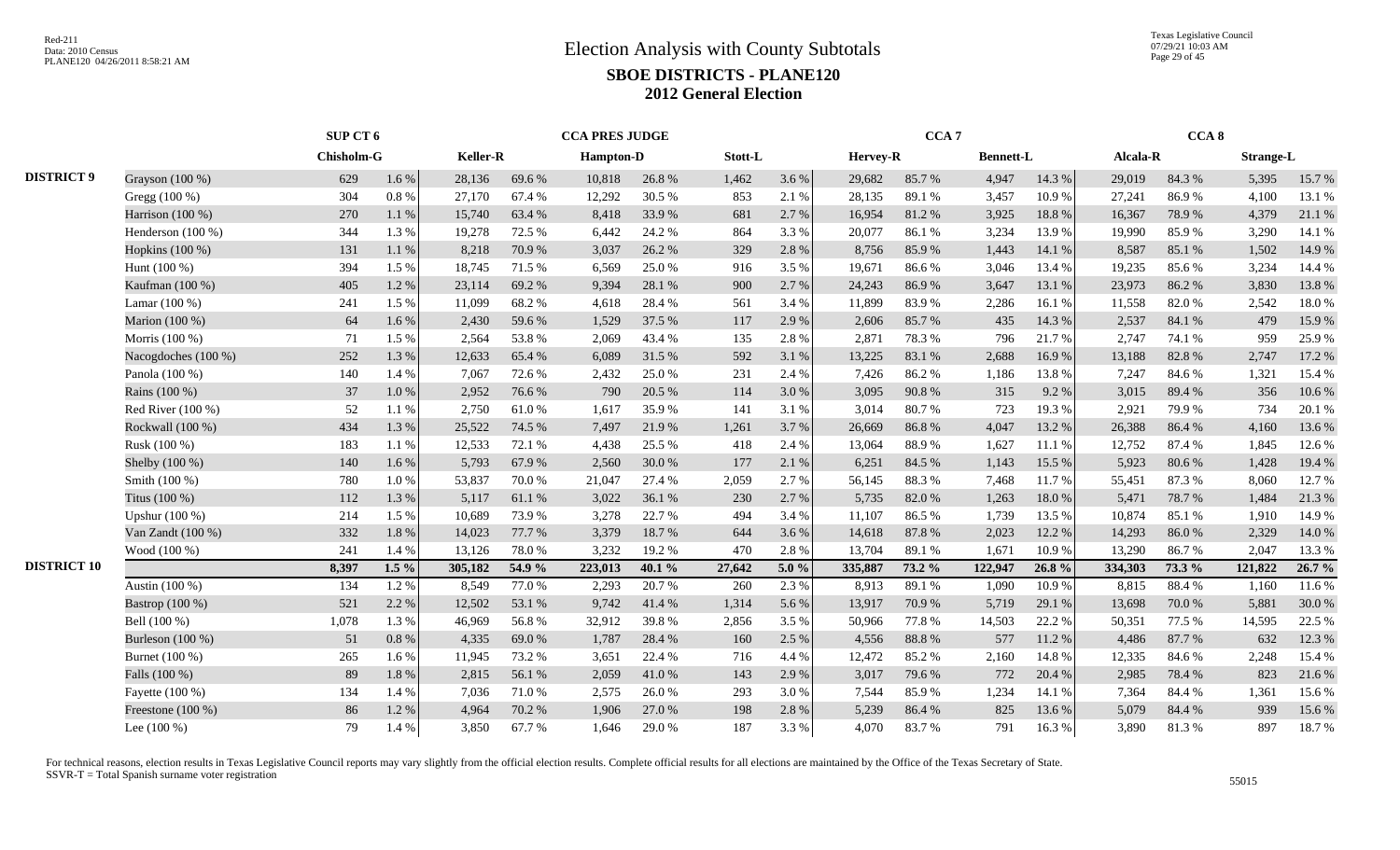|                    |                     |                 |        |         |        | <b>PRESIDENT</b> |           |         |           |                |           |         |        | <b>U.S. SEN</b> |        |         |         |
|--------------------|---------------------|-----------------|--------|---------|--------|------------------|-----------|---------|-----------|----------------|-----------|---------|--------|-----------------|--------|---------|---------|
|                    |                     | <b>Romney-R</b> |        | Obama-D |        | Johnson-L        |           | Stein-G |           | Write-In-      |           | Cruz-R  |        | Sadler-D        |        | Myers-L |         |
| <b>DISTRICT 10</b> | Leon $(100\%)$      | 5,814           | 83.5%  | 1,062   | 15.3 % | 53               | $0.8\ \%$ | 15      | 0.2 %     | 16             | $0.2~\%$  | 5,610   | 81.9%  | 1,124           | 16.4 % | 83      | 1.2%    |
|                    | Limestone $(100\%)$ | 5,288           | 69.7%  | 2,208   | 29.1 % | 50               | 0.7 %     | 17      | $0.2~\%$  | 21             | 0.3%      | 4,992   | 67.2%  | 2,302           | 31.0%  | 87      | 1.2%    |
|                    | Madison (100 %)     | 3,028           | 75.2 % | 967     | 24.0 % | 28               | 0.7 %     | 5       | $0.1\ \%$ | $\overline{0}$ | 0.0 %     | 2,909   | 72.5 % | 1,043           | 26.0%  | 48      | 1.2%    |
|                    | Milam (100 %)       | 5,481           | 66.6%  | 2,636   | 32.0%  | 80               | 1.0%      | 31      | 0.4%      | 2              | 0.0 %     | 5,063   | 63.1 % | 2,759           | 34.4 % | 145     | 1.8%    |
|                    | Robertson (100 %)   | 4,419           | 60.5%  | 2,798   | 38.3%  | 49               | 0.7 %     | 21      | 0.3 %     | 12             | 0.2 %     | 4,077   | 57.2 % | 2,890           | 40.6%  | 111     | 1.6%    |
|                    | Travis $(46\%)$     | 77,882          | 44.0%  | 93,311  | 52.7%  | 4,536            | 2.6%      | 1,180   | 0.7 %     | 99             | 0.1%      | 74,306  | 42.5 % | 90,945          | 52.1 % | 7,201   | 4.1 %   |
|                    | Waller (100 %)      | 9,244           | 58.1%  | 6,514   | 41.0%  | 100              | 0.6 %     | 40      | $0.3~\%$  | $\overline{0}$ | 0.0 %     | 9,220   | 58.1 % | 6,390           | 40.3%  | 170     | 1.1 %   |
|                    | Washington (100 %)  | 10,857          | 75.3 % | 3,381   | 23.4 % | 127              | 0.9%      | 18      | 0.1%      | 43             | 0.3%      | 10,513  | 74.0%  | 3,410           | 24.0%  | 215     | 1.5 %   |
|                    | Williamson (100 %)  | 97,006          | 59.2%  | 61,875  | 37.8%  | 3,614            | 2.2%      | 604     | $0.4~\%$  | 700            | 0.4%      | 92,034  | 57.3 % | 60,279          | 37.5 % | 6,573   | 4.1 %   |
| <b>DISTRICT 11</b> |                     | 396,329         | 64.3 % | 210,974 | 34.2 % | 7,278            | $1.2\%$   | 1,711   | $0.3\%$   | 391            | $0.1 \%$  | 387,323 | 63.6 % | 203,981         | 33.5 % | 13,458  | $2.2\%$ |
|                    | Dallas $(14%)$      | 53,833          | 54.4 % | 43,601  | 44.1 % | 1,209            | 1.2%      | 285     | 0.3 %     | 39             | 0.0 %     | 52,708  | 54.1 % | 41,665          | 42.8%  | 2,280   | 2.3 %   |
|                    | Parker (100 %)      | 39,243          | 82.0%  | 7,853   | 16.4 % | 471              | 1.0%      | 100     | 0.2 %     | 174            | 0.4%      | 38,127  | 80.3%  | 8,117           | 17.1 % | 903     | 1.9%    |
|                    | Tarrant (69 %)      | 303,253         | 64.5 % | 159,520 | 33.9%  | 5,598            | 1.2%      | 1,326   | $0.3~\%$  | 178            | 0.0 %     | 296,488 | 63.8%  | 154,199         | 33.2 % | 10,275  | 2.2 %   |
| <b>DISTRICT 12</b> |                     | 373,920         | 59.7 % | 242,306 | 38.7 % | 7,429            | $1.2\%$   | 1,660   | $0.3\%$   | 923            | $0.1 \%$  | 360,226 | 58.9%  | 233,774         | 38.2 % | 13,611  | $2.2\%$ |
|                    | Collin (100 %)      | 196,888         | 64.9%  | 101,415 | 33.4 % | 3,712            | 1.2%      | 733     | 0.2 %     | 819            | 0.3%      | 189,142 | 64.2%  | 96,726          | 32.8%  | 6.740   | 2.3 %   |
|                    | Dallas (39 %)       | 177,032         | 54.9%  | 140,891 | 43.7%  | 3,717            | 1.2%      | 927     | 0.3%      | 104            | $0.0\%$   | 171,084 | 53.9%  | 137,048         | 43.2%  | 6,871   | 2.2 %   |
| <b>DISTRICT 13</b> |                     | 110,615         | 25.8 % | 314,630 | 73.3 % | 3,120            | $0.7\%$   | 1.008   | $0.2 \%$  | 121            | $0.0\%$   | 113,369 | 26.8%  | 300,400         | 71.0%  | 6,490   | $1.5\%$ |
|                    | Dallas (47 %)       | 64,948          | 22.5 % | 221,079 | 76.6%  | 1,808            | $0.6\%$   | 560     | 0.2 %     | 84             | $0.0\,\%$ | 67,471  | 23.8%  | 210,685         | 74.2 % | 4,173   | 1.5 %   |
|                    | Tarrant (31 %)      | 45,667          | 32.4 % | 93,551  | 66.3%  | 1,312            | 0.9%      | 448     | 0.3 %     | 37             | $0.0\%$   | 45,898  | 33.0%  | 89,715          | 64.5 % | 2,317   | 1.7%    |
| <b>DISTRICT 14</b> |                     | 413,181         | 70.6 % | 163,020 | 27.9 % | 6.820            | $1.2\%$   | 1,676   | $0.3\%$   | 407            | $0.1 \%$  | 399,390 | 69.1%  | 160,646         | 27.8 % | 13,251  | $2.3\%$ |
|                    | Bosque (100 %)      | 5,884           | 80.1%  | 1,367   | 18.6%  | 84               | 1.1%      | 13      | 0.2 %     | $\theta$       | 0.0 %     | 5,559   | 76.7%  | 1,478           | 20.4 % | 150     | 2.1%    |
|                    | Brown (100 %)       | 11,895          | 85.3%  | 1.904   | 13.7 % | 115              | 0.8 %     | 24      | 0.2 %     | 9              | 0.1%      | 11,267  | 82.1 % | 2,069           | 15.1 % | 281     | 2.0%    |
|                    | Comanche $(100\%)$  | 3,940           | 80.4%  | 890     | 18.2%  | 57               | 1.2%      | -8      | 0.2 %     | $\overline{4}$ | 0.1%      | 3.676   | 76.4 % | 1.015           | 21.1 % | 82      | 1.7%    |
|                    | Coryell (100 %)     | 11,220          | 67.6%  | 5,158   | 31.1 % | 170              | 1.0%      | 47      | 0.3 %     | 9              | 0.1%      | 10,766  | 66.0%  | 4.978           | 30.5 % | 433     | 2.7 %   |
|                    | Denton $(100\%)$    | 157,579         | 64.9%  | 80,978  | 33.4 % | 3,362            | 1.4%      | 808     | 0.3%      | 54             | $0.0\,\%$ | 154,208 | 64.2%  | 77,314          | 32.2 % | 6,354   | 2.6%    |
|                    | Eastland (100 %)    | 5,444           | 83.8%  | 970     | 14.9 % | 68               | $1.0\,\%$ | 13      | $0.2~\%$  | $\overline{0}$ | $0.0\,\%$ | 5,187   | 80.5 % | 1,065           | 16.5 % | 138     | 2.1 %   |
|                    | Ellis $(100\%)$     | 39,574          | 72.9%  | 13,881  | 25.6%  | 499              | 0.9%      | 180     | 0.3%      | 120            | $0.2~\%$  | 37,865  | 70.8%  | 14,045          | 26.3%  | 1,157   | 2.2 %   |
|                    | Erath (100 %)       | 10,329          | 82.8%  | 1,965   | 15.8%  | 144              | 1.2%      | 33      | $0.3~\%$  | 2              | 0.0 %     | 9,973   | 80.5 % | 2,066           | 16.7%  | 244     | 2.0%    |
|                    | Hamilton (100 %)    | 2,918           | 82.2%  | 591     | 16.6%  | 35               | $1.0\ \%$ | 7       | $0.2~\%$  |                | 0.0 %     | 2,714   | 78.0%  | 697             | 20.0%  | 55      | 1.6%    |
|                    | Hill (100 %)        | 9,132           | 75.6%  | 2,752   | 22.8%  | 133              | 1.1%      | 26      | $0.2~\%$  | 30             | 0.2 %     | 8,700   | 73.2 % | 2,898           | 24.4 % | 208     | 1.7%    |
|                    | Hood (100 %)        | 18,409          | 81.5%  | 3,843   | 17.0%  | 234              | 1.0%      | 44      | 0.2 %     | 50             | 0.2 %     | 17,695  | 79.5 % | 3,963           | 17.8%  | 442     | 2.0%    |
|                    | Jack (100 %)        | 2,580           | 88.7%  | 303     | 10.4 % | 19               | 0.7 %     | 5       | 0.2 %     |                | $0.0\%$   | 2,382   | 83.7%  | 391             | 13.7 % | 51      | 1.8%    |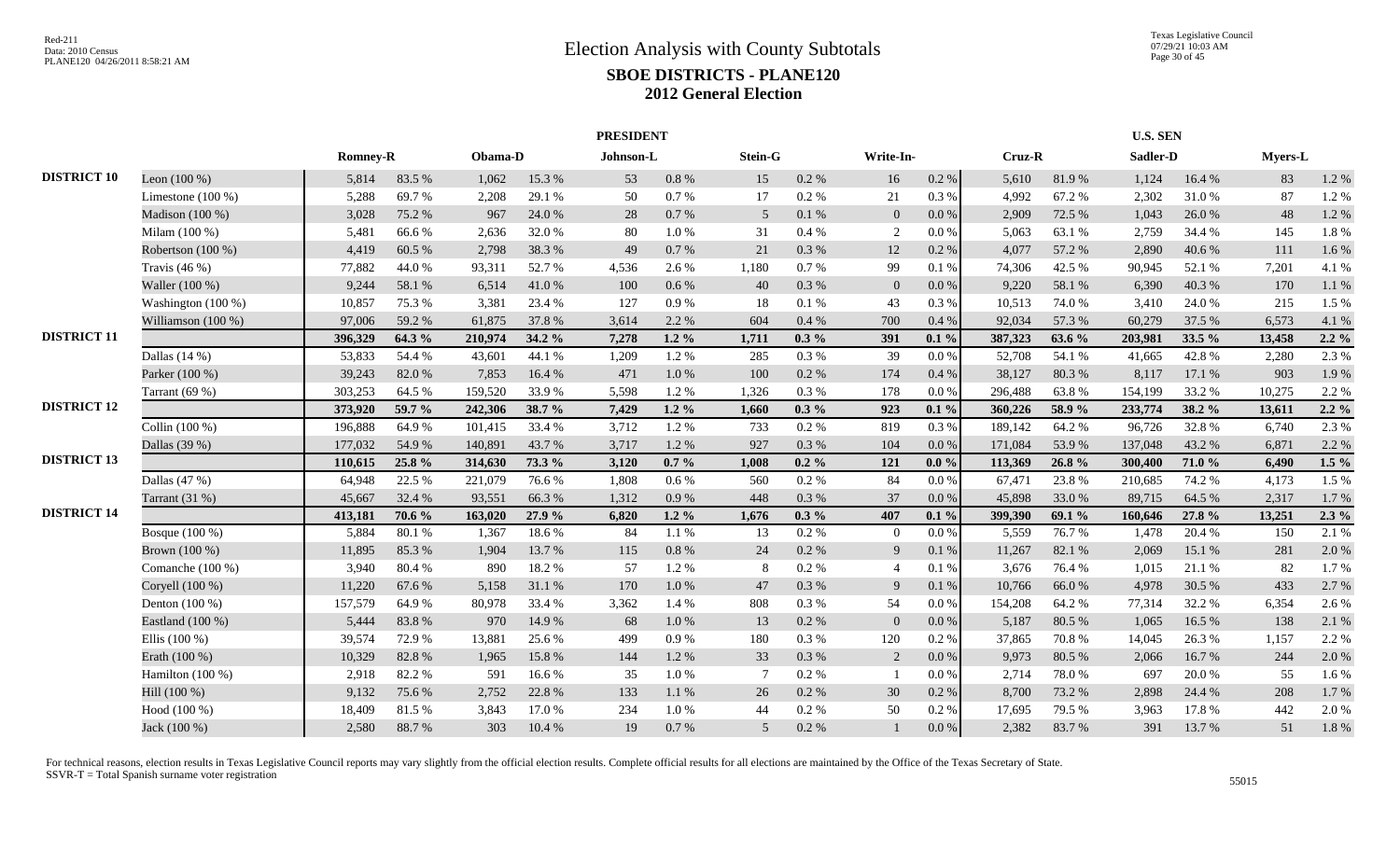|                    |                     | <b>U.S. SEN</b>  |          |                   |        |                | <b>RR COMM1</b> |        |           |                  |           |              |        | <b>RR COMM 2</b> |          |          |          |
|--------------------|---------------------|------------------|----------|-------------------|--------|----------------|-----------------|--------|-----------|------------------|-----------|--------------|--------|------------------|----------|----------|----------|
|                    |                     | <b>Collins-G</b> |          | <b>Craddick-R</b> |        | <b>Henry-D</b> |                 | Wall-L |           | <b>Kennedy-G</b> |           | Smitherman-R |        | Perez-L          |          | Wendel-G |          |
| <b>DISTRICT 10</b> | Leon $(100\%)$      | 30               | 0.4 %    | 5,511             | 81.5%  | 1,097          | 16.2%           | 79     | $1.2 \%$  | 76               | 1.1%      | 5,623        | 92.8%  | 292              | 4.8%     | 142      | 2.3 %    |
|                    | Limestone $(100\%)$ | 53               | 0.7%     | 4,870             | 66.5 % | 2,242          | 30.6%           | 83     | 1.1%      | 128              | 1.7%      | 5,068        | 85.4%  | 597              | 10.1 %   | 271      | 4.6 %    |
|                    | Madison (100 %)     | 13               | 0.3%     | 2,826             | 71.2%  | 1,055          | 26.6%           | 48     | 1.2%      | 40               | $1.0\ \%$ | 2,944        | 88.9%  | 240              | 7.2 %    | 129      | 3.9%     |
|                    | Milam $(100\%)$     | 59               | 0.7%     | 4,754             | 60.8%  | 2,776          | 35.5 %          | 161    | 2.1 %     | 129              | 1.6 %     | 5,328        | 82.2%  | 798              | 12.3 %   | 355      | 5.5 %    |
|                    | Robertson (100 %)   | 46               | 0.6 %    | 3,747             | 54.1 % | 2,959          | 42.7 %          | 93     | 1.3 %     | 129              | 1.9%      | 4,177        | 77.7 % | 960              | 17.9%    | 236      | 4.4 %    |
|                    | Travis $(46\%)$     | 2,185            | 1.3%     | 74,279            | 43.5 % | 81,162         | 47.5 %          | 10,074 | 5.9%      | 5,240            | 3.1%      | 79,634       | 57.1 % | 33,649           | 24.1 %   | 26,173   | 18.8%    |
|                    | Waller (100 %)      | 77               | 0.5 %    | 9,129             | 58.0%  | 6,229          | 39.6 %          | 193    | 1.2%      | 190              | 1.2 %     | 9,457        | 81.7%  | 1,473            | 12.7 %   | 648      | 5.6 %    |
|                    | Washington (100 %)  | 63               | 0.4%     | 10,320            | 74.2 % | 3,181          | 22.9%           | 218    | $1.6\%$   | 198              | 1.4 %     | 10,423       | 87.3%  | 1,131            | 9.5 %    | 389      | 3.3%     |
|                    | Williamson (100 %)  | 1,746            | 1.1%     | 91,907            | 58.5%  | 53,397         | 34.0 %          | 7,430  | 4.7%      | 4,315            | 2.7 %     | 95,771       | 69.2%  | 27,981           | 20.2 %   | 14,708   | 10.6%    |
| <b>DISTRICT 11</b> |                     | 4,693            | $0.8\%$  | 382,539           | 63.9%  | 190,171        | 31.8%           | 14,395 | $2.4\%$   | 11,295           | 1.9%      | 393,122      | 79.6 % | 68,980           | 14.0 %   | 32,015   | $6.5\%$  |
|                    | Dallas $(14%)$      | 686              | 0.7%     | 52,605            | 55.3%  | 38,096         | 40.0%           | 2,707  | 2.8%      | 1,725            | 1.8%      | 54,178       | 71.8%  | 15,629           | 20.7%    | 5,643    | 7.5 %    |
|                    | Parker (100 %)      | 348              | 0.7%     | 37,653            | 80.2%  | 7,603          | 16.2%           | 882    | 1.9%      | 798              | 1.7%      | 38,367       | 88.4%  | 3,038            | 7.0%     | 2,001    | 4.6%     |
|                    | Tarrant (69 %)      | 3,659            | 0.8%     | 292,281           | 64.1 % | 144,472        | 31.7%           | 10,806 | 2.4 %     | 8,772            | 1.9%      | 300,577      | 80.1%  | 50,313           | 13.4 %   | 24,371   | 6.5 %    |
| <b>DISTRICT 12</b> |                     | 4,289            | $0.7\%$  | 360,821           | 60.5 % | 211,361        | 35.4 %          | 14,671 | $2.5\%$   | 9,813            | $1.6\%$   | 368,477      | 76.9%  | 78,109           | 16.3 %   | 32,873   | 6.9 %    |
|                    | Collin (100 %)      | 2,019            | 0.7 %    | 187,603           | 65.4%  | 87,268         | 30.4 %          | 7,588  | 2.6 %     | 4,359            | 1.5 %     | 190,643      | 79.8%  | 33,876           | 14.2 %   | 14,358   | 6.0%     |
|                    | Dallas (39 %)       | 2,270            | 0.7%     | 173,218           | 55.9%  | 124,093        | 40.0%           | 7,083  | 2.3 %     | 5,454            | 1.8%      | 177,834      | 73.9%  | 44,233           | 18.4 %   | 18,515   | 7.7 %    |
| <b>DISTRICT 13</b> |                     | 2,787            | $0.7\%$  | 108,033           | 25.8 % | 297,412        | 71.0%           | 6,454  | $1.5\%$   | 6,796            | 1.6 $%$   | 116,307      | 52.6 % | 80,545           | 36.4 %   | 24,436   | 11.0 $%$ |
|                    | Dallas $(47%)$      | 1,728            | 0.6 %    | 63,730            | 22.7 % | 209,047        | 74.4 %          | 3,917  | 1.4 %     | 4,361            | 1.6 %     | 68,950       | 47.8%  | 58,925           | 40.9%    | 16,349   | 11.3%    |
|                    | Tarrant $(31%)$     | 1,059            | 0.8%     | 44,303            | 32.2 % | 88,365         | 64.2 %          | 2,537  | 1.8%      | 2,435            | 1.8%      | 47,357       | 61.5 % | 21,620           | 28.1 %   | 8,087    | 10.5 %   |
| <b>DISTRICT 14</b> |                     | 4,957            | $0.9\%$  | 392,113           | 69.1 % | 151,481        | 26.7%           | 13,204 | $2.3\%$   | 10,913           | $1.9\%$   | 403,706      | 82.1%  | 59,196           | 12.0 $%$ | 28,845   | 5.9 $%$  |
|                    | Bosque (100 %)      | 56               | 0.8 %    | 5,376             | 76.1 % | 1,436          | 20.3%           | 133    | 1.9%      | 121              | 1.7%      | 5,526        | 85.7%  | 653              | 10.1 %   | 271      | 4.2 %    |
|                    | Brown (100 %)       | 104              | 0.8%     | 10,808            | 80.4%  | 2,164          | 16.1 %          | 245    | $1.8\ \%$ | 225              | 1.7%      | 11,004       | 88.3%  | 1,031            | 8.3%     | 427      | 3.4 %    |
|                    | Comanche $(100\%)$  | 36               | 0.7%     | 3,551             | 76.2%  | 953            | 20.5 %          | 77     | 1.7%      | 79               | 1.7%      | 3,688        | 87.7 % | 335              | 8.0%     | 181      | 4.3 %    |
|                    | Coryell (100 %)     | 139              | 0.9%     | 10,359            | 65.0%  | 4,804          | 30.2 %          | 396    | 2.5 %     | 369              | 2.3 %     | 10,879       | 77.3 % | 2,336            | 16.6%    | 850      | 6.0%     |
|                    | Denton $(100\%)$    | 2,451            | 1.0%     | 152.917           | 64.8%  | 71,142         | 30.2 %          | 6,701  | 2.8%      | 5,109            | 2.2 %     | 157,326      | 78.7%  | 27,270           | 13.6 %   | 15,300   | 7.7 %    |
|                    | Eastland (100 %)    | 57               | 0.9%     | 5,019             | 78.5 % | 1,119          | 17.5 %          | 126    | 2.0 %     | 126              | 2.0%      | 5,245        | 88.5%  | 447              | 7.5 %    | 232      | 3.9%     |
|                    | Ellis $(100\%)$     | 421              | 0.8 %    | 37,391            | 71.1 % | 13,275         | 25.2 %          | 989    | 1.9%      | 932              | 1.8%      | 38,009       | 82.9%  | 5,871            | 12.8%    | 1,981    | 4.3 %    |
|                    | Erath (100 %)       | 102              | 0.8%     | 9,693             | 79.8%  | 1,981          | 16.3%           | 246    | 2.0 %     | 221              | 1.8%      | 9,958        | 88.2%  | 831              | 7.4 %    | 505      | 4.5 %    |
|                    | Hamilton $(100\%)$  | 15               | 0.4%     | 2,626             | 77.5 % | 648            | 19.1 %          | 55     | $1.6\%$   | 59               | 1.7%      | 2,716        | 87.7 % | 254              | 8.2%     | 127      | 4.1 %    |
|                    | Hill (100 %)        | 83               | 0.7%     | 8,490             | 72.9 % | 2.739          | 23.5 %          | 195    | 1.7%      | 224              | 1.9%      | 8,823        | 85.0%  | 1.067            | 10.3%    | 490      | 4.7%     |
|                    | Hood (100 %)        | 163              | 0.7%     | 17,521            | 79.9%  | 3,605          | 16.4 %          | 409    | 1.9%      | 403              | 1.8%      | 17,800       | 88.4%  | 1,435            | 7.1 %    | 900      | 4.5 %    |
|                    | Jack (100 %)        | 23               | $0.8 \%$ | 2,345             | 84.2 % | 369            | 13.3 %          | 30     | $1.1\ \%$ | 40               | 1.4%      | 2,388        | 92.2%  | 111              | 4.3 %    | 90       | 3.5 %    |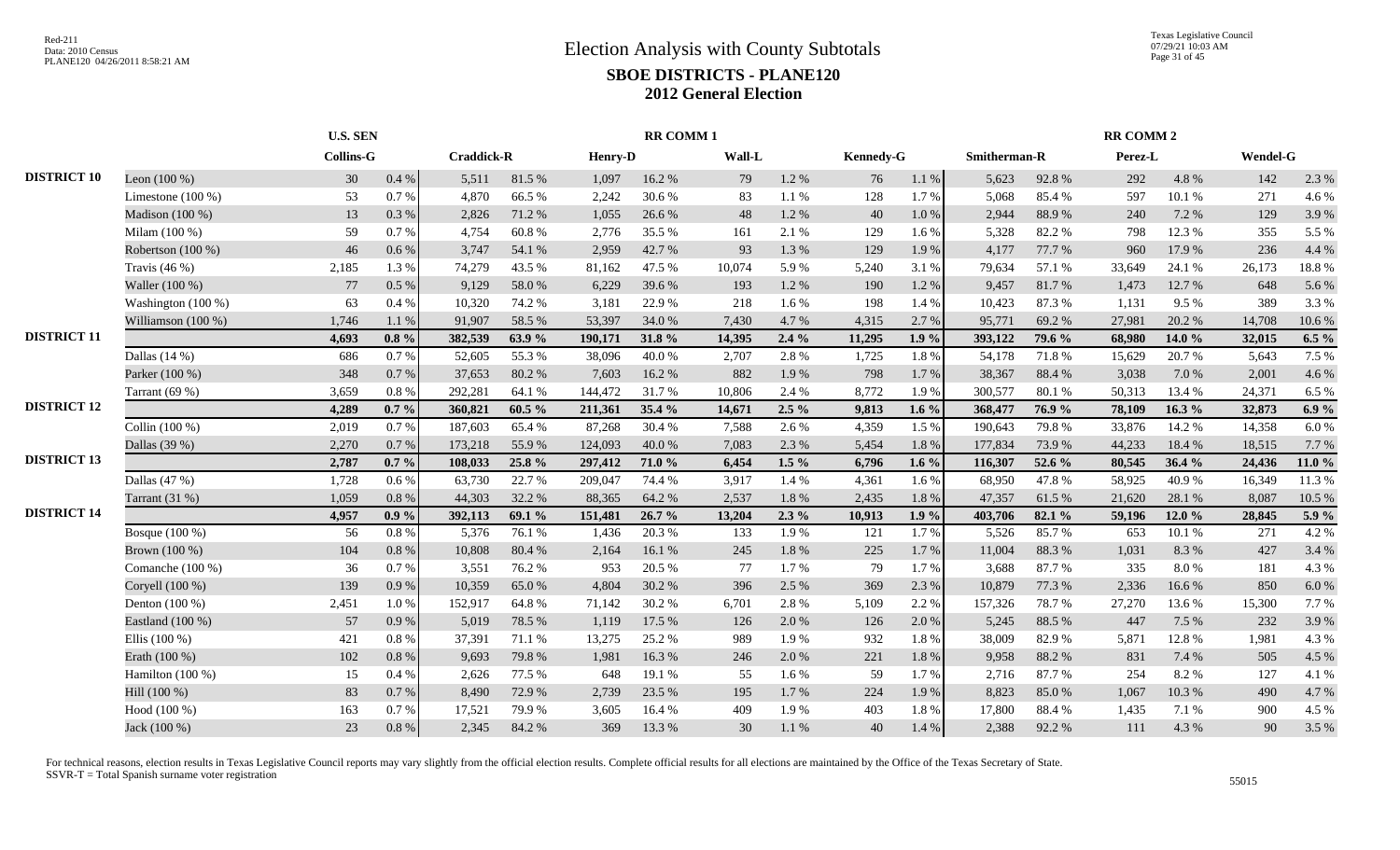|                    |                      |                  | <b>SUP CT 2</b> |           |          |                 |           | <b>SUP CT 4</b> |          |             |           |         |        | SUP CT 6 |        |        |         |
|--------------------|----------------------|------------------|-----------------|-----------|----------|-----------------|-----------|-----------------|----------|-------------|-----------|---------|--------|----------|--------|--------|---------|
|                    |                      | <b>Willett-R</b> |                 | Koelsch-L |          | <b>Devine-R</b> |           | Oxford-L        |          | Waterbury-G |           | Hecht-R |        | Petty-D  |        | Ash-L  |         |
| <b>DISTRICT 10</b> | Leon $(100\%)$       | 5,705            | 94.5 %          | 334       | 5.5 %    | 5,572           | 92.1 %    | 347             | 5.7%     | 130         | 2.1 %     | 5,334   | 79.5 % | 1,181    | 17.6 % | 127    | 1.9%    |
|                    | Limestone $(100\%)$  | 5,264            | 89.1%           | 644       | 10.9%    | 5,101           | 85.9%     | 589             | 9.9%     | 246         | 4.1%      | 4,664   | 64.0%  | 2,358    | 32.4 % | 148    | 2.0%    |
|                    | Madison (100 %)      | 2,995            | 90.8%           | 304       | 9.2%     | 2,924           | 88.7%     | 274             | 8.3%     | 97          | 2.9%      | 2,709   | 68.9%  | 1,103    | 28.1 % | 88     | 2.2 %   |
|                    | Milam $(100\%)$      | 5,392            | 85.6%           | 909       | 14.4 %   | 5,217           | 82.3%     | 792             | 12.5 %   | 329         | 5.2%      | 4,496   | 58.3%  | 2,876    | 37.3 % | 242    | 3.1 %   |
|                    | Robertson (100 %)    | 4,298            | 80.4%           | 1,049     | 19.6 %   | 4,088           | 76.8%     | 1,015           | 19.1 %   | 222         | 4.2 %     | 3,515   | 51.3%  | 3,045    | 44.5 % | 181    | 2.6 %   |
|                    | Travis $(46\%)$      | 85,659           | 62.6%           | 51,166    | 37.4 %   | 79,841          | 57.2 %    | 34,235          | 24.5 %   | 25,497      | 18.3%     | 70,672  | 41.5 % | 87,266   | 51.2%  | 9,580  | 5.6 %   |
|                    | Waller (100 %)       | 9,703            | 84.3%           | 1,810     | 15.7%    | 9,451           | 81.7%     | 1,437           | 12.4 %   | 676         | 5.8%      | 8,855   | 56.5%  | 6,400    | 40.9%  | 282    | 1.8%    |
|                    | Washington (100 %)   | 10,651           | 89.7%           | 1,229     | 10.3%    | 10,440          | 87.5 %    | 1,111           | 9.3%     | 385         | 3.2 %     | 9,797   | 71.1 % | 3,427    | 24.9 % | 375    | 2.7 %   |
|                    | Williamson $(100\%)$ | 101,014          | 73.9%           | 35,628    | 26.1 %   | 96,554          | 69.6%     | 27,910          | 20.1 %   | 14,330      | 10.3%     | 86,256  | 55.1 % | 58,669   | 37.4 % | 9,325  | 6.0 $%$ |
| <b>DISTRICT 11</b> |                      | 406,840          | 83.1 %          | 83,000    | 16.9 %   | 394,570         | 80.0 $\%$ | 69,245          | 14.0 %   | 29,239      | 5.9 %     | 366,176 | 61.4 % | 202,719  | 34.0 % | 19,848 | $3.3\%$ |
|                    | Dallas $(14%)$       | 56,689           | 76.2%           | 17,724    | 23.8%    | 54,300          | 72.3 %    | 15,482          | 20.6%    | 5,308       | 7.1 %     | 50,008  | 52.7%  | 40,508   | 42.7 % | 3,235  | 3.4 %   |
|                    | Parker (100 %)       | 39,252           | 90.9%           | 3,923     | 9.1%     | 38,297          | 88.5 %    | 3,318           | 7.7 %    | 1,670       | 3.9%      | 36,616  | 78.3%  | 8,138    | 17.4 % | 1,403  | 3.0%    |
|                    | Tarrant (69 %)       | 310,899          | 83.5 %          | 61,353    | 16.5 %   | 301.973         | 80.6%     | 50,445          | 13.5 %   | 22,261      | 5.9%      | 279,552 | 61.5%  | 154,073  | 33.9%  | 15,210 | 3.3 %   |
| <b>DISTRICT 12</b> |                      | 381,415          | 80.3%           | 93,489    | 19.7 %   | 368,815         | 76.8%     | 80,262          | 16.7%    | 30,951      | 6.4%      | 345,992 | 58.2 % | 223,299  | 37.6 % | 19.109 | $3.2\%$ |
|                    | Collin (100 %)       | 196,399          | 82.6%           | 41,433    | 17.4 %   | 191,435         | 79.7%     | 35,467          | 14.8%    | 13,439      | 5.6%      | 180,632 | 63.2%  | 93,021   | 32.5 % | 9,632  | 3.4 %   |
|                    | Dallas (39 %)        | 185,016          | 78.0%           | 52,056    | 22.0 %   | 177,380         | 74.0%     | 44,795          | 18.7%    | 17,512      | 7.3 %     | 165,360 | 53.6%  | 130,278  | 42.2 % | 9,477  | 3.1 %   |
| <b>DISTRICT 13</b> |                      | 128,712          | 59.9%           | 86,150    | 40.1 $%$ | 119,866         | 55.1 %    | 72,360          | 33.3 %   | 25,386      | $11.7 \%$ | 100,542 | 24.1 % | 304,304  | 72.9 % | 8,764  | 2.1%    |
|                    | Dallas (47 %)        | 78,057           | 55.9%           | 61,473    | 44.1 %   | 71,604          | 50.6%     | 52,527          | 37.1 %   | 17,426      | 12.3 %    | 58,982  | 21.0%  | 213,459  | 76.1 % | 5,483  | 2.0%    |
|                    | Tarrant $(31%)$      | 50,655           | 67.2%           | 24,677    | 32.8%    | 48,262          | 63.5%     | 19,833          | 26.1 %   | 7,960       | 10.5 %    | 41,560  | 30.3%  | 90,845   | 66.2%  | 3,281  | 2.4 %   |
| <b>DISTRICT 14</b> |                      | 418,763          | 85.7%           | 70,156    | 14.3 %   | 404,327         | 82.3%     | 60,570          | $12.3\%$ | 26,293      | 5.4 %     | 374,445 | 66.3%  | 163,056  | 28.9%  | 19,066 | 3.4%    |
|                    | Bosque (100 %)       | 5,730            | 89.2%           | 691       | 10.8%    | 5,489           | 85.4%     | 697             | 10.8%    | 243         | 3.8%      | 5,079   | 72.5 % | 1,561    | 22.3 % | 250    | 3.6 %   |
|                    | Brown (100 %)        | 11,490           | 92.3%           | 963       | 7.7 %    | 11,109          | 89.0%     | 1,013           | 8.1 %    | 359         | 2.9 %     | 10,331  | 77.6%  | 2,281    | 17.1 % | 420    | 3.2 %   |
|                    | Comanche (100 %)     | 3,808            | 91.2%           | 367       | 8.8%     | 3,677           | 88.0%     | 350             | 8.4%     | 151         | 3.6 %     | 3,379   | 73.4 % | 1,026    | 22.3 % | 129    | 2.8%    |
|                    | Coryell (100 %)      | 11,429           | 82.0%           | 2,504     | 18.0%    | 10,969          | 78.2 %    | 2,235           | 15.9%    | 814         | 5.8%      | 9,698   | 61.4%  | 5,251    | 33.2 % | 594    | 3.8%    |
|                    | Denton $(100\%)$     | 163,246          | 82.2 %          | 35,397    | 17.8 %   | 157,886         | 78.9%     | 28,138          | 14.1 %   | 14,020      | 7.0%      | 146,855 | 62.3%  | 76,725   | 32.6 % | 8,644  | 3.7%    |
|                    | Eastland (100 %)     | 5,377            | 91.4%           | 507       | 8.6%     | 5,237           | 88.2%     | 496             | 8.4 %    | 206         | 3.5 %     | 4,863   | 76.7%  | 1,185    | 18.7%  | 184    | 2.9 %   |
|                    | Ellis $(100\%)$      | 39,628           | 86.6%           | 6,125     | 13.4 %   | 38,269          | 83.3%     | 5,816           | 12.7 %   | 1,841       | 4.0%      | 35,465  | 67.8%  | 14,337   | 27.4 % | 1,722  | 3.3 %   |
|                    | Erath (100 %)        | 10,258           | 91.1%           | 1,003     | 8.9%     | 9,915           | 87.4%     | 984             | 8.7%     | 444         | 3.9%      | 9,349   | 77.4 % | 2,142    | 17.7 % | 393    | 3.3 %   |
|                    | Hamilton $(100\%)$   | 2,799            | 91.0%           | 276       | 9.0%     | 2,686           | 87.0%     | 288             | 9.3%     | 112         | 3.6 %     | 2,432   | 73.3 % | 713      | 21.5 % | 124    | 3.7%    |
|                    | Hill (100 %)         | 9,184            | 88.8%           | 1,153     | 11.2 %   | 8,777           | 84.9%     | 1,114           | 10.8%    | 452         | 4.4 %     | 7,944   | 68.8%  | 3,028    | 26.2%  | 367    | 3.2 %   |
|                    | Hood (100 %)         | 18,225           | 90.8%           | 1,842     | 9.2%     | 17,705          | 87.9%     | 1,589           | 7.9%     | 852         | 4.2%      | 16,822  | 77.2 % | 3,995    | 18.3 % | 675    | 3.1 %   |
|                    | Jack (100 %)         | 2,443            | 94.7%           | 138       | 5.3 %    | 2,386           | 92.0%     | 124             | 4.8%     | 83          | 3.2%      | 2,220   | 81.0%  | 424      | 15.5 % | 66     | 2.4 %   |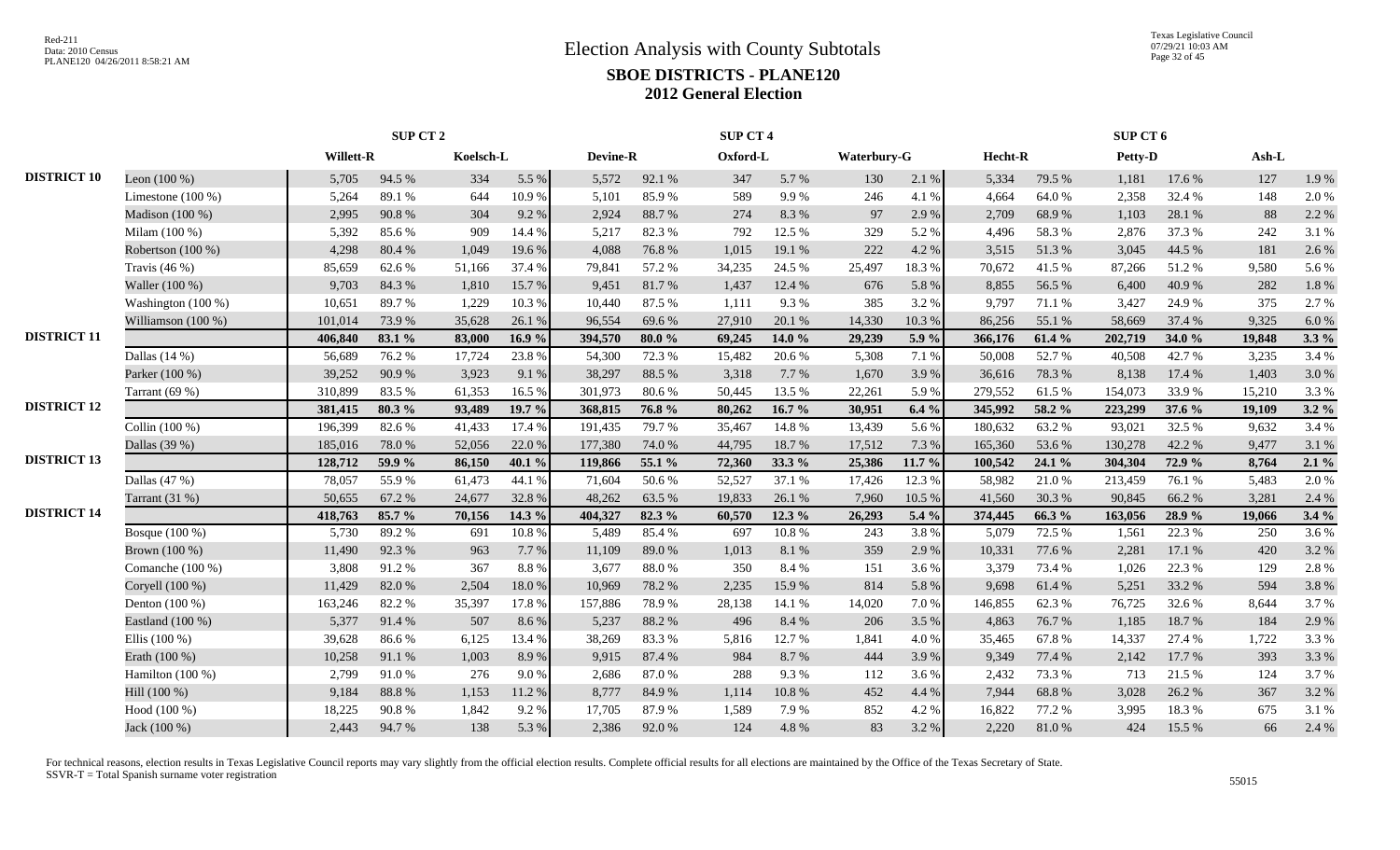Texas Legislative Council 07/29/21 10:03 AM Page 33 of 45

|                    |                      | SUP CT 6          |           |          |        | <b>CCA PRES JUDGE</b> |        |         |         |          | CCA <sub>7</sub> |                  |          |          | CCA <sub>8</sub> |                  |        |
|--------------------|----------------------|-------------------|-----------|----------|--------|-----------------------|--------|---------|---------|----------|------------------|------------------|----------|----------|------------------|------------------|--------|
|                    |                      | <b>Chisholm-G</b> |           | Keller-R |        | <b>Hampton-D</b>      |        | Stott-L |         | Hervey-R |                  | <b>Bennett-L</b> |          | Alcala-R |                  | <b>Strange-L</b> |        |
| <b>DISTRICT 10</b> | Leon $(100\%)$       | 67                | $1.0\ \%$ | 5,433    | 81.0%  | 1,125                 | 16.8%  | 150     | 2.2 %   | 5,578    | 92.5 %           | 453              | 7.5 %    | 5,516    | 91.7%            | 496              | 8.3%   |
|                    | Limestone $(100\%)$  | 117               | 1.6%      | 4,782    | 65.8%  | 2,299                 | 31.6%  | 185     | 2.5 %   | 5,093    | 86.5%            | 796              | 13.5 %   | 4,961    | 84.5 %           | 908              | 15.5 % |
|                    | Madison $(100\%)$    | 31                | 0.8%      | 2,774    | 70.6%  | 1.062                 | 27.0%  | 91      | 2.3 %   | 2,817    | 85.3%            | 485              | 14.7%    | 2,881    | 87.7 %           | 404              | 12.3 % |
|                    | Milam $(100\%)$      | 104               | 1.3%      | 4,711    | 61.1%  | 2,772                 | 35.9%  | 230     | 3.0%    | 5,260    | 83.2%            | 1,064            | 16.8%    | 5,154    | 82.3%            | 1,110            | 17.7 % |
|                    | Robertson (100 %)    | 106               | 1.5 %     | 3,684    | 53.9%  | 2,963                 | 43.3 % | 189     | 2.8%    | 4,132    | 77.5 %           | 1,199            | 22.5 %   | 3,985    | 74.7 %           | 1,348            | 25.3 % |
|                    | Travis $(46\%)$      | 2,807             | 1.6 %     | 72,383   | 42.6 % | 87,533                | 51.5 % | 10,146  | 6.0%    | 83,938   | 62.2%            | 50,943           | 37.8%    | 84,593   | 63.3%            | 49,052           | 36.7%  |
|                    | Waller (100 %)       | 128               | 0.8 %     | 8,974    | 57.3 % | 6,365                 | 40.7%  | 314     | 2.0%    | 9,568    | 83.3%            | 1,920            | 16.7%    | 9,509    | 83.2%            | 1,920            | 16.8%  |
|                    | Washington (100 %)   | 176               | 1.3%      | 9.994    | 72.8%  | 3,383                 | 24.6 % | 359     | 2.6 %   | 10,408   | 87.7%            | 1,454            | 12.3 %   | 10,234   | 86.7%            | 1,575            | 13.3 % |
|                    | Williamson $(100\%)$ | 2,424             | 1.5 %     | 89.482   | 57.3 % | 56,940                | 36.4 % | 9,851   | 6.3%    | 98,399   | 72.7 %           | 36,962           | 27.3 %   | 98,467   | 73.0%            | 36,473           | 27.0 % |
| <b>DISTRICT 11</b> |                      | 7,219             | $1.2\%$   | 377,222  | 63.4 % | 196,709               | 33.1 % | 21,031  | $3.5\%$ | 400,672  | 82.2%            | 86,494           | 17.8 %   | 399,550  | 82.1 %           | 87,210           | 17.9 % |
|                    | Dallas $(14%)$       | 1,059             | 1.1%      | 50,778   | 53.8%  | 40,272                | 42.6 % | 3,406   | 3.6 %   | 55,864   | 75.4 %           | 18,260           | 24.6%    | 55,869   | 75.6%            | 18,029           | 24.4 % |
|                    | Parker (100 %)       | 586               | 1.3%      | 37,364   | 80.0%  | 7,812                 | 16.7%  | 1,510   | 3.2 %   | 38,656   | 89.7%            | 4,447            | 10.3%    | 38,308   | 88.9%            | 4,796            | 11.1 % |
|                    | Tarrant $(69%)$      | 5,574             | 1.2%      | 289,080  | 63.7%  | 148,625               | 32.7%  | 16,115  | 3.6%    | 306,152  | 82.8%            | 63,787           | 17.2 %   | 305,373  | 82.6 %           | 64,385           | 17.4 % |
| <b>DISTRICT 12</b> |                      | 6,084             | $1.0\%$   | 348,869  | 58.8%  | 223,730               | 37.7 % | 20,347  | 3.4%    | 375,174  | 79.7 %           | 95,561           | 20.3 %   | 373,721  | 79.7 %           | 95,066           | 20.3 % |
|                    | Collin (100 %)       | 2,696             | 0.9%      | 183,233  | 64.2 % | 91,780                | 32.2 % | 10,258  | 3.6%    | 193,080  | 82.2%            | 41,719           | 17.8%    | 192,173  | 82.2%            | 41,556           | 17.8 % |
|                    | Dallas (39 %)        | 3,388             | 1.1%      | 165,636  | 53.8%  | 131,950               | 42.9%  | 10,089  | 3.3 %   | 182,094  | 77.2 %           | 53,842           | 22.8%    | 181,548  | 77.2 %           | 53,510           | 22.8%  |
| <b>DISTRICT 13</b> |                      | 3,999             | $1.0\%$   | 105,832  | 25.4 % | 302,093               | 72.4 % | 9,282   | $2.2\%$ | 126,869  | 59.3 %           | 87,048           | 40.7 %   | 129,465  | 60.4 %           | 84,709           | 39.6 % |
|                    | Dallas (47 %)        | 2,493             | 0.9%      | 61,889   | 22.1 % | 212,512               | 75.9%  | 5,750   | 2.1 %   | 76,943   | 55.2%            | 62,366           | 44.8%    | 78,786   | 56.5%            | 60,713           | 43.5 % |
|                    | Tarrant $(31%)$      | 1,506             | 1.1%      | 43,943   | 32.1 % | 89,581                | 65.4 % | 3,532   | 2.6 %   | 49,926   | 66.9%            | 24,682           | 33.1 %   | 50,679   | 67.9%            | 23,996           | 32.1 % |
| <b>DISTRICT 14</b> |                      | 8,376             | $1.5\%$   | 386,374  | 68.5 % | 156,976               | 27.8 % | 20,541  | $3.6\%$ | 409,605  | 84.0%            | 78,139           | 16.0 $%$ | 402,603  | 82.7 %           | 84,142           | 17.3 % |
|                    | Bosque (100 %)       | 111               | 1.6%      | 5,251    | 75.1 % | 1,481                 | 21.2%  | 261     | 3.7 %   | 5,491    | 85.6%            | 921              | 14.4 %   | 5,417    | 84.4 %           | 998              | 15.6 % |
|                    | Brown (100 %)        | 275               | 2.1 %     | 10,683   | 80.5%  | 2,127                 | 16.0%  | 467     | 3.5 %   | 11,078   | 89.4%            | 1,318            | 10.6 %   | 10,900   | 88.3%            | 1,448            | 11.7 % |
|                    | Comanche (100 %)     | 71                | 1.5 %     | 3,467    | 75.1 % | 1,003                 | 21.7 % | 148     | 3.2 %   | 3,643    | 88.4%            | 478              | 11.6 %   | 3,565    | 87.1 %           | 528              | 12.9 % |
|                    | Coryell (100 %)      | 262               | 1.7%      | 10,323   | 65.2%  | 4,888                 | 30.9%  | 619     | 3.9%    | 11,113   | 80.4 %           | 2,716            | 19.6%    | 11,040   | 79.9%            | 2,769            | 20.1 % |
|                    | Denton (100 %)       | 3,432             | 1.5 %     | 150,789  | 64.2%  | 74,879                | 31.9%  | 9,285   | 4.0%    | 160,969  | 81.1%            | 37,486           | 18.9%    | 158,204  | 80.0%            | 39,578           | 20.0%  |
|                    | Eastland (100 %)     | 110               | 1.7%      | 5,006    | 78.9%  | 1,135                 | 17.9 % | 207     | 3.3 %   | 5,230    | 89.3%            | 629              | 10.7%    | 5,150    | 87.9%            | 711              | 12.1 % |
|                    | Ellis $(100\%)$      | 777               | 1.5 %     | 36,825   | 70.5 % | 13,540                | 25.9%  | 1,855   | 3.6%    | 38,579   | 84.5 %           | 7,098            | 15.5 %   | 37,999   | 83.2%            | 7,689            | 16.8%  |
|                    | Erath (100 %)        | 189               | 1.6%      | 9,568    | 79.3 % | 2,077                 | 17.2 % | 420     | 3.5 %   | 9,992    | 89.4%            | 1,184            | 10.6%    | 9,846    | 88.3%            | 1,301            | 11.7 % |
|                    | Hamilton $(100\%)$   | 47                | 1.4 %     | 2,500    | 75.8%  | 673                   | 20.4 % | 126     | 3.8%    | 2,680    | 87.1 %           | 398              | 12.9%    | 2,615    | 85.4%            | 447              | 14.6 % |
|                    | Hill (100 %)         | 206               | 1.8%      | 8,258    | 71.7%  | 2,878                 | 25.0%  | 388     | 3.4 %   | 8,806    | 85.6%            | 1,477            | 14.4 %   | 8,634    | 84.3 %           | 1,604            | 15.7%  |
|                    | Hood (100 %)         | 306               | 1.4 %     | 17,227   | 79.1 % | 3,765                 | 17.3 % | 784     | 3.6%    | 17,925   | 89.5%            | 2,114            | 10.5 %   | 17,714   | 88.6%            | 2,279            | 11.4 % |
|                    | Jack (100 %)         | 32                | 1.2 %     | 2,291    | 83.5 % | 395                   | 14.4 % | 57      | 2.1%    | 2,382    | 92.6%            | 189              | 7.4 %    | 2,331    | 91.2%            | 225              | 8.8%   |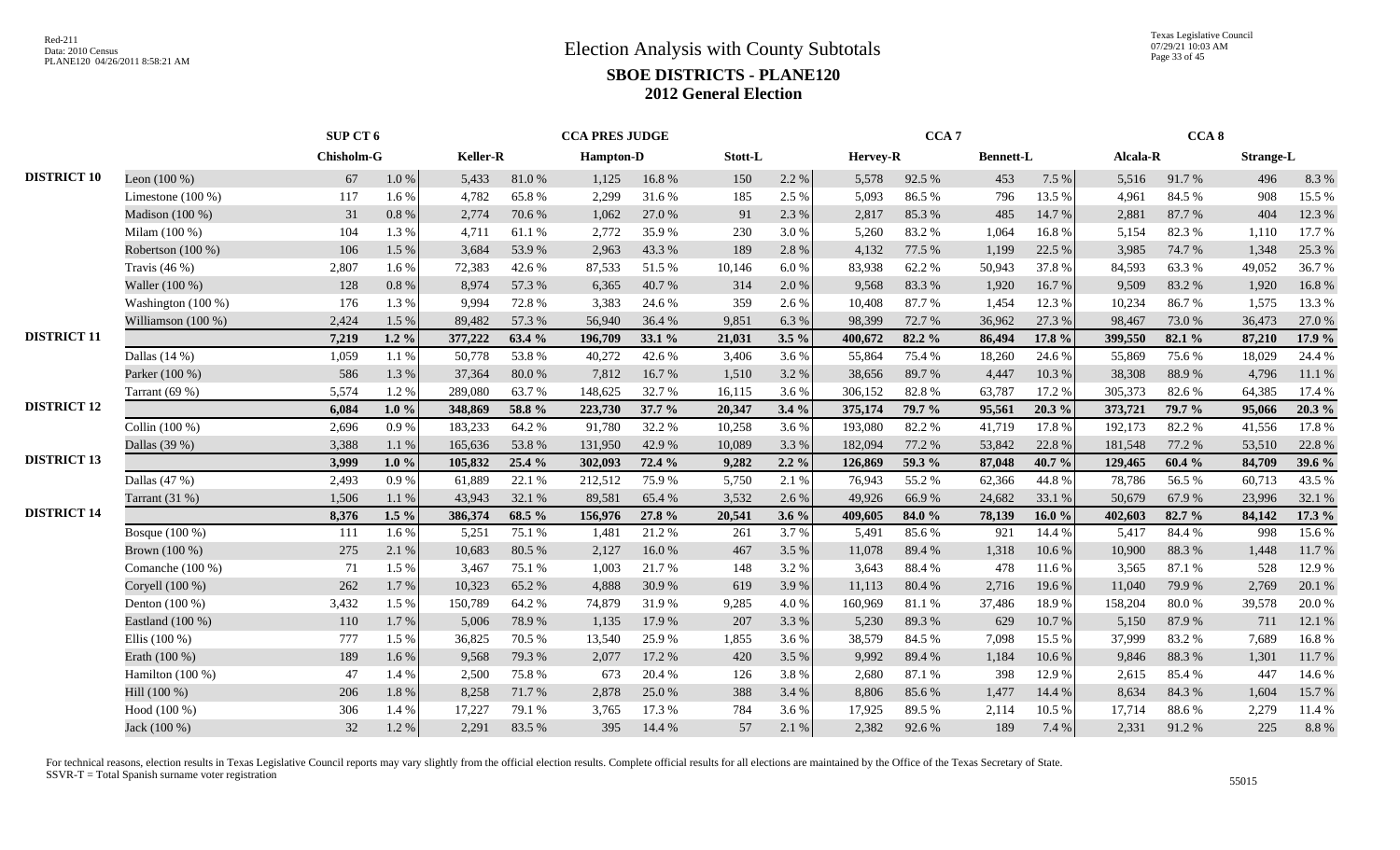|                    |                       |                 |        |         |           | <b>PRESIDENT</b> |           |                |          |                |           |         |        | <b>U.S. SEN</b> |        |                 |       |
|--------------------|-----------------------|-----------------|--------|---------|-----------|------------------|-----------|----------------|----------|----------------|-----------|---------|--------|-----------------|--------|-----------------|-------|
|                    |                       | <b>Romney-R</b> |        | Obama-D |           | Johnson-L        |           | Stein-G        |          | Write-In-      |           | Cruz-R  |        | Sadler-D        |        | Myers-L         |       |
| <b>DISTRICT 14</b> | Johnson (100 %)       | 37,661          | 77.1 % | 10,496  | 21.5 %    | 532              | 1.1%      | 134            | 0.3%     | 15             | $0.0\%$   | 36,161  | 74.7%  | 10,747          | 22.2 % | 1,116           | 2.3 % |
|                    | Lampasas $(100\%)$    | 5,621           | 78.0%  | 1,479   | 20.5 %    | 86               | 1.2%      | 14             | 0.2 %    | $\overline{4}$ | 0.1 %     | 5,509   | 76.9%  | 1,440           | 20.1 % | 145             | 2.0%  |
|                    | McLennan (100 %)      | 47,903          | 64.3%  | 25,694  | 34.5 %    | 743              | $1.0\,\%$ | 181            | 0.2 %    | 20             | 0.0 %     | 47,075  | 63.7%  | 25,102          | 34.0%  | 1,303           | 1.8%  |
|                    | Mills (100 %)         | 1,882           | 85.7%  | 279     | 12.7 %    | 33               | 1.5 %     | 3              | $0.1~\%$ | $\overline{0}$ | $0.0\,\%$ | 1,732   | 81.3%  | 344             | 16.1 % | 39              | 1.8%  |
|                    | Navarro (100 %)       | 10,847          | 70.6%  | 4,350   | 28.3%     | 105              | $0.7\%$   | 26             | $0.2~\%$ | 35             | $0.2~\%$  | 10,201  | 68.2%  | 4,381           | 29.3 % | 254             | 1.7%  |
|                    | Palo Pinto (100 %)    | 7,393           | 79.1 % | 1,811   | 19.4 %    | 106              | 1.1%      | 27             | $0.3\%$  | 14             | 0.1%      | 6,953   | 75.6 % | 1,963           | 21.4 % | 201             | 2.2 % |
|                    | Somervell (100 %)     | 2,871           | 81.1%  | 613     | 17.3 %    | 33               | 0.9%      | 8              | 0.2 %    | 14             | 0.4%      | 2,693   | 78.1 % | 652             | 18.9%  | 74              | 2.1 % |
|                    | Stephens $(100\%)$    | 2,892           | 84.8%  | 475     | 13.9%     | 32               | 0.9%      | 9              | 0.3 %    | $\overline{4}$ | 0.1 %     | 2,599   | 79.3 % | 564             | 17.2 % | 82              | 2.5 % |
|                    | Wise (100 %)          | 17,207          | 82.9%  | 3,221   | 15.5 %    | 230              | 1.1%      | 66             | 0.3 %    | 21             | 0.1%      | 16,475  | 80.1%  | 3.474           | 16.9%  | 442             | 2.1 % |
| <b>DISTRICT 15</b> |                       | 413,942         | 76.9%  | 116,797 | 21.7 %    | 5,793            | $1.1\%$   | 1,357          | $0.3\%$  | 353            | $0.1\%$   | 399,079 | 75.6 % | 114,011         | 21.6 % | 10,862          | 2.1%  |
|                    | Andrews (100 %)       | 3,639           | 81.2%  | 795     | 17.7 %    | 39               | 0.9%      | $\overline{7}$ | $0.2 \%$ | 2              | $0.0\%$   | 3,495   | 79.7 % | 758             | 17.3 % | 92              | 2.1%  |
|                    | Archer (100 %)        | 3,600           | 86.5%  | 525     | 12.6 %    | 33               | $0.8\ \%$ | 6              | 0.1%     | $\overline{0}$ | $0.0\%$   | 3,380   | 83.1 % | 598             | 14.7 % | 56              | 1.4 % |
|                    | Armstrong (100 %)     | 828             | 88.6%  | 98      | 10.5 %    | 5                | $0.5\%$   | $\overline{4}$ | 0.4%     | $\overline{0}$ | 0.0 %     | 786     | 85.5 % | 109             | 11.9%  | 16              | 1.7%  |
|                    | Bailey (100 %)        | 1,336           | 73.7%  | 466     | 25.7%     |                  | $0.4~\%$  | $\overline{4}$ | 0.2 %    | $\overline{0}$ | 0.0 %     | 1,325   | 74.6 % | 421             | 23.7 % | 22              | 1.2%  |
|                    | Baylor (100 %)        | 1,297           | 81.5%  | 267     | 16.8%     | 23               | 1.4 %     | 5              | 0.3%     | $\overline{0}$ | $0.0\,\%$ | 1,090   | 73.4 % | 332             | 22.4 % | 47              | 3.2%  |
|                    | Borden (100 %)        | 324             | 89.3%  | 32      | $8.8\ \%$ | 3                | $0.8\ \%$ | 3              | 0.8 %    |                | 0.3%      | 297     | 86.6%  | 39              | 11.4 % | 6               | 1.7%  |
|                    | Briscoe $(100\%)$     | 578             | 82.2%  | 117     | 16.6%     |                  | 0.6 %     | 3              | 0.4%     |                | 0.1%      | 513     | 76.7%  | 142             | 21.2%  | $7\phantom{.0}$ | 1.0%  |
|                    | Callahan (100 %)      | 4,376           | 84.2%  | 751     | 14.5 %    | 53               | 1.0 %     | 15             | 0.3 %    | $\overline{0}$ | 0.0 %     | 4,154   | 81.4%  | 797             | 15.6%  | 98              | 1.9%  |
|                    | Carson (100 %)        | 2,451           | 88.3%  | 292     | 10.5 %    | 31               | 1.1%      | $\mathbf{1}$   | $0.0\%$  | $\theta$       | 0.0 %     | 2,334   | 85.2%  | 336             | 12.3 % | 54              | 2.0%  |
|                    | Castro (100 %)        | 1,470           | 69.4%  | 630     | 29.7 %    | 12               | $0.6\%$   | $\overline{7}$ | 0.3 %    | $\Omega$       | 0.0 %     | 1,379   | 68.9%  | 582             | 29.1 % | 31              | 1.5 % |
|                    | Childress $(100\%)$   | 1,665           | 83.4%  | 320     | 16.0%     | 10               | $0.5\%$   | $\mathbf{1}$   | 0.1%     | $\theta$       | $0.0\%$   | 1,567   | 80.8%  | 334             | 17.2 % | 27              | 1.4 % |
|                    | Clay (100 %)          | 4,266           | 84.2%  | 740     | 14.6 %    | 47               | 0.9%      | 3              | 0.1 %    | 9              | 0.2%      | 3,820   | 78.7%  | 910             | 18.7%  | 90              | 1.9%  |
|                    | Cochran $(100\%)$     | 649             | 70.8%  | 256     | 27.9%     | 11               | 1.2%      |                | 0.1 %    | $\overline{0}$ | $0.0\%$   | 648     | 72.6 % | 224             | 25.1 % | 17              | 1.9%  |
|                    | Coke (100 %)          | 1,218           | 86.5%  | 179     | 12.7 %    | $\mathbf Q$      | $0.6\%$   | 2              | 0.1%     | $\overline{0}$ | 0.0 %     | 1,145   | 82.6 % | 204             | 14.7 % | 27              | 1.9%  |
|                    | Coleman (100 %)       | 3,012           | 86.3%  | 442     | 12.7 %    | 22               | $0.6\%$   | 14             | 0.4 %    | 2              | 0.1%      | 2,804   | 82.8%  | 508             | 15.0%  | 46              | 1.4 % |
|                    | Collingsworth (100 %) | 953             | 83.7%  | 174     | 15.3 %    | 8                | 0.7 %     | $\mathcal{R}$  | 0.3%     | $\overline{0}$ | 0.0 %     | 836     | 76.9%  | 219             | 20.1 % | 15              | 1.4 % |
|                    | Cooke (100 %)         | 11,951          | 83.3%  | 2,246   | 15.7%     | 125              | $0.9\%$   | 27             | 0.2 %    | $\theta$       | $0.0\%$   | 11,270  | 79.9%  | 2.467           | 17.5 % | 256             | 1.8%  |
|                    | Cottle (100 %)        | 555             | 74.9%  | 180     | 24.3 %    | 5                | 0.7 %     | $\mathbf{1}$   | 0.1%     | $\overline{0}$ | 0.0 %     | 465     | 69.8%  | 166             | 24.9%  | 32              | 4.8%  |
|                    | Crosby (100 %)        | 1,132           | 63.3%  | 639     | 35.8%     | 12               | $0.7\%$   | $\overline{4}$ | 0.2 %    | $\overline{0}$ | $0.0\%$   | 1,053   | 61.7%  | 611             | 35.8%  | 25              | 1.5 % |
|                    | Dallam (100 %)        | 1,248           | 81.1%  | 253     | 16.4 %    | 21               | 1.4 %     | 10             | 0.6 %    | $\tau$         | 0.5 %     | 1,237   | 81.4%  | 235             | 15.5 % | 34              | 2.2 % |
|                    | Dawson (100 %)        | 2,591           | 71.1 % | 1,019   | 28.0%     | 24               | $0.7\%$   | 9              | $0.2~\%$ | $\theta$       | $0.0\%$   | 2,509   | 71.2%  | 939             | 26.7%  | 49              | 1.4 % |
|                    | Deaf Smith (100 %)    | 3,042           | 70.6%  | 1,239   | 28.7%     | 18               | 0.4 %     | 10             | 0.2 %    | $\mathfrak{D}$ | $0.0\,\%$ | 3,032   | 72.0 % | 1,084           | 25.7%  | 69              | 1.6%  |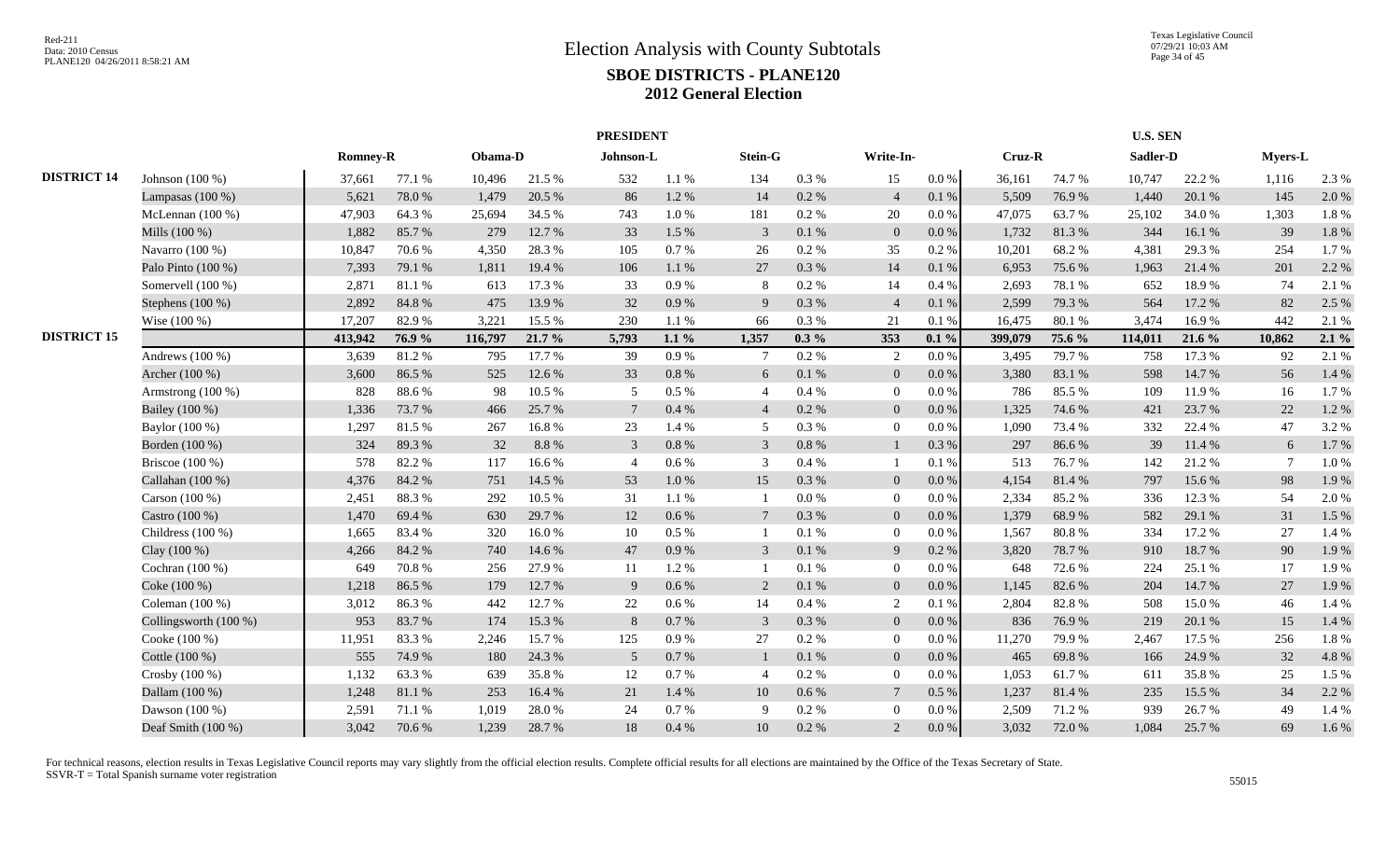|                    |                       | <b>U.S. SEN</b>  |           |                   |        |                | <b>RR COMM1</b> |        |         |                  |         |              |        | <b>RR COMM 2</b> |           |                 |       |
|--------------------|-----------------------|------------------|-----------|-------------------|--------|----------------|-----------------|--------|---------|------------------|---------|--------------|--------|------------------|-----------|-----------------|-------|
|                    |                       | <b>Collins-G</b> |           | <b>Craddick-R</b> |        | <b>Henry-D</b> |                 | Wall-L |         | <b>Kennedy-G</b> |         | Smitherman-R |        | Perez-L          |           | <b>Wendel-G</b> |       |
| <b>DISTRICT 14</b> | Johnson $(100\%)$     | 373              | $0.8~\%$  | 35,342            | 74.1 % | 10.429         | 21.9%           | 1,024  | 2.1 %   | 875              | 1.8%    | 36,216       | 84.7%  | 4,692            | 11.0%     | 1,845           | 4.3 % |
|                    | Lampasas $(100\%)$    | 66               | 0.9%      | 5,209             | 73.2 % | 1,627          | 22.9%           | 151    | 2.1 %   | 125              | 1.8%    | 5,494        | 86.6%  | 561              | 8.8%      | 292             | 4.6 % |
|                    | McLennan $(100\%)$    | 419              | $0.6\%$   | 45,869            | 63.4 % | 23,918         | 33.1 %          | 1,467  | 2.0%    | 1,095            | 1.5 %   | 47,689       | 80.2%  | 8,467            | 14.2 %    | 3,290           | 5.5 % |
|                    | Mills (100 %)         | 16               | 0.8%      | 1,494             | 70.5 % | 548            | 25.9%           | 33     | 1.6 %   | 43               | 2.0 %   | 1,704        | 89.3%  | 134              | 7.0%      | 70              | 3.7%  |
|                    | Navarro (100 %)       | 114              | $0.8\%$   | 10,001            | 68.2%  | 4,246          | 28.9%           | 201    | 1.4 %   | 224              | 1.5 %   | 10,397       | 86.7%  | 1,096            | 9.1 %     | 505             | 4.2 % |
|                    | Palo Pinto (100 %)    | 77               | 0.8%      | 6,869             | 75.6%  | 1.867          | 20.6 %          | 178    | 2.0 %   | 170              | 1.9%    | 7,060        | 87.5 % | 653              | 8.1%      | 360             | 4.5 % |
|                    | Somervell (100 %)     | 28               | 0.8%      | 2,550             | 76.8%  | 651            | 19.6%           | 65     | 2.0 %   | 54               | 1.6%    | 2,625        | 86.6%  | 282              | 9.3%      | 124             | 4.1 % |
|                    | Stephens (100 %)      | 31               | 0.9%      | 2,485             | 77.8%  | 594            | 18.6%           | 45     | 1.4 %   | 70               | 2.2 %   | 2,570        | 85.9%  | 316              | 10.6%     | 107             | 3.6 % |
|                    | Wise (100 %)          | 183              | 0.9%      | 16,198            | 79.6%  | 3,366          | 16.5%           | 438    | 2.2 %   | 349              | 1.7%    | 16,589       | 88.0%  | 1.354            | 7.2 %     | 898             | 4.8%  |
| <b>DISTRICT 15</b> |                       | 4.061            | $0.8 \%$  | 388,026           | 74.7 % | 111,710        | 21.5 %          | 10,450 | 2.0%    | 9,349            | $1.8\%$ | 398,505      | 85.3 % | 49,820           | $10.7 \%$ | 18.633          | 4.0 % |
|                    | Andrews $(100\%)$     | 42               | 1.0%      | 3,442             | 79.4%  | 766            | 17.7 %          | 67     | 1.5 %   | 62               | 1.4 %   | 3,430        | 86.7%  | 424              | 10.7%     | 104             | 2.6 % |
|                    | Archer (100 %)        | 32               | 0.8%      | 3,254             | 82.0%  | 603            | 15.2%           | 58     | 1.5 %   | 53               | 1.3%    | 3,366        | 91.2%  | 224              | 6.1%      | 101             | 2.7 % |
|                    | Armstrong $(100\%)$   | 8                | 0.9%      | 767               | 85.7%  | 103            | 11.5 %          | 12     | 1.3 %   | 13               | 1.5 %   | 784          | 91.9%  | 45               | 5.3 %     | 24              | 2.8%  |
|                    | Bailey (100 %)        | 8                | 0.5%      | 1,235             | 71.4%  | 447            | 25.9%           | 19     | 1.1%    | 28               | $1.6\%$ | 1,289        | 83.7%  | 209              | 13.6 %    | 42              | 2.7 % |
|                    | Baylor (100 %)        | 16               | 1.1 %     | 1,026             | 71.8%  | 334            | 23.4 %          | 32     | 2.2 %   | 36               | 2.5 %   | 1,069        | 83.9%  | 151              | 11.9%     | 54              | 4.2 % |
|                    | Borden (100 %)        |                  | 0.3%      | 284               | 86.3%  | 42             | 12.8%           |        | 0.3%    | 2                | 0.6 %   | 291          | 95.7%  |                  | 2.6 %     | 5               | 1.6 % |
|                    | Briscoe $(100\%)$     | $7\phantom{.0}$  | 1.0%      | 506               | 77.4 % | 136            | 20.8%           | 3      | $0.5\%$ | 9                | 1.4 %   | 530          | 93.8%  | 23               | 4.1 %     | 12              | 2.1 % |
|                    | Callahan (100 %)      | 55               | 1.1 %     | 4,043             | 80.1%  | 795            | 15.7%           | 102    | 2.0 %   | 110              | 2.2 %   | 4,140        | 88.5 % | 346              | 7.4 %     | 191             | 4.1 % |
|                    | Carson (100 %)        | 16               | $0.6\%$   | 2,254             | 83.8%  | 350            | 13.0%           | 42     | 1.6%    | 43               | 1.6%    | 2,291        | 91.4%  | 154              | 6.1%      | 61              | 2.4 % |
|                    | Castro (100 %)        | 10               | 0.5%      | 1,297             | 66.9%  | 580            | 29.9%           | 25     | 1.3%    | 38               | 2.0 %   | 1,399        | 84.3%  | 197              | 11.9%     | 64              | 3.9%  |
|                    | Childress $(100\%)$   | 12               | 0.6 %     | 1,523             | 79.7%  | 343            | 18.0%           | 15     | 0.8%    | 29               | 1.5 %   | 1,553        | 91.6%  | 97               | 5.7%      | 45              | 2.7 % |
|                    | Clay (100 %)          | 35               | 0.7%      | 3,638             | 77.2 % | 909            | 19.3%           | 78     | 1.7%    | 89               | 1.9%    | 3,825        | 87.6%  | 379              | 8.7%      | 161             | 3.7%  |
|                    | Cochran (100 %)       | $\overline{4}$   | 0.4%      | 597               | 68.5%  | 233            | 26.8%           | 10     | 1.1 %   | 31               | 3.6%    | 622          | 78.8%  | 143              | 18.1 %    | 24              | 3.0%  |
|                    | Coke (100 %)          | 11               | $0.8\ \%$ | 1,120             | 83.6%  | 178            | 13.3 %          | 24     | 1.8%    | $18\,$           | 1.3%    | 1,146        | 91.5 % | 72               | 5.8%      | 34              | 2.7 % |
|                    | Coleman $(100\%)$     | $27\,$           | 0.8%      | 2,743             | 82.0%  | 504            | 15.1 %          | 43     | 1.3%    | 56               | 1.7%    | 2,796        | 90.0%  | 226              | 7.3 %     | 85              | 2.7%  |
|                    | Collingsworth (100 %) | 17               | 1.6%      | 760               | 75.3 % | 220            | 21.8%           | 14     | 1.4 %   | 15               | 1.5 %   | 794          | 86.3%  | 91               | 9.9%      | 35              | 3.8%  |
|                    | Cooke (100 %)         | 116              | 0.8%      | 10,995            | 79.6%  | 2,274          | 16.5%           | 248    | 1.8%    | 290              | 2.1%    | 11,197       | 89.0%  | 870              | 6.9%      | 518             | 4.1 % |
|                    | Cottle (100 %)        | $\mathfrak{Z}$   | 0.5 %     | 409               | 65.5 % | 187            | 30.0%           | 11     | 1.8%    | 17               | 2.7%    | 449          | 84.2%  | 63               | 11.8 %    | 21              | 3.9%  |
|                    | Crosby (100 %)        | 18               | $1.1~\%$  | 981               | 58.6%  | 652            | 39.0%           | 17     | 1.0%    | 23               | 1.4 %   | 1,082        | 80.1%  | 215              | 15.9%     | 53              | 3.9%  |
|                    | Dallam (100 %)        | 13               | 0.9%      | 1,163             | 77.5 % | 255            | 17.0%           | 32     | 2.1 %   | 50               | 3.3 %   | 1,180        | 84.6 % | 162              | 11.6 %    | 53              | 3.8%  |
|                    | Dawson (100 %)        | 25               | 0.7%      | 2,386             | 69.6%  | 933            | 27.2 %          | 46     | 1.3%    | 64               | 1.9%    | 2,457        | 84.4 % | 382              | 13.1 %    | 71              | 2.4 % |
|                    | Deaf Smith (100 %)    | 29               | 0.7 %     | 2,856             | 69.2%  | 1,146          | 27.8%           | 53     | 1.3%    | 70               | 1.7%    | 2,931        | 80.9%  | 580              | 16.0%     | 112             | 3.1 % |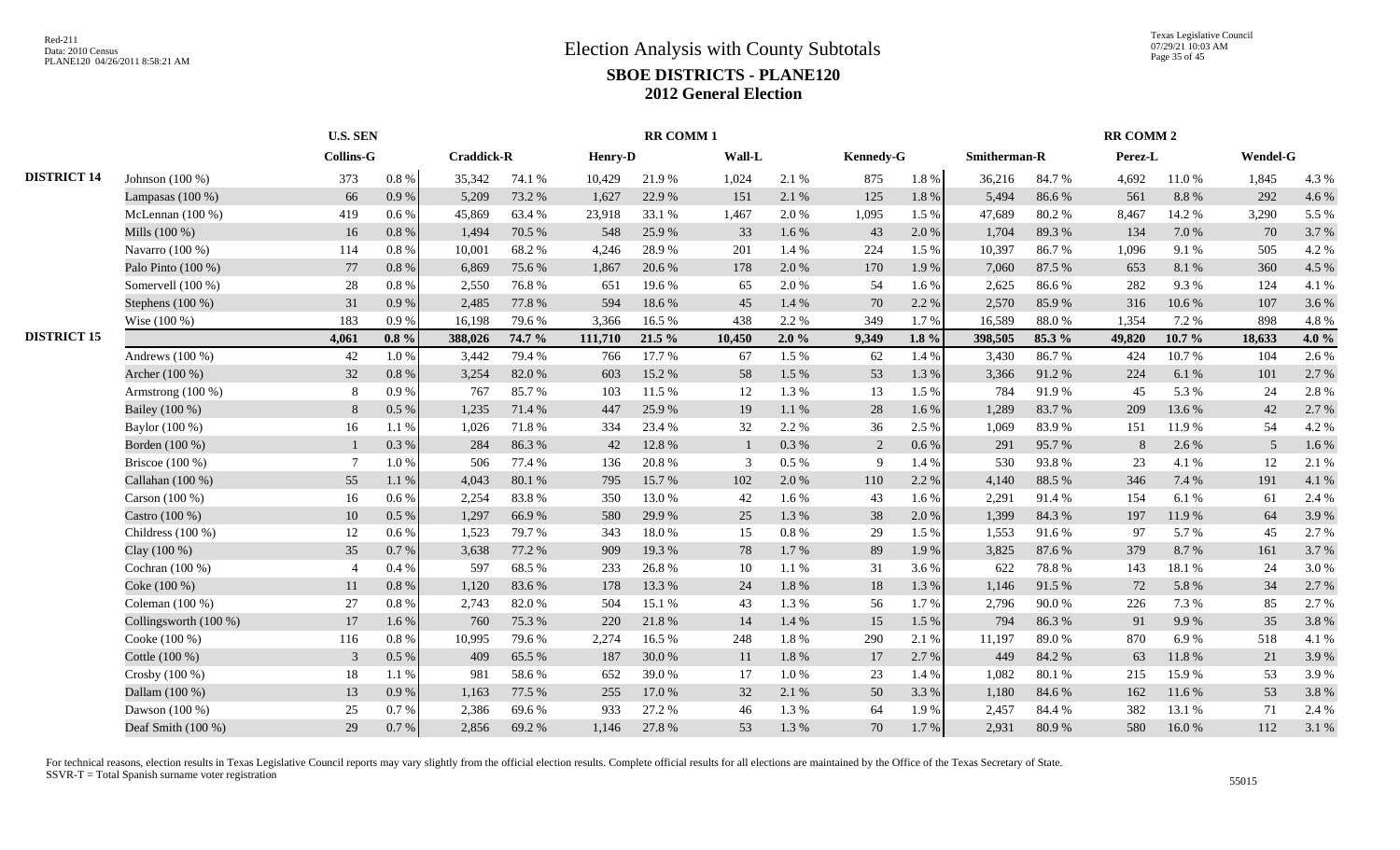|                    |                       |                  | SUP CT <sub>2</sub> |           |        |          |        | SUP CT 4 |           |                 |       |         |        | SUP CT 6 |        |                |         |
|--------------------|-----------------------|------------------|---------------------|-----------|--------|----------|--------|----------|-----------|-----------------|-------|---------|--------|----------|--------|----------------|---------|
|                    |                       | <b>Willett-R</b> |                     | Koelsch-L |        | Devine-R |        | Oxford-L |           | Waterbury-G     |       | Hecht-R |        | Petty-D  |        | Ash-L          |         |
| <b>DISTRICT 14</b> | Johnson $(100\%)$     | 37,531           | 88.2%               | 5,027     | 11.8%  | 36,076   | 84.6%  | 4,923    | 11.5 %    | 1,659           | 3.9%  | 33,608  | 71.1 % | 11,226   | 23.7 % | 1,696          | 3.6%    |
|                    | Lampasas $(100\%)$    | 5,645            | 89.5%               | 665       | 10.5 % | 5,498    | 87.0%  | 555      | 8.8%      | 265             | 4.2%  | 5,200   | 74.0%  | 1,503    | 21.4%  | 226            | 3.2%    |
|                    | McLennan $(100\%)$    | 49,894           | 84.5 %              | 9,156     | 15.5 % | 47,901   | 81.0%  | 8,305    | 14.0%     | 2,910           | 4.9%  | 43,434  | 60.3%  | 25,761   | 35.7%  | 2,033          | 2.8%    |
|                    | Mills (100 %)         | 1,740            | 92.4 %              | 143       | 7.6 %  | 1.697    | 89.7%  | 130      | 6.9%      | 64              | 3.4 % | 1,522   | 75.8%  | 368      | 18.3%  | 70             | 3.5 %   |
|                    | Navarro (100 %)       | 10.648           | 89.8%               | 1,205     | 10.2%  | 10.305   | 86.8%  | 1,085    | 9.1 %     | 479             | 4.0%  | 9,469   | 65.4%  | 4.489    | 31.0%  | 335            | 2.3 %   |
|                    | Palo Pinto (100 %)    | 7,237            | 90.1%               | 792       | 9.9%   | 7,032    | 87.4%  | 659      | 8.2%      | 355             | 4.4 % | 6,503   | 72.3 % | 2,058    | 22.9%  | 271            | 3.0%    |
|                    | Somervell (100 %)     | 2,699            | 89.9%               | 302       | 10.1%  | 2,626    | 86.9%  | 287      | 9.5%      | 109             | 3.6%  | 2,400   | 74.0%  | 653      | 20.1 % | 124            | 3.8%    |
|                    | Stephens (100 %)      | 2,707            | 90.7%               | 278       | 9.3%   | 2,546    | 85.5 % | 322      | 10.8 %    | 111             | 3.7%  | 2,286   | 72.7 % | 665      | 21.1 % | 112            | 3.6%    |
|                    | Wise (100 %)          | 17,045           | 91.3%               | 1,622     | 8.7%   | 16.541   | 88.1%  | 1,460    | 7.8%      | 764             | 4.1 % | 15,586  | 77.2 % | 3,665    | 18.1 % | 631            | 3.1 %   |
| <b>DISTRICT 15</b> |                       | 412,140          | 89.0 %              | 51,146    | 11.0%  | 399.034  | 85.8%  | 46,659   | $10.0 \%$ | 19,219          | 4.1 % | 368,982 | 71.6 % | 120,546  | 23.4 % | 16,598         | $3.2\%$ |
|                    | Andrews $(100\%)$     | 3,582            | 91.4%               | 338       | 8.6%   | 3,466    | 88.0%  | 351      | 8.9%      | 120             | 3.0%  | 3,204   | 74.9%  | 876      | 20.5 % | 124            | 2.9%    |
|                    | Archer (100 %)        | 3,449            | 93.5%               | 241       | 6.5%   | 3,338    | 90.5 % | 243      | 6.6%      | 109             | 3.0%  | 3,107   | 79.4 % | 649      | 16.6%  | 113            | 2.9%    |
|                    | Armstrong $(100\%)$   | 790              | 93.7%               | 53        | 6.3%   | 761      | 89.5%  | 60       | 7.1 %     | 29              | 3.4 % | 722     | 81.2%  | 108      | 12.1 % | 26             | 2.9%    |
|                    | Bailey (100 %)        | 1,353            | 89.8%               | 154       | 10.2%  | 1,306    | 86.8%  | 154      | 10.2 %    | 44              | 2.9%  | 1,146   | 67.5 % | 478      | 28.2%  | 37             | 2.2 %   |
|                    | Baylor (100 %)        | 1,149            | 89.3%               | 137       | 10.7%  | 1.096    | 84.8%  | 147      | 11.4 %    | 50              | 3.9%  | 981     | 69.9%  | 336      | 23.9%  | 59             | 4.2%    |
|                    | Borden (100 %)        | 288              | 96.0%               | 12        | 4.0 %  | 278      | 92.7%  | 15       | 5.0%      | $7\phantom{.0}$ | 2.3 % | 258     | 82.2%  | 45       | 14.3 % | 6              | 1.9%    |
|                    | Briscoe $(100\%)$     | 523              | 94.7%               | 29        | 5.3%   | 504      | 91.5%  | 32       | 5.8%      | 15              | 2.7%  | 469     | 73.2 % | 144      | 22.5 % | $\overline{5}$ | 0.8%    |
|                    | Callahan (100 %)      | 4,288            | 92.2%               | 363       | 7.8 %  | 4.194    | 89.6%  | 315      | 6.7 %     | 173             | 3.7%  | 3,882   | 77.6 % | 866      | 17.3 % | 141            | 2.8%    |
|                    | Carson (100 %)        | 2,352            | 94.6%               | 134       | 5.4 %  | 2,243    | 90.5 % | 172      | 6.9%      | 64              | 2.6 % | 2,088   | 79.1 % | 367      | 13.9%  | 92             | 3.5 %   |
|                    | Castro (100 %)        | 1,406            | 89.7%               | 161       | 10.3%  | 1,358    | 86.3%  | 147      | 9.3%      | 69              | 4.4 % | 1,167   | 61.7%  | 626      | 33.1 % | 44             | 2.3 %   |
|                    | Childress $(100\%)$   | 1,589            | 93.7%               | 106       | 6.3 %  | 1,541    | 90.6%  | 100      | 5.9%      | 59              | 3.5 % | 1,425   | 75.7%  | 362      | 19.2%  | 39             | 2.1%    |
|                    | Clay $(100\%)$        | 3,938            | 89.9%               | 441       | 10.1%  | 3,783    | 86.3%  | 443      | 10.1%     | 158             | 3.6%  | 3,397   | 73.8%  | 950      | 20.6 % | 163            | 3.5 %   |
|                    | Cochran (100 %)       | 666              | 86.3%               | 106       | 13.7%  | 634      | 81.4%  | 116      | 14.9%     | 29              | 3.7%  | 554     | 64.4 % | 241      | 28.0%  | 36             | 4.2%    |
|                    | Coke (100 %)          | 1,169            | 93.7%               | 78        | 6.3 %  | 1,130    | 90.9%  | 84       | 6.8%      | 29              | 2.3 % | 1,043   | 79.1 % | 203      | 15.4 % | 57             | 4.3 %   |
|                    | Coleman $(100\%)$     | 2,884            | 93.2%               | 211       | 6.8%   | 2,793    | 90.7%  | 214      | 7.0%      | 72              | 2.3 % | 2,627   | 79.8%  | 518      | 15.7%  | 85             | 2.6 %   |
|                    | Collingsworth (100 %) | 820              | 90.9%               | 82        | 9.1 %  | 799      | 86.9%  | 86       | 9.4%      | 34              | 3.7%  | 680     | 70.0%  | 224      | 23.0%  | 18             | 1.9%    |
|                    | Cooke (100 %)         | 11,500           | 91.6%               | 1,061     | 8.4%   | 11,142   | 88.5%  | 994      | 7.9%      | 455             | 3.6 % | 10,550  | 77.4 % | 2,454    | 18.0%  | 393            | 2.9%    |
|                    | Cottle (100 %)        | 475              | 89.3%               | 57        | 10.7%  | 439      | 81.8%  | 67       | 12.5 %    | 31              | 5.8%  | 374     | 62.3%  | 173      | 28.8%  | 27             | 4.5 %   |
|                    | Crosby (100 %)        | 1,125            | 85.6%               | 189       | 14.4 % | 1.085    | 81.7%  | 171      | 12.9 %    | 72              | 5.4 % | 885     | 53.9%  | 686      | 41.8%  | 36             | 2.2 %   |
|                    | Dallam (100 %)        | 1,251            | 89.5 %              | 147       | 10.5 % | 1,189    | 85.1 % | 138      | 9.9%      | 70              | 5.0%  | 1,091   | 73.7%  | 284      | 19.2 % | 43             | 2.9%    |
|                    | Dawson (100 %)        | 2,556            | 90.7%               | 263       | 9.3%   | 2,475    | 87.7%  | 267      | 9.5%      | 81              | 2.9%  | 2,234   | 66.4%  | 1,000    | 29.7 % | 76             | 2.3 %   |
|                    | Deaf Smith (100 %)    | 3,090            | 87.5 %              | 442       | 12.5 % | 2,959    | 83.9%  | 379      | 10.8%     | 187             | 5.3 % | 2,683   | 65.9%  | 1,205    | 29.6 % | 95             | 2.3 %   |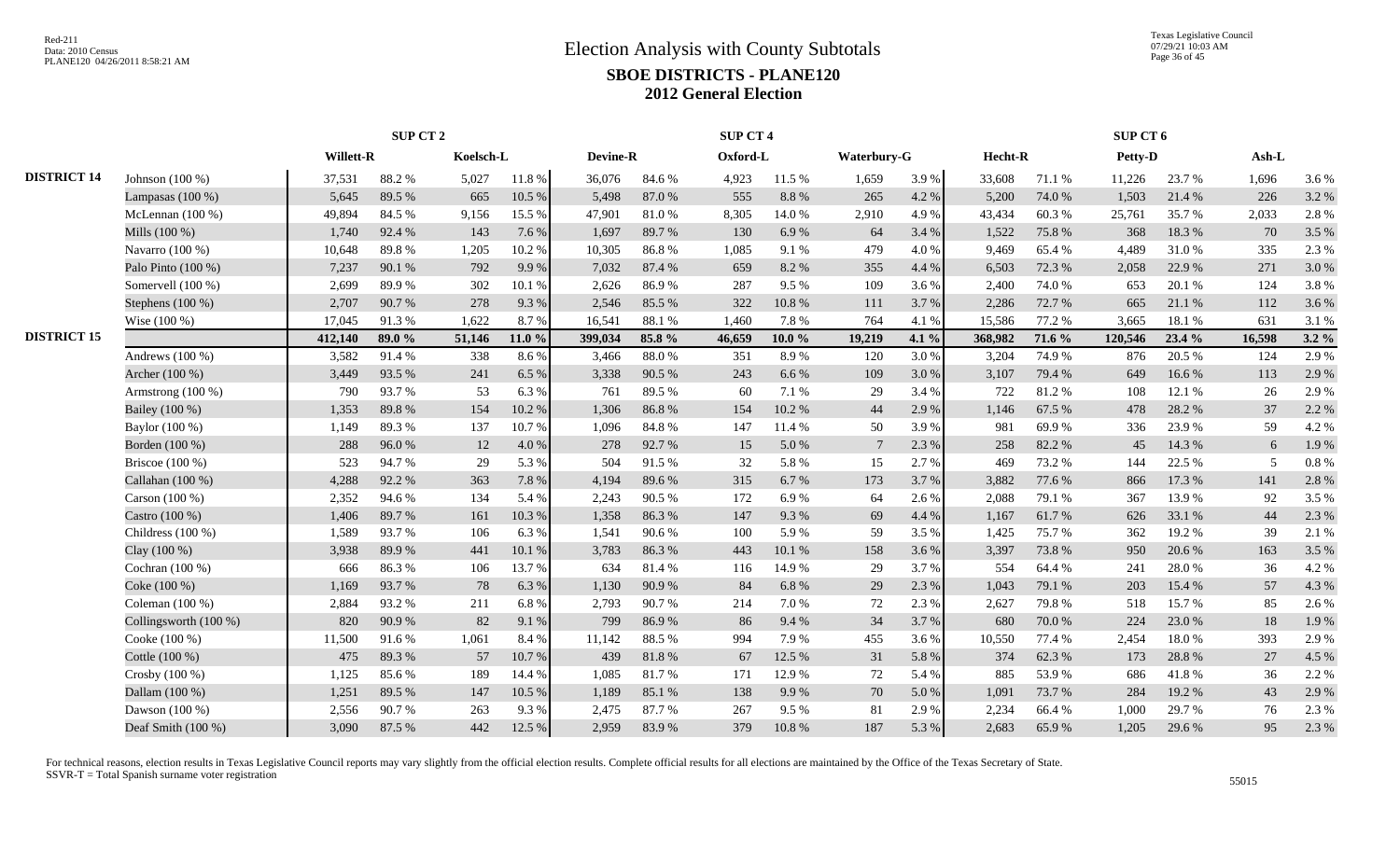Texas Legislative Council 07/29/21 10:03 AM Page 37 of 45

|                    |                       | SUP CT 6        |          |                 |        | <b>CCA PRES JUDGE</b> |        |         |         |          | CCA <sub>7</sub> |                  |           |          | CCA <sub>8</sub> |                  |        |
|--------------------|-----------------------|-----------------|----------|-----------------|--------|-----------------------|--------|---------|---------|----------|------------------|------------------|-----------|----------|------------------|------------------|--------|
|                    |                       | Chisholm-G      |          | <b>Keller-R</b> |        | <b>Hampton-D</b>      |        | Stott-L |         | Hervey-R |                  | <b>Bennett-L</b> |           | Alcala-R |                  | <b>Strange-L</b> |        |
| <b>DISTRICT 14</b> | Johnson $(100\%)$     | 751             | 1.6 %    | 34,831          | 73.9%  | 10,463                | 22.2 % | 1,849   | 3.9%    | 36,502   | 85.9%            | 5,984            | 14.1 %    | 35,908   | 84.2%            | 6,747            | 15.8%  |
|                    | Lampasas $(100\%)$    | 96              | 1.4 %    | 5,320           | 75.8%  | 1,454                 | 20.7 % | 247     | 3.5 %   | 5,552    | 88.3%            | 737              | 11.7%     | 5,524    | 87.8 %           | 768              | 12.2 % |
|                    | McLennan $(100\%)$    | 840             | 1.2%     | 44,918          | 62.4 % | 24,921                | 34.6 % | 2,112   | 2.9%    | 48,688   | 82.9%            | 10,053           | 17.1 %    | 48,030   | 81.9%            | 10,623           | 18.1%  |
|                    | Mills (100 %)         | 48              | 2.4 %    | 1,581           | 79.1 % | 343                   | 17.2 % | 76      | 3.8%    | 1,658    | 89.4%            | 196              | 10.6%     | 1,620    | 87.8%            | 225              | 12.2 % |
|                    | Navarro (100 %)       | 196             | 1.4 %    | 9,788           | 67.4 % | 4.360                 | 30.0%  | 382     | 2.6 %   | 10,370   | 87.6%            | 1,464            | 12.4 %    | 10.053   | 85.3%            | 1,729            | 14.7 % |
|                    | Palo Pinto (100 %)    | 161             | 1.8%     | 6,724           | 74.9%  | 1,936                 | 21.6%  | 317     | 3.5 %   | 7,086    | 88.6%            | 915              | 11.4 %    | 6,940    | 87.0%            | 1,039            | 13.0%  |
|                    | Somervell (100 %)     | 67              | 2.1 %    | 2,511           | 77.2 % | 607                   | 18.7%  | 134     | 4.1 %   | 2,616    | 87.2%            | 384              | 12.8%     | 2,536    | 85.2%            | 441              | 14.8%  |
|                    | Stephens (100 %)      | 82              | 2.6 %    | 2,405           | 76.8%  | 612                   | 19.5 % | 114     | 3.6 %   | 2,567    | 86.3%            | 406              | 13.7%     | 2,455    | 83.2%            | 494              | 16.8%  |
|                    | Wise (100 %)          | 317             | 1.6 %    | 16,108          | 79.6%  | 3,439                 | 17.0%  | 693     | 3.4 %   | 16,678   | 89.3%            | 1,992            | 10.7%     | 16,122   | 86.6%            | 2,499            | 13.4 % |
| <b>DISTRICT 15</b> |                       | 9,036           | $1.8 \%$ | 378,535         | 73.6 % | 117,766               | 22.9 % | 18,057  | $3.5\%$ | 402,340  | 87.2 %           | 59,234           | 12.8%     | 396,033  | 86.0%            | 64,213           | 14.0 % |
|                    | Andrews $(100\%)$     | 71              | 1.7%     | 3,318           | 77.9%  | 797                   | 18.7%  | 142     | 3.3 %   | 3,460    | 88.4%            | 456              | 11.6%     | 3,432    | 87.2%            | 504              | 12.8%  |
|                    | Archer (100 %)        | 44              | 1.1 %    | 3,172           | 81.4%  | 627                   | 16.1%  | 99      | 2.5 %   | 3,346    | 91.3%            | 317              | 8.7%      | 3,263    | 89.7%            | 374              | 10.3%  |
|                    | Armstrong $(100\%)$   | 33              | 3.7%     | 746             | 84.4 % | 98                    | 11.1 % | 40      | 4.5 %   | 774      | 91.6%            | 71               | 8.4%      | 749      | 89.5%            | 88               | 10.5 % |
|                    | Bailey (100 %)        | 36              | 2.1 %    | 1,189           | 70.4 % | 464                   | 27.5 % | 35      | 2.1 %   | 1,309    | 87.3%            | 190              | 12.7 %    | 1,266    | 85.4%            | 216              | 14.6 % |
|                    | Baylor (100 %)        | 28              | 2.0%     | 1,001           | 71.9%  | 331                   | 23.8%  | 60      | 4.3%    | 1,080    | 84.4 %           | 200              | 15.6%     | 1,052    | 84.2 %           | 197              | 15.8%  |
|                    | Borden (100 %)        | $5\overline{)}$ | 1.6%     | 268             | 85.4%  | 40                    | 12.7 % | 6       | 1.9%    | 277      | 93.9%            | 18               | 6.1 %     | 267      | 89.9%            | 30               | 10.1%  |
|                    | Briscoe (100 %)       | 23              | 3.6%     | 475             | 74.5 % | 151                   | 23.7 % | 12      | 1.9%    | 504      | 91.3%            | 48               | 8.7%      | 475      | 87.2%            | 70               | 12.8%  |
|                    | Callahan (100 %)      | 114             | 2.3%     | 3.979           | 79.5 % | 837                   | 16.7%  | 188     | 3.8%    | 4,169    | 90.3%            | 446              | 9.7 %     | 4.088    | 88.8%            | 518              | 11.2%  |
|                    | Carson (100 %)        | 93              | 3.5%     | 2,176           | 83.2%  | 350                   | 13.4 % | 90      | 3.4 %   | 2,251    | 91.1%            | 221              | 8.9%      | 2,157    | 87.9%            | 298              | 12.1 % |
|                    | Castro (100 %)        | 54              | 2.9%     | 1,227           | 65.0%  | 624                   | 33.1 % | 36      | 1.9%    | 1,362    | 86.6%            | 210              | 13.4 %    | 1,328    | 85.2%            | 230              | 14.8%  |
|                    | Childress (100 %)     | 57              | 3.0%     | 1,473           | 78.3 % | 362                   | 19.2%  | 47      | 2.5 %   | 1,557    | 91.8%            | 139              | 8.2%      | 1,527    | 90.6%            | 159              | 9.4%   |
|                    | Clay (100 %)          | 96              | 2.1 %    | 3,513           | 76.4 % | 947                   | 20.6%  | 138     | 3.0 %   | 3,765    | 86.4%            | 593              | 13.6 %    | 3,651    | 84.3 %           | 680              | 15.7%  |
|                    | Cochran $(100\%)$     | 29              | 3.4 %    | 579             | 67.6 % | 227                   | 26.5 % | 51      | 6.0%    | 635      | 81.2%            | 147              | 18.8%     | 632      | 82.3%            | 136              | 17.7 % |
|                    | Coke (100 %)          | 16              | 1.2%     | 1,071           | 80.6%  | 212                   | 16.0%  | 46      | 3.5 %   | 1,131    | 91.3%            | 108              | 8.7%      | 1.099    | 89.9%            | 123              | 10.1 % |
|                    | Coleman (100 %)       | 63              | 1.9%     | 2,679           | 81.7%  | 513                   | 15.6%  | 89      | 2.7 %   | 2,768    | 90.2%            | 301              | 9.8%      | 2,735    | 89.5%            | 322              | 10.5 % |
|                    | Collingsworth (100 %) | 50              | 5.1%     | 728             | 74.7 % | 224                   | 23.0%  | 22      | 2.3 %   | 783      | 87.3%            | 114              | 12.7 %    | 751      | 84.9%            | 134              | 15.1 % |
|                    | Cooke (100 %)         | 240             | 1.8%     | 10,849          | 79.6%  | 2,357                 | 17.3 % | 421     | 3.1 %   | 11,162   | 89.2%            | 1,349            | $10.8~\%$ | 10,936   | 87.6%            | 1,546            | 12.4 % |
|                    | Cottle (100 %)        | 26              | 4.3 %    | 393             | 65.3%  | 188                   | 31.2%  | 21      | 3.5 %   | 450      | 83.2%            | 91               | 16.8%     | 418      | 80.4%            | 102              | 19.6 % |
|                    | Crosby (100 %)        | 35              | 2.1 %    | 925             | 56.5 % | 672                   | 41.1 % | 40      | 2.4 %   | 1,083    | 84.0%            | 206              | 16.0%     | 1,066    | 82.6 %           | 225              | 17.4 % |
|                    | Dallam (100 %)        | 63              | 4.3 %    | 1,165           | 78.6%  | 252                   | 17.0%  | 65      | 4.4 %   | 1,230    | 87.9%            | 169              | 12.1 %    | 1,199    | 86.3%            | 190              | 13.7%  |
|                    | Dawson (100 %)        | 56              | 1.7%     | 2,304           | 68.1%  | 996                   | 29.5 % | 81      | 2.4 %   | 2,486    | 88.7%            | 317              | 11.3 %    | 2,493    | 87.9%            | 342              | 12.1 % |
|                    | Deaf Smith (100 %)    | 87              | 2.1%     | 2,797           | 68.6%  | 1,179                 | 28.9%  | 100     | 2.5 %   | 3,052    | 86.6%            | 473              | 13.4 %    | 3,051    | 86.6%            | 471              | 13.4 % |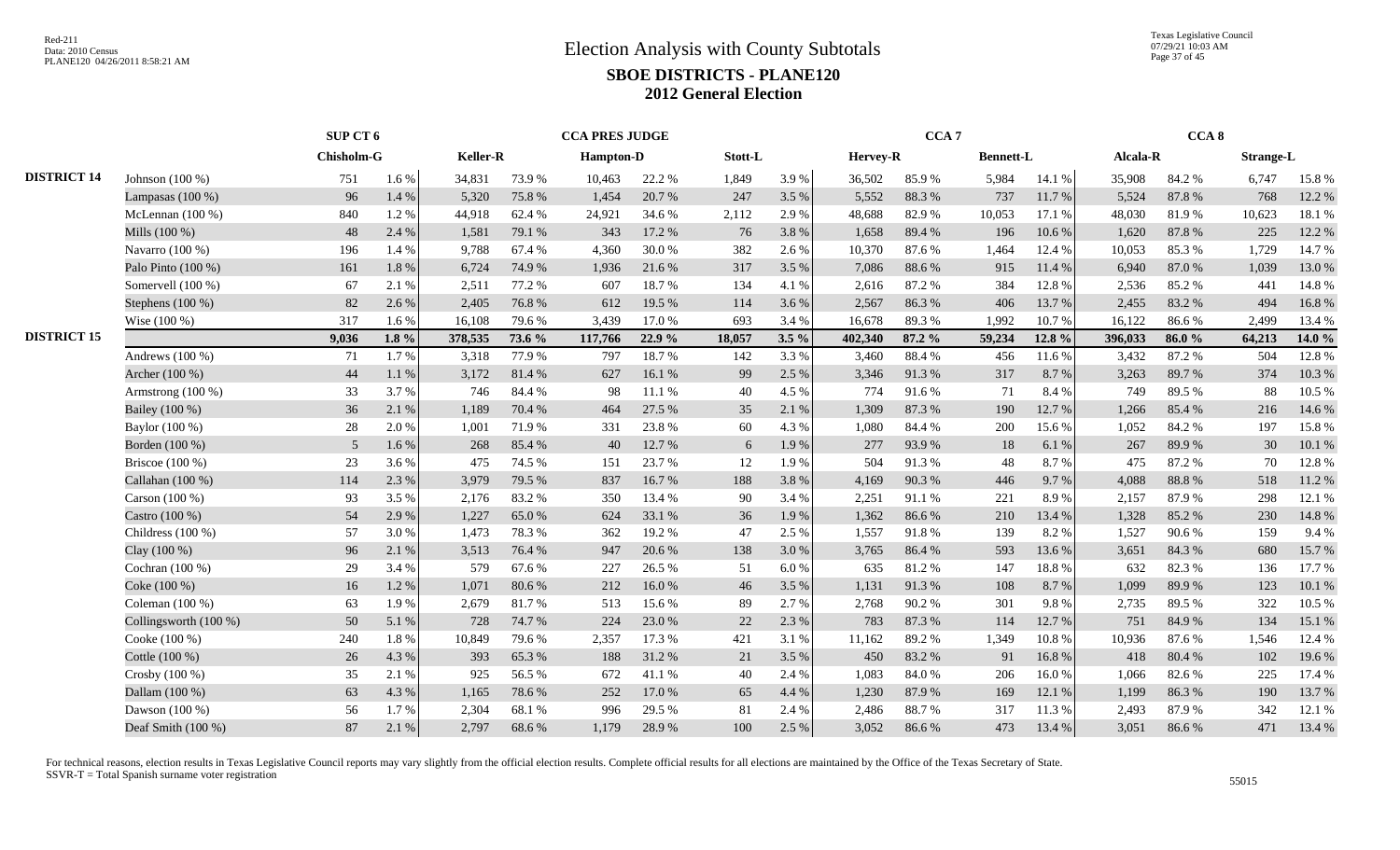|                    |                    |                 |        |         |         | <b>PRESIDENT</b> |           |                |           |                |           |        |        | <b>U.S. SEN</b> |        |                |       |
|--------------------|--------------------|-----------------|--------|---------|---------|------------------|-----------|----------------|-----------|----------------|-----------|--------|--------|-----------------|--------|----------------|-------|
|                    |                    | <b>Romney-R</b> |        | Obama-D |         | Johnson-L        |           | Stein-G        |           | Write-In-      |           | Cruz-R |        | Sadler-D        |        | Myers-L        |       |
| <b>DISTRICT 15</b> | Dickens (100 %)    | 793             | 77.8%  | 216     | 21.2%   | 9                | 0.9 %     |                | $0.1 \%$  | $\overline{0}$ | $0.0\,\%$ | 715    | 73.8%  | 236             | 24.4 % | 8              | 0.8%  |
|                    | Donley (100 %)     | 1,286           | 83.8%  | 226     | 14.7 %  | 20               | 1.3 %     | $\mathbf{1}$   | $0.1~\%$  |                | 0.1 %     | 1,211  | 80.7%  | 251             | 16.7%  | 29             | 1.9%  |
|                    | Fisher (100 %)     | 1,094           | 67.2%  | 512     | 31.4 %  | 18               | 1.1 %     | $\overline{4}$ | $0.2~\%$  | $\overline{0}$ | $0.0\%$   | 975    | 61.9%  | 559             | 35.5 % | 30             | 1.9%  |
|                    | Floyd (100 %)      | 1,523           | 73.0%  | 551     | 26.4 %  | 11               | $0.5\%$   | $\overline{0}$ | $0.0\%$   | $\overline{0}$ | 0.0 %     | 1,468  | 71.8%  | 545             | 26.7%  | 26             | 1.3 % |
|                    | Foard (100 %)      | 348             | 70.3%  | 140     | 28.3%   | 3                | 0.6 %     | $\overline{4}$ | $0.8~\%$  | $\overline{0}$ | $0.0\%$   | 287    | 61.9%  | 162             | 34.9%  | 11             | 2.4 % |
|                    | Gaines (100 %)     | 3,484           | 85.7%  | 535     | 13.2 %  | 30               | 0.7 %     | 17             | 0.4 %     | $\overline{0}$ | $0.0\,\%$ | 3,312  | 84.1 % | 546             | 13.9%  | 56             | 1.4 % |
|                    | Garza (100 %)      | 1,263           | 81.0%  | 279     | 17.9%   | 12               | $0.8~\%$  | 6              | 0.4%      | $\overline{0}$ | 0.0 %     | 1,209  | 80.9%  | 252             | 16.9%  | 28             | 1.9%  |
|                    | Gray (100 %)       | 6,443           | 87.2%  | 886     | 12.0 %  | 40               | $0.5\%$   | 20             | 0.3 %     | $\overline{0}$ | $0.0\,\%$ | 6,251  | 85.1 % | 943             | 12.8%  | 94             | 1.3 % |
|                    | Hale (100 %)       | 6,490           | 73.3 % | 2,243   | 25.3 %  | 95               | 1.1%      | 25             | 0.3 %     |                | 0.0 %     | 6,231  | 71.5 % | 2,266           | 26.0%  | 153            | 1.8 % |
|                    | Hall (100 %)       | 832             | 75.1 % | 265     | 23.9%   | 6                | $0.5\ \%$ | $\overline{5}$ | $0.5\%$   | $\overline{0}$ | 0.0 %     | 754    | 72.4 % | 262             | 25.2 % | 17             | 1.6%  |
|                    | Hansford $(100\%)$ | 1,788           | 91.1%  | 159     | 8.1%    | 11               | $0.6\%$   | $\overline{4}$ | $0.2 \%$  | $\overline{0}$ | $0.0\,\%$ | 1,722  | 90.1 % | 157             | 8.2%   | 23             | 1.2%  |
|                    | Hardeman (100 %)   | 1,176           | 78.7%  | 302     | 20.2 %  | 10               | 0.7 %     | $\tau$         | $0.5\%$   | $\overline{0}$ | 0.0 %     | 1,013  | 71.7%  | 352             | 24.9%  | 32             | 2.3 % |
|                    | Hartley $(100\%)$  | 1,708           | 89.2%  | 184     | $9.6\%$ | 20               | 1.0%      | -1             | 0.1%      |                | 0.1%      | 1,647  | 87.1 % | 215             | 11.4 % | 23             | 1.2%  |
|                    | Haskell (100 %)    | 1,424           | 70.7%  | 555     | 27.5 %  | 25               | 1.2%      | 8              | 0.4%      | 3              | 0.1%      | 1,243  | 64.3 % | 630             | 32.6 % | 40             | 2.1%  |
|                    | Hemphill $(100\%)$ | 1,298           | 86.0%  | 192     | 12.7 %  | 19               | 1.3%      | $\Omega$       | 0.0 %     | $\Omega$       | 0.0 %     | 1,256  | 86.0%  | 179             | 12.3 % | 21             | 1.4 % |
|                    | Hockley (100 %)    | 5,546           | 77.6 % | 1,486   | 20.8%   | 77               | 1.1%      | 17             | $0.2 \%$  | 18             | 0.3%      | 5,355  | 76.7%  | 1,384           | 19.8%  | 181            | 2.6 % |
|                    | Howard $(100\%)$   | 6,453           | 74.2 % | 2,110   | 24.3 %  | 102              | 1.2%      | 26             | 0.3%      | $\overline{0}$ | 0.0 %     | 6,169  | 72.8%  | 2,039           | 24.1 % | 200            | 2.4 % |
|                    | Hutchinson (100 %) | 6,804           | 85.8%  | 1,045   | 13.2 %  | 63               | $0.8\ \%$ | 14             | $0.2\%$   | 2              | 0.0 %     | 6,583  | 83.9%  | 1,056           | 13.5 % | 158            | 2.0%  |
|                    | Jones $(100\%)$    | 4,262           | 76.5%  | 1,226   | 22.0 %  | 64               | 1.1 %     | 15             | 0.3 %     | 7              | 0.1%      | 3,983  | 73.6 % | 1,286           | 23.7%  | 98             | 1.8%  |
|                    | Kent (100 %)       | 334             | 82.7 % | 66      | 16.3%   | $\mathcal{R}$    | 0.7 %     | $\mathbf{1}$   | $0.2 \%$  | $\Omega$       | 0.0 %     | 286    | 75.1 % | 85              | 22.3 % | 8              | 2.1 % |
|                    | King (100 %)       | 139             | 95.9%  | 5       | 3.4 %   |                  | 0.7 %     | $\overline{0}$ | $0.0\ \%$ | $\Omega$       | 0.0 %     | 117    | 95.9%  |                 | 3.3 %  | $\overline{1}$ | 0.8 % |
|                    | Know (100 %)       | 1,160           | 76.8%  | 332     | 22.0 %  | 17               | 1.1%      | $\mathbf{1}$   | 0.1 %     | $\overline{0}$ | $0.0\%$   | 1,046  | 71.5 % | 372             | 25.4 % | 32             | 2.2 % |
|                    | Lamb $(100\%)$     | 3,058           | 74.7%  | 998     | 24.4 %  | 30               | 0.7 %     | 5              | 0.1%      | 2              | $0.0\%$   | 2,979  | 74.7 % | 912             | 22.9%  | 82             | 2.1 % |
|                    | Lipscomb $(100\%)$ | 1,044           | 89.4%  | 119     | 10.2 %  | $\overline{4}$   | 0.3 %     | $\overline{1}$ | 0.1%      | $\overline{0}$ | 0.0 %     | 986    | 86.6%  | 135             | 11.9%  | 13             | 1.1%  |
|                    | Lubbock $(100\%)$  | 63,469          | 69.6%  | 26,271  | 28.8%   | 1,145            | 1.3%      | 261            | $0.3\ \%$ | 38             | $0.0\%$   | 62,650 | 69.7%  | 24,299          | 27.0%  | 2,229          | 2.5 % |
|                    | Lynn $(100\%)$     | 1,439           | 73.5 % | 506     | 25.8%   | -9               | $0.5\%$   | 3              | 0.2 %     |                | 0.1 %     | 1,365  | 71.5 % | 510             | 26.7%  | 26             | 1.4%  |
|                    | Martin (100 %)     | 1,368           | 84.2%  | 248     | 15.3 %  | 8                | $0.5\ \%$ | $\overline{0}$ | $0.0\ \%$ | $\overline{0}$ | $0.0\,\%$ | 1,333  | 84.3 % | 230             | 14.5 % | 11             | 0.7%  |
|                    | Midland (100 %)    | 35,689          | 79.8%  | 8,286   | 18.5 %  | 526              | 1.2%      | 85             | 0.2 %     | 112            | 0.3%      | 35,202 | 79.9%  | 7,826           | 17.8 % | 828            | 1.9%  |
|                    | Mitchell (100 %)   | 1,756           | 75.6%  | 538     | 23.2 %  | 18               | $0.8~\%$  | $\overline{4}$ | 0.2 %     | -7             | 0.3%      | 1,598  | 71.5 % | 569             | 25.5 % | 51             | 2.3 % |
|                    | Montague (100 %)   | 6,549           | 84.4 % | 1,116   | 14.4 %  | 79               | 1.0 %     | 3              | $0.0\ \%$ | 16             | 0.2 %     | 6,104  | 81.1 % | 1,225           | 16.3%  | 134            | 1.8 % |
|                    | Moore $(100\%)$    | 3,968           | 79.6%  | 964     | 19.3 %  | 45               | 0.9 %     | 8              | $0.2 \%$  | 2              | $0.0\,\%$ | 3,872  | 79.6%  | 872             | 17.9%  | 87             | 1.8 % |
|                    | Motley (100 %)     | 538             | 89.7%  | 55      | 9.2%    | 5                | $0.8\ \%$ |                | $0.2~\%$  |                | 0.2 %     | 473    | 85.8%  | 65              | 11.8%  | $\overline{7}$ | 1.3 % |
|                    |                    |                 |        |         |         |                  |           |                |           |                |           |        |        |                 |        |                |       |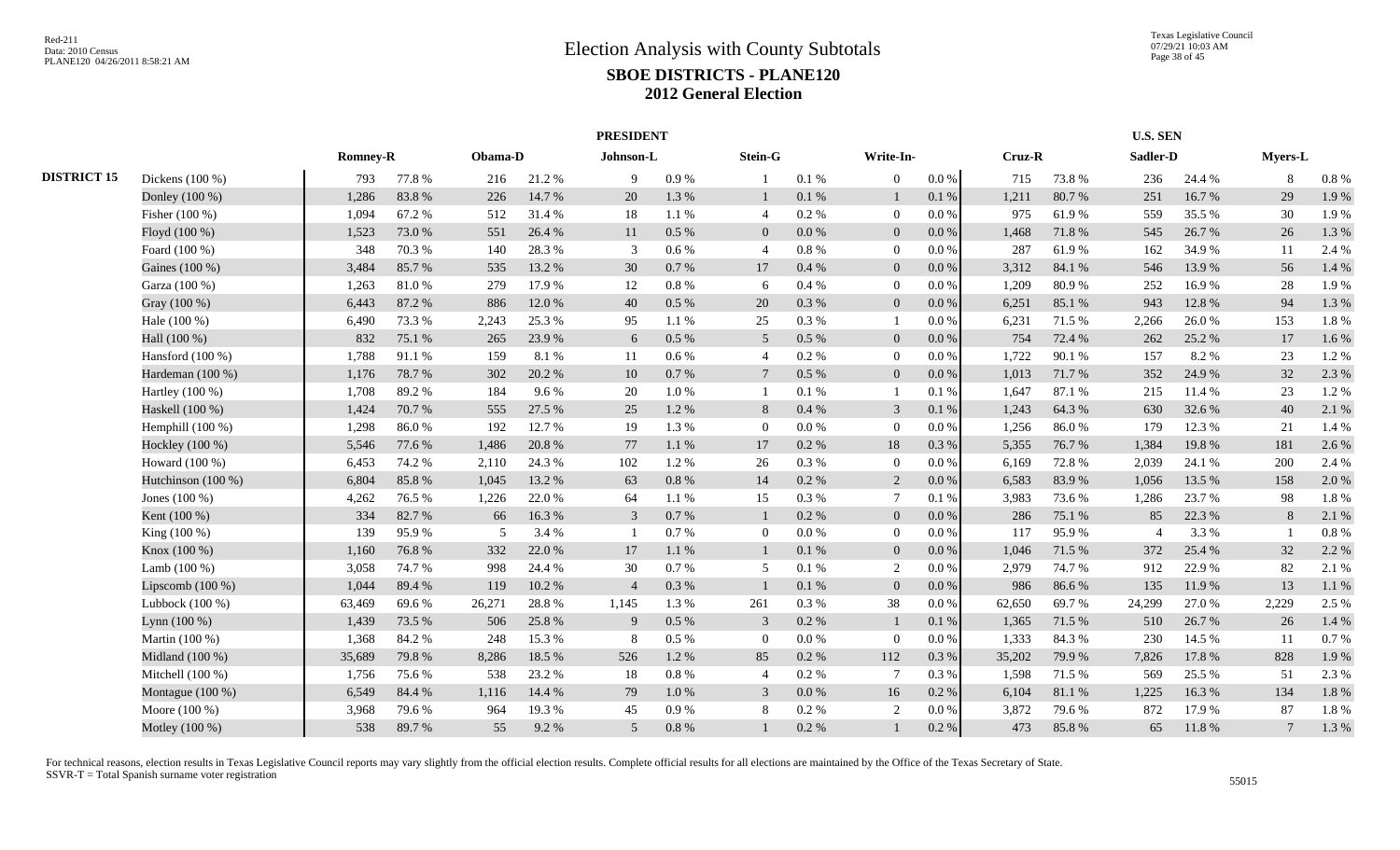|                    |                    | <b>U.S. SEN</b>  |           |                   |        |                | <b>RR COMM1</b> |        |       |                  |       |              |            | <b>RR COMM 2</b> |        |                |       |
|--------------------|--------------------|------------------|-----------|-------------------|--------|----------------|-----------------|--------|-------|------------------|-------|--------------|------------|------------------|--------|----------------|-------|
|                    |                    | <b>Collins-G</b> |           | <b>Craddick-R</b> |        | <b>Henry-D</b> |                 | Wall-L |       | <b>Kennedy-G</b> |       | Smitherman-R |            | Perez-L          |        | Wendel-G       |       |
| <b>DISTRICT 15</b> | Dickens (100 %)    | 10               | $1.0\ \%$ | 651               | 71.4 % | 228            | 25.0%           | 8      | 0.9%  | 25               | 2.7%  | 714          | 87.8%      | 63               | 7.7 %  | 36             | 4.4 % |
|                    | Donley (100 %)     | 10               | 0.7%      | 1,179             | 79.9%  | 238            | 16.1%           | 33     | 2.2 % | 25               | 1.7%  | 1,214        | 89.3%      | 115              | 8.5%   | 31             | 2.3 % |
|                    | Fisher (100 %)     | 10               | 0.6%      | 893               | 58.7%  | 578            | 38.0%           | 22     | 1.4 % | 29               | 1.9%  | 970          | 80.6%      | 182              | 15.1 % | 52             | 4.3%  |
|                    | Floyd (100 %)      | 5 <sup>5</sup>   | 0.2%      | 1,402             | 70.2%  | 552            | 27.7 %          | 20     | 1.0%  | 22               | 1.1 % | 1,497        | 88.9%      | 153              | 9.1%   | 34             | 2.0%  |
|                    | Foard (100 %)      | $\overline{4}$   | 0.9%      | 263               | 58.4%  | 180            | 40.0%           | 6      | 1.3 % |                  | 0.2%  | 306          | 86.0%      | 30               | 8.4%   | 20             | 5.6 % |
|                    | Gaines (100 %)     | 26               | 0.7%      | 3,275             | 83.5%  | 535            | 13.6 %          | 55     | 1.4 % | 59               | 1.5 % | 3,263        | 90.4 %     | 267              | 7.4 %  | 78             | 2.2 % |
|                    | Garza (100 %)      | 5                | 0.3%      | 1,142             | 77.9%  | 272            | 18.6%           | 22     | 1.5 % | 30               | 2.0%  | 1,176        | 87.3%      | 140              | 10.4 % | 31             | 2.3 % |
|                    | Gray (100 %)       | 54               | 0.7%      | 6,152             | 84.9%  | 884            | 12.2 %          | 92     | 1.3 % | 121              | 1.7%  | 6,277        | 92.3%      | 338              | 5.0%   | 186            | 2.7%  |
|                    | Hale (100 %)       | 63               | 0.7%      | 6,049             | 70.3%  | 2,247          | 26.1 %          | 163    | 1.9%  | 150              | 1.7%  | 6,303        | 84.1 %     | 990              | 13.2 % | 199            | 2.7 % |
|                    | Hall (100 %)       | 8                | 0.8%      | 709               | 70.5 % | 274            | 27.3 %          | 8      | 0.8%  | 14               | 1.4 % | 756          | 89.9%      | 61               | 7.3 %  | 24             | 2.9%  |
|                    | Hansford $(100\%)$ | 10               | 0.5 %     | 1,656             | 89.2%  | 160            | 8.6 %           | 15     | 0.8%  | 25               | 1.3%  | 1,649        | 94.3%      | 65               | 3.7 %  | 34             | 1.9%  |
|                    | Hardeman (100 %)   | 15               | 1.1 %     | 932               | 68.7%  | 369            | 27.2 %          | 21     | 1.5 % | 35               | 2.6%  | 1,037        | 85.9%      | 122              | 10.1 % | 48             | 4.0%  |
|                    | Hartley (100 %)    | 6                | 0.3%      | 1,596             | 86.0%  | 214            | 11.5 %          | 23     | 1.2%  | $22\,$           | 1.2%  | 1,606        | 91.6%      | 105              | $6.0%$ | 43             | 2.5 % |
|                    | Haskell (100 %)    | 21               | 1.1 %     | 1,133             | 61.6%  | 632            | 34.4 %          | 21     | 1.1%  | 53               | 2.9%  | 1,133        | 78.4%      | 232              | 16.1%  | 80             | 5.5 % |
|                    | Hemphill (100 %)   | 5                | 0.3%      | 1,202             | 84.6 % | 172            | 12.1 %          | 24     | 1.7 % | 22               | 1.5 % | 1,176        | 90.4%      | 93               | 7.1 %  | 32             | 2.5 % |
|                    | Hockley (100 %)    | 63               | 0.9%      | 5,170             | 75.7%  | 1,366          | 20.0%           | 137    | 2.0 % | 161              | 2.4 % | 5,231        | 82.5 %     | 924              | 14.6 % | 189            | 3.0%  |
|                    | Howard $(100\%)$   | 69               | 0.8%      | 6,038             | 72.0 % | 2,022          | 24.1 %          | 166    | 2.0 % | 157              | 1.9%  | 6,227        | 84.1 %     | 863              | 11.7 % | 312            | 4.2 % |
|                    | Hutchinson (100 %) | 45               | 0.6 %     | 6,408             | 82.7%  | 1,090          | 14.1 %          | 146    | 1.9%  | 108              | 1.4 % | 6,489        | 90.3%      | 511              | 7.1 %  | 188            | 2.6%  |
|                    | Jones $(100\%)$    | 48               | 0.9%      | 3,842             | 71.9%  | 1,304          | 24.4 %          | 94     | 1.8%  | 103              | 1.9%  | 4,025        | 84.5 %     | 541              | 11.4 % | 195            | 4.1 % |
|                    | Kent (100 %)       | $\overline{2}$   | $0.5\%$   | 267               | 72.2 % | 87             | 23.5 %          | 8      | 2.2%  | 8                | 2.2 % | 273          | 84.0%      | 40               | 12.3 % | 12             | 3.7%  |
|                    | King (100 %)       | $\Omega$         | 0.0 %     | 110               | 90.9%  | 9              | 7.4 %           |        | 0.8%  |                  | 0.8 % | 106          | 96.4%      |                  | 2.7 %  | $\overline{1}$ | 0.9%  |
|                    | Know (100 %)       | 12               | 0.8%      | 970               | 68.2%  | 398            | 28.0%           | 33     | 2.3 % | 21               | 1.5 % | 1,015        | 82.4 %     | 168              | 13.6 % | 49             | 4.0%  |
|                    | Lamb $(100\%)$     | 14               | 0.4%      | 2,829             | 72.4 % | 935            | 23.9%           | 58     | 1.5 % | 87               | 2.2 % | 2,906        | 82.4 %     | 520              | 14.7 % | 102            | 2.9%  |
|                    | Lipscomb $(100\%)$ | 5 <sup>5</sup>   | 0.4%      | 967               | 85.7%  | 136            | 12.0%           | 10     | 0.9%  | 16               | 1.4 % | 985          | 93.5%      | 43               | 4.1 %  | 26             | 2.5 % |
|                    | Lubbock (100 %)    | 751              | 0.8%      | 61,330            | 69.3%  | 23,182         | 26.2%           | 2,201  | 2.5 % | 1,799            | 2.0%  | 63,129       | 80.2%      | 11,193           | 14.2 % | 4,435          | 5.6%  |
|                    | Lynn (100 %)       | $8\,$            | 0.4%      | 1,294             | 69.5 % | 514            | 27.6 %          | 25     | 1.3 % | 28               | 1.5 % | 1,358        | 84.8%      | 205              | 12.8 % | 39             | 2.4 % |
|                    | Martin (100 %)     | $\tau$           | 0.4 %     | 1,196             | 76.4%  | 308            | 19.7%           | 26     | 1.7%  | 36               | 2.3 % | 1,310        | 89.9%      | 115              | 7.9%   | 32             | 2.2 % |
|                    | Midland $(100\%)$  | 224              | $0.5\%$   | 34,370            | 78.5 % | 7,830          | 17.9 %          | 1,011  | 2.3 % | 555              | 1.3 % | 35,197       | 88.7%      | 3,336            | 8.4 %  | 1,154          | 2.9%  |
|                    | Mitchell $(100\%)$ | 17               | 0.8%      | 1,498             | 69.5 % | 565            | 26.2%           | 41     | 1.9%  | 52               | 2.4 % | 1,542        | $80.0\ \%$ | 297              | 15.4 % | 88             | 4.6%  |
|                    | Montague (100 %)   | 64               | 0.9%      | 5,944             | 80.0%  | 1,198          | 16.1%           | 135    | 1.8%  | 149              | 2.0%  | 6,056        | 89.5%      | 448              | 6.6 %  | 259            | 3.8%  |
|                    | Moore (100 %)      | 36               | 0.7%      | 3,766             | 78.5%  | 902            | 18.8%           | 55     | 1.1 % | 75               | 1.6%  | 3,835        | 88.4%      | 385              | 8.9%   | 120            | 2.8%  |
|                    | Motley (100 %)     | 6                | 1.1%      | 445               | 84.9%  | 67             | 12.8 %          | 3      | 0.6 % | 9                | 1.7 % | 453          | 95.8%      | 11               | 2.3 %  | 9              | 1.9%  |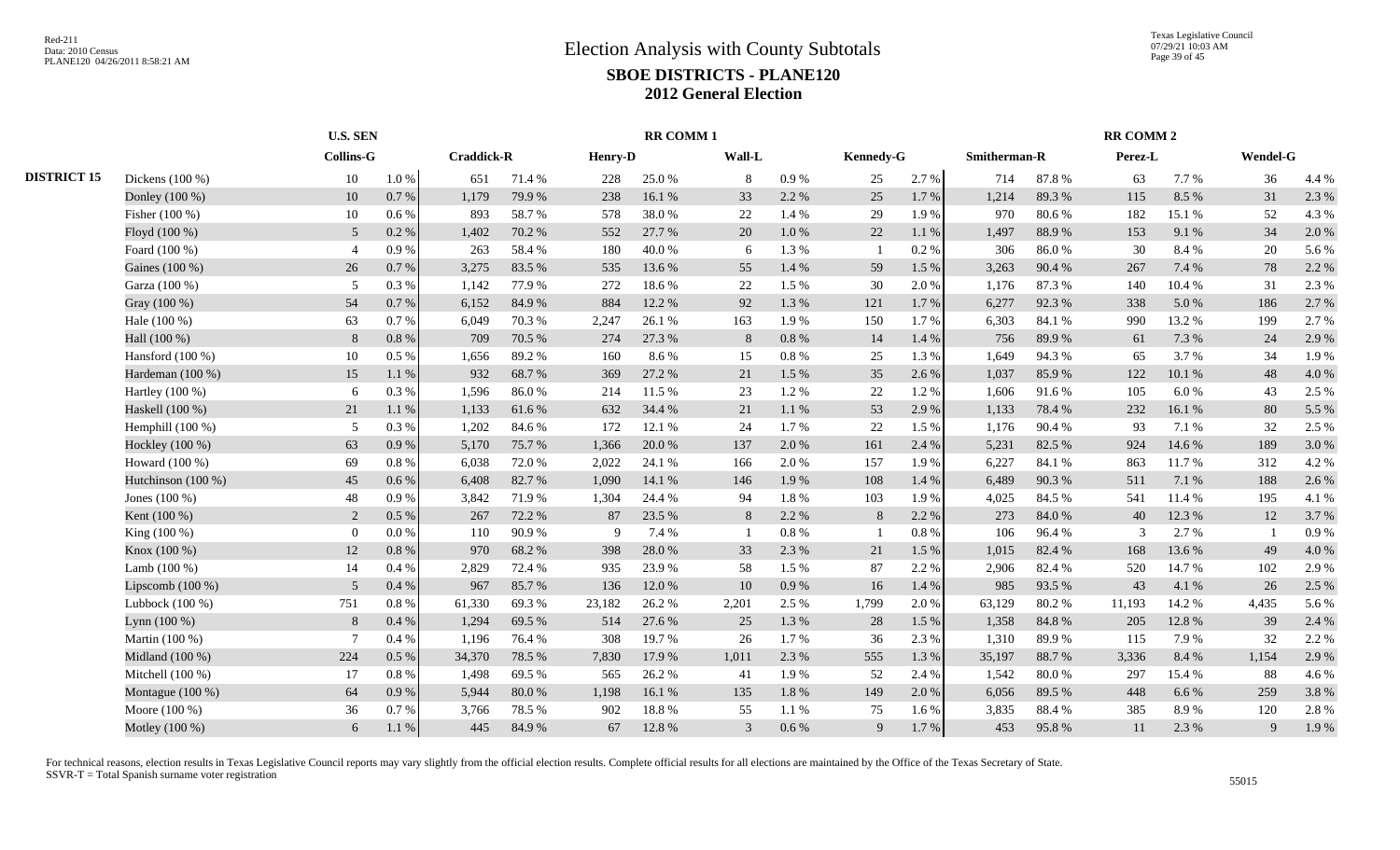Texas Legislative Council 07/29/21 10:03 AM Page 40 of 45

|                    |                    | <b>SUP CT 2</b> |        |           |          |          | <b>SUP CT 4</b> |          |        |                |       |         | SUP CT 6 |             |        |                 |       |
|--------------------|--------------------|-----------------|--------|-----------|----------|----------|-----------------|----------|--------|----------------|-------|---------|----------|-------------|--------|-----------------|-------|
|                    |                    | Willett-R       |        | Koelsch-L |          | Devine-R |                 | Oxford-L |        | Waterbury-G    |       | Hecht-R |          | Petty-D     |        | $Ash-L$         |       |
| <b>DISTRICT 15</b> | Dickens (100 %)    | 715             | 91.2%  | 69        | $8.8~\%$ | 675      | 86.2%           | 68       | 8.7%   | 40             | 5.1 % | 607     | 68.4%    | 246         | 27.7 % | 15              | 1.7%  |
|                    | Donley (100 %)     | 1,232           | 91.1%  | 121       | 8.9%     | 1,200    | 88.3%           | 121      | 8.9%   | 38             | 2.8%  | 1,083   | 74.7%    | 253         | 17.5 % | 50              | 3.5 % |
|                    | Fisher (100 %)     | 1,013           | 84.5 % | 186       | 15.5 %   | 987      | 82.0%           | 176      | 14.6 % | 41             | 3.4 % | 836     | 56.2%    | 587         | 39.4 % | 41              | 2.8%  |
|                    | Floyd (100 %)      | 1,478           | 91.8%  | 132       | 8.2%     | 1,426    | 89.4%           | 133      | 8.3%   | 36             | 2.3 % | 1,325   | 67.6%    | 565         | 28.8%  | 34              | 1.7%  |
|                    | Foard (100 %)      | 305             | 90.0%  | 34        | 10.0%    | 298      | 87.4%           | 28       | 8.2%   | 15             | 4.4 % | 256     | 58.0%    | 165         | 37.4 % | 12              | 2.7 % |
|                    | Gaines (100 %)     | 3,363           | 93.9%  | 220       | 6.1 %    | 3,309    | 92.0%           | 214      | 6.0%   | 72             | 2.0 % | 3,088   | 80.0%    | 637         | 16.5 % | 95              | 2.5 % |
|                    | Garza (100 %)      | 1,207           | 91.0%  | 120       | 9.0%     | 1.161    | 88.6%           | 114      | 8.7%   | 36             | 2.7 % | 1,065   | 74.5 %   | 299         | 20.9%  | 44              | 3.1 % |
|                    | Gray (100 %)       | 6,369           | 94.4 % | 381       | 5.6 %    | 6,193    | 92.0%           | 360      | 5.3 %  | 178            | 2.6 % | 5,951   | 82.7%    | 941         | 13.1 % | 165             | 2.3 % |
|                    | Hale (100 %)       | 6,602           | 89.1%  | 811       | 10.9%    | 6,461    | 86.4%           | 751      | 10.0%  | 262            | 3.5 % | 5,796   | 68.0%    | 2,354       | 27.6%  | 250             | 2.9%  |
|                    | Hall (100 %)       | 764             | 92.0%  | 66        | 8.0%     | 728      | $88.0\ \%$      | 67       | 8.1 %  | 32             | 3.9%  | 623     | 65.0%    | 278         | 29.0%  | 21              | 2.2 % |
|                    | Hansford $(100\%)$ | 1,661           | 96.7%  | 56        | 3.3 %    | 1,632    | 94.1%           | 59       | 3.4 %  | 43             | 2.5 % | 1,561   | 86.4%    | 170         | 9.4%   | 32              | 1.8%  |
|                    | Hardeman (100 %)   | 1,070           | 89.0%  | 132       | 11.0%    | 1,019    | 83.5%           | 144      | 11.8 % | 57             | 4.7 % | 890     | 66.1%    | 380         | 28.2 % | 47              | 3.5 % |
|                    | Hartley (100 %)    | 1,657           | 94.3%  | 101       | 5.7 %    | 1,605    | 91.5 %          | 110      | 6.3%   | 40             | 2.3 % | 1,509   | 82.1 %   | 249         | 13.6 % | 42              | 2.3 % |
|                    | Haskell (100 %)    | 1,299           | 85.1%  | 227       | 14.9 %   | 1,195    | 77.3 %          | 276      | 17.9%  | 74             | 4.8%  | 1,018   | 57.4 %   | 663         | 37.4 % | 55              | 3.1 % |
|                    | Hemphill $(100\%)$ | 1,209           | 93.4 % | 85        | 6.6%     | 1,166    | 89.9%           | 89       | 6.9%   | 42             | 3.2 % | 1,088   | 79.4 %   | 184         | 13.4 % | 43              | 3.1 % |
|                    | Hockley (100 %)    | 5,484           | 87.0%  | 817       | 13.0 %   | 5,264    | 83.6%           | 819      | 13.0%  | 214            | 3.4 % | 4,716   | 70.2%    | 1,537       | 22.9%  | 296             | 4.4 % |
|                    | Howard $(100\%)$   | 6,472           | 88.1%  | 877       | 11.9%    | 6,249    | 84.8%           | 820      | 11.1 % | 303            | 4.1 % | 5,674   | 68.6%    | 2,160       | 26.1 % | 273             | 3.3 % |
|                    | Hutchinson (100 %) | 6,660           | 92.7%  | 522       | 7.3 %    | 6.474    | 90.2%           | 497      | 6.9%   | 210            | 2.9 % | 6,049   | 78.8%    | 1,198       | 15.6%  | 220             | 2.9%  |
|                    | Jones $(100\%)$    | 4,174           | 88.3%  | 551       | 11.7 %   | 4,034    | 84.8%           | 527      | 11.1 % | 195            | 4.1%  | 3,654   | 69.0%    | 1,381       | 26.1%  | 170             | 3.2%  |
|                    | Kent (100 %)       | 294             | 89.6%  | 34        | 10.4 %   | 282      | 85.7%           | 36       | 10.9%  | 11             | 3.3%  | 247     | 67.9%    | 92          | 25.3 % | 15              | 4.1%  |
|                    | King (100 %)       | 109             | 98.2%  | 2         | 1.8%     | 110      | 98.2%           | 2        | 1.8%   | $\overline{0}$ | 0.0 % | 104     | 91.2%    | $\mathbf Q$ | 7.9%   |                 | 0.9%  |
|                    | Knox (100 %)       | 1,063           | 87.3%  | 154       | 12.7 %   | 1,011    | 83.4%           | 159      | 13.1 % | 42             | 3.5 % | 909     | 65.2%    | 397         | 28.5 % | 63              | 4.5 % |
|                    | Lamb $(100\%)$     | 3,062           | 87.6%  | 432       | 12.4 %   | 2,926    | 84.1 %          | 454      | 13.1 % | 98             | 2.8%  | 2,605   | 68.1%    | 1,012       | 26.4 % | 126             | 3.3 % |
|                    | Lipscomb $(100\%)$ | 990             | 95.4%  | 48        | 4.6 %    | 957      | 92.2 %          | 48       | 4.6 %  | 33             | 3.2 % | 924     | 84.2 %   | 140         | 12.8%  | 20              | 1.8%  |
|                    | Lubbock $(100\%)$  | 65,432          | 84.1 % | 12,387    | 15.9%    | 63,275   | 80.8%           | 10,729   | 13.7%  | 4,349          | 5.6 % | 58,899  | 66.6%    | 24,808      | 28.1 % | 3,291           | 3.7%  |
|                    | Lynn (100 %)       | 1,419           | 89.3%  | 170       | 10.7%    | 1,349    | 85.4%           | 183      | 11.6 % | 47             | 3.0%  | 1,180   | 64.4 %   | 560         | 30.6%  | 49              | 2.7 % |
|                    | Martin (100 %)     | 1,347           | 94.9%  | 72        | 5.1 %    | 1,307    | 92.4 %          | 72       | 5.1 %  | 35             | 2.5 % | 1,224   | 79.4 %   | 265         | 17.2 % | 37              | 2.4 % |
|                    | Midland $(100\%)$  | 35,767          | 90.8%  | 3,612     | 9.2 %    | 34,871   | 88.4%           | 3,300    | 8.4 %  | 1,274          | 3.2 % | 33,006  | 76.4 %   | 8,324       | 19.3%  | 1,425           | 3.3 % |
|                    | Mitchell (100 %)   | 1,652           | 86.8%  | 252       | 13.2 %   | 1,585    | 82.5 %          | 253      | 13.2 % | 83             | 4.3 % | 1,370   | 64.7%    | 622         | 29.4 % | 73              | 3.4 % |
|                    | Montague (100 %)   | 6,268           | 92.8%  | 485       | 7.2 %    | 6,048    | 89.6%           | 452      | 6.7%   | 248            | 3.7%  | 5,670   | 77.6 %   | 1,310       | 17.9%  | 204             | 2.8%  |
|                    | Moore (100 %)      | 3,981           | 92.9%  | 306       | 7.1 %    | 3,847    | 89.2%           | 314      | 7.3 %  | 150            | 3.5 % | 3,548   | 74.5 %   | 987         | 20.7%  | 98              | 2.1 % |
|                    | Motley (100 %)     | 461             | 97.3%  | 13        | 2.7%     | 447      | 95.1%           | 14       | 3.0%   | 9              | 1.9%  | 415     | 82.7%    | 72          | 14.3 % | $5\overline{)}$ | 1.0%  |
|                    |                    |                 |        |           |          |          |                 |          |        |                |       |         |          |             |        |                 |       |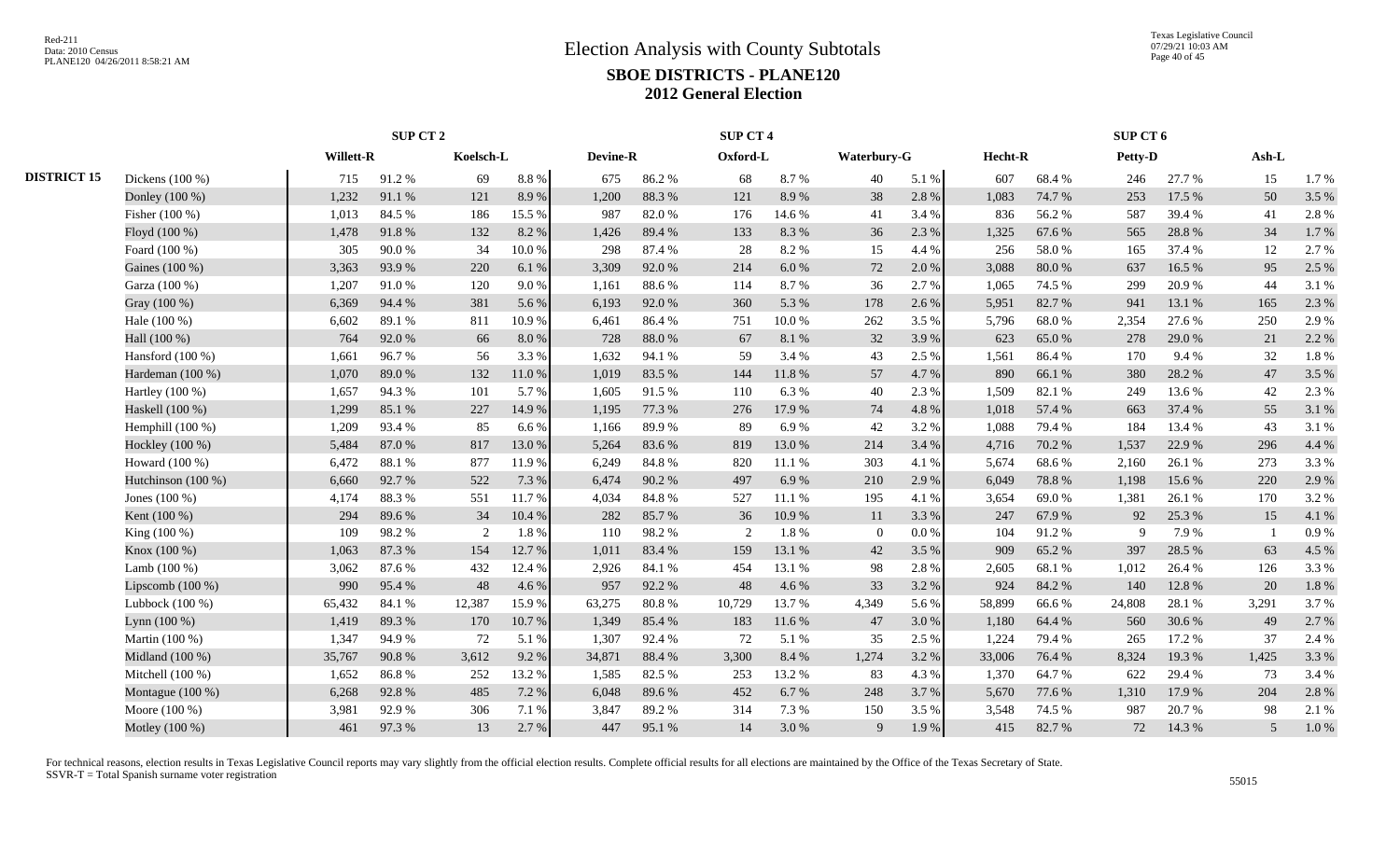Texas Legislative Council 07/29/21 10:03 AM Page 41 of 45

|                    |                      | SUP CT 6   |       |                 |        | <b>CCA PRES JUDGE</b> |        |         |       |          | CCA <sub>7</sub> |                  |        |          | CCA <sub>8</sub> |                  |        |
|--------------------|----------------------|------------|-------|-----------------|--------|-----------------------|--------|---------|-------|----------|------------------|------------------|--------|----------|------------------|------------------|--------|
|                    |                      | Chisholm-G |       | <b>Keller-R</b> |        | <b>Hampton-D</b>      |        | Stott-L |       | Hervey-R |                  | <b>Bennett-L</b> |        | Alcala-R |                  | <b>Strange-L</b> |        |
| <b>DISTRICT 15</b> | Dickens $(100\%)$    | 20         | 2.3 % | 630             | 71.3%  | 235                   | 26.6%  | 18      | 2.0%  | 688      | 88.7%            | 88               | 11.3 % | 658      | 85.1 %           | 115              | 14.9 % |
|                    | Donley (100 %)       | 63         | 4.3 % | 1,131           | 78.7%  | 255                   | 17.7 % | 51      | 3.5 % | 1,194    | 88.8%            | 150              | 11.2%  | 1,144    | 85.2%            | 198              | 14.8 % |
|                    | Fisher (100 %)       | 24         | 1.6 % | 869             | 58.4%  | 574                   | 38.6%  | 44      | 3.0%  | 960      | 80.5%            | 233              | 19.5 % | 941      | 79.7%            | 239              | 20.3 % |
|                    | Floyd (100 %)        | 35         | 1.8%  | 1,364           | 69.4%  | 561                   | 28.5 % | 41      | 2.1 % | 1,460    | 89.5%            | 171              | 10.5 % | 1,434    | 88.2%            | 191              | 11.8%  |
|                    | Foard (100 %)        | 8          | 1.8%  | 269             | 61.4%  | 158                   | 36.1%  | 11      | 2.5 % | 296      | 88.6%            | 38               | 11.4 % | 297      | 87.6%            | 42               | 12.4 % |
|                    | Gaines (100 %)       | 41         | 1.1%  | 3,165           | 82.2 % | 578                   | 15.0%  | 107     | 2.8%  | 3,284    | 92.7%            | 257              | 7.3 %  | 3,241    | 91.5%            | 302              | 8.5 %  |
|                    | Garza (100 %)        | 21         | 1.5 % | 1,096           | 76.6%  | 288                   | 20.1 % | 46      | 3.2%  | 1,169    | 88.8%            | 147              | 11.2%  | 1,116    | 86.4%            | 176              | 13.6%  |
|                    | Gray (100 %)         | 136        | 1.9%  | 6,054           | 84.3%  | 948                   | 13.2 % | 180     | 2.5 % | 6,240    | 92.8%            | 483              | 7.2 %  | 6,161    | 91.7%            | 559              | 8.3%   |
|                    | Hale (100 %)         | 128        | 1.5 % | 5,941           | 69.7%  | 2,338                 | 27.4 % | 249     | 2.9%  | 6,491    | 88.0%            | 885              | 12.0%  | 6,334    | 86.5%            | 988              | 13.5 % |
|                    | Hall (100 %)         | 37         | 3.9%  | 648             | 67.6%  | 287                   | 29.9%  | 24      | 2.5 % | 732      | 89.2%            | 89               | 10.8 % | 690      | 85.4%            | 118              | 14.6 % |
|                    | Hansford $(100\%)$   | 43         | 2.4 % | 1,590           | 88.5 % | 167                   | 9.3%   | 40      | 2.2 % | 1,620    | 94.1 %           | 101              | 5.9%   | 1,524    | 92.1 %           | 131              | 7.9 %  |
|                    | Hardeman (100 %)     | 30         | 2.2 % | 926             | 69.2%  | 376                   | 28.1 % | 36      | 2.7%  | 1,045    | 85.9%            | 172              | 14.1 % | 996      | 82.5 %           | 212              | 17.5 % |
|                    | Hartley (100 %)      | 37         | 2.0 % | 1,548           | 84.6%  | 225                   | 12.3 % | 57      | 3.1 % | 1,605    | 92.0%            | 139              | 8.0%   | 1,569    | 90.2%            | 170              | 9.8%   |
|                    | Haskell (100 %)      | 37         | 2.1 % | 1,075           | 62.0%  | 600                   | 34.6 % | 59      | 3.4 % | 1,220    | 80.0%            | 305              | 20.0%  | 1,193    | 78.4 %           | 328              | 21.6%  |
|                    | Hemphill $(100\%)$   | 56         | 4.1 % | 1,136           | 83.5 % | 179                   | 13.2 % | 46      | 3.4 % | 1,175    | 91.4%            | 111              | 8.6%   | 1,130    | 89.2%            | 137              | 10.8%  |
|                    | Hockley (100 %)      | 171        | 2.5 % | 4,839           | 72.0%  | 1,432                 | 21.3%  | 447     | 6.7%  | 5,264    | 83.8%            | 1,017            | 16.2%  | 5,101    | 81.3%            | 1,175            | 18.7%  |
|                    | Howard (100 %)       | 167        | 2.0%  | 5,892           | 71.2%  | 2,079                 | 25.1 % | 307     | 3.7%  | 6,281    | 85.7%            | 1,047            | 14.3 % | 6.208    | 84.8%            | 1,115            | 15.2 % |
|                    | Hutchinson $(100\%)$ | 207        | 2.7%  | 6,289           | 81.9%  | 1,142                 | 14.9 % | 246     | 3.2%  | 6,516    | 90.9%            | 653              | 9.1 %  | 6,381    | 89.2%            | 770              | 10.8%  |
|                    | Jones (100 %)        | 91         | 1.7%  | 3,751           | 70.7%  | 1,340                 | 25.3 % | 211     | 4.0%  | 4,071    | 86.1%            | 658              | 13.9%  | 3,962    | 84.0%            | 753              | 16.0%  |
|                    | Kent (100 %)         | 10         | 2.7 % | 257             | 71.4 % | 83                    | 23.1 % | 20      | 5.6%  | 273      | 84.5 %           | 50               | 15.5 % | 256      | 79.0%            | 68               | 21.0%  |
|                    | King (100 %)         | $\Omega$   | 0.0 % | 101             | 91.0%  | 7                     | 6.3%   | 3       | 2.7%  | 105      | 96.3%            | $\overline{4}$   | 3.7 %  | 103      | 97.2%            | $\mathcal{R}$    | 2.8%   |
|                    | Knox (100 %)         | 26         | 1.9%  | 959             | 69.1 % | 380                   | 27.4 % | 48      | 3.5%  | 1,024    | 84.8%            | 184              | 15.2 % | 981      | 82.6%            | 206              | 17.4 % |
|                    | Lamb $(100\%)$       | 84         | 2.2 % | 2,695           | 70.4 % | 1,012                 | 26.4 % | 123     | 3.2%  | 2,941    | 84.5 %           | 541              | 15.5 % | 2,871    | 82.6%            | 606              | 17.4 % |
|                    | Lipscomb $(100\%)$   | 13         | 1.2%  | 933             | 85.1%  | 136                   | 12.4 % | 27      | 2.5 % | 968      | 94.5 %           | 56               | 5.5 %  | 955      | 93.1 %           | 71               | 6.9%   |
|                    | Lubbock $(100\%)$    | 1,384      | 1.6 % | 59,934          | 68.0%  | 24,683                | 28.0%  | 3,468   | 3.9%  | 64,086   | 82.6 %           | 13,476           | 17.4 % | 63,261   | 81.8%            | 14,029           | 18.2%  |
|                    | Lynn $(100\%)$       | 42         | 2.3 % | 1,219           | 67.1 % | 536                   | 29.5 % | 61      | 3.4 % | 1,351    | 86.1%            | 219              | 13.9%  | 1,283    | 82.4 %           | 274              | 17.6 % |
|                    | Martin (100 %)       | 15         | 1.0%  | 1,253           | 81.4%  | 252                   | 16.4%  | 34      | 2.2 % | 1,305    | 92.6%            | 105              | 7.4 %  | 1,295    | 91.6%            | 118              | 8.4%   |
|                    | Midland (100 %)      | 430        | 1.0%  | 33,671          | 78.1 % | 7,946                 | 18.4%  | 1,514   | 3.5 % | 35,153   | 89.6%            | 4,083            | 10.4 % | 34,602   | 88.4%            | 4,550            | 11.6 % |
|                    | Mitchell (100 %)     | 54         | 2.5 % | 1,410           | 66.9%  | 610                   | 28.9%  | 88      | 4.2%  | 1,551    | 82.1 %           | 339              | 17.9%  | 1,500    | 78.7%            | 405              | 21.3%  |
|                    | Montague (100 %)     | 119        | 1.6%  | 5,788           | 79.4%  | 1,260                 | 17.3 % | 246     | 3.4 % | 6,079    | 90.6%            | 630              | 9.4 %  | 5,963    | 89.3%            | 714              | 10.7%  |
|                    | Moore (100 %)        | 129        | 2.7%  | 3,673           | 77.2 % | 957                   | 20.1 % | 130     | 2.7%  | 3,895    | 91.3%            | 372              | 8.7%   | 3,850    | 90.1 %           | 423              | 9.9%   |
|                    | Motley (100 %)       | 10         | 2.0%  | 415             | 82.7%  | 75                    | 14.9%  | 12      | 2.4 % | 442      | 95.9%            | 19               | 4.1 %  | 431      | 94.3%            | 26               | 5.7%   |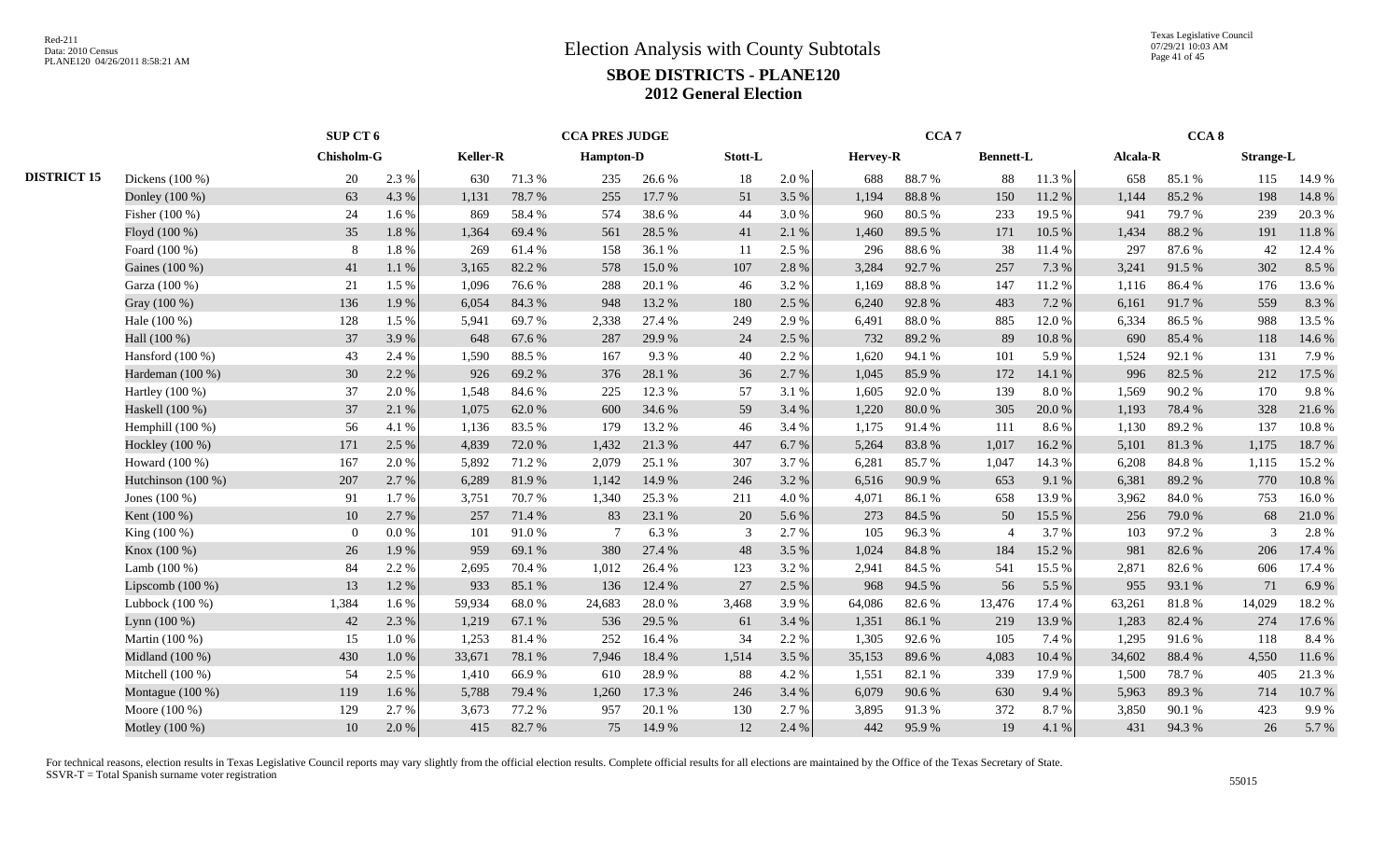Texas Legislative Council 07/29/21 10:03 AM Page 42 of 45

|                    |                      |                 |        |         |        | <b>PRESIDENT</b> |          |                |         |                |           |        |        | <b>U.S. SEN</b> |        |                |       |
|--------------------|----------------------|-----------------|--------|---------|--------|------------------|----------|----------------|---------|----------------|-----------|--------|--------|-----------------|--------|----------------|-------|
|                    |                      | <b>Romney-R</b> |        | Obama-D |        | Johnson-L        |          | <b>Stein-G</b> |         | Write-In-      |           | Cruz-R |        | Sadler-D        |        | <b>Myers-L</b> |       |
| <b>DISTRICT 15</b> | Nolan (100 %)        | 3,282           | 71.7%  | 1,216   | 26.6 % | 63               | 1.4 %    | 11             | 0.2 %   | 3              | 0.1%      | 3,001  | 67.0 % | 1,309           | 29.2 % | 112            | 2.5 % |
|                    | Ochiltree $(100\%)$  | 2,719           | 90.8%  | 253     | 8.5 %  | 15               | $0.5\%$  | $\overline{4}$ | 0.1%    | 2              | 0.1%      | 2,670  | 90.6%  | 230             | 7.8%   | 29             | 1.0%  |
|                    | Oldham (100 %)       | 786             | 90.9%  | 71      | 8.2%   | 8                | 0.9%     | $\theta$       | 0.0 %   | $\Omega$       | 0.0 %     | 744    | 87.7%  | 80              | 9.4 %  | 19             | 2.2 % |
|                    | Parmer (100 %)       | 2,005           | 78.7%  | 528     | 20.7 % | 9                | 0.4%     | 3              | 0.1%    | 2              | 0.1%      | 1,964  | 78.3%  | 498             | 19.9%  | 33             | 1.3 % |
|                    | Potter $(100\%)$     | 18,918          | 71.4 % | 7,126   | 26.9%  | 327              | 1.2%     | 72             | 0.3%    | 65             | 0.2%      | 18,557 | 71.2 % | 6.724           | 25.8%  | 551            | 2.1 % |
|                    | Randall (100 %)      | 41,447          | 83.4 % | 7,574   | 15.2 % | 545              | 1.1%     | 125            | 0.3%    | 5 <sup>5</sup> | $0.0\,\%$ | 40,815 | 82.7%  | 7,256           | 14.7 % | 968            | 2.0 % |
|                    | Roberts (100 %)      | 468             | 92.1 % | 33      | 6.5%   |                  | 0.8%     |                | 0.4%    |                | 0.2%      | 452    | 91.1 % | 32              | 6.5 %  | 10             | 2.0 % |
|                    | Runnels (100 %)      | 3,104           | 84.6 % | 519     | 14.1 % | 35               | 1.0%     | 10             | 0.3%    | $\overline{0}$ | $0.0\,\%$ | 2,935  | 81.6%  | 577             | 16.0%  | 61             | 1.7%  |
|                    | Scurry (100 %)       | 4,124           | 82.0%  | 838     | 16.7 % | 42               | $0.8 \%$ | 23             | 0.5%    | $\overline{0}$ | 0.0 %     | 3,881  | 79.6%  | 851             | 17.5 % | 94             | 1.9%  |
|                    | Shackelford (100 %)  | 1,218           | 89.4%  | 131     | 9.6%   | 12               | 0.9%     | $\overline{2}$ | 0.1%    | $\overline{0}$ | $0.0\,\%$ | 1,162  | 86.9%  | 152             | 11.4 % | 15             | 1.1 % |
|                    | Sherman $(100\%)$    | 908             | 87.4 % | 121     | 11.6 % | 9                | 0.9%     | $\Omega$       | 0.0 %   |                | 0.1%      | 855    | 85.8%  | 117             | 11.7 % | 16             | 1.6%  |
|                    | Sterling $(100\%)$   | 431             | 92.7%  | 30      | 6.5 %  | 3                | 0.6%     |                | 0.2%    | $\overline{0}$ | 0.0 %     | 399    | 87.7 % | 49              | 10.8%  | 5              | 1.1 % |
|                    | Stonewall $(100\%)$  | 507             | 75.1 % | 160     | 23.7 % | 5                | 0.7%     | 3              | 0.4%    | $\overline{0}$ | 0.0 %     | 409    | 63.6 % | 213             | 33.1 % | 15             | 2.3 % |
|                    | Swisher $(100\%)$    | 1,655           | 72.8%  | 579     | 25.5 % | 24               | 1.1%     | 8              | 0.4%    | 8              | 0.4%      | 1,539  | 69.2%  | 625             | 28.1 % | 39             | 1.8%  |
|                    | Taylor (100 %)       | 32,904          | 76.1 % | 9,750   | 22.5 % | 476              | 1.1%     | 118            | 0.3 %   | 15             | 0.0 %     | 32,168 | 75.2 % | 9,392           | 22.0 % | 944            | 2.2 % |
|                    | Terry (100 %)        | 2,602           | 70.2 % | 1,059   | 28.6%  | 39               | $1.1\%$  |                | 0.2 %   | $\overline{0}$ | $0.0\,\%$ | 2,530  | 71.5 % | 915             | 25.9%  | 66             | 1.9%  |
|                    | Throckmorton (100 %) | 700             | 86.1%  | 109     | 13.4 % | $\theta$         | $0.0\%$  |                | $0.5\%$ | $\overline{0}$ | 0.0 %     | 603    | 79.8%  | 130             | 17.2 % | 17             | 2.2 % |
|                    | Tom Green (100 %)    | 26,876          | 73.2 % | 9,293   | 25.3 % | 450              | 1.2%     | 84             | $0.2\%$ | 14             | $0.0\,\%$ | 25,920 | 71.6 % | 9,039           | 25.0 % | 943            | 2.6 % |
|                    | Wheeler $(100\%)$    | 1,878           | 88.3%  | 232     | 10.9%  | 16               | 0.8 %    |                | 0.1%    | $\overline{0}$ | 0.0 %     | 1,744  | 85.4 % | 266             | 13.0 % | 17             | 0.8%  |
|                    | Wichita $(100\%)$    | 29,812          | 72.7 % | 10,525  | 25.7 % | 531              | 1.3 %    | 150            | 0.4%    | $\overline{0}$ | 0.0 %     | 27,926 | 70.3 % | 10,566          | 26.6 % | 847            | 2.1 % |
|                    | Wilbarger $(100\%)$  | 2,956           | 74.3 % | 971     | 24.4 % | 42               | 1.1%     | 11             | 0.3 %   | $\overline{0}$ | 0.0 %     | 2,708  | 70.1 % | 1,047           | 27.1 % | 67             | 1.7%  |
|                    | Yoakum (100 %)       | 1,698           | 79.8%  | 409     | 19.2 % | 18               | $0.8 \%$ | 3              | 0.1%    |                | 0.0 %     | 1,653  | 79.8%  | 376             | 18.2 % | 30             | 1.4 % |
|                    | Young (100 %)        | 6,237           | 85.1 % | 994     | 13.6 % | 73               | $1.0\%$  | 26             | 0.4%    | 0              | 0.0 %     | 5,910  | 81.9%  | 1,128           | 15.6 % | 111            | 1.5 % |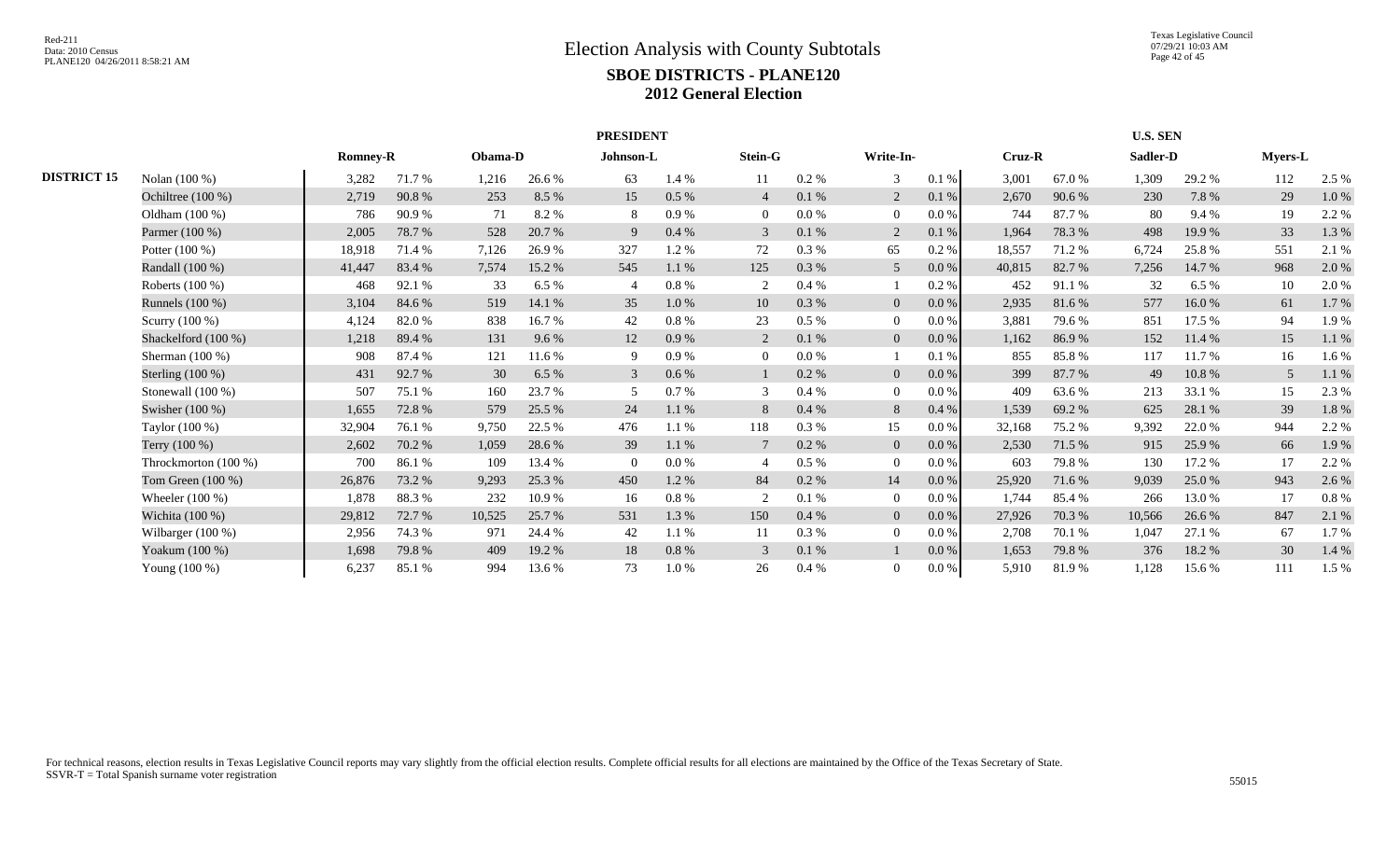|                    |                      | <b>U.S. SEN</b>  |           |                   |        |                | <b>RR COMM1</b> |                |          |                  |       |              |        | <b>RR COMM 2</b> |         |                 |       |
|--------------------|----------------------|------------------|-----------|-------------------|--------|----------------|-----------------|----------------|----------|------------------|-------|--------------|--------|------------------|---------|-----------------|-------|
|                    |                      | <b>Collins-G</b> |           | <b>Craddick-R</b> |        | <b>Henry-D</b> |                 | <b>Wall-L</b>  |          | <b>Kennedy-G</b> |       | Smitherman-R |        | Perez-L          |         | <b>Wendel-G</b> |       |
| <b>DISTRICT 15</b> | Nolan (100 %)        | 56               | 1.3 %     | 2,906             | 66.3%  | 1,264          | 28.8%           | 106            | 2.4 %    | 110              | 2.5 % | 2,982        | 77.7 % | 671              | 17.5 %  | 185             | 4.8%  |
|                    | Ochiltree (100 %)    | 19               | 0.6 %     | 2,568             | 89.1 % | 240            | 8.3%            | 30             | $1.0\%$  | 43               | 1.5 % | 2,569        | 93.0%  | 144              | 5.2 %   | 50              | 1.8%  |
|                    | Oldham $(100\%)$     | 5                | 0.6%      | 715               | 85.7%  | 92             | 11.0%           | 12             | 1.4 %    | 15               | 1.8%  | 720          | 90.7%  | 51               | 6.4 %   | 23              | 2.9 % |
|                    | Parmer (100 %)       | 13               | 0.5 %     | 1,858             | 75.6%  | 515            | 20.9%           | 40             | 1.6 %    | 46               | 1.9%  | 1,949        | 86.3%  | 251              | 11.1 %  | 58              | 2.6 % |
|                    | Potter $(100\%)$     | 238              | 0.9%      | 18,128            | 70.4 % | 6,623          | 25.7 %          | 516            | 2.0%     | 499              | 1.9 % | 18,412       | 82.7 % | 2,774            | 12.5 %  | 1,087           | 4.9%  |
|                    | Randall (100 %)      | 339              | 0.7%      | 40,058            | 82.0%  | 7,069          | 14.5 %          | 935            | 1.9%     | 787              | 1.6 % | 40,694       | 88.7%  | 3,592            | 7.8%    | 1,578           | 3.4 % |
|                    | Roberts (100 %)      |                  | 0.4%      | 438               | 90.9%  | 32             | 6.6%            | -8             | 1.7 %    | 4                | 0.8%  | 444          | 94.5 % | 18               | 3.8%    | 8               | 1.7%  |
|                    | Runnels (100 %)      | 24               | 0.7%      | 2,818             | 80.3%  | 558            | 15.9%           | 56             | $1.6\%$  | 79               | 2.3 % | 2,979        | 90.6%  | 223              | 6.8%    | 86              | 2.6 % |
|                    | Scurry (100 %)       | 49               | 1.0%      | 3,757             | 78.4 % | 866            | 18.1 %          | 85             | 1.8%     | 86               | 1.8%  | 3,886        | 88.5 % | 376              | 8.6%    | 131             | 3.0 % |
|                    | Shackelford (100 %)  | 8                | $0.6\%$   | 1,129             | 86.3%  | 140            | 10.7%           | 20             | $1.5\%$  | 19               | 1.5 % | 1,144        | 92.0%  | 61               | 4.9 %   | 39              | 3.1 % |
|                    | Sherman $(100\%)$    | 8                | 0.8%      | 804               | 84.2 % | 119            | 12.5 %          | 14             | 1.5 %    | 18               | 1.9%  | 822          | 90.5%  | 63               | 6.9%    | 23              | 2.5 % |
|                    | Sterling $(100\%)$   | 2                | 0.4%      | 403               | 89.4%  | 41             | 9.1 %           | $\overline{4}$ | 0.9%     | 3                | 0.7%  | 408          | 94.9%  | 14               | 3.3 %   | 8               | 1.9%  |
|                    | Stonewall $(100\%)$  | 6                | 0.9%      | 396               | 64.6 % | 201            | 32.8%           | 11             | 1.8%     | 5                | 0.8%  | 427          | 82.9%  | 66               | 12.8%   | 22              | 4.3 % |
|                    | Swisher (100 %)      | 20               | 0.9%      | 1,444             | 66.0%  | 678            | 31.0%           | 28             | 1.3 %    | 39               | 1.8%  | 1,588        | 85.6%  | 194              | 10.5 %  | 74              | 4.0%  |
|                    | Taylor (100 %)       | 283              | 0.7%      | 31,285            | 74.4 % | 9,085          | 21.6 %          | 971            | 2.3 %    | 725              | 1.7%  | 32,003       | 84.4 % | 4,279            | 11.3 %  | 1,628           | 4.3 % |
|                    | Terry (100 %)        | 28               | $0.8\ \%$ | 2,320             | 68.2%  | 941            | 27.7 %          | 51             | 1.5 %    | 90               | 2.6 % | 2,463        | 78.3%  | 571              | 18.2 %  | 112             | 3.6 % |
|                    | Throckmorton (100 %) | 6                | 0.8%      | 565               | 78.6%  | 135            | 18.8%           |                | 0.7 %    | 14               | 1.9 % | 585          | 91.5 % | 37               | 5.8%    | 17              | 2.7 % |
|                    | Tom Green $(100\%)$  | 298              | 0.8%      | 25,325            | 71.2 % | 8,601          | 24.2 %          | 921            | 2.6 %    | 713              | 2.0%  | 25,919       | 82.0%  | 4,260            | 13.5 %  | 1,412           | 4.5 % |
|                    | Wheeler $(100\%)$    | 14               | 0.7%      | 1,713             | 84.5 % | 267            | 13.2 %          | 17             | $0.8 \%$ | 31               | 1.5 % | 1,771        | 93.6%  | 69               | 3.6 %   | 53              | 2.8 % |
|                    | Wichita (100 %)      | 400              | $1.0\ \%$ | 27,401            | 70.0%  | 10,279         | 26.2 %          | 794            | 2.0 %    | 687              | 1.8%  | 28,523       | 84.6 % | 3,523            | 10.4 %  | 1,669           | 5.0%  |
|                    | Wilbarger $(100\%)$  | 40               | 1.0%      | 2,658             | 69.6%  | 1,044          | 27.3 %          | 62             | 1.6 %    | 54               | 1.4 % | 2,810        | 86.1%  | 312              | $9.6\%$ | 141             | 4.3 % |
|                    | Yoakum (100 %)       | 12               | 0.6 %     | 1,560             | 77.6 % | 387            | 19.2 %          | 21             | $1.0\%$  | 43               | 2.1 % | 1,579        | 85.1 % | 234              | 12.6 %  | 42              | 2.3 % |
|                    | Young (100 %)        | 63               | 0.9%      | 5,820             | 81.8%  | 1,095          | 15.4 %          | 108            | 1.5 %    | 95               | 1.3%  | 5,993        | 91.0%  | 417              | 6.3%    | 179             | 2.7%  |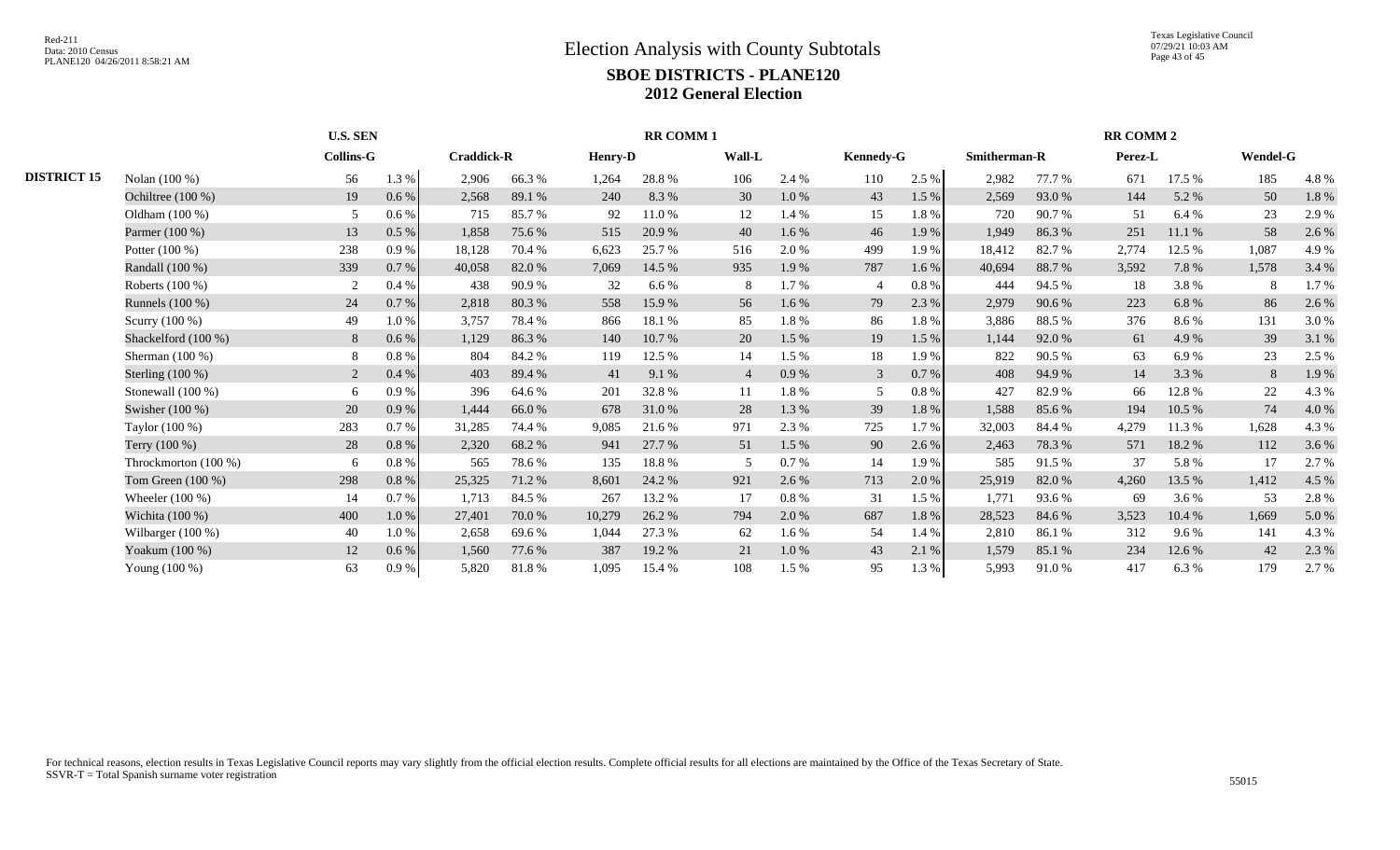Texas Legislative Council 07/29/21 10:03 AM Page 44 of 45

|                    |                      |                  | SUP CT 2 |           |            |                 |        | SUP CT 4 |        |             |       |         |        | SUP CT 6       |        |         |       |
|--------------------|----------------------|------------------|----------|-----------|------------|-----------------|--------|----------|--------|-------------|-------|---------|--------|----------------|--------|---------|-------|
|                    |                      | <b>Willett-R</b> |          | Koelsch-L |            | <b>Devine-R</b> |        | Oxford-L |        | Waterbury-G |       | Hecht-R |        | <b>Petty-D</b> |        | $Ash-L$ |       |
| <b>DISTRICT 15</b> | Nolan (100 %)        | 3,223            | 84.5 %   | 591       | 15.5 %     | 3,035           | 79.4 % | 616      | 16.1%  | 173         | 4.5 % | 2,584   | 60.3%  | 1,398          | 32.6 % | 209     | 4.9 % |
|                    | Ochiltree $(100\%)$  | 2,619            | 95.6%    | 120       | 4.4 %      | 2,543           | 92.0%  | 109      | 3.9%   | 111         | 4.0%  | 2,452   | 86.3%  | 251            | 8.8%   | 61      | 2.1 % |
|                    | Oldham (100 %)       | 745              | 93.7%    | 50        | 6.3 %      | 719             | 90.3%  | 57       | 7.2 %  | 20          | 2.5 % | 677     | 83.2%  | 99             | 12.2 % | 22      | 2.7 % |
|                    | Parmer (100 %)       | 2,024            | 90.4 %   | 216       | 9.6 %      | 1,975           | 88.6%  | 206      | 9.2 %  | 49          | 2.2 % | 1,787   | 73.6%  | 523            | 21.5 % | 69      | 2.8%  |
|                    | Potter $(100\%)$     | 19,197           | 87.0%    | 2,868     | 13.0%      | 18,449          | 83.2%  | 2,415    | 10.9%  | 1,322       | 6.0%  | 17,019  | 66.3%  | 7,231          | 28.2 % | 804     | 3.1 % |
|                    | Randall (100 %)      | 41,886           | 91.6%    | 3,854     | 8.4 %      | 40,604          | 88.7%  | 3,475    | 7.6 %  | 1,672       | 3.7%  | 38,165  | 78.4 % | 8,062          | 16.6%  | 1,545   | 3.2 % |
|                    | Roberts (100 %)      | 441              | 95.7%    | 20        | 4.3 %      | 425             | 92.0%  | 26       | 5.6 %  | 11          | 2.4 % | 399     | 85.6%  | 37             | 7.9 %  | 19      | 4.1 % |
|                    | Runnels (100 %)      | 3,009            | 93.5 %   | 210       | 6.5 %      | 2,924           | 90.5 % | 207      | 6.4 %  | 100         | 3.1 % | 2,719   | 78.5 % | 601            | 17.4 % | 82      | 2.4 % |
|                    | Scurry (100 %)       | 4,008            | 92.0%    | 347       | 8.0%       | 3,901           | 89.5 % | 319      | 7.3 %  | 139         | 3.2%  | 3,563   | 75.5 % | 965            | 20.5 % | 112     | 2.4 % |
|                    | Shackelford (100 %)  | 1,177            | 94.5 %   | 69        | 5.5 %      | 1,153           | 92.8%  | 70       | 5.6 %  | 19          | 1.5 % | 1,092   | 84.2 % | 152            | 11.7 % | 35      | 2.7 % |
|                    | Sherman $(100\%)$    | 836              | 93.8%    | 55        | 6.2%       | 803             | 89.9%  | 59       | 6.6%   | 31          | 3.5 % | 740     | 79.7 % | 122            | 13.1 % | 26      | 2.8%  |
|                    | Sterling $(100\%)$   | 415              | 96.3%    | 16        | 3.7 %      | 404             | 95.3%  | 14       | 3.3 %  | 6           | 1.4 % | 394     | 88.3%  | 41             | 9.2%   |         | 1.6%  |
|                    | Stonewall $(100\%)$  | 439              | 85.6%    | 74        | 14.4 %     | 416             | 81.4%  | 82       | 16.0%  | 13          | 2.5 % | 361     | 60.3%  | 200            | 33.4 % | 21      | 3.5 % |
|                    | Swisher $(100\%)$    | 1,647            | 90.0%    | 184       | $10.0\ \%$ | 1,573           | 85.4 % | 190      | 10.3%  | 79          | 4.3 % | 1,349   | 62.4 % | 701            | 32.4 % | 51      | 2.4 % |
|                    | Taylor (100 %)       | 33,272           | 88.1 %   | 4,492     | 11.9%      | 32,275          | 85.2%  | 4,062    | 10.7 % | 1,527       | 4.0%  | 30,209  | 72.0 % | 9,737          | 23.2 % | 1,433   | 3.4 % |
|                    | Terry (100 %)        | 2,674            | 86.7%    | 411       | 13.3 %     | 2,524           | 82.1 % | 448      | 14.6 % | 104         | 3.4 % | 2,126   | 63.5 % | 1,048          | 31.3%  | 98      | 2.9 % |
|                    | Throckmorton (100 %) | 453              | 94.8%    | 25        | 5.2 %      | 574             | 89.5 % | 53       | 8.3%   | 14          | 2.2 % | 517     | 74.5 % | 151            | 21.8%  | 19      | 2.7 % |
|                    | Tom Green $(100\%)$  | 27,204           | 86.6%    | 4,222     | 13.4 %     | 26,343          | 83.5 % | 3,828    | 12.1 % | 1,365       | 4.3 % | 24,107  | 68.1 % | 9,444          | 26.7%  | 1,350   | 3.8%  |
|                    | Wheeler $(100\%)$    | 1,774            | 95.2%    | 89        | 4.8%       | 1,732           | 92.7 % | 85       | 4.5 %  | 52          | 2.8%  | 1,623   | 81.4 % | 288            | 14.4 % | 36      | 1.8%  |
|                    | Wichita (100 %)      | 29,533           | 88.0%    | 4,027     | 12.0 %     | 28,629          | 84.8%  | 3,338    | 9.9%   | 1,779       | 5.3 % | 25,970  | 66.7%  | 11,156         | 28.6%  | 1,252   | 3.2 % |
|                    | Wilbarger $(100\%)$  | 2,920            | 89.7%    | 334       | 10.3 %     | 2,837           | 86.6%  | 301      | 9.2 %  | 137         | 4.2%  | 2,563   | 67.5 % | 1,091          | 28.7%  | 96      | 2.5 % |
|                    | Yoakum (100 %)       | 1,671            | 90.9%    | 168       | 9.1 %      | 1,619           | 88.4 % | 179      | 9.8%   | 34          | 1.9%  | 1,472   | 74.2 % | 425            | 21.4 % | 54      | 2.7 % |
|                    | Young (100 %)        | 6,151            | 93.6 %   | 424       | 6.4 %      | 5,973           | 90.4 % | 436      | 6.6%   | 198         | 3.0 % | 5,637   | 79.6 % | 1,183          | 16.7 % | 170     | 2.4 % |